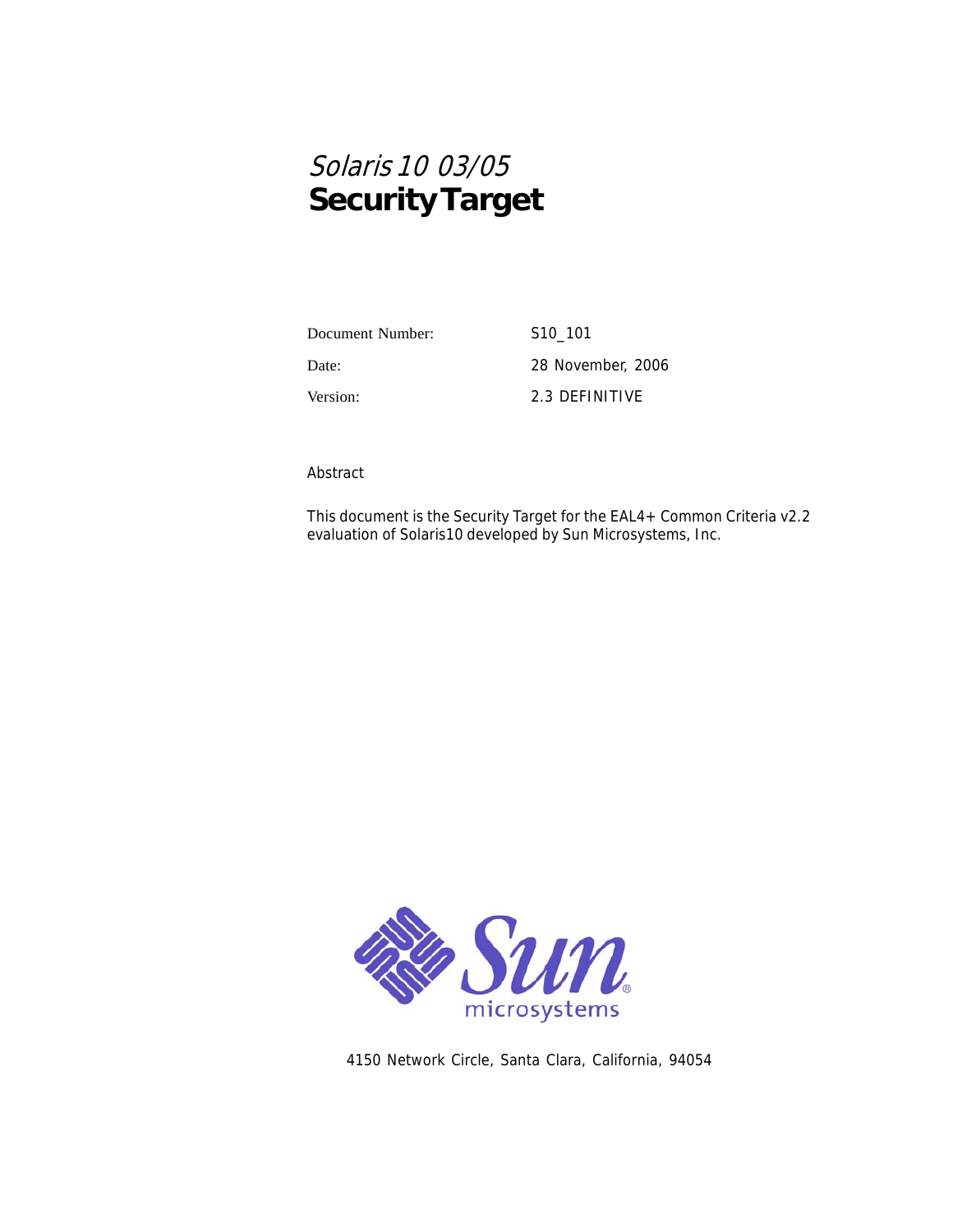©2006 Sun Microsystems, Inc. 4150 Network Circle, Santa Clara, California 95054 U.S.A.

All rights reserved. This product or document is protected by copyright and distributed under licenses restricting its use, copying, distribution and decompilation. No part of this product or document may be reproduced in any form by any means without prior written authorization of Sun and its licensors, if any.

Portions of this product may be derived from the UNIX<sup>®</sup> system, licensed from UNIX Systems Laboratories, Inc., a wholly owned subsidiary of Novell, Inc., and from the Berkeley 4.3 BSD system, licensed from the University of California. Third-party software, including font technology in this product, is protected by copyright and licensed from Sun's Suppliers.

RESTRICTED RIGHTS LEGEND: Use, duplication, or disclosure by the government is subject to restrictions as set forth in subparagraph (c)(1)(ii) of the Rights in Technical Data and Computer Software clause at DFARS 252.227-7013 and FAR 52.227-19. The product described in this manual may be protected by one or more U.S. patents, foreign patents, or pending applications.

#### TRADEMARKS

Sun, Sun Microsystems, the Sun logo, SunSoft, the SunSoft logo, Solaris, Trusted Solaris, SunOS, OpenWindows, DeskSet, ONC, ONC+, NFS, NeWSprint, and Trusted NeWSprint are trademarks or registered trademarks of Sun Microsystems, Inc. in the United States and may be protected as trademarks in other countries. UNIX is a registered trademark in the United States and other countries, exclusively licensed through X/Open Company, Ltd. OPEN LOOK is a registered trademark of Novell, Inc. PostScript and Display PostScript are trademarks of Adobe Systems, Inc. All other product, service, or company names mentioned herein are claimed as trademarks and trade names by their respective companies.

All SPARC trademarks are trademarks or registered trademarks of SPARC International, Inc. in the United States and other countries. SPARCcenter, SPARCcluster, SPARCompiler, SPARCdesign, SPARC811, SPARCengine, SPARCprinter, SPARCserver, SPARCstation, SPARCstorage, SPARCworks, microSPARC, microSPARC-II, and UltraSPARC are licensed exclusively to Sun Microsystems, Inc. Products bearing SPARC trademarks are based upon an architecture developed by Sun Microsystems, Inc.

The OPEN LOOK® and Sun™ Graphical User Interfaces were developed by Sun Microsystems, Inc. for its users and licensees. Sun acknowledges the pioneering efforts of Xerox in researching and developing the concept of visual or graphical user interfaces for the computer industry. Sun holds a non-exclusive license from Xerox to the Xerox Graphical User Interface, which license also covers Sun's licensees who implement OPEN LOOK GUI's and otherwise comply with Sun's written license agreements.

X Window System is a trademark of X Consortium, Inc.

THIS PUBLICATION IS PROVIDED "AS IS" WITHOUT WARRANTY OF ANY KIND, EITHER EXPRESS OR IMPLIED, INCLUDING, BUT NOT LIMITED TO, THE IMPLIED WARRANTIES OF MERCHANTABILITY, FITNESS FOR A PARTICULAR PURPOSE, OR NON-INFRINGEMENT.

THIS PUBLICATION COULD INCLUDE TECHNICAL INACCURACIES OR TYPOGRAPHICAL ERRORS. CHANGES ARE PERIODICALLY ADDED TO THE INFORMATION HEREIN, THESE CHANGES WILL BE INCORPORATED IN NEW EDITIONS OF THE PUBLICATION. SUN MICROSYSTEMS, INC. MAY MAKE IMPROVEMENTS AND/OR CHANGES IN THE PRODUCT(S) AND/OR THE PROGRAMS(S) DESCRIBED IN THIS PUBLICATION AT ANY TIME.

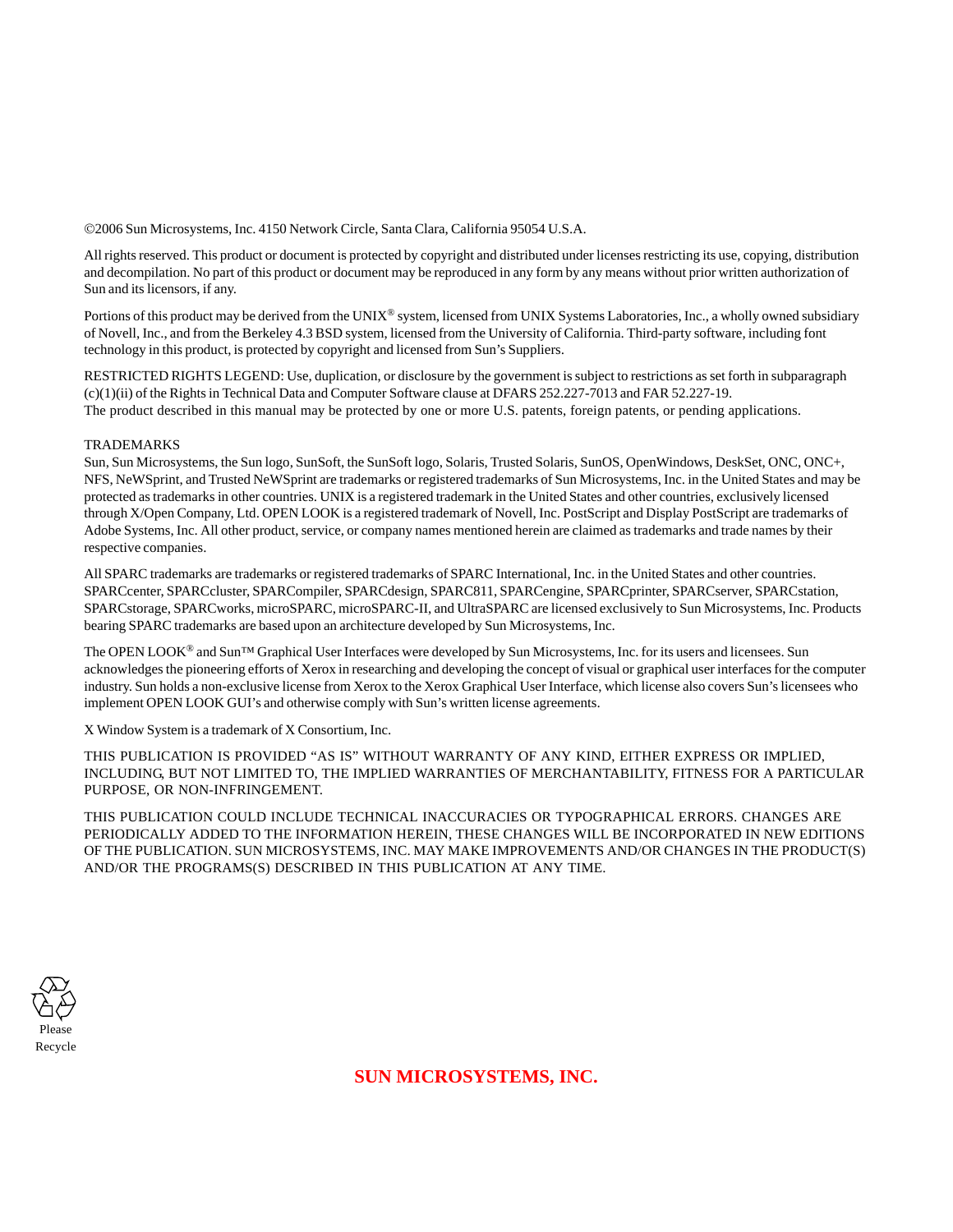# **References**

#### **Standards & Criteria**

[CC] Common Criteria for Information Technology Security Evaluation, Version 2.2, CCIMB-2004-01-002, January 2004

[CCP2] Common Criteria for Information Technology Security Evaluation, Part 2: Security Functional Requirements, Version 2.2, CCIMB-2004-01-002, January 2004

[CAPP] Controlled Access Protection Profile, Issue 1.d, 8 October 1999

[RBAC] Role Based Access Control Protection Profile, Version 1.0, 30 July 1998

[ALC\_FLR] Part 2: Evaluation Methodology Supplement: Flaw Remediation, Version 1.1, February 2002

[Sol9\_ST\_FCS] Solaris 9 08/03 Security Target Version 1.0, 24 January, 2005

[NIST1] Letter from R. Chandramouli, re: FIA\_UAU.2 in RBAC PP, Computer Security Division, NIST, dated 16 July 2001

[NIST2] Letter from R. Chandramouli, re: FPT\_TST.1 in RBAC PP, Computer Security Division, NIST, dated 16 July 2001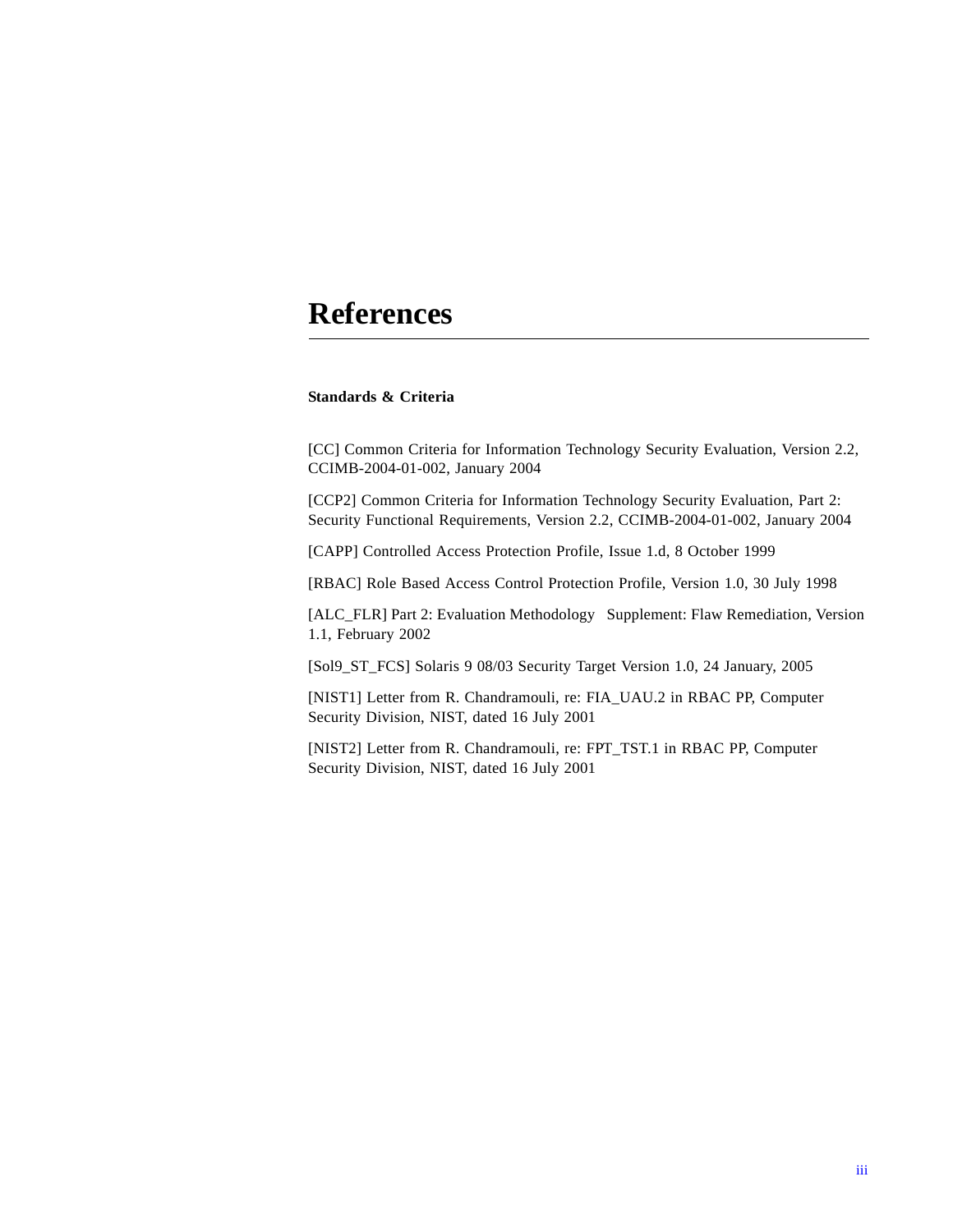# **Public Revision History**

| <b>Version</b> | Date          | <b>Author</b>   | <b>Comments</b> |
|----------------|---------------|-----------------|-----------------|
| 2.3            | November 2006 | Jane Medefesser | Public Release  |
|                |               |                 |                 |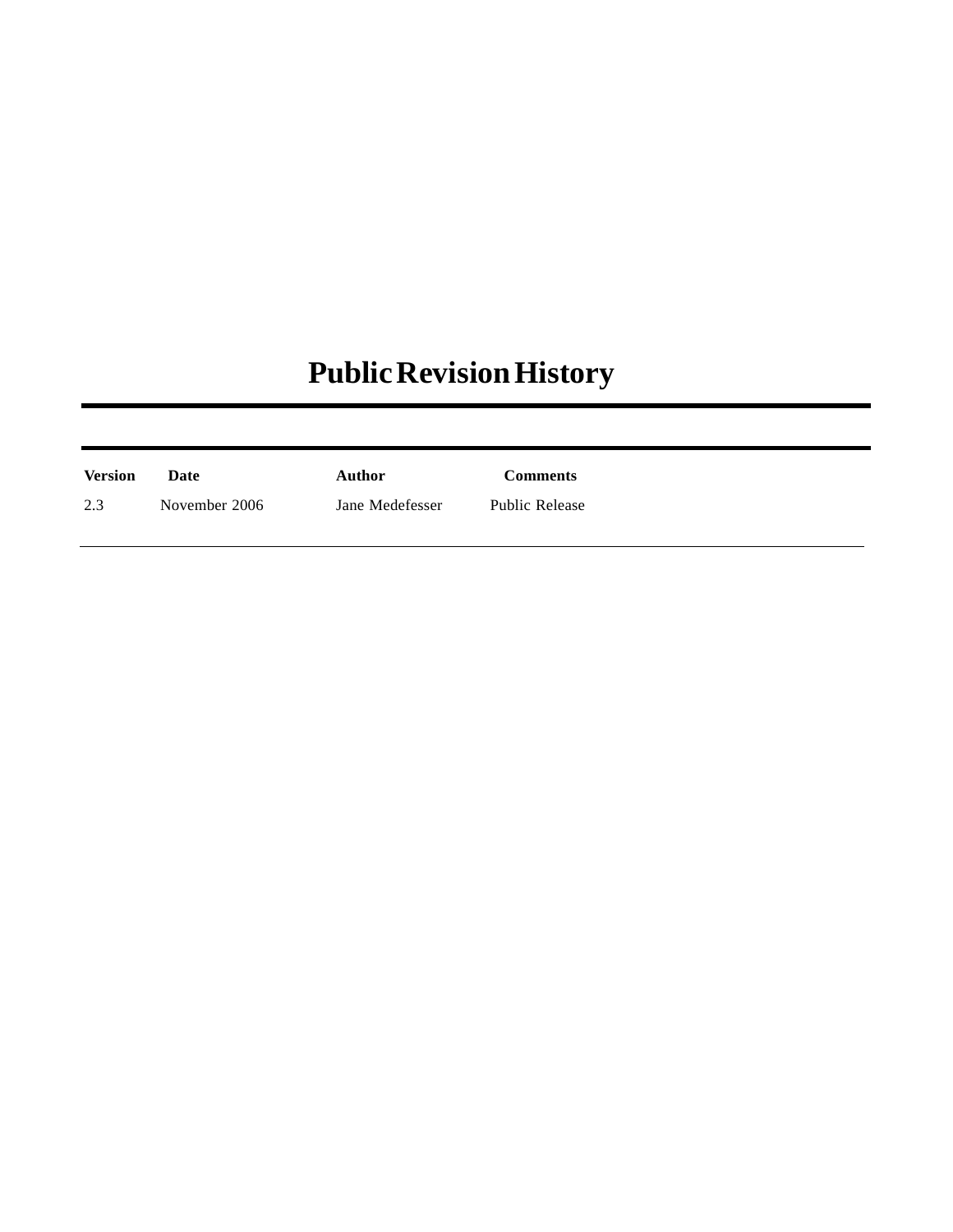# **Contents**

| 1              |     |                |                                                                                       | 1              |
|----------------|-----|----------------|---------------------------------------------------------------------------------------|----------------|
|                | 1.1 |                |                                                                                       | $\mathbf{1}$   |
|                | 1.2 |                |                                                                                       | $\mathbf{1}$   |
|                | 1.3 | CC Conformance |                                                                                       |                |
|                | 1.4 |                |                                                                                       |                |
|                | 1.5 |                |                                                                                       | $\overline{2}$ |
|                | 1.6 |                |                                                                                       | 5              |
| $\overline{2}$ |     |                |                                                                                       | 7              |
|                | 2.1 |                |                                                                                       | $\tau$         |
|                | 2.2 |                |                                                                                       | $\overline{7}$ |
|                | 2.3 |                |                                                                                       | 8              |
|                |     | 2.3.1          |                                                                                       | 8              |
|                |     | 2.3.2          |                                                                                       | 9              |
|                |     | 2.3.3          |                                                                                       | 10             |
|                | 2.4 |                |                                                                                       | 12             |
|                |     | 2.4.1          |                                                                                       | 12             |
|                |     | 2.4.2          |                                                                                       | 12             |
|                |     | 2.4.3          | Identification and Authentication                                                     | 12             |
|                |     | 2.4.4          | Roles and Profiles                                                                    | 13             |
|                |     | 2.4.5          | Security Management                                                                   | 14             |
|                |     | 2.4.6          |                                                                                       | 15             |
|                |     | 2.4.7          | $Enforcement \dots \dots \dots \dots \dots \dots \dots \dots \dots \dots \dots \dots$ | 16             |
|                |     | 2.4.8          | Secure Communication                                                                  | 16             |
|                |     | 2.4.9          |                                                                                       | 16             |
|                |     | 2.4.10         | Privileges and Authorizations                                                         | 17             |
| 3              |     |                | TOE Security Environment                                                              | 19             |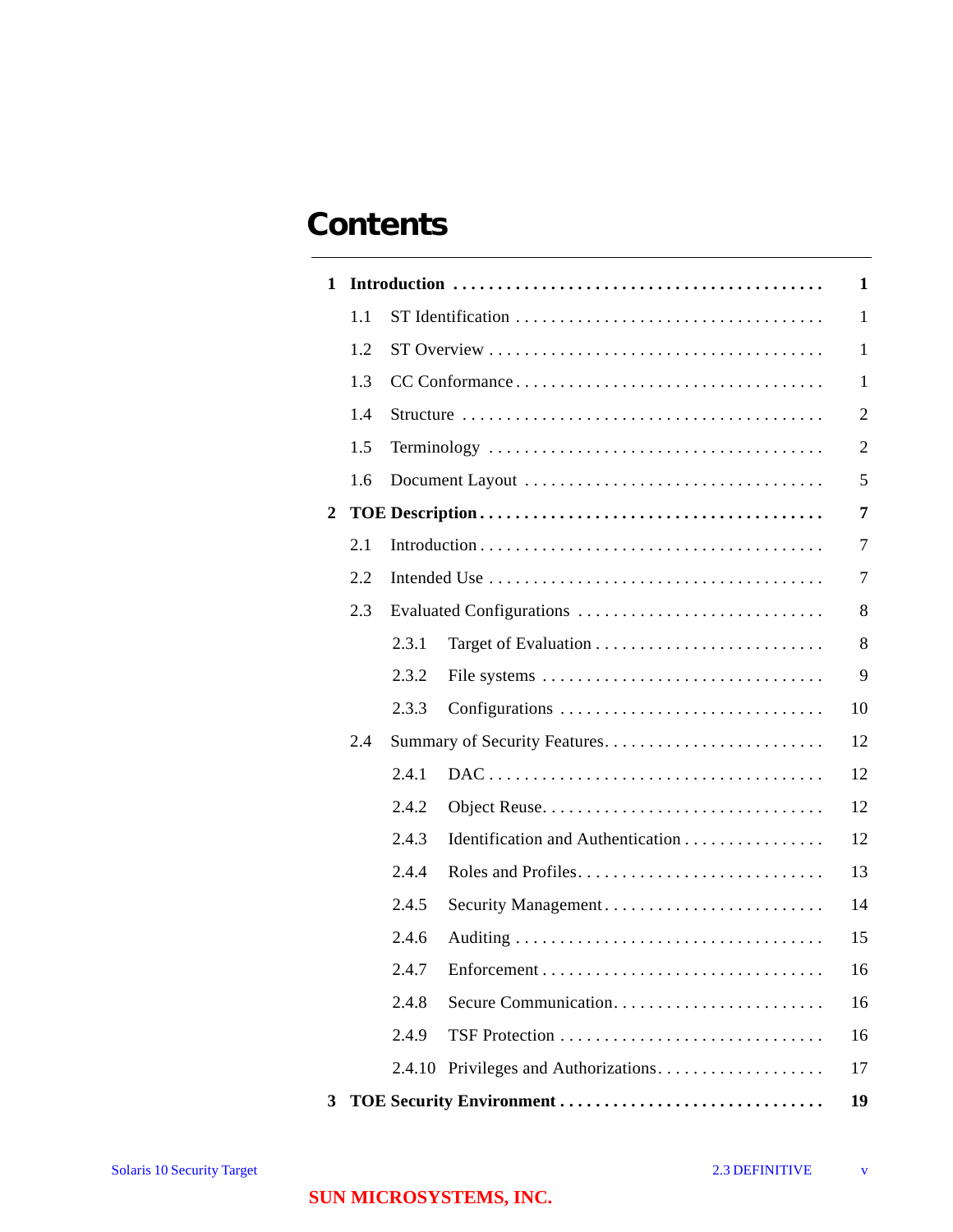|   | 3.1 |                                          |                                                              |    |
|---|-----|------------------------------------------|--------------------------------------------------------------|----|
|   | 3.2 |                                          |                                                              | 19 |
|   |     | 3.2.1                                    | Threats countered by the TOE                                 | 20 |
|   |     | 3.2.2                                    | Threats to be countered by measures within the TOE           | 20 |
|   | 3.3 |                                          | Organizational Security Policies                             | 21 |
|   | 3.4 |                                          |                                                              | 21 |
|   |     | 3.4.1                                    | Physical Aspects                                             | 21 |
|   |     | 3.4.2                                    |                                                              | 22 |
|   |     | 3.4.3                                    | Procedural Aspects                                           | 22 |
|   |     | 3.4.4                                    | Connectivity Aspects                                         | 22 |
| 4 |     |                                          |                                                              | 25 |
|   | 4.1 |                                          | Security Objectives for the TOE                              | 25 |
|   | 4.2 |                                          | Security Objectives for the TOE Environment                  | 26 |
| 5 |     |                                          |                                                              | 29 |
|   | 5.1 |                                          | TOE Security Functional Requirements                         | 29 |
|   |     | 5.1.1                                    | Protection Profile SFRs Tailored for This Security Target 32 |    |
|   | 5.2 | Additional SFRs for This Security Target |                                                              | 38 |
|   |     | 5.2.1                                    |                                                              | 38 |
|   |     | 5.2.2                                    |                                                              | 39 |
|   |     | 5.2.3                                    | Trusted Path/Channels (FTP)                                  | 39 |
|   | 5.3 |                                          | Strength of Function                                         | 40 |
|   | 5.4 |                                          | TOE Security Assurance Requirements                          | 40 |
|   | 5.5 |                                          | Security Requirements for the IT Environment                 | 40 |
|   |     | 5.5.1                                    | Ultrasparc Workstations, SunFire V880, SunBlade 2000         | 40 |
|   |     | 5.5.2                                    | SunFire MidFrames, E15K                                      | 40 |
| 6 |     |                                          |                                                              | 41 |
|   | 6.1 |                                          |                                                              | 41 |
|   |     | 6.1.1                                    | Discretionary Access Control (DAC)                           | 41 |
|   |     | 6.1.2                                    |                                                              | 43 |
|   |     | 6.1.3                                    | Identification and Authentication                            | 43 |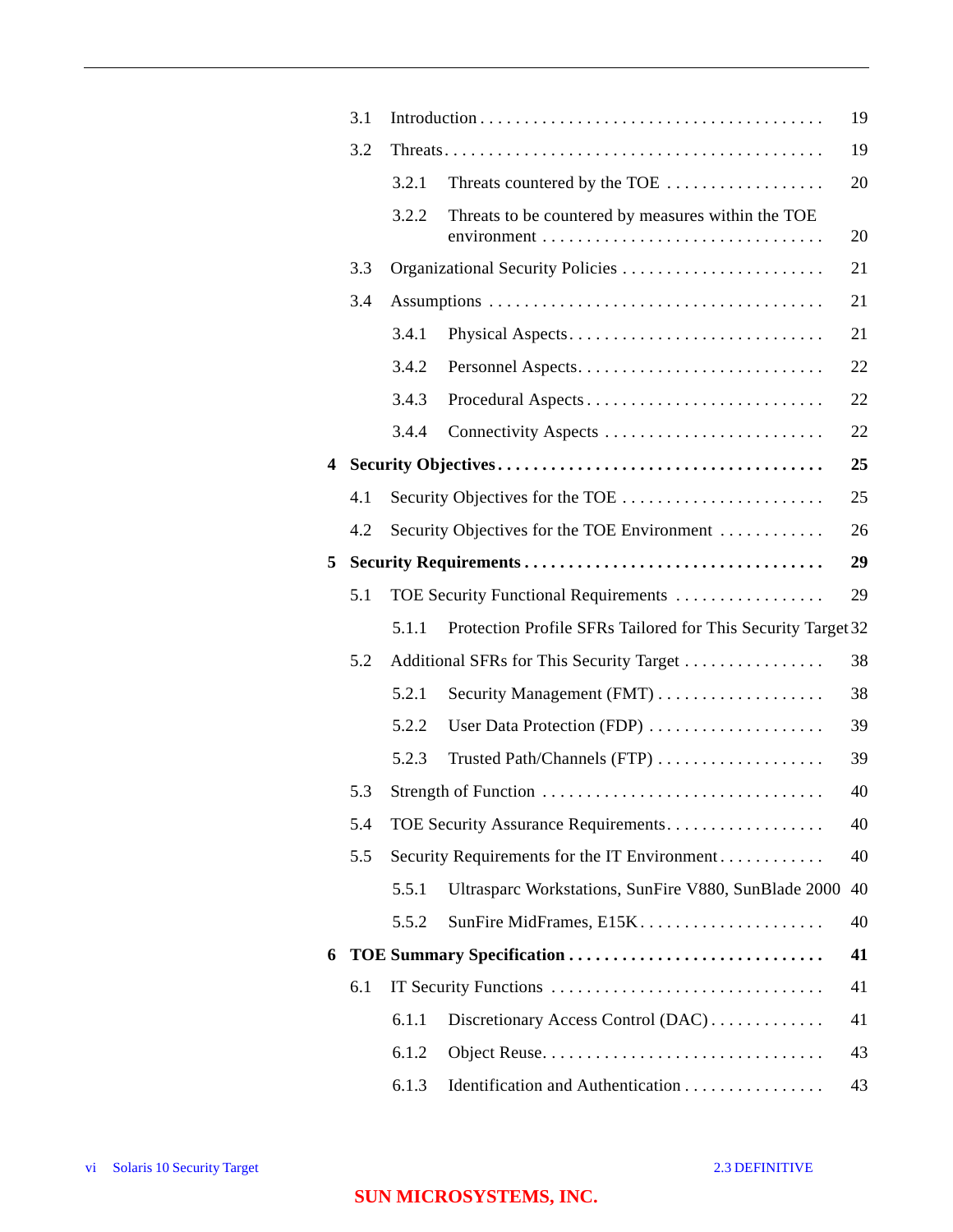|   |     | 6.1.4                         |                                                               | 44 |
|---|-----|-------------------------------|---------------------------------------------------------------|----|
|   |     | 6.1.5                         | Administration                                                | 47 |
|   |     | 6.1.6                         | Enforcement Functions                                         | 48 |
|   |     | 6.1.7                         |                                                               | 48 |
|   |     | 6.1.8                         | Session Locking                                               | 48 |
|   |     | 6.1.9                         |                                                               | 49 |
|   | 6.2 |                               | Required Security Mechanisms                                  | 50 |
|   |     | 6.2.1                         | Identification and Authentication                             | 50 |
|   | 6.3 |                               |                                                               | 50 |
| 7 |     |                               |                                                               | 53 |
|   | 7.1 |                               | Correlation of Threats, Policies, Assumptions and Objectives. | 53 |
|   | 7.2 |                               | Security Objectives Rationale                                 | 56 |
|   |     | 7.2.1                         | Complete Coverage - Threats                                   | 56 |
|   |     | 7.2.2                         | Complete Coverage - Policy                                    | 62 |
|   |     | 7.2.3                         | Complete Coverage - Environmental Assumptions                 | 64 |
|   |     | 7.2.4                         | Complete Coverage - Personnel Assumptions                     | 64 |
|   |     | 7.2.5                         | Complete Coverage - Procedural Assumptions                    | 65 |
|   | 7.3 |                               |                                                               | 66 |
|   |     | 7.3.1                         | Complete Coverage - Objectives                                | 66 |
|   |     | 7.3.2                         | Requirements are Mutually Supportive and Internally           | 75 |
|   |     | 7.3.3                         | Justification for Choice of Assurance Requirements.           | 75 |
|   |     | 7.3.4                         | Strength of Function Claim is Consistent with Security        | 75 |
|   | 7.4 |                               | TOE Summary Specification Rationale                           | 76 |
|   |     | 7.4.1                         | IT Security Functions Satisfy Functional Requirements         | 76 |
|   |     | 7.4.2                         | Justification for Compliance of Assurance Measures            | 81 |
|   | 7.5 | PP Claims and Rationale<br>81 |                                                               |    |
|   |     | 7.5.1                         |                                                               | 81 |
|   |     | 7.5.2                         | PP Tailoring                                                  | 82 |
|   |     | 7.5.3                         |                                                               | 82 |
|   |     | 7.5.4                         | PP Rationale                                                  | 82 |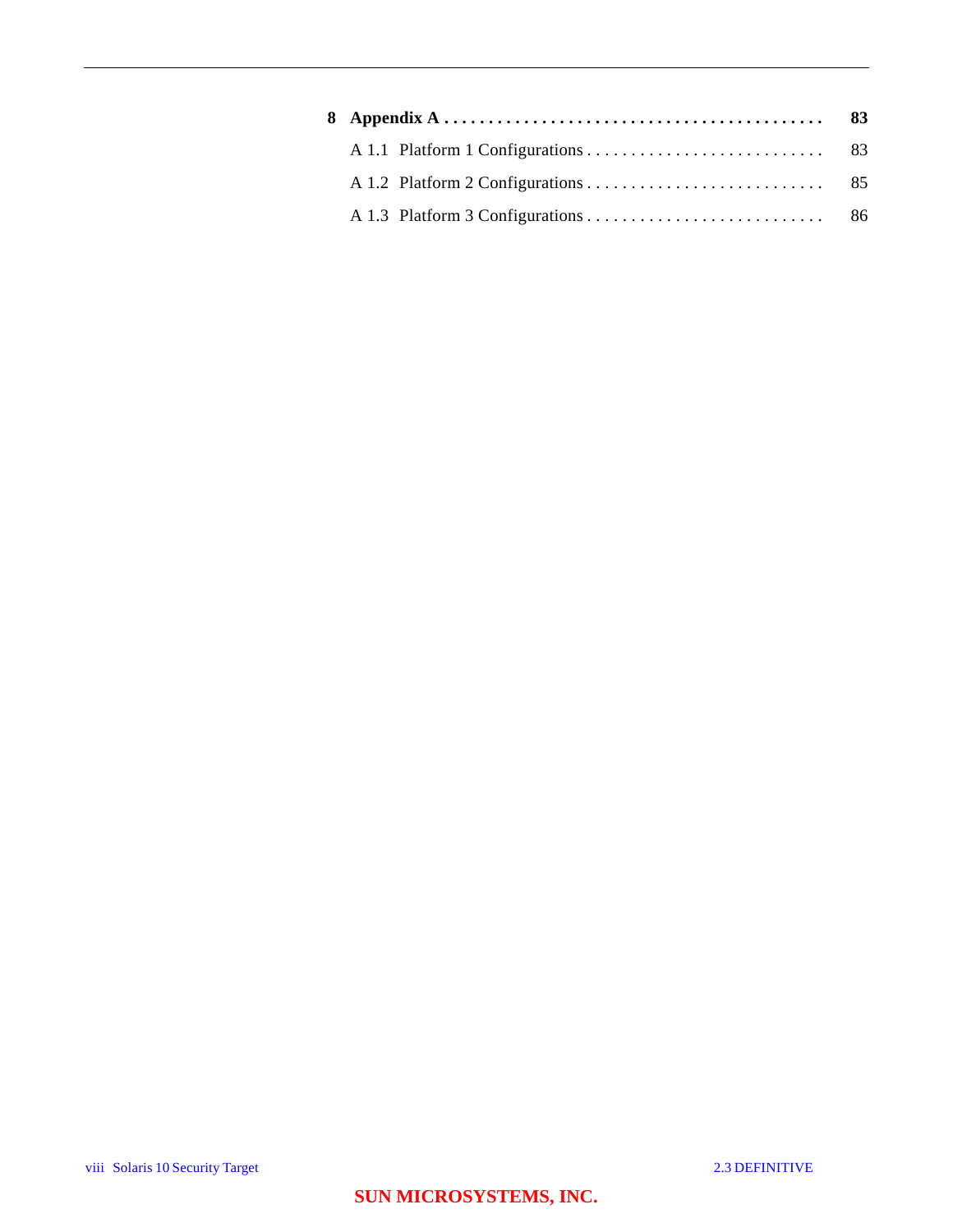# **Introduction** 1

# <span id="page-8-1"></span><span id="page-8-0"></span>**1.1 ST Identification**

Title: Solaris 10 03/05 Security Target

Keywords: Solaris 10, general-purpose operating system, POSIX, UNIX.

This document is the security target for the CC evaluation of the Solaris 10 03/05 operating system product, and is conformant to the Common Criteria for Information Technology Security Evaluation [CC].

# <span id="page-8-2"></span>**1.2 ST Overview**

This Security Target documents the security characteristics of the Solaris 10 operating system.

The Solaris Operating Environment is a computer operating system, based on the opensource UNIX SunOS developed by Sun Microsystems, Inc.

Solaris is a highly-configurable UNIX-based operating system. Originally developed to meet the requirements of the C2 class of the U.S. Department of Defence (DoD) Trusted Computer System Evaluation Criteria (TCSEC), it now meets specific equivalent Protection Profiles developed within the Common Criteria Project. These broad requirements are described for the Common Criteria scheme in [CAPP], the Controlled Access Protection Profile and in [RBAC], the Role Based Access Control Protection Profile.

A Solaris 10 03/05 system consists of a number of workstations and/or servers linked together to form a single distributed system. Users share the resources of multiple workstations and/or servers connected together in a single, distributed Trusted Computing Base (TCB).

This Solaris 10 03/05 ST is based on the previous Solaris 9 08/03 security target with the appropriate changes and addition of new material.

# <span id="page-8-3"></span>**1.3 CC Conformance**

This ST is conformant with the following: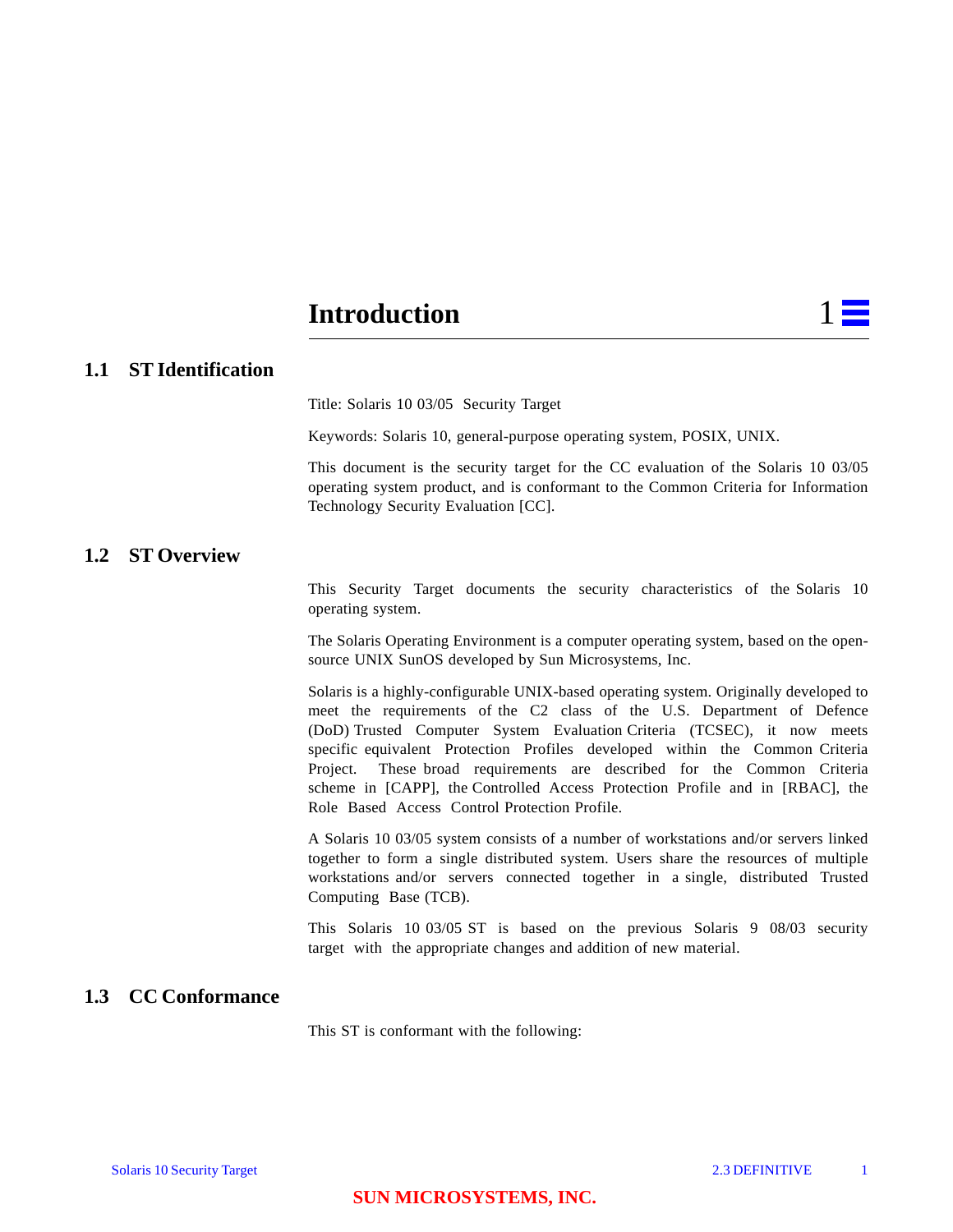- **•** Controlled Access Protection Profile version 1.d [CAPP].
- **•** Role Based Access Control Protection Profile version 1 [RBAC]

*This ST is CC Part 2 extended and Part 3 conformant, augmented by ALC\_FLR.3, with a claimed Evaluation Assurance Level of EAL4+ (see section 7.3.3).*

#### <span id="page-9-0"></span>**1.4 Structure**

The structure of this document is as defined by [CC] Part 1 Annex C.

- **•** Section 2 is the TOE Description.
- **•** Section 3 provides the statement of TOE security environment.
- **•** Section 4 provides the statement of security objectives.
- **•** Section 5 provides the statement of IT security requirements.
- **•** Section 6 provides the TOE summary specification, which includes the detailed specification of the IT Security Functions.
- Section 7 provides the rationale for the security objectives, security requirements, TOE summary specification and PP claims against [CAPP] and [RBAC].
- **•** Appendix A contains information about TOE supported hardware platforms

# <span id="page-9-1"></span>**1.5 Terminology**

This section contains definitions of technical terms that are used with a meaning specific to this document. Terms defined in the [CC] are not reiterated here, unless stated otherwise.

*Action:* An action is an execution of a command or system call.

*Administrative User*: This term refers to an administrator of a Solaris 10 system. Administrators are granted a rights profile and may also be granted roles.

*Audit Class:* This is the name given to the definition of a collective grouping of events representing particular types of activity to be monitored; e.g. file read, network, administrative, application, process, file attribute modify, etc.

*Authentication data*: This includes a user identifier, password and authorizations for each user of the product.

*BART:* Basic Auditing and Reporting Tool: Used by system administrators to validate the integrity of data files and meta information (file ownership, size, and so on). Provides tools to monitor the integrity of all files on the system at any point in time.

*CCATS*: Commodity Classification Automated Tracking System. U.S. Bureau of Industry and Security code number for products classified against the Commerce Control List.

*CB:* Certification Body, a part of CSE (Communications Security Establishment) overseeing and monitoring evaluations in Canada.

*CCS*: Canadian Common Criteria Evaluation and Certification Scheme. The CC program run by the Government of Canada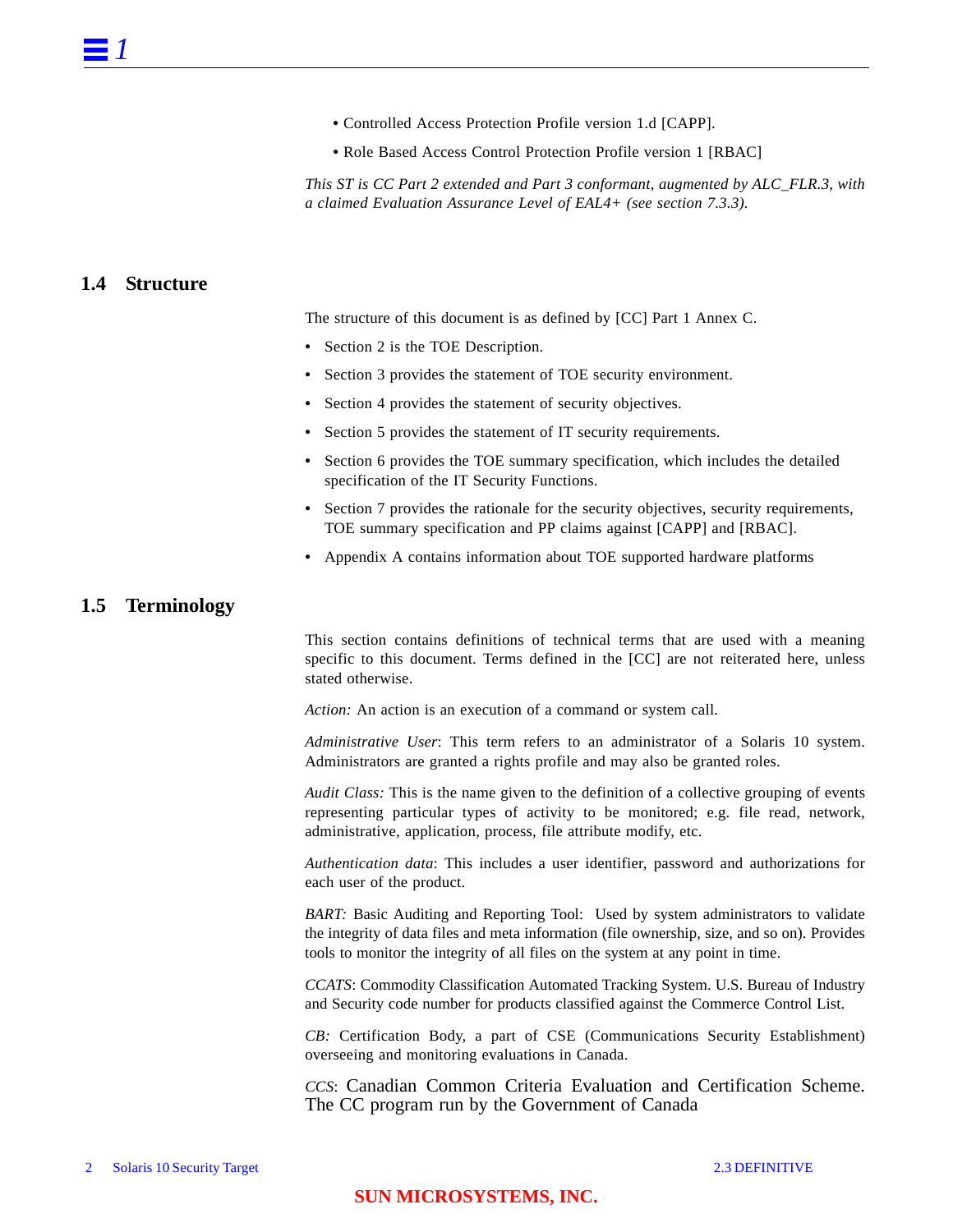*CDE*: Common Desktop Environment. The legacy user desktop provided with the Solaris Operating System. It is an integrated graphical user interface built on top of the Motif toolkit (a graphical widget toolkit for building graphical user interfaces under the X Window System on UNIX and other POSIX-compliant systems).

*Common Components*: These relate to components of the mid-frame family that share the same or functionally similar hardware such as CPU, memory, Compact PCI Card, SC, I/O assemblies, etc.

*Dynamic Reconfiguration (DR)*: This is the process of dynamically reconfiguring system boards, removing them or installing them onto a system while the Solaris operating environment is running. DR software is part of the Solaris Operating Environment and supports Multiple Domaining or Dynamic System Domains feature.

*Dynamic System Domains:* see Multiple Domain

*FCS*: First Customer Shipment.

*JDS*: Sun Java Desktop System. Sun's version of the opensource GNOME 2.0 Desktop Operating Environment. GNOME is a Unix and Linux desktop suite and development platform that provides a desktop for end-users, users. JDS is provided with Solaris 10 as a selectable option (an alternative to the Solaris CDE – Common Desktop Environment).

*High End Server platforms:* For the purposes of this security target this means the Sunfire 12K, 15K, 20K and 25K servers.

*IARR:* Impact Analysis and Rationale Report, the document which shows platform equivalency across the SunFire mid-frame range of servers.

*Low-end/Entry-Level platforms:* For the purposes of this security target this means the following product models: Servers E3500, E4500, E420R, E450, E250, E220 and E220R; Workstation; Ultrasparcs 30, 60, 80and 450; SunBlades 100, 150, 1000, 1500, 2000 and 2500; Netra 20, 120, CT410 and CT810; SunFire B100s, V100, V120, V280R, V480, V880, V880x, V210, V240, V250, V440; Netra 440 Server; UltraSparc 5 & 10; and the Ultra 3 Mobile. Entry level platforms also include all of Sun's Opteron-based machines: the Sunfire v20z, v40z, x2100, x4100 and x4200 servers; the Ultra 20 and Ultra 40 workstations and the Javastations W1100 and W2100.

*Mid-frame/Mid-range platforms:* For the purposes of this security target this means the E10K Server; the Netra 1280; the Sunfire V1280, 3800, 4800, 4810, E5500, E6500, and 6800 servers; the SunFire V490, V890, V2900 and V4900 series servers.

*Multiple Domain (MD):* This is a hardware configuration feature whereby a system may be logically partitioned into one or more domains. Each domain is a selfcontained server of one or multip[le system boards, contains CPU, memory, I/O, bootdisk. network resources and runs a single instance of the Solaris Operating Environment.

*Object*: In Solaris 10, objects belong to one of four categories: file system objects, other kernel objects (such as processes, programs and interprocess communication), window system objects and miscellaneous objects.

*Peripherals:* This term should be taken to mean (optional) storage, communications or printing devices that can be used with the TOE platforms.

*Platform*: Refers to servers, workstations or both when contextually appropriate.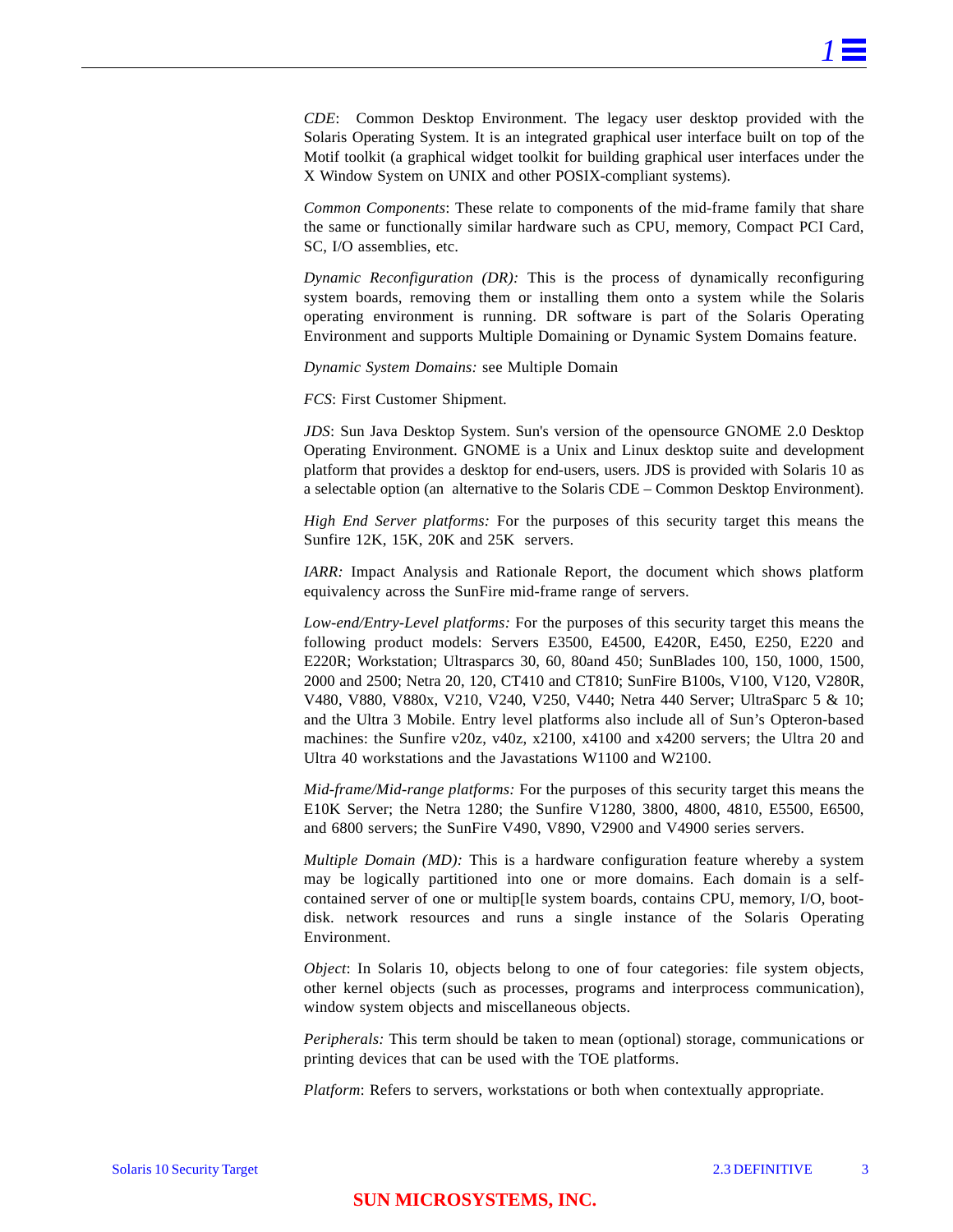*PP*: Protection Profile.

*Product*: The term product is used to define all hardware and software components that comprise the distributed Solaris 10 system.

*Public object*: A type of object for which all subjects have read access, but only the TCB has write access.

*SB*: Sun Blade, a name given to a family of workstation products.

*SC*: System Controller, the component in the mid-frame platforms that boots up the ToE, and performs similar functions to that of an Open BootPROM

*Security Attributes*: As defined by functional requirement FIA\_ATD.1, the term 'security attributes' includes the following as a minimum: user identifier; group memberships; user authentication data.

*Server*: A computer/device which provides/manages information or services to computers on a network.

*SF*: Security Function OR (alternatively) SunFire, a name given to a family of servers, dependent upon context.

*SFR:* Security Functional Requirement

*SMC*: Solaris Management Console, a secure system management GUI for SPARC administration

*SoF*: Strength of Function

*SPARC*: The name given to the processor family that is incorporated into the platforms identified in this security target.

*SRN*: Security Release Notes, see references.

*Subject*: There are two classes of subjects in Solaris 10:

- **•** *untrusted subject* this is a Solaris 10 process running on behalf of some user, running outside of the TCB (for example, with no privileges).
- **•** *trusted subject*  this is a Solaris 10 process running as part of the TCB. Examples are service daemons and the processes implementing the windowing system.

*System*: Includes the hardware, software and firmware components of the Solaris 10 product which are connected/networked together and configured to form a usable system.

*System Controller*: This is an embedded system consisting of the system controller board and the system controller software (own processor, memory, etc.) which provides communication pathways between the platform system components and additionally performs functions replicating those of an 'Open Boot PROM'.

*Target of Evaluation (TOE)*: The TOE is defined as the Solaris 10 operating system, running and tested on the hardware and firmware specified in this Security Target. The BootPROM firmware forms part of the TOE Environment (see section 5.4).

*Trusted Computing Base (TCB)*: A TCB is the totality of protection mechanisms within a computer system (which may include a combination of hardware, firmware, and software) that is responsible for enforcing a security policy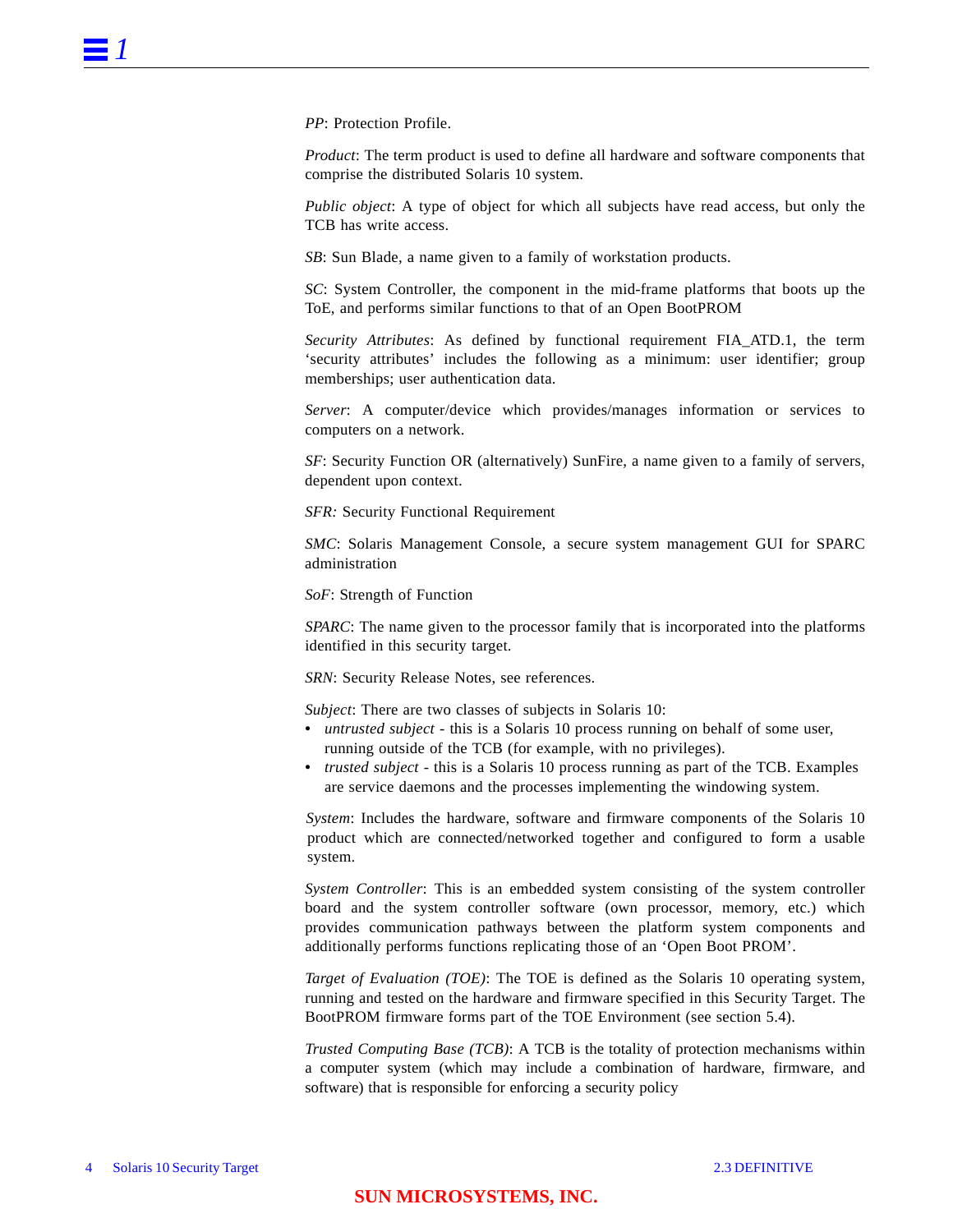*TSF*: TOE Security Function.

*TSP*: TOE Security Policy.

*User*: Any individual/person who has a unique user identifier and who interacts with the Solaris 10 product.

*Workstation*: A workstation is a computer intended for individual use that is more capable, powerful and faster than a personal computer.

# <span id="page-12-0"></span>**1.6 Document Layout**

IT security functions are assigned a unique reference identifier of the form Name.1 to enable ease of reference. For example, DAC.1, Audit.1.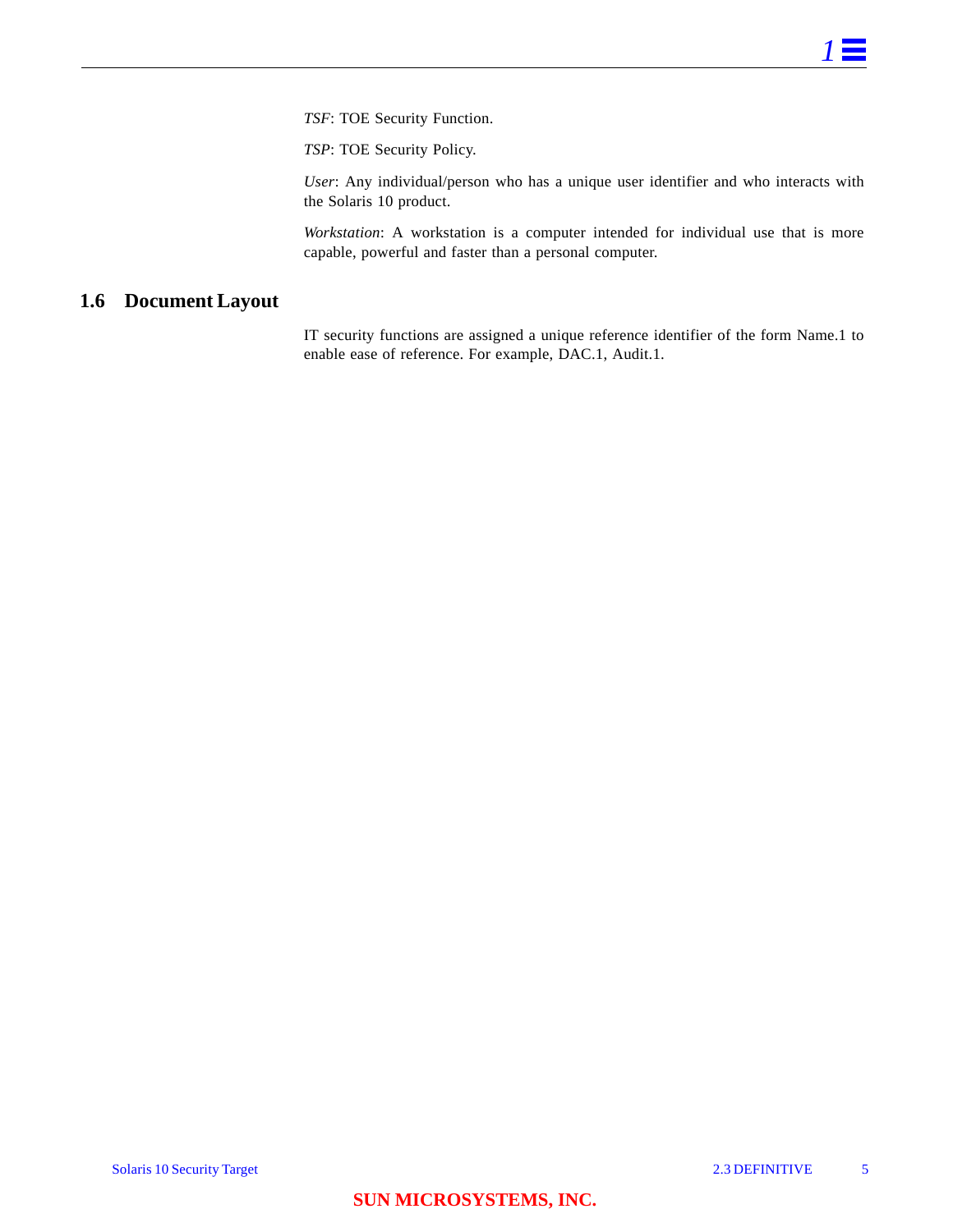This Page Intentionally Left Blank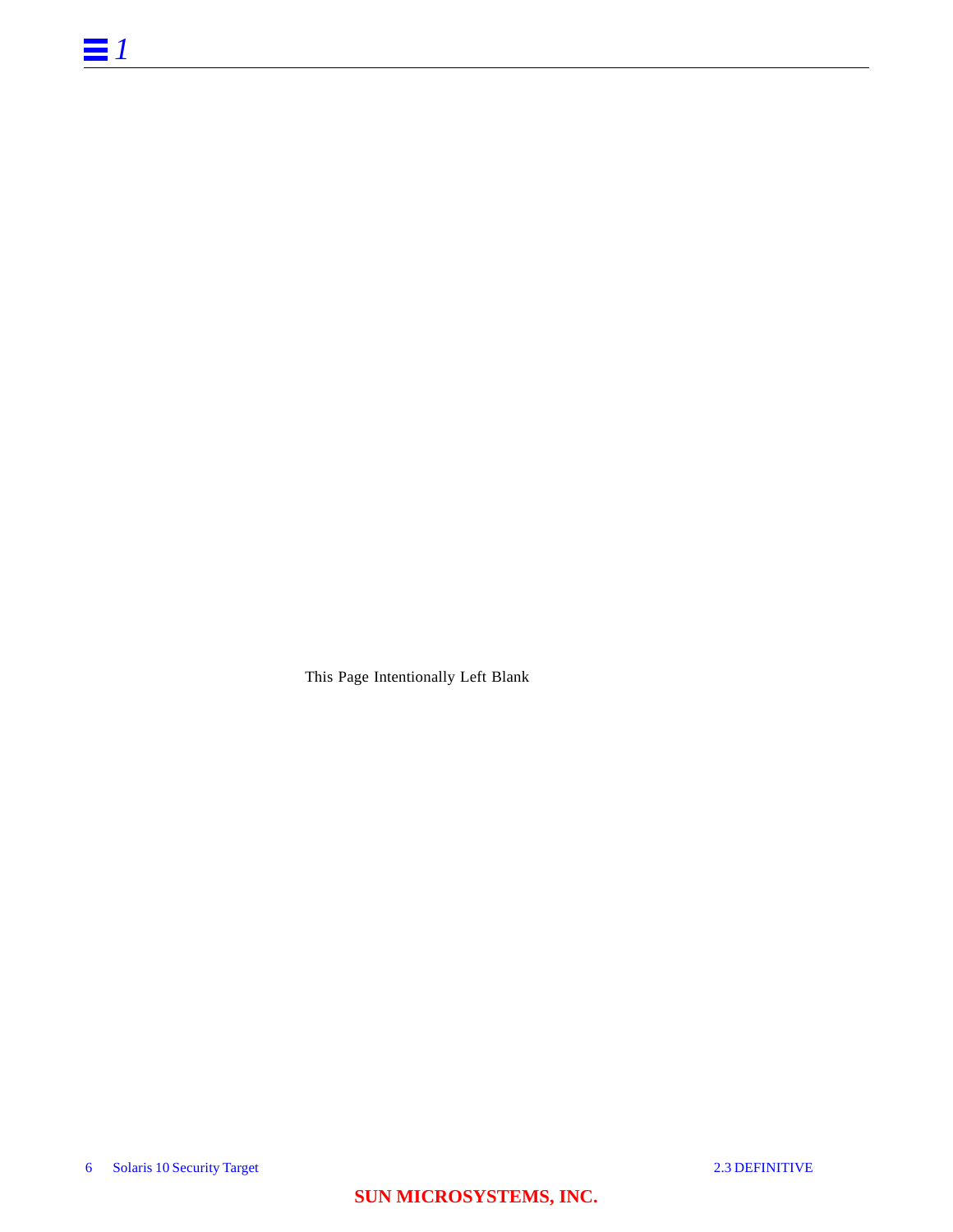# **TOE Description**

# <span id="page-14-1"></span><span id="page-14-0"></span>**2.1 Introduction**

The TOE description aims to aid the understanding of the TOE's security requirements and provides a context for the evaluation. It defines the scope and boundaries of the TOE, both physically and logically, and describes the environment into which the TOE will fit.

For the purposes of this Security Target, the TOE is the Sun Microsytems Solaris 10 03/05 Operating System, referred to throughout this document as "Solaris 10" or "the TOE".

#### <span id="page-14-2"></span>**2.2 Intended Use**

Solaris 10 is a highly-configurable UNIX-based operating system which has been developed to be compliant with the Controlled Access and Role Based Protection Profiles. Originally developed to meet the requirements of the C2 class of the U.S. Department of Defence (DoD) Trusted Computer System Evaluation Criteria (TCSEC), it now meets specific equivalent Protection Profiles developed within the Common Criteria Project.

The TOE consists of a number of workstations and/or servers linked together to form a single distributed system. Users share the resources of multiple workstations and/or servers connected together in a single, distributed Trusted Computing Base (TCB). After successful login, the users have access to a general computing environment, allowing the start-up of user applications, issuing user commands at shell level, creating and accessing files. The TOE provides adequate mechanisms to separate the users and protect their data. Privileged commands are restricted to the system administrator role.

The TOE permits one or more processors and attached peripheral and storage devices to be used by multiple users to perform a variety of functions requiring controlled shared access to the data stored on the system. Such installations are typical of personal, workgroup, or enterprise computing systems accessed by users local to, or with otherwise protected access to, the computer systems.

The TOE provides facilities for on-line interaction with users. Networking is covered only to the extent to which the TOE can be considered to be part of a centrallymanaged system that meets a common set of security requirements. It is assumed that responsibility for the safeguarding of the data protected by the TOE can be delegated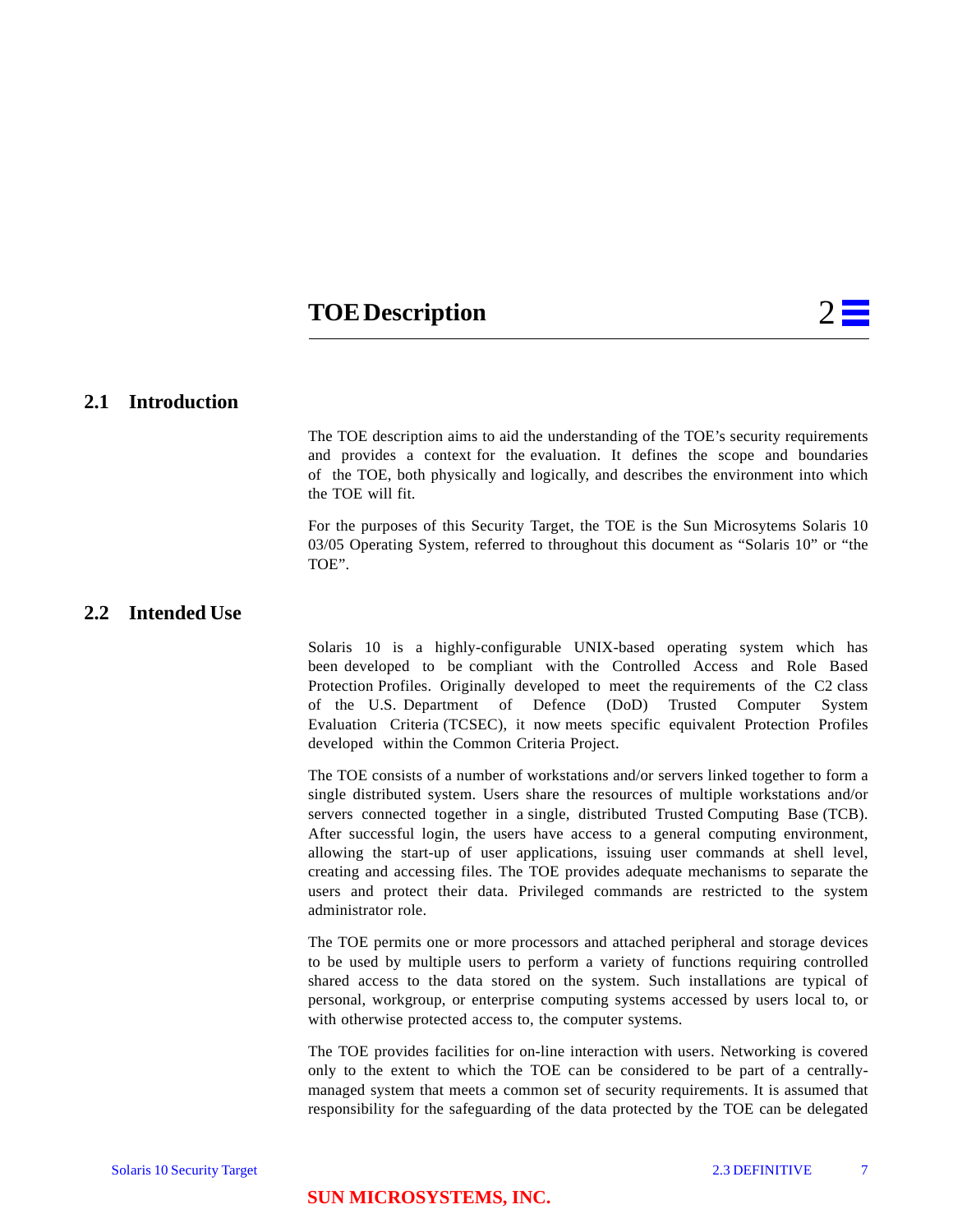to the TOE users (other than the management of TOE security critical parameters, which is performed by administrative users). All data is under the control of the TOE. The data is stored in named objects, and the TOE can associate with each controlled object a description of the access rights to that object.

All individual users of the TOE are assigned a unique user identifier; this unique identifier type supports individual accountability. The TOE authenticates the claimed identity of each user before allowing a user to perform any further actions. The TOE enforces controls such that access to data objects can only take place in accordance with the access restrictions

# <span id="page-15-1"></span><span id="page-15-0"></span>**2.3 Evaluated Configurations**

## **2.3.1 Target of Evaluation**

This section defines the software that comprise the ToE and the Servers/Workstations that the software runs on.

#### **2.3.1.1 TOE Certification Platforms:**

*Note that the UltraSPARC IIi, IIIi and III Low-End platforms use an OpenBoot PROM. SunFire MidFrame and High-End platforms make use of the System Controller component to perform similar tasks to the OpenBOOT PROM. Both the OpenBoot PROM and System Controller are outside of the scope of this evaluation. The OpenBootPROM and System Controller are protected by a password commensurate with the appropriate SoF requirement for the environment. The Administrator is responsible for selecting passwords of appropriate strength to meet the Security Target requirements.*

#### Workstations and Servers:

The target of evaluation is a (distributed) operating system product running on:

- **•** Platform 1: Entry Level workstations and servers utilizing an UltraSPARC III, UltraSPARCIIIi or UltraSPARCIIi processor in a single or multiple configuration. Various configurations of these platforms are possible and the evaluation scope includes all possible combinations/permutations through the testing of CB appropriate configurations. An [IARR], Impact Analysis and Rationale Report, will show platform equivalency across the SunFire midframe family.
- **•** Platform 2: The Netra 1280 and SunFire mid-frame and high-end family offering Dynamic Reconfiguration and Multiple Domaining as defined in Section 1.5 and utilizing an **UltraSPARC III, UltraSPARC III Cu (copper based) or UltraSPARC IV** processor. Various configurations of these platforms are possible and the evaluation scope includes all possible combinations/permutations through the testing of CB appropriate configurations. An [IARR], Impact Analysis and Rationale Report, will show platform equivalency across the SunFire midframe family.
- **•** Platform 3: AMD based processor systems: AMD Opteron 200 & 800; AMD-64 100 (W1100z) and AMD-64 200 (W2100z)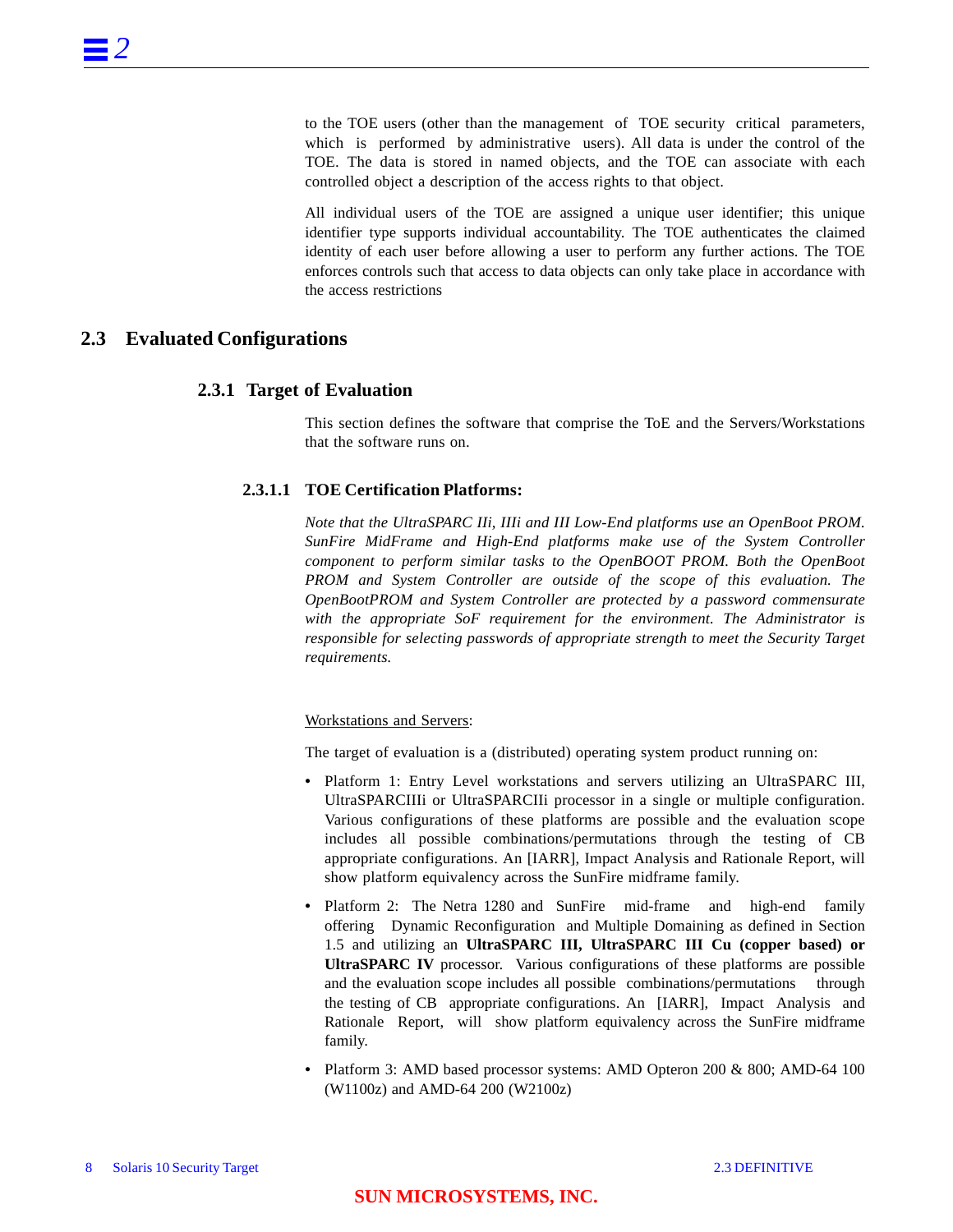*2*

Please refer to Appendix A for tables illustrating the hardware configurations available for use. Note that within each platform group, the processor speed associated with each model is dependant upon what was or is offered by the vendor.

#### **2.3.1.2 Software**

The Target of Evaluation is based on the following system software:

- **•** Solaris 10 03/05
- **•** Solaris Management Console 2.1 (SMC)

The TOE documentation is supplied on CD-ROM and on SUN's website: http://www.sun.com/software/security/securitycert.

#### <span id="page-16-0"></span>**2.3.2 File systems**

The following filesystem types are supported:

- **•** the standard Solaris UNIX filesystem, ufs, without the Trusted Solaris attributes;
- the standard remote filesystem access protocol, nfs (V2 and V3);
- **•** the MS-DOS formatted filesystem pcfs;
- **•** the High Sierra filesystem for CD-ROM drives, hsfs;
- the Network File System, Version 4 (NFS V4). This feature provides authentication, integrity, and privacy as well as enabling servers to offer different security flavors for different file systems via it's integration with the Kerberos authentication protocol.

In addition to the above file systems a number of "internal" filesystems are supported: The file descriptor file system, fd, allows programs to access their own file descriptors through the file name space, such as /dev/stdin corresponding to /dev/fd0.

- **•** The names file system, namefs (or namfs) allows the arbitrary mounting of any file descriptor on top of another file name.
- **•** The doors file system, doorfs allows fast control transfer between processes on the same machine.
- The process file system, procfs (/proc), provides access to the process image of each process on the machine as if the process were a "file". Process access decisions are enforced by DAC attributes inferred from the underlying process' DAC attributes.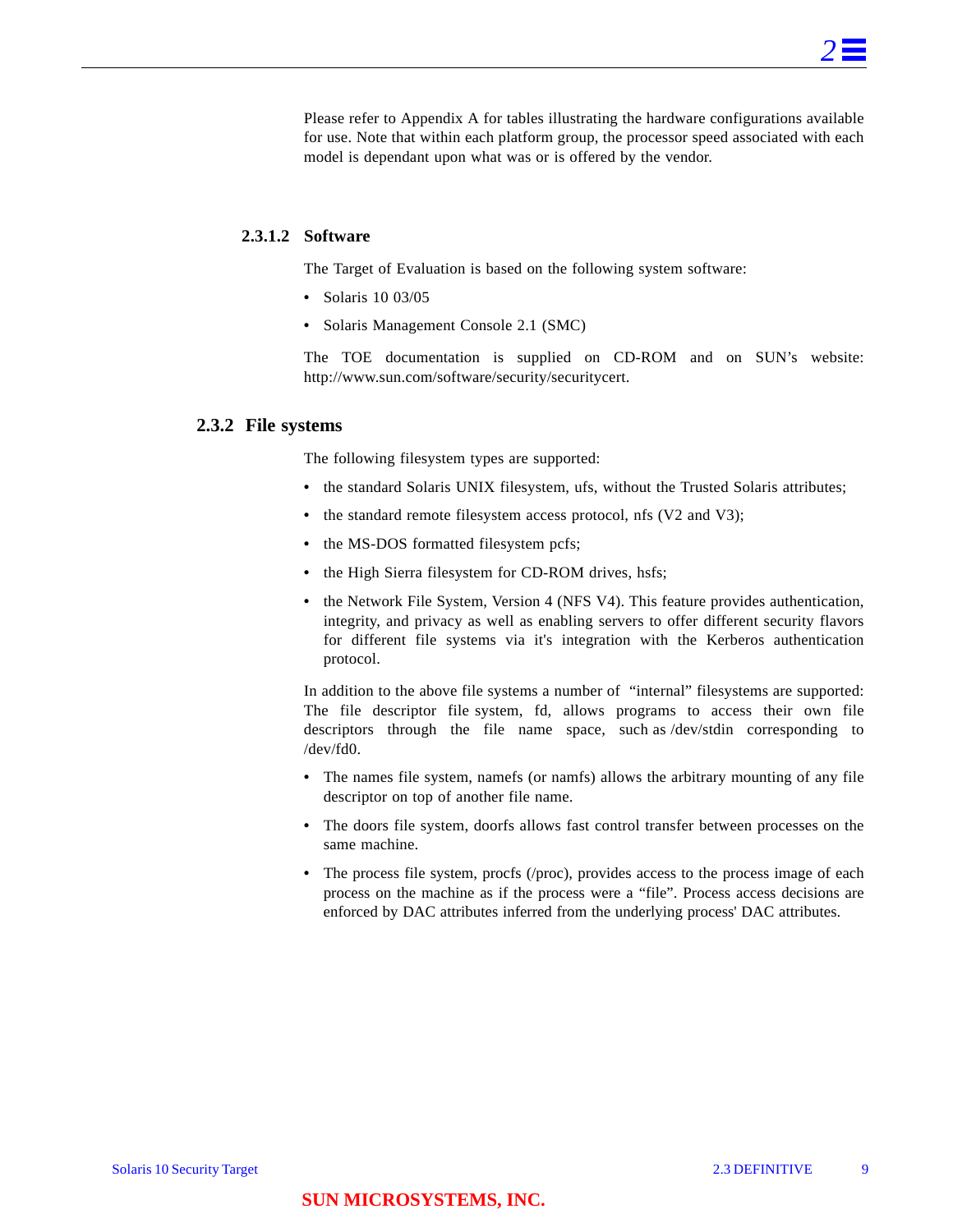#### <span id="page-17-0"></span>**2.3.3 Configurations**

The evaluated configurations are defined as follows.

- **•** When installing the product, the entire distribution should be selected;
- **•** The evaluated version (or "package set") must be selected at time of installation in accordance with the description provided in the documentation and installed accordingly.
- **•** No additional SMC add-ons should be installed;
- **•** Minimum physical memory and disk configurations provided for the hardware in the tables in Appendix A are provided with the Solaris 10 3/05 documentation and may not be sufficient for all applications. For components which must be installed separately from the Solaris Installation, please consult that component's installation guide to determine requirements;
- **•** The default setting for the Global Zone (Solaris Container) should be used. In addition, when configuring non-global Zones, the non-global Zone root file system models should be followed (sparse root Zone model and the whole root Zone model);
- **•** The evaluated configuration includes both the Common Desktop Environment (CDE) windowing environment and Sun Java Desktop System (JDS) Operating Environment. Users may select either of these during login via the "User Preference" screen.

**Application note:** for the CC evaluated version of Solaris 10, the JDS/GNOME accessibility features are not available.

- **•** Solaris 10 supports the use of IPv4 and IPv6, (no additional security claims are made for IPv6);
- **•** Solaris 10 supports the use of DHCP, (no additional security claims are made for DHCP);
- **•** 64 bit architectures are included;
- **•** Web Based Enterprise Management Services (WBEM) are included (no additional security claims are made for WBEM);
- **•** Network, Web Start, Jumpstart, Flash, DVD and CD installations are all supported;
- **•** The standard Service Management Framework (SMF) profiles, generic.xml and generic\_limited\_net.xml, must be used;
- **•** BART (Basic Auditing and Reporting Tool) must be correctly configured to collect and compare attributes of filesystem objects installed on the system.
- **•** The Solaris Pluggable Authentication Module (PAM) using the default configuration for identification and authentication. Alternately, the Kerberos authentication protocol can be configured for TOE identification and authentication.
- **•** If the system console is used, it must be connected directly to the server/workstation and afforded the same physical protection as the server/workstation.

The product comprises one or more of the listed servers and/or workstations (and optional peripherals) running the above listed system software (a platform running the above listed software is referred to as a "TOE platform" below).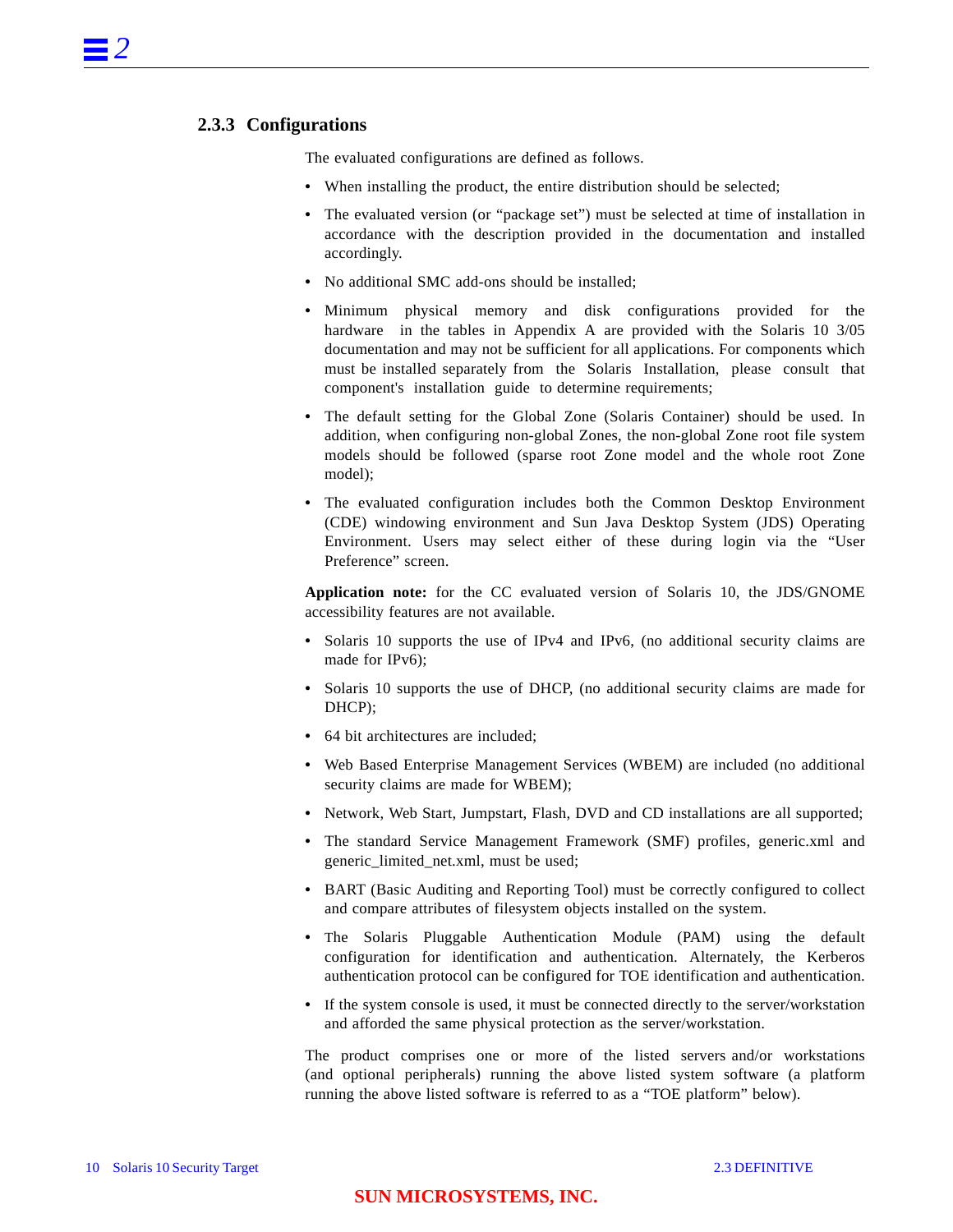If the product is configured with more than one TOE platform, they are linked by Ethernet LANs, which may be joined by bridges/routers or by TOE platforms which act as routers/gateways.

If other systems are connected to the network they need to be configured and managed by the same authority using an appropriate security policy not conflicting with the security policy of the TOE. All links from this network to untrusted networks (e. g. the Internet) need to be protected by appropriate measures like carefully configured firewall systems that prohibit attacks from the untrusted networks. Those protections are not part of the TOE environment.

No other processors may be connected to the Ethernet network, except as noted below.

If the product is configured with more than one TOE platform, then the Sun Java System Directory Server 5.2 version of the LDAP naming service must be used and the Sun Java System Directory Server 5.2 version LDAP naming server(s) must be TOE platforms.



**Table 1: Typical Evaluation Configuration**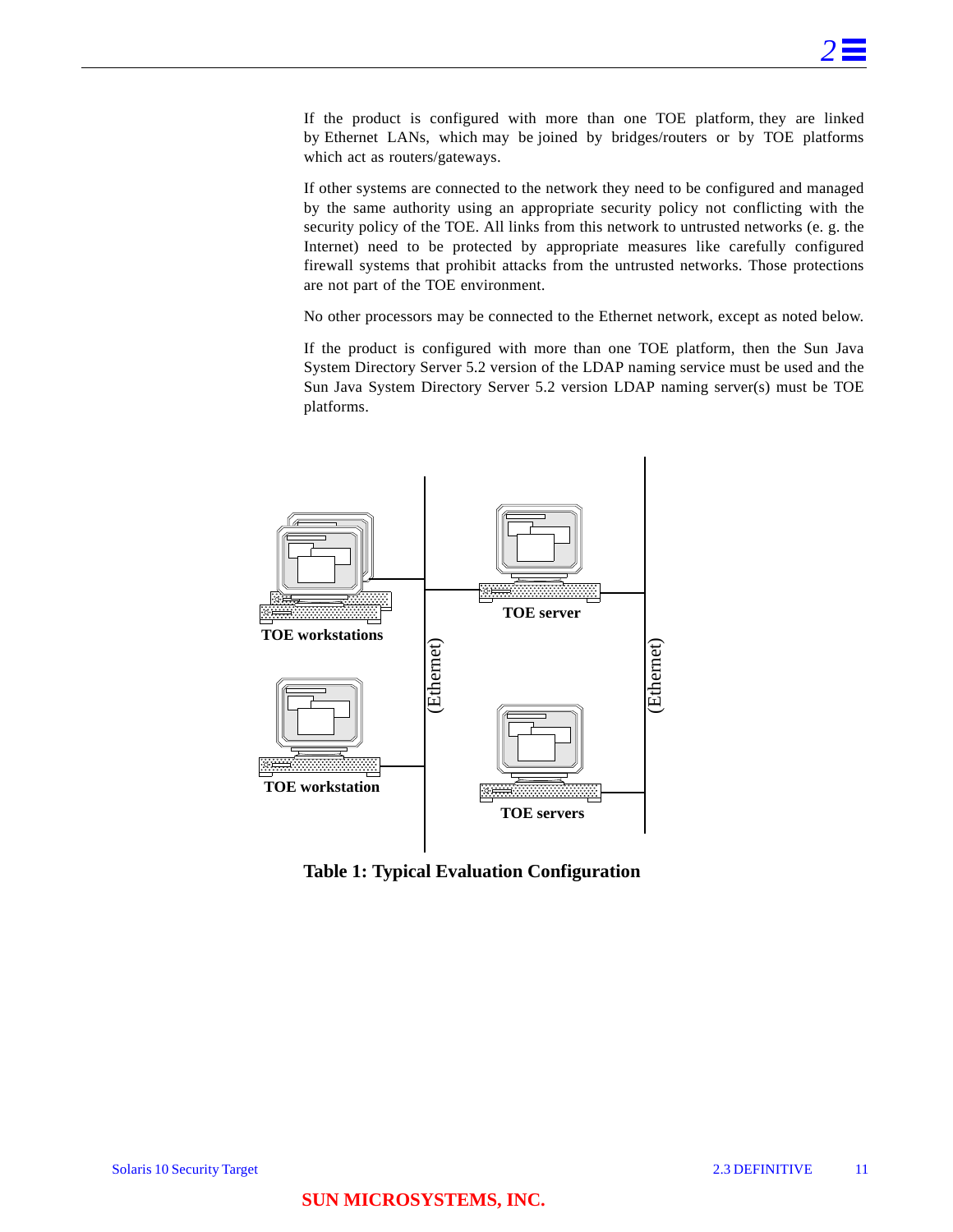# <span id="page-19-0"></span>**2.4 Summary of Security Features**

The primary security features of the product are:

- **•** Discretionary Access Control;
- **•** Object Reuse;
- **•** Identification and Authentication (Including PAM and Kerberos);
- **•** Roles and Profiles (Including Service Management Framework);
- **•** Security Management
- **•** Auditing;
- **•** Enforcement
- **•** Secure Communication
- **•** TSF Protection; and
- **•** Privileges and Authorizations

These primary security features are supported by kernel and process domain separation and reference mediation, which ensure that the features are always invoked and cannot be bypassed.

# <span id="page-19-1"></span>**2.4.1 DAC**

Discretionary Access Control (DAC) restricts access to objects, such as files, based on Access Control Lists (ACLs) that include the standard UNIX permissions for user, group and other users. Access control mechanisms also protect System V IPC (interprocess communication) objects from unauthorized access.

The Solaris ACL model allows administrators to grant access rights, to a user or group, specific rights that govern who can access a specific object, a group of properties, or an individual property of an object.

#### <span id="page-19-2"></span>**2.4.2 Object Reuse**

Object Reuse functionality ensures that memory and other storage and file system objects are cleared of data (i.e. Contain no data) when they are re-allocated or re-used.

#### <span id="page-19-3"></span>**2.4.3 Identification and Authentication**

Sun Solaris provides identification and authentication as a built-in feature using the Pluggable Authentication Module (PAM) based on usernames and passwords.

The PAM modules that are included in the default installation are included in the evaluated configuration. The list of PAM modules includes:

pam\_authtok\_check.so.1 pam\_authtok\_get.so.1 pam\_authtok\_store.so.1 pam\_dhkeys.so.1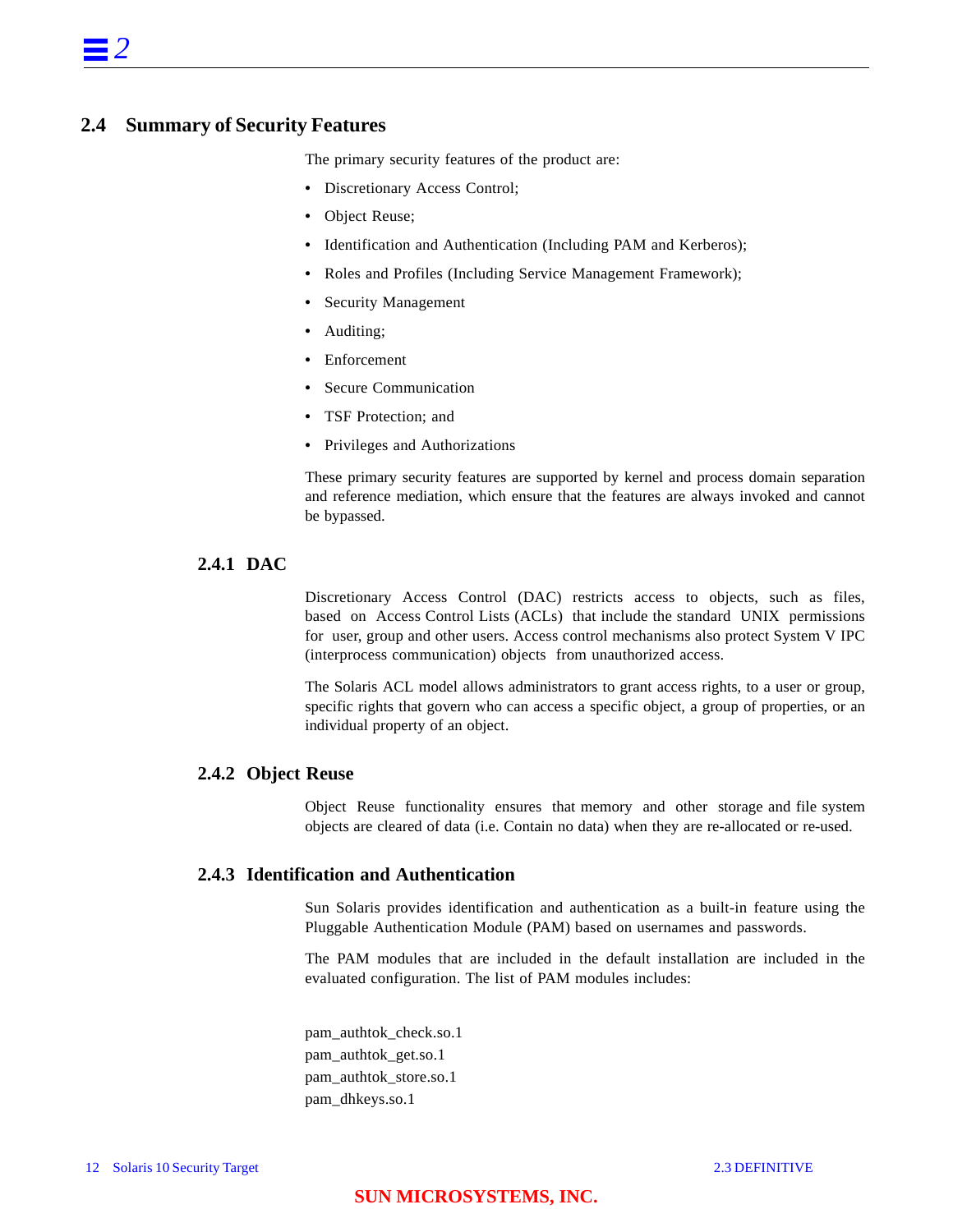pam\_dial\_auth.so.1 pam\_krb5.so.1 pam\_passwd\_auth.so.1 pam\_rhosts\_auth.so.1 pam\_roles.so.1 pam\_unix\_account.so.1 pam\_unix\_auth.so.1 pam\_unix\_cred.so.1 pam\_unix\_session.so.1

In cooperation with the Simple Authentication and Security Layer (SASL) and the Generic Security Service (GSS); Kerberos and PAM are the mechanisms available for both distributed and non-distributed authentication. Note: LDAP is used with both SASL and Kerberos.

Kerberos provides an integrated client/server architecture that offers strong user authentication, as well as data integrity and privacy, for providing secure transactions over networks. Discussion of Kerberos data integrity and privacy services are discussed in Section "2.4.8 Secure Communications".

Solaris provides the mechanisms for password policy enforcement and the use of containers and zones, profiles, and privileges to limit the use of superuser level commands

#### <span id="page-20-0"></span>**2.4.4 Roles and Profiles**

Solaris 10 supports the concept of Roles, allowing administrative powers to be broken into many discrete Roles. This removes the requirement of one superuser (root or only one system-administrator) to administer the TOE. A Role consists of a set of profiles. Profiles can be populated with the required authorizations appropriate to the defined role, thus allowing the administrative functionality to be distributed and hence diluted amongst the Roles, to reduce the impact of any misuse of a Role.

New to Solaris 10 is the Service Management Framework (SMF) which provides RBAC authorization that is required to administrate services. SMF allows administrators to install, configure and enable system applications and provides dependancy based service startup/recovery. SMF can be used to assign uid/gid/default and limit privileges for services.

SMF also provides for distinction between services and applications that are configured/enabled e.g. services can be fully configured but disabled or enabled/disabled temporarily or permanently.

There are 2 types of SMF profiles:

- **generic.xml:** most services enabled (similar to Solaris 9;) and
- **• generic\_limited\_net.xml:** fewer remotely available network services enabled, only ssh available for remote login, most other services off

*2*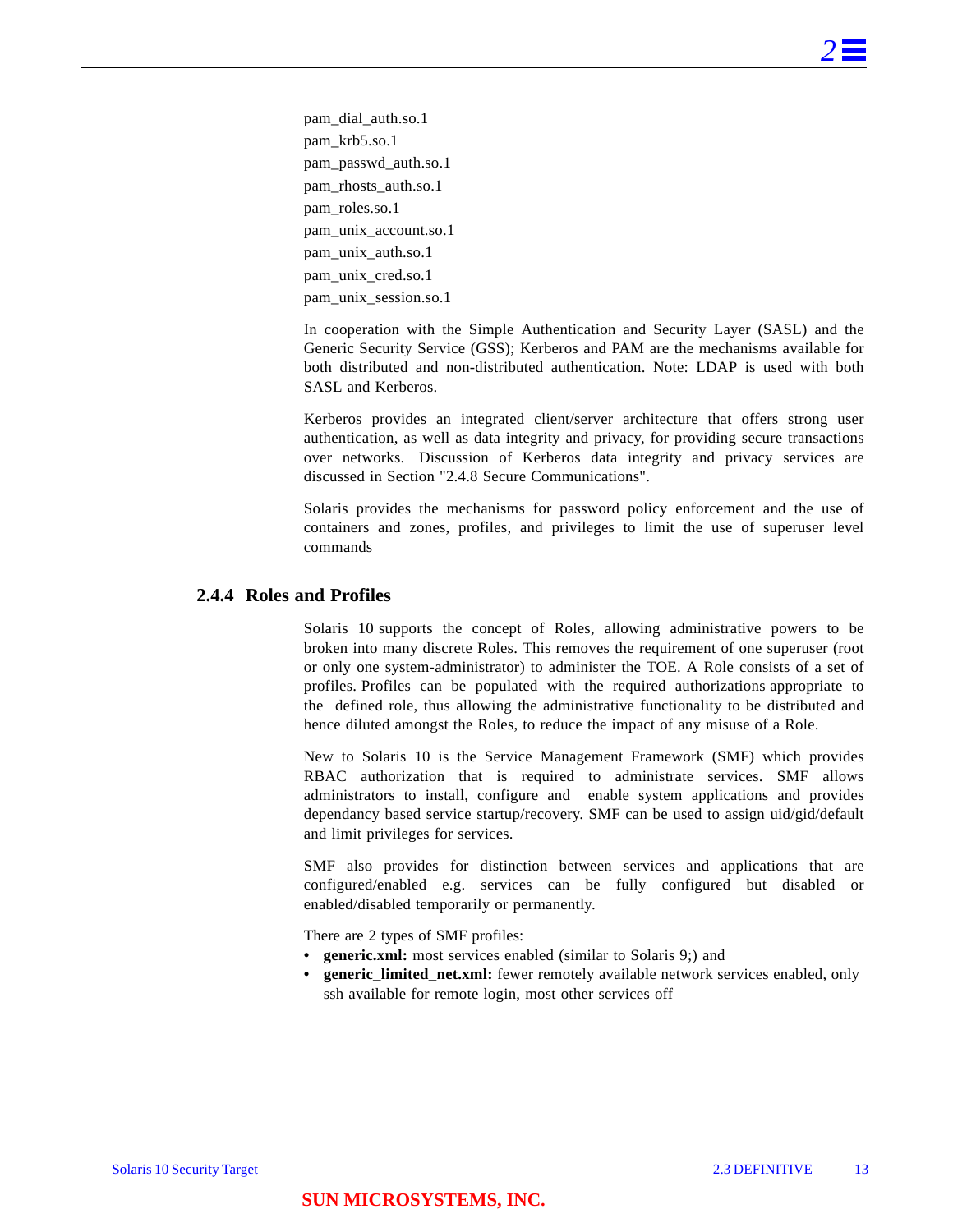#### <span id="page-21-0"></span>**2.4.5 Security Management**

The management of the security critical parameters of the TOE is performed by administrative users. A set of commands that require root privileges are used for system management. Security parameters are stored in specific files that are protected by the access control mechanisms of the TOE against unauthorized access by non-administrative users.

Solaris 10 introduces Solaris Zones (formerly N1 grid containers). Solaris Zones provide an advanced resource management feature which ensures that applications can be run in separate Zones, with logical isolation ensuring true encapsulation. Zones provide multiple virtualized application environments from a single Solaris kernel to provide (in addition to process containment) resource usage  $\&$  security isolation but blocks direct access to hardware (each Zone appears as a separate hosts from "outside").

The virtual server in the Zone hides the system details. The hardware on which the Zone is running is not exposed to the applications or users. Solaris Zones allows for a separate uid /gid namespace per Zone, and each Zone has their own root user and separate file system space.

The upper limit for the number of zones on a system is 8192. The number of Zones that can be effectively hosted on a single system is determined by the total resource requirements of the application software running in all of the zones.

There are 2 standard types of Solaris Zones, Global and non-Global. Global Zones have a dual function as it is both the default Zone for the system and the Zone used for system-wide administrative control. All processes run in the global Zone if no non-Global Zones (referred to simply as "Zones") are created by the global administrator.

The global Zone is the only Zone from which a non-global Zone can be configured, installed, managed, or uninstalled. Only the global Zone is bootable from the system hardware. Administration of the system infrastructure, such as physical devices, routing tables, or dynamic reconfiguration (DR), is only possible in the global Zone. Appropriately privileged processes running in the global Zone can access objects associated with other zones.

A non-Global Zone provides isolation at almost any level of granularity required. A Zone does not need a dedicated CPU, a physical device, or a portion of physical memory. These resources can either be multiplexed across a number of Zones running within a single domain or system, or allocated on a per-Zone basis using the resource management features available in the operating system.

Each Zone can provide a customized set of services. To enforce basic process isolation, a process can see or signal only those processes that exist in the same Zone. Basic communication between Zones is accomplished by giving each Zone at least one logical network interface. An application running in one Zone cannot observe the network traffic of another Zone. This isolation is maintained even though the respective streams of packets travel through the same physical interface.

Each Zone is given a portion of the file system hierarchy. Because each Zone is confined to its subtree of the file system hierarchy, a workload running in a particular Zone cannot access the on-disk data of another workload running in a different Zone.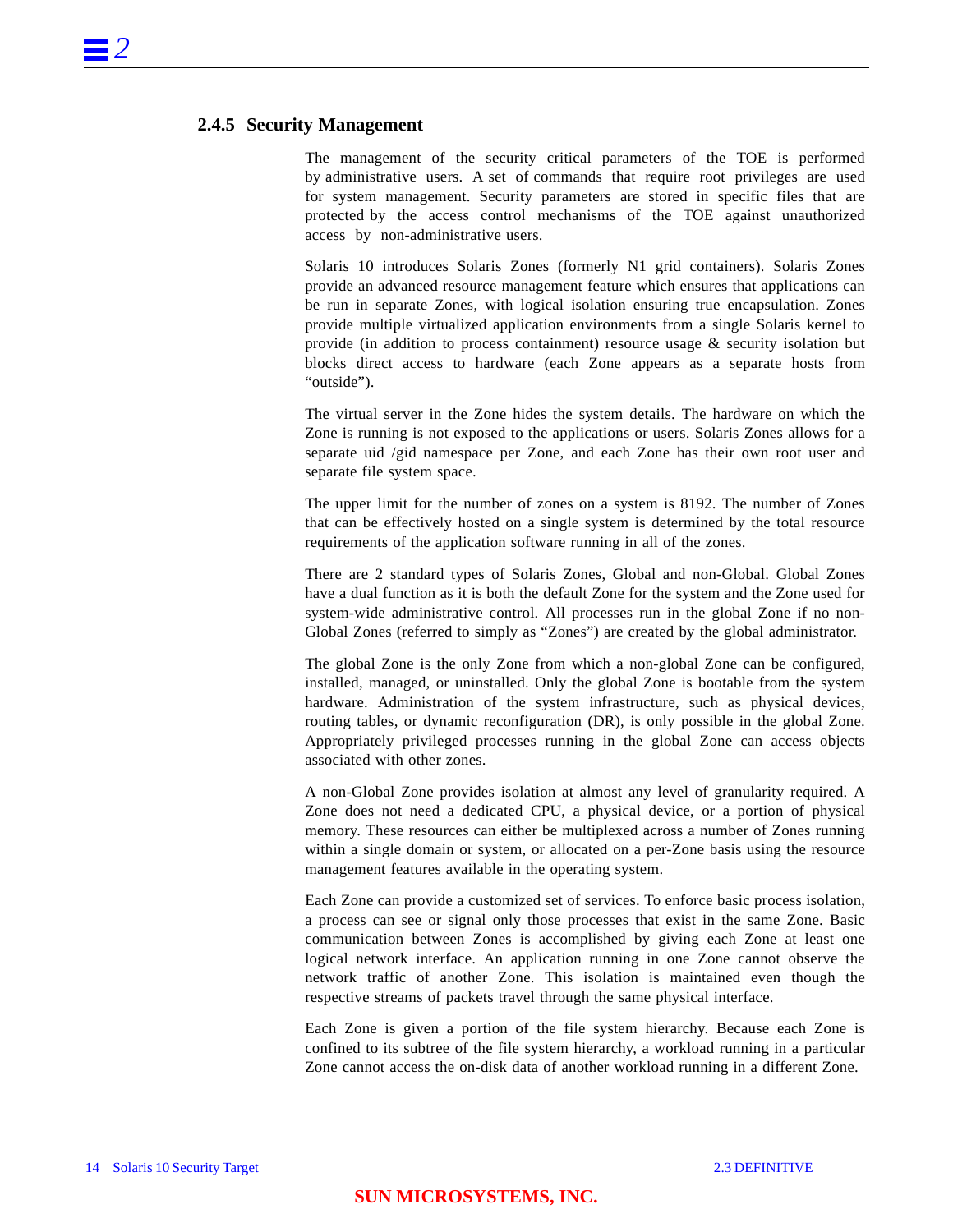Files used by naming services reside within a Zone's own root file system view. Thus, naming services in different zones are isolated from one other and the services can be configured differently.

There are two types of non-global Zone root file system models: sparse and whole root. The sparse root Zone model optimizes the sharing of objects. The whole root Zone model provides the maximum configurability.

Zone Security Properties:

- **•** Services can be isolated from each other;
- **•** Potentially risky software can be quarantine;
- Processes in Zones can't send signals to other Zones (even if they have proc\_session or proc\_owner);
- **•** System memory cannot be shared between Zones;
- **•** Untrusted parties can be isolated to contain potential damage by a breach; and
- Each Zone can only see those processes running within it (except Global Zone)

In addition, each "Global Zone" can:

- **•** Observe all activities inside each Zone;
- **•** Not be seen by software in a non global Zone (note: non-global Zones run with less privileges, which will be a subset of the available privileges); and
- Change the contents or processes in each Zone (note: if proper privileges are assigned).

#### <span id="page-22-0"></span>**2.4.6 Auditing**

Solaris 10 can collect extensive auditing information about security related actions taken or attempted by users, ensuring that users are accountable for their actions. For each such action or event an audit record is generated containing: date and time of the event, user, security attributes and success or failure. This audit trail can be analyzed to identify attempts to compromise security and determine the extent of the compromise.

Solaris 10 utilizes the Basic Auditing and Reporting Tool (BART) to collect and compare attributes of filesystem objects installed on a system. BART collects filesystem object attributes including name, size, permissions, access control lists, UID, GID, etc. The exact attributes collected are depend on the type of object being evaluated

For example, BART can observe file ownership, permissions, and content changes. This type of functionality is extremely useful for security incident detection. It can also be used as part of a larger change management process to validate approved changes and to detect those that may have occurred outside of an approved process. Each time that BART is run, it captures point in time information (i.e. a snapshot) about the filesystem.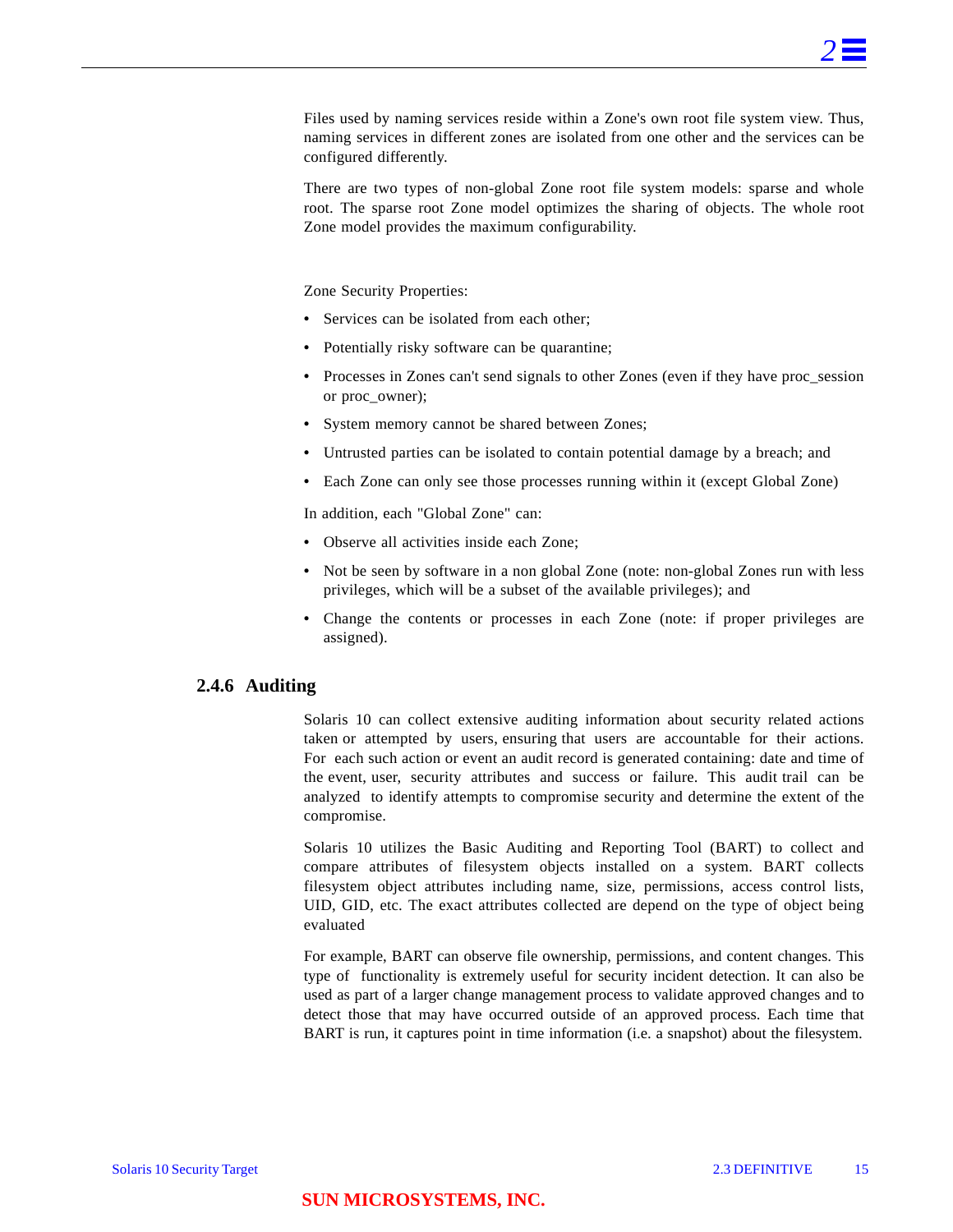#### <span id="page-23-0"></span>**2.4.7 Enforcement**

The Solaris 10 security policy is enforced in a manner which ensures that the organizational policies are upheld in the target environment i.e. the integrity of the TSF is protected, kernel and process domain separation is enforced and bypass of the security functions is prevented.

#### <span id="page-23-1"></span>**2.4.8 Secure Communication**

In its evaluated configuration, Solaris 10 supports trusted communication channels for TCP and IP layer connections between different physical TOEs through different protocols/services.

The Kerberos V5 network authentication protocol provides an integrated client/server architecture that offers strong user authentication, as well as data integrity and privacy, for providing secure transactions over networks. **Authentication** guarantees that the identities of both the sender and recipient of a network transaction are true; Kerberos can also verify the validity of data being passed back and forth (**integrity**) and encrypt it during transmission (**privacy/confidentiality**).

Using Kerberos, a user can log on to other machines, execute commands, exchange data, and transfer files securely. Additionally, Kerberos provides **authorization** services, allowing administrators to restrict access to services and machines; moreover, as a Kerberos user you can regulate other people's access to your account.

## <span id="page-23-2"></span>**2.4.9 TSF Protection**

While in operation, the kernel software and data are protected by the hardware memory protection mechanisms. The memory and process management components of the kernel ensure a user process cannot access kernel storage or storage belonging to other processes.

Access to system services is controlled by the system, which requires that subjects wanting to perform security-relevant tasks be authorized appropriately.

Non-kernel TSF software and data are protected by DAC and process isolation mechanisms. In the evaluated configuration, the reserved user ID root owns the directories and files that define the TSF configuration. In general,files and directories containing internal TSF data (e.g., configuration files, batch job queues) are also protected from reading by DAC permissions.

The TOE and the hardware and firmware components are required to be physically protected from unauthorized

access. The system kernel mediates all access to the hardware mechanisms themselves, other than program visible CPU instruction functions.

The TOE provides a tool that allows an administrative user to check the correct operation of the underlying hardware. This tool performs tests to check the system memory, the memory protection features of the underlying processor and the correct separation between user and supervisor state.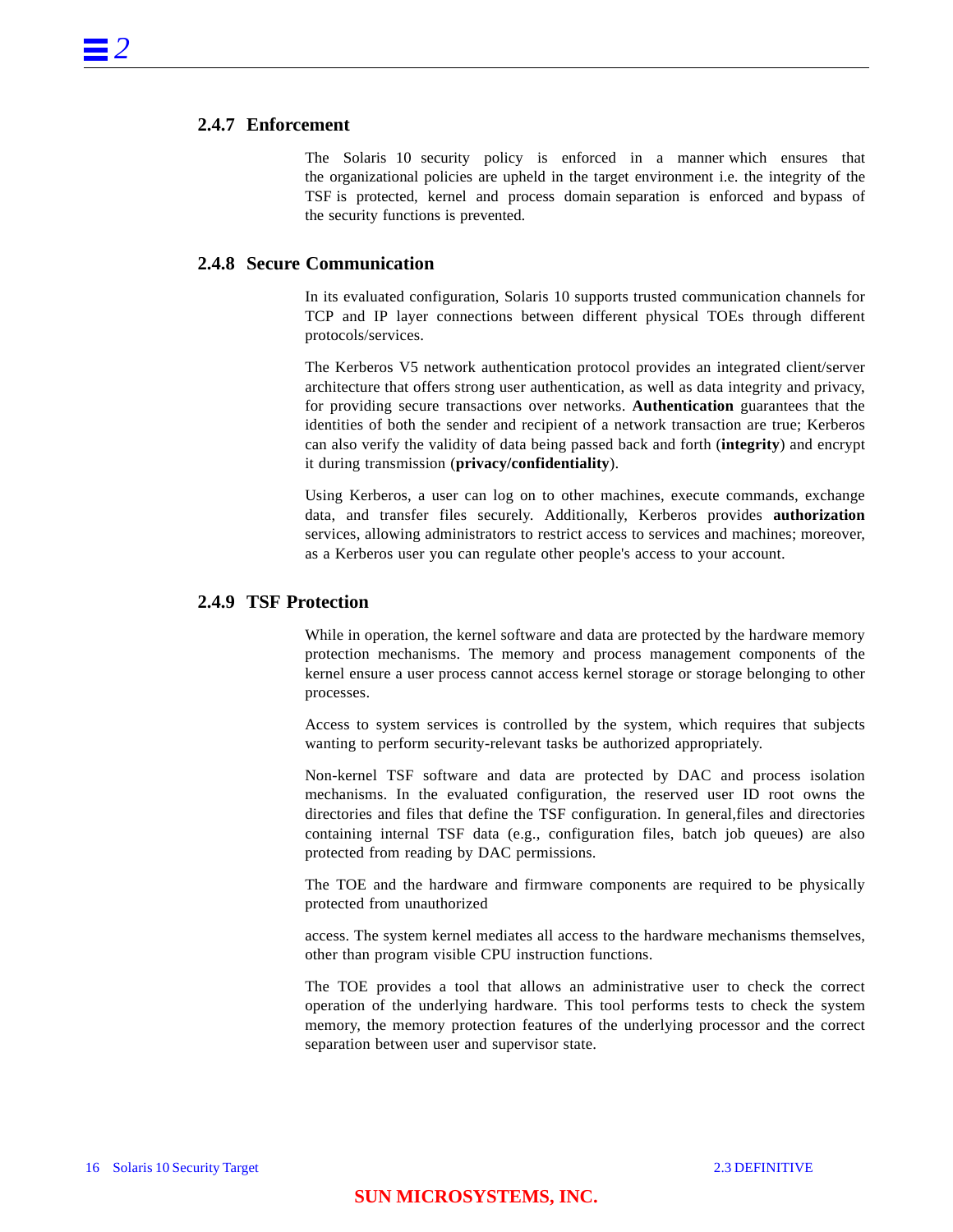

# <span id="page-24-0"></span>**2.4.10 Privileges and Authorizations**

Privileges and Authorizations are two separate mechanisms that confer security rights to processes and users respectively. Authorizations apply to users. In order for a user to perform an action that would otherwisebe prohibited by the Solaris 10 03/05 security policy, the user must have an authorization.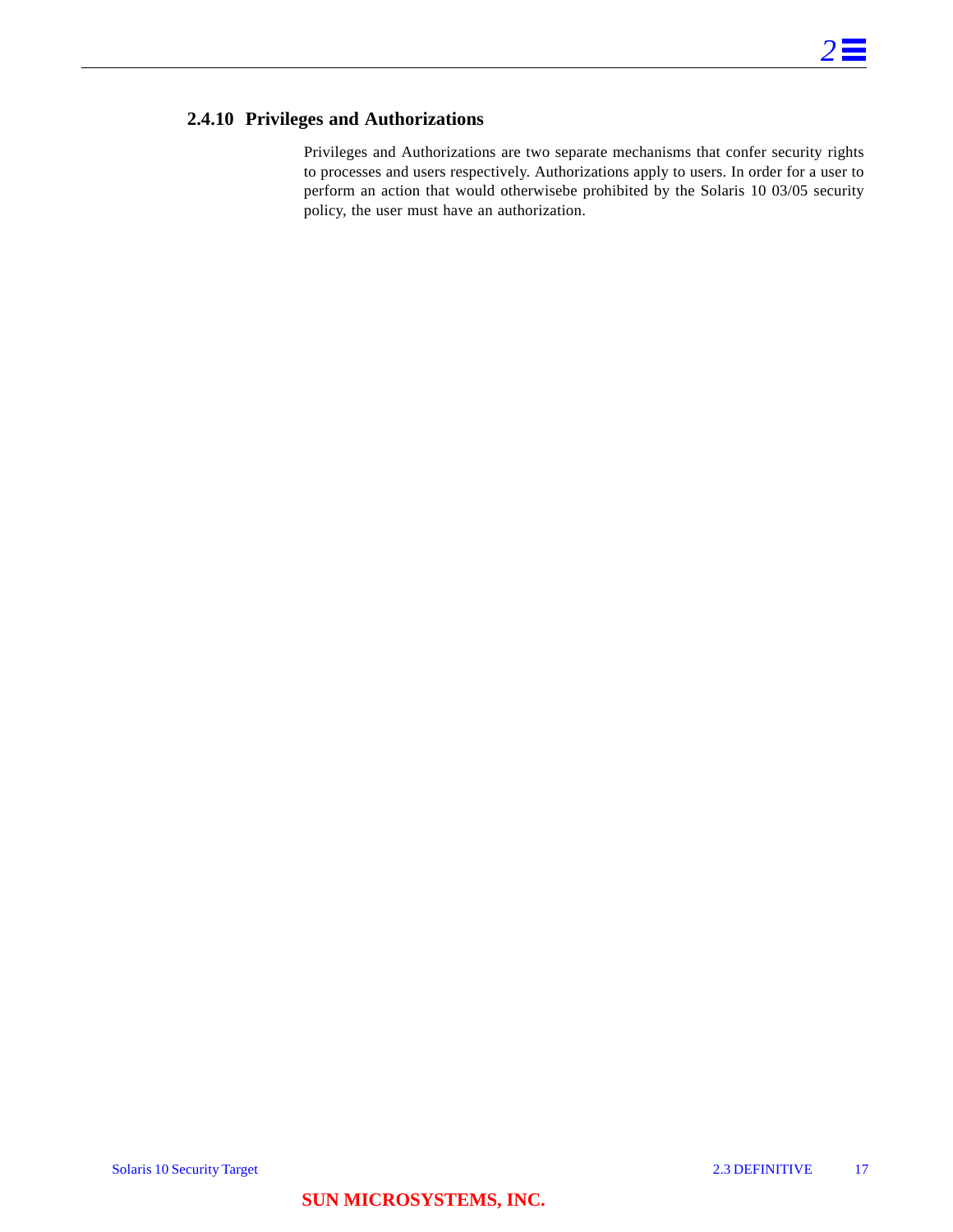This Page Intentionally Left Blank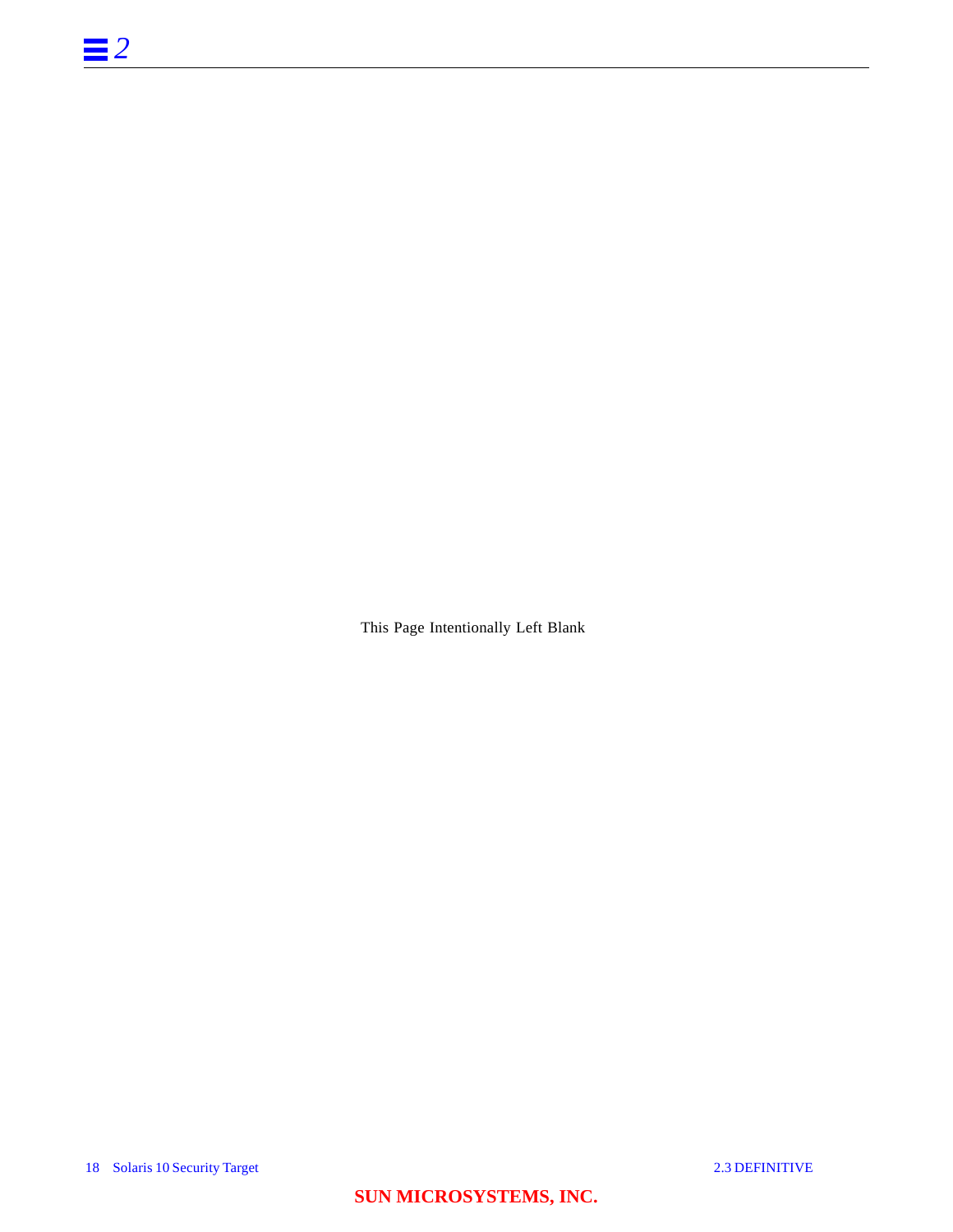# **TOE Security Environment** 3

# <span id="page-26-1"></span><span id="page-26-0"></span>**3.1 Introduction**

The statement of TOE security environment describes the security aspects of the environment in which the TOE is intended to be used and the manner in which it is expected to be employed.

To this end, the statement of TOE security environment identifies the lists the assumptions made on the operational environment (including physical and procedural measures) and the intended method of use of the for the product, defines the threats that the product is designed to counter, and the organizational security policies with which the product is designed to comply.

Throughout this section, items that have been included which satisfy the specific requirements of the PP's are indicated with either [RBAC] or [CAPP] at the end of the item entry, where applicable.

# <span id="page-26-2"></span>**3.2 Threats**

The assumed security threats are listed below.

The **IT assets** to be protected comprise the information stored, processed or transmitted by the TOE. The term "information" is used here to refer to all data held within a workstation/server, including data in transit between workstations/servers.

The TOE counters the general threat of unauthorized access to information, where "access" includes disclosure, modification and destruction.

The **threat agents** can be categorized as either:

- **•** unauthorized users of the TOE, i.e. individuals who have not been granted the right to access the system; or
- **•** authorized users of the TOE, i.e. individuals who have been granted the right to access the system.

The threat agents are assumed to originate from a well managed user community in a non-hostile working environment, and hence the product protects against threats of inadvertent or casual attempts to breach the system security. The TOE is not intended to be applicable to circumstances in which protection is required against determined attempts by hostile and well funded attackers to breach system security.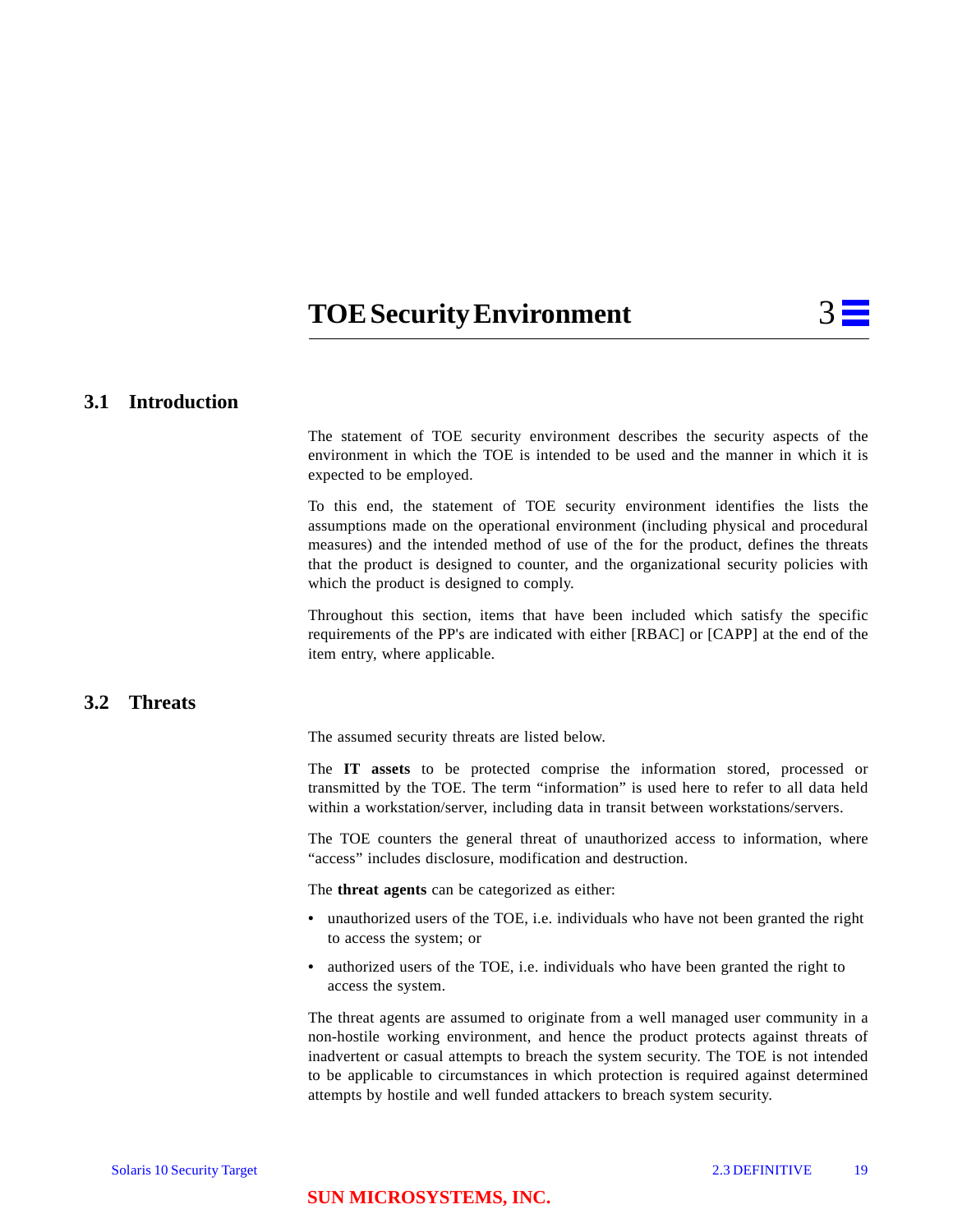The threats listed below are grouped according to whether or not they are countered by the TOE. Those that are not countered by the TOE are countered by environmental or external mechanisms.

#### <span id="page-27-0"></span>**3.2.1 Threats countered by the TOE**

**[T.ACCESS\_INFO]** An authorized user of the TOE accesses information without having permission from the person who owns, or is responsible for, the information.In this context "access" is to be interpreted as observing information for which the user has no "need to know", even though that user may have sufficient clearance to see the information. [RBAC]

**[T.ACCESS\_TOE]** An unauthorized user of the TOE gains access to the system, thereby gaining unauthorized access to information. An unauthorized user of the TOE could gain access to the system by impersonating an authorized user, or by gaining access to an unattended platform at which an authorized user is logged on. Failure to detect the fact that an attack is taking place, or that many attempts have taken place over a period of time, may result in the attack eventually succeeding, resulting in the attacker gaining unauthorized access to information. [RBAC]

**[T.MODIFY]** Unauthorized modification or destruction of information by an authorized user of the TOE.In this context "unauthorized" means not having the explicit or implicit permission of the designated owner of the information.

**[T.ADMIN\_RIGHTS]** Unauthorized use of facilities which require administration rights by an authorized user of the TOE. Unauthorized use of such facilities by a user who cannot be trusted not to misuse them (whether intentionally or accidentally) could be exploited to gain unauthorized access to information.

**[T.COMPROMISE]** Data may be compromised in terms of confidentiality and integrity if an unauthorized User intercepts a communication link between the TOE and another trusted IT product (which may be another instantiation of the TOE) and attempts to modify information in a way that can not be detected by the TOE or the other trusted IT product.

#### <span id="page-27-1"></span>**3.2.2 Threats to be countered by measures within the TOE environment**

The following threats apply in environments where specific threats to distributed systems need to be countered.

**[T.TRANSIT]** Data transferred between platforms is disclosed to or modified by unauthorized users or processes either directly or indirectly (e.g. through spoofing of workstation/server identity).

**[T.OPERATE]** Compromise of the IT assets may occur because of improper administration and operation of the TOE. Users or external threat agents may, through accidental discovery or directed search, discover inadequacies in the security administration of the TOE which permit them to gain logical access to and perform operations on its resources in breach of any permissions they may have. Potential attackers may seek to develop methods whereby the improperly administered security functions of the TOE may be circumvented during normal operation.[RBAC]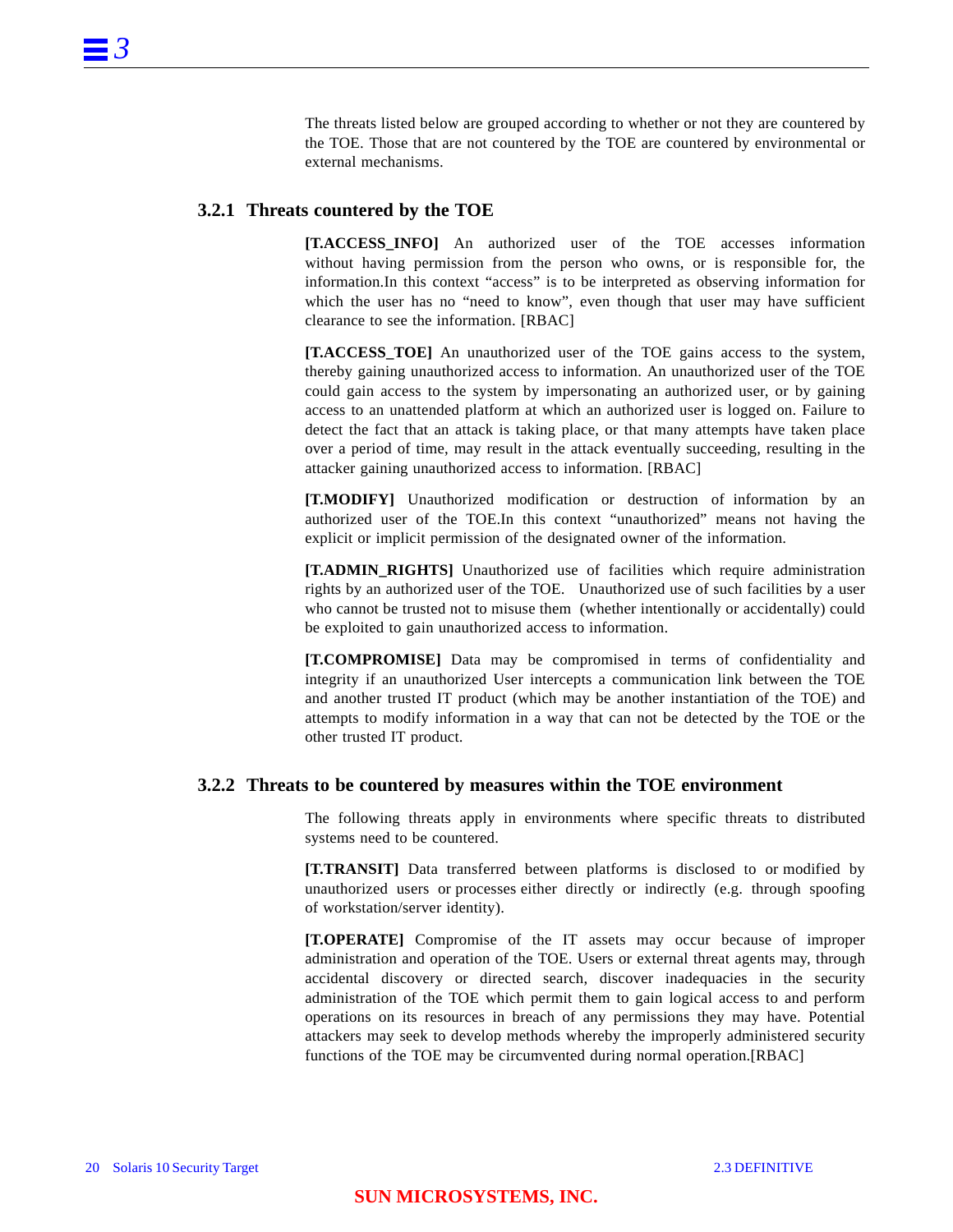**[T.ROLEDEV]** The development and assignment of user roles may be done in a manner that undermines security. In general, roles could be developed which have an incorrect or improper combination of authorizations to perform operations on objects. In addition, users could be assigned to roles that are incommensurate with their duties, giving them either too much or too little scope of authorization. A particular concern arises in that users could be assigned conflicting roles with respect to 'separation of duties'. An individual user could be authorized to perform multiple operations on data objects that represent the parts of a transaction that should be separated among different individuals. [RBAC]

# <span id="page-28-0"></span>**3.3 Organizational Security Policies**

The TOE complies with the following organizational security policies:

**[P.AUTH]** Only those users who have been authorized to access the information within the system may access the system.[CAPP]

**[P.DAC]** The right to access specific data objects is determined on the basis of:

- a. the owner of the object; and
- b. the identity of the subject attempting the access; and
- c. the implicit and explicit access rights to the object granted to the subject by the object owner.

**[P.ACCOUNTABLE]** The users of the system shall be held accountable for their actions within the system.[CAPP]

**[P.NEED\_TO\_KNOW]** The system must limit the access to, modification of, and destruction of the information in protected resources to those authorized users which have a "need to know" for that information. [CAPP]

## <span id="page-28-2"></span><span id="page-28-1"></span>**3.4 Assumptions**

This section indicates the minimum physical and procedural measures required to maintain security of the TOE. It is not a complete list, as specific measures may be required for different configurations and sites.

#### **3.4.1 Physical Aspects**

**[A.PROTECT]** The TOE hardware and software critical to security policy enforcement will be physically protected from unauthorized modification by potentially hostile outsiders.

It is assumed that all software and hardware, including network and peripheral cabling is approved for the transmittal of the most sensitive data held by the system. Such items are assumed to be physically protected against threats to the confidentiality and integrity of the data transmitted. [RBAC] [CAPP]

**[A.LOCATE]** The processing resources of the TOE will be located within controlled access facilities which will prevent unauthorized physical access. [RBAC] [CAPP]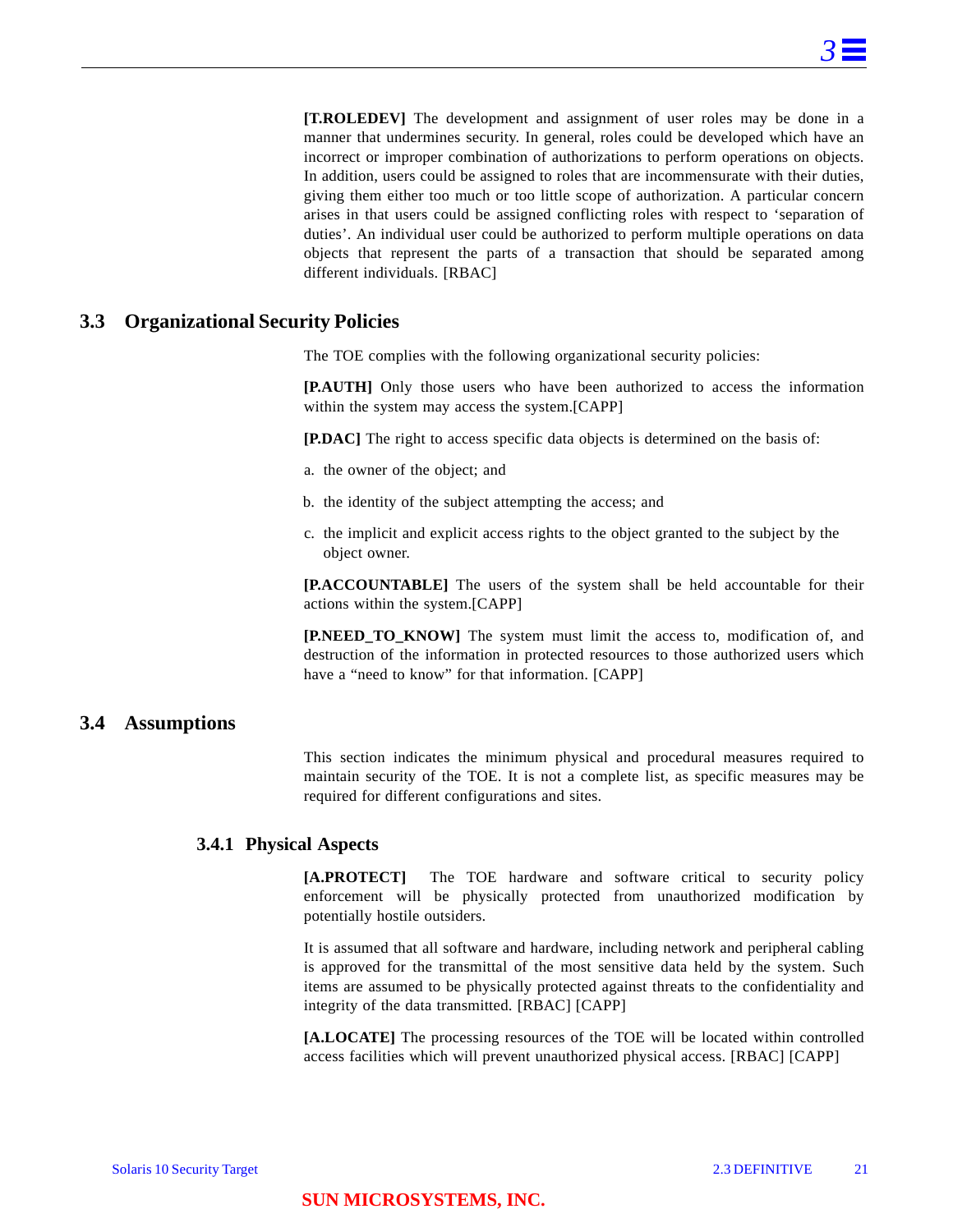**[A.ASSET]** It is also assumed that the value of the stored assets merits moderately intensive penetration or masquerading attacks. It is also assumed that physical controls in place would alert the system authorities to the physical presence of attackers within the controlled space. [RBAC]

### <span id="page-29-0"></span>**3.4.2 Personnel Aspects**

**[A.ACCESS]** Rights for users to gain access and perform operations on information are based on their membership in one or more roles (and the profiles that accompany these roles). These roles are granted to the users by the TOE Administrator. These roles accurately reflect the users job function, responsibilities, qualifications, and/or competencies within the enterprise. [RBAC]

**[A.MANAGE]** There will be one or more competent and trustworthy individuals assigned to manage TOE security. These individuals will have sole responsibility for the following functions:

a.Create and maintain roles;

b.Establish and maintain relationships among roles; and

c.Assignment and Revocation of users to roles.

In addition these individuals (as 'owners of the entire corporate data'), along with object owners will have the ability to assign and revoke object access rights to roles. [RBAC]

**[A.OWNER]** A limited set of users is given the rights to "create new data objects" and they become owners for those data objects. The organization is the owner of the rest of the information under the control of TOE. [RBAC]

**[A.NO\_EVIL\_ADM]** The system administrative personnel are not careless, willfully negligent, or hostile, and will follow and abide by the instructions provided by the administrator documentation. [CAPP]

**[A.COOP]** Authorized users possess the necessary authorization to access at least some of the information managed by the TOE and are expected to act in a cooperating manner in a benign environment. [CAPP]

#### <span id="page-29-1"></span>**3.4.3 Procedural Aspects**

**[A.USER]** Each individual user is assumed to have a unique user ID.

**[A.PASSWORD]** Those responsible for the TOE must configure minimum password length for normal users to be at least 6 but no more than 8 characters.

#### <span id="page-29-2"></span>**3.4.4 Connectivity Aspects**

**[A.LDAP\_DOMAINS]** It is assumed that, if the product comprises more than one platform, all platforms are administered from a central point within each LDAP directory domain.

LDAP allows the creation of multiple administrative domains, thus allowing administrators to control local resources and user accounts, yet making it possible for users and resources to operate seamlessly over the entire organization.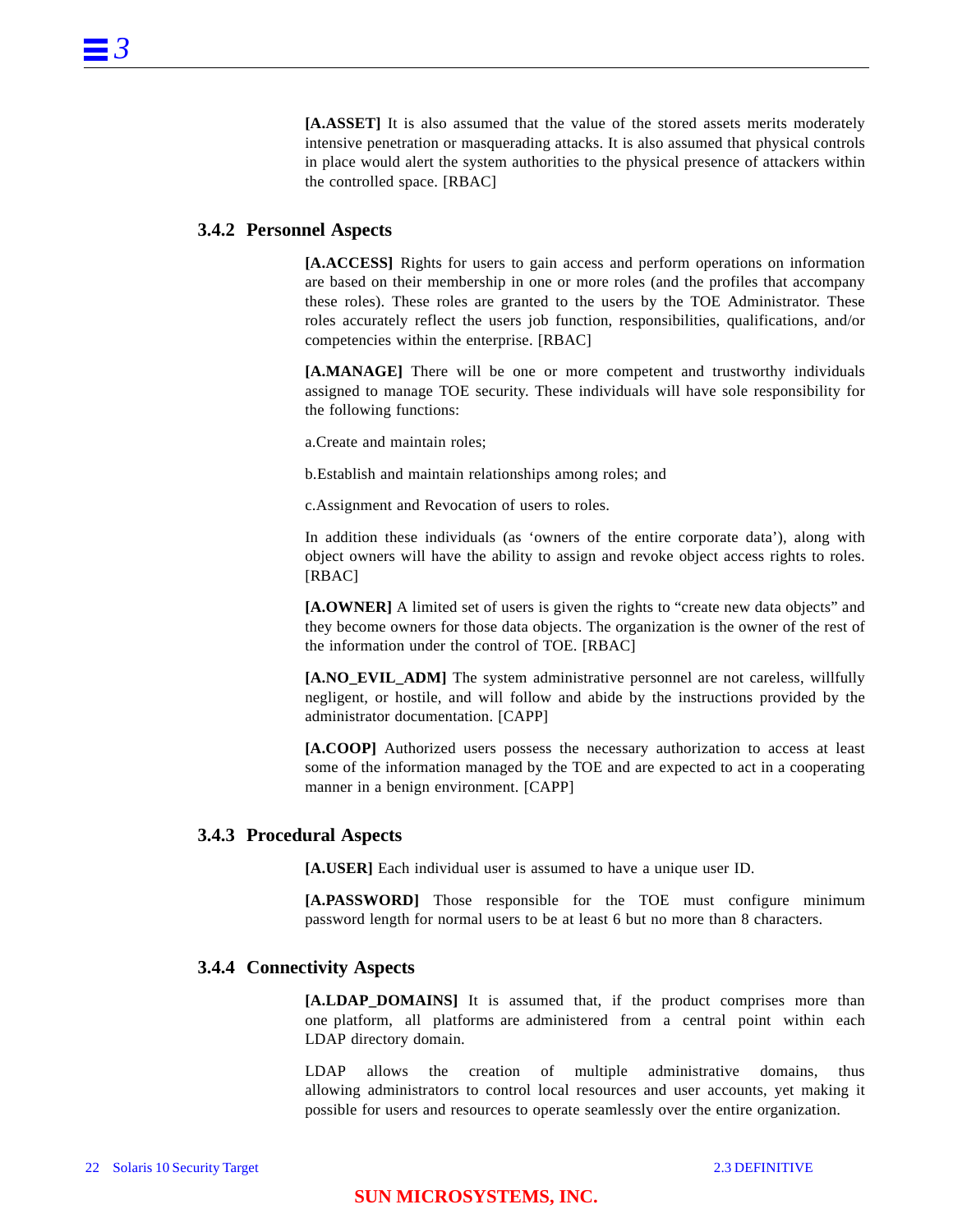**[A.BRIDGES&ROUTERS]** All bridges and routers are assumed to correctly pass data without modification.

**[A.CONNECT]** All connections to peripheral devices reside within the controlled access facilities. RBAC only addresses security concerns related to the manipulation of the TOE through its legitimate interfaces. Internal communication paths to interfaces points such as terminals are assumed to be adequately protected. [RBAC] [CAPP]

**[A.PEER]** Any other systems with which the TOE communicates are assumed to be under the same management control and operate under the same security policy constraints. CAPP-conformant TOEs are applicable to networked or distributed environments only if the entire network operates under the same constraints and resides within a single management domain. There are no security requirements which address the need to trust external systems or the communications links to such systems. [CAPP]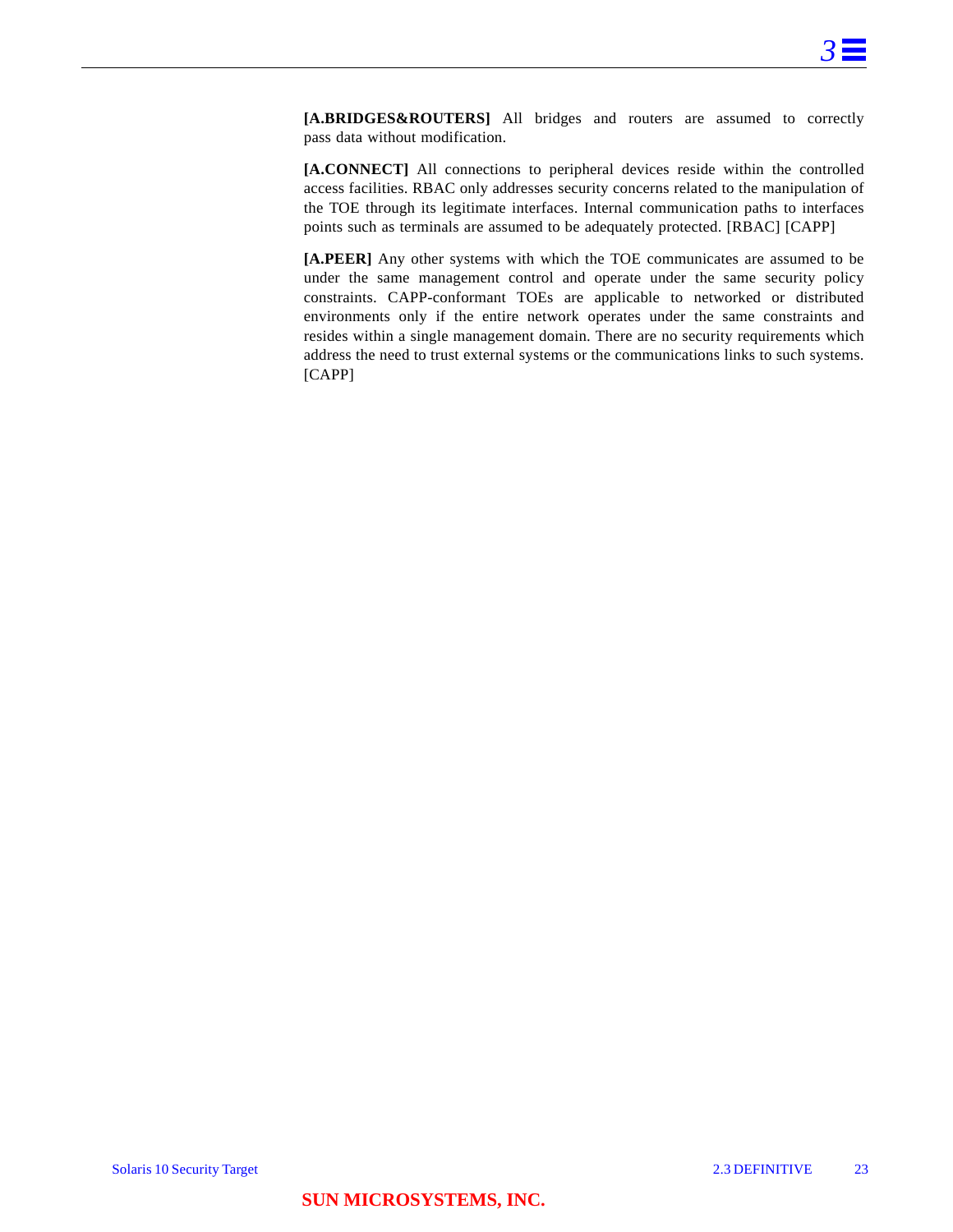This Page Intentionally Left Blank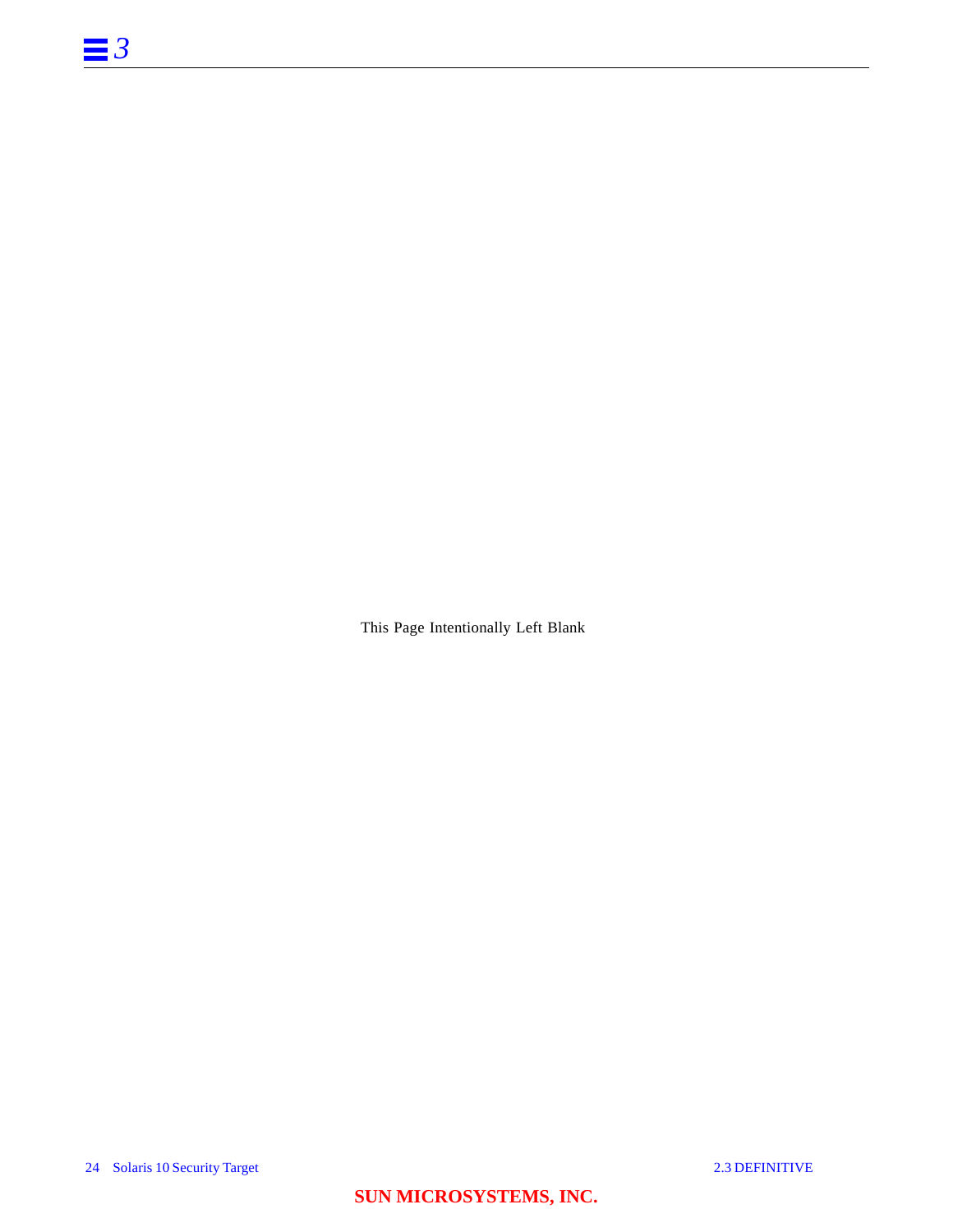# **Security Objectives** 4

#### <span id="page-32-1"></span><span id="page-32-0"></span>**4.1 Security Objectives for the TOE**

Throughout this section, items that have been included which satisfy the specific requirements of the PP's are indicated with either [RBAC] or [CAPP] at the end of the item entry, where applicable.

**[O.AUTHORISATION]** The TOE must ensure that only authorized users gain access to the TOE and its resources. [CAPP]

**[O.ENTRY]** The TOE must prevent logical entry to it by persons or processes with no rights to access it.

**[O.DISCRETIONARY\_ACCESS]** The TOE must control access to resources based on the identity of users. The TSF must allow authorized users to specify which resources may be accessed by which users.

The TOE must provide its users with the means of controlling and limiting access to the objects and resources they own or are responsible for, on the basis of individual users or identified groups of users, and in accordance with the set of rules defined by the P.DAC security policy. [CAPP]

**[O.KNOWN]** Legitimate users of the system must be identified before rights of access can be granted. RBAC assumes that there is a finite community of known users who will be granted rights of access and that system management has authority over that user community. [RBAC]

**[O.AUDITING]** The TSF must record the security relevant actions of users of the TOE. The TSF must present this information to authorized administrators. The TOE must provide the means of recording security relevant events in sufficient detail to help an administrator of the TOE detect attempted security violations or potential misconfiguration of the TOE security features that would leave the IT assets open to compromise. [RBAC]

**[O.ACCOUNT]** The TOE must ensure that all users can be held accountable for their security relevant actions. [RBAC]

**[O.TRUSTPATH]** The TSF must be designed and implemented in a manner that allows for establishing a trusted channel or communication path between the TOE and another trusted IT product that protects the user data transferred over this channel from disclosure and undetected modification. [RBAC]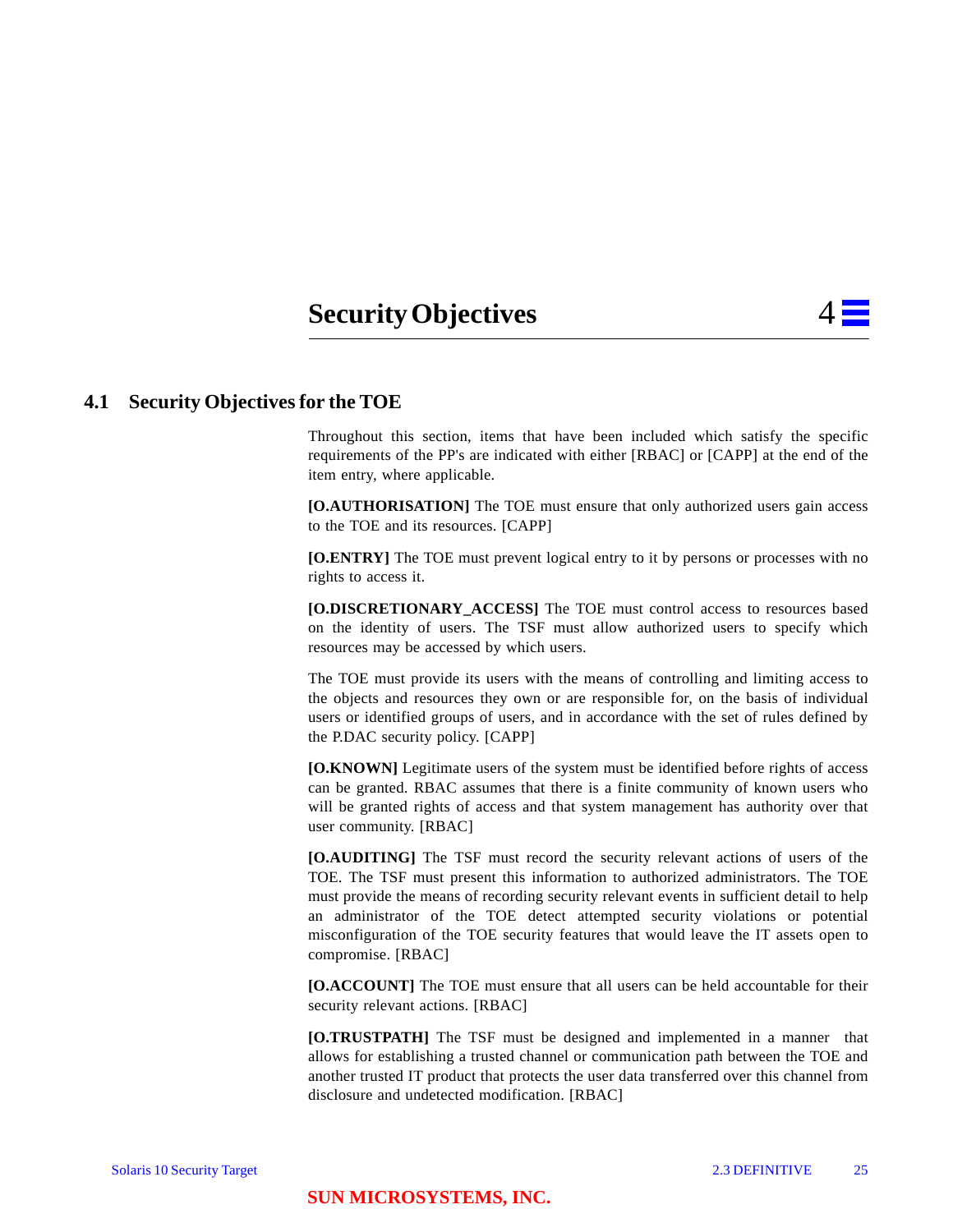**[O.RESIDUAL\_INFO]** The TOE must ensure that any information contained in a protected resource is not released when the resource is recycled. [CAPP]

**[O.MANAGE]** The TOE must allow administrators to effectively manage the TOE and its security functions, and must ensure that only authorized administrators are able to access such functionality. [CAPP] [RBAC]

Note: O.MANAGE is meant to satisfy the O.ADMIN objective from [RBAC].

**[O.ENFORCEMENT]** The TOE security policy is enforced in a manner which ensures that the organizational policies are enforced in the target environment i.e. the integrity of the TSF is protected. [CAPP]

**[O.DUTY]** The TOE must provide the capability of enforcing the separation of duties, so that no single user is required to perform all administrative functions. [RBAC].

**[O.HIERARCHICAL]** The TOE must allow hierarchical definitions of profile rights. The hierarchical definition of rights gives the ability to define profile rights in terms of other profile rights. [RBAC].

**[O.ROLE]** The TOE must prevent users from gaining access to and performing operations on its resources/objects unless they have been granted access by the resource/object owner or they have been assigned to a role (by an authorized administrator) which permits those operations. [RBAC]

# <span id="page-33-0"></span>**4.2 Security Objectives for the TOE Environment**

**[O.E\_ADMIN]** Those responsible for the TOE are competent and trustworthy individuals, capable of managing the TOE and the security of the information it contains.

**[O.E\_ACCOUNTABLE]** Those responsible for the TOE must ensure that:

a.The product is configured such that only the approved group of users for which the system was accredited may access the system.

b.Each individual user is assigned a unique user ID.

**[O.E\_AUDITDATA]** Those responsible for the TOE must ensure that the audit functionality is used and managed effectively. In particular:

a.Procedures must exist to ensure that the audit trail for the product (i.e., all networked components containing an audit trail) is regularly analyzed and archived, to allow retrospective inspection.

b.The auditing system must be configured such that the loss of audit data is minimized upon:

-planned or unplanned shutdown; or

-lack of available audit storage (in particular administrators should ensure that the AUDIT\_CNT flag is correctly set as identified in the Administration documentation supplied with the TOE, and that remote partitions are mounted with the appropriate option [noac] so that audit information is not lost when the partition fills).

c.The auditing system is designed such that bad authentication data will not be stored in the audit trail.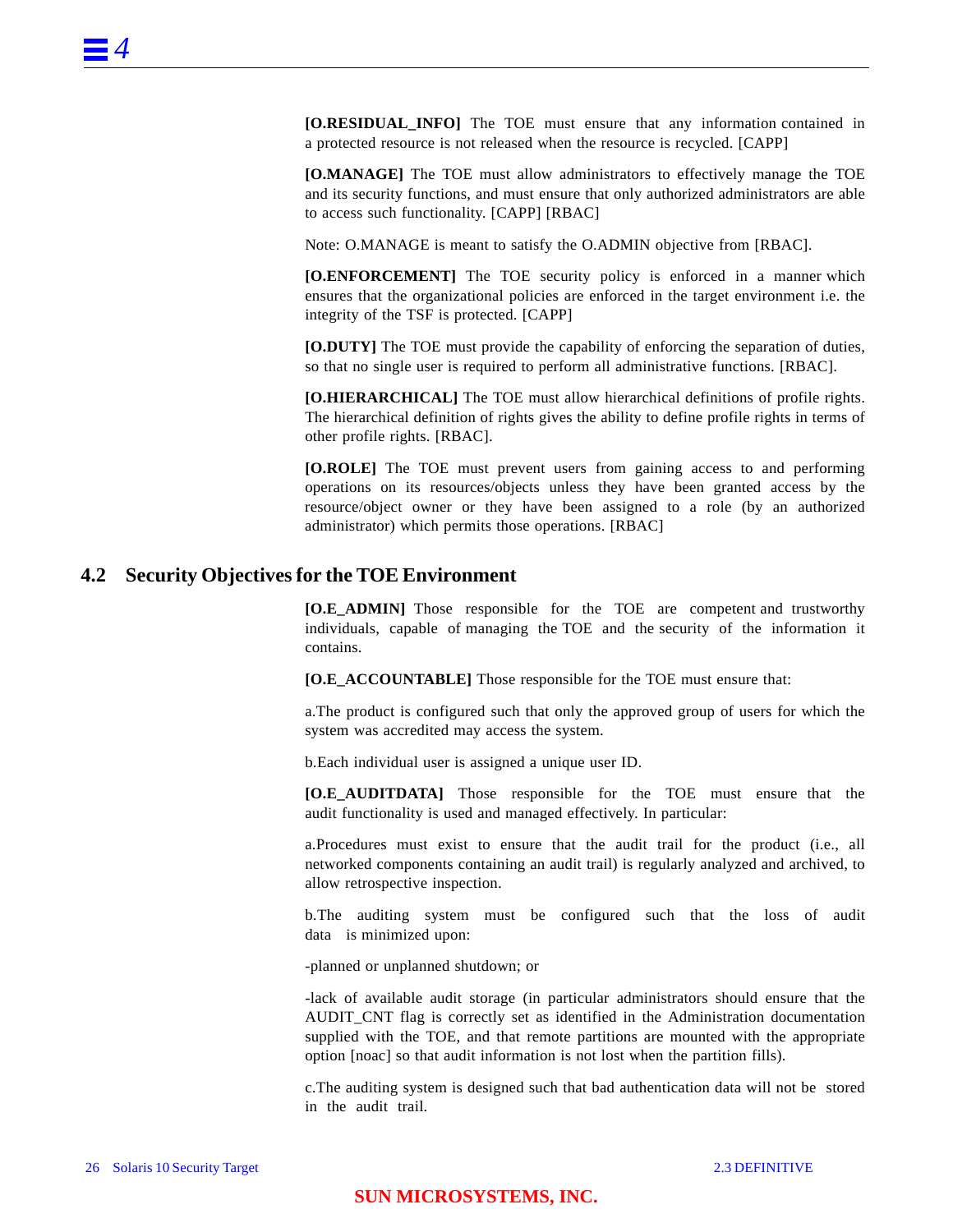d. The media on which audit data is stored must not be physically removable from the platform by unauthorized users.

**[O.E\_CREDEN]** Those responsible for the TOE must ensure that all access credentials, such as passwords or other authentication information, are protected by the users in a manner which maintains IT security objectives. Those responsible for the TOE must ensure that user authentication data is stored securely and not disclosed to unauthorized individuals. In particular:

a.Procedures must be established to ensure that user passwords generated by an administrator during user account creation or modification are distributed in a secure manner, as appropriate for the clearance of the system.

b.The media on which authentication data is stored must not be physically removable from the platform by unauthorized users.

c.Users must not disclose their passwords to other individuals. [CAPP]

**[O.E\_BOOT]** Hardware and firmware within the IT environment shall ensure that the correct copy of the Solaris 10 operating system is "booted" during system start-up.

Note: The above applies to both workstations and server. Administrators should also take precautions to prevent booting from the floppy drive, CD device or over the network where this is considered a threat.

**[O.E\_CONNECT]** Those responsible for the TOE must ensure that no connections to outside systems or users undermine the security of IT assets. [RBAC]

**[O.E\_CONSISTENCY]** Administrators of the TOE must establish and implement procedures to ensure the consistency of the security-related data across all distributed components that are networked to form a single system (e.g. authentication data). In particular, if the product comprises more than one platform, all such platforms are administered from a central point within each LDAP domain.

**[O.E\_INSTALL]** Those responsible for the TOE must establish and implement procedures to ensure that the hardware, software and firmware components that comprise the networked product are distributed, installed and configured in a secure manner. [CAPP] [ RBAC]

**[O.E\_INFO\_PROTECT]**Those responsible for the TOE must establish and implement procedures to ensure that information is protected in an appropriate manner. In particular:

a.DAC protections on security critical files (such as audit trails and authentication databases) shall always be set up correctly.

b.All network and peripheral cabling must be approved for the transmittal of the most sensitive data held by the system. Such physical links are assumed to be adequately protected against threats to the confidentiality and integrity of the data transmitted.

c.If a system console is used, it must be connected directly to the machine, and must be afforded the same physical protections as the server or workstation. Access onto the system console is protected by user identification and authentication mechanisms. Access to the eeprom is protected by an eeprom password.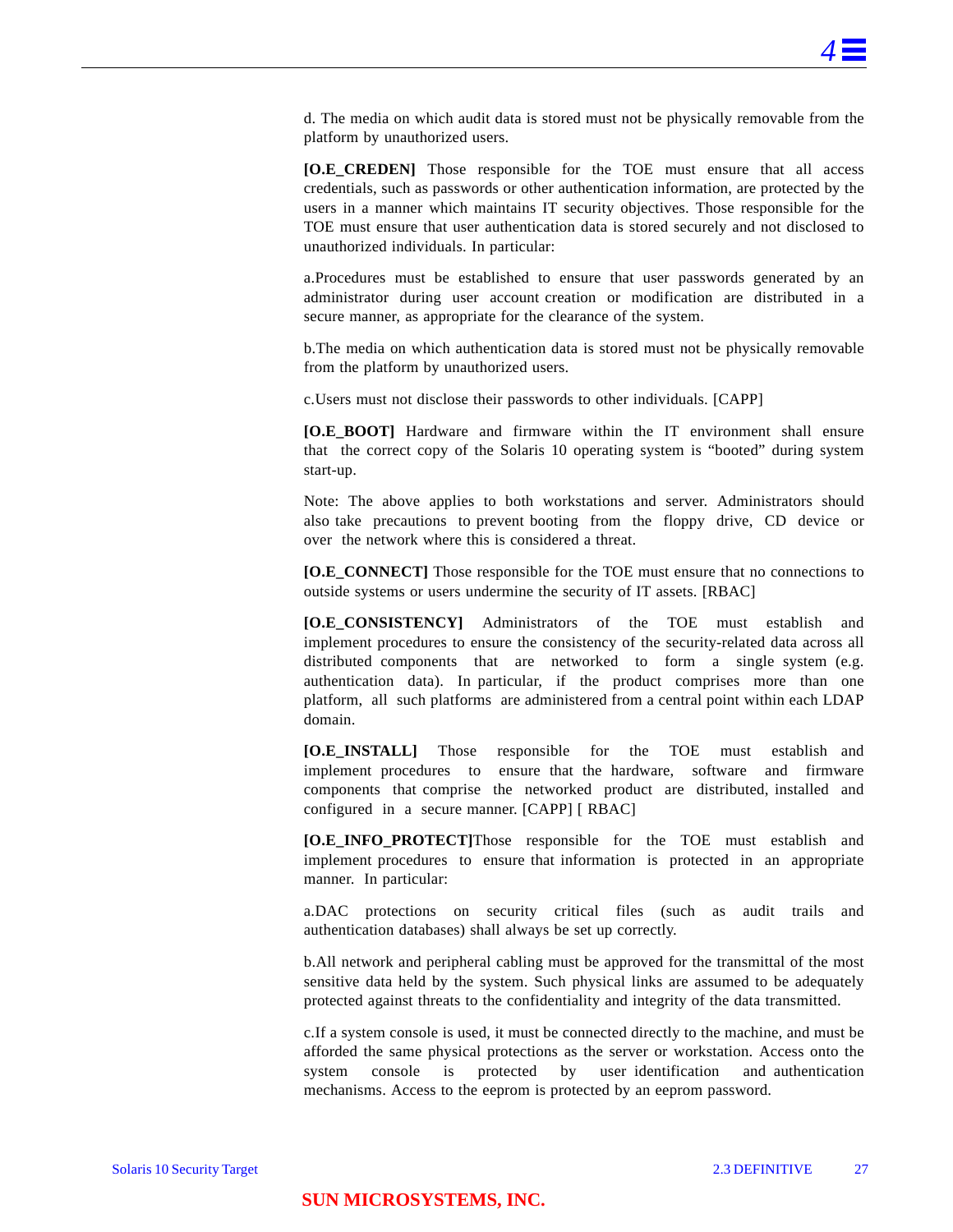d. For the MidFrame and E15K platforms, the system controller must be connected directly to the server, and must be afforded the same physical protections as the server. The system controller will not be accessible via a network connection. Access onto the system controller is protected by an SC password.

**[O.E\_MAINTENANCE]** Administrators of the TOE must ensure that the comprehensive diagnostics facilities provided by the product are invoked at every scheduled preventative maintenance period.

**[O.E\_RECOVER]** Those responsible for the TOE must ensure that procedures and/or mechanisms are provided to assure that, after system failure or other discontinuity, recovery without a protection (i.e., security) compromise is obtained.

**[O.E\_PHYSICAL]** Those responsible for the TOE must ensure that those parts of the TOE critical to security policy are protected from physical attack which might compromise IT security objectives. [CAPP] [ RBAC]

**[O.E\_SOFTWARE\_IN]** Those responsible for the TOE shall ensure that the system shall be configured so that only an administrator can introduce new software into the system.

**[O.E\_SERIAL\_LOGIN]** Those responsible for the TOE shall implement procedures to ensure that users clear the screen before logging off where serial login devices(e.g. VT100) are used.

The following security objective applies in environments where specific threats to distributed systems need to be countered, as described in section 3.

**[O.E\_PROTECT]** Those responsible for the TOE must ensure that procedures and/or mechanisms exist to ensure that data transferred between platforms is secured from disclosure, interruption or tampering.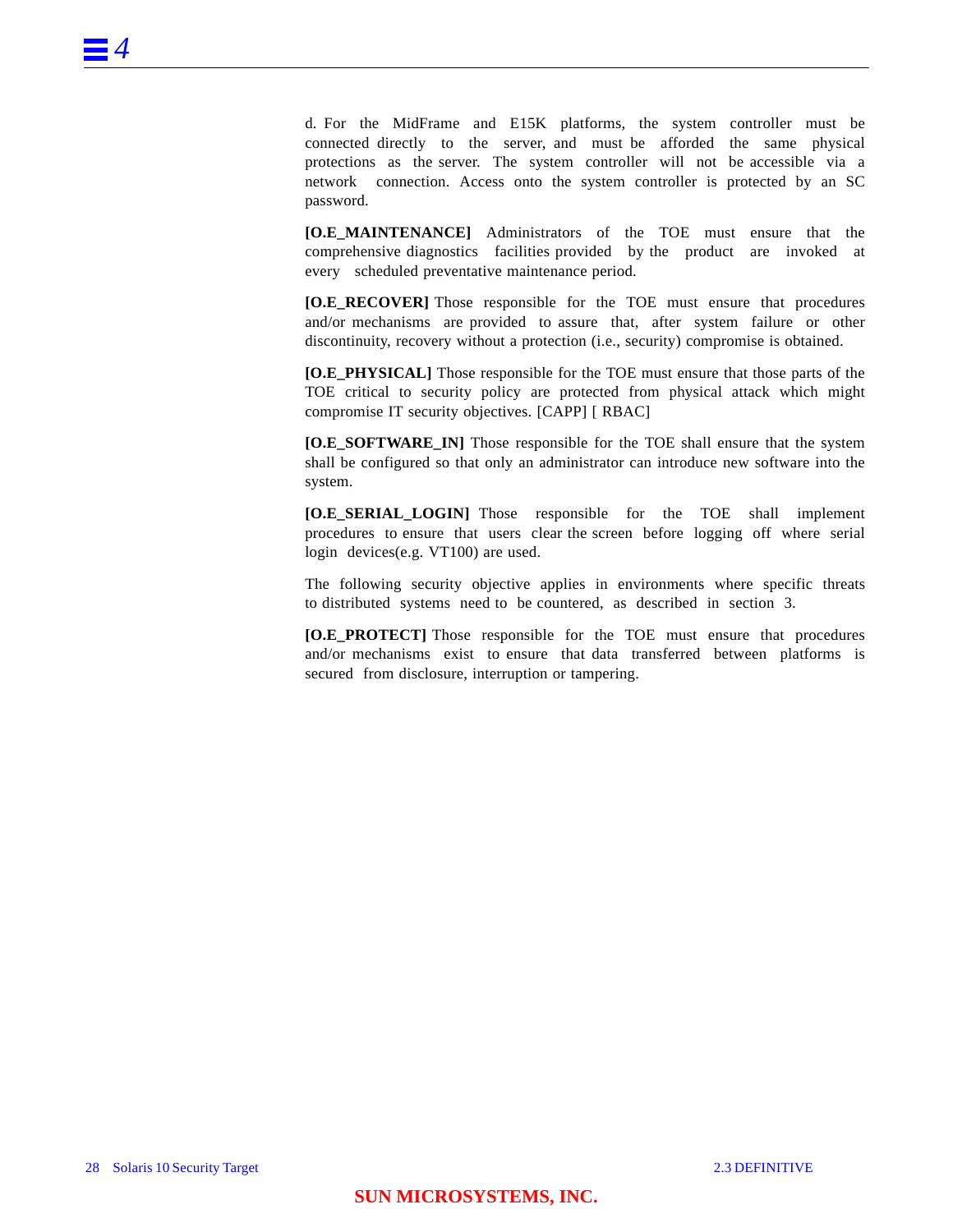# **Security Requirements** 5

# **5.1 TOE Security Functional Requirements**

The Security Functional Requirements (SFRs) for the TOE are listed below in table 3 (classes, families, components and elements), with cross-references to [CAPP] and [RBAC] where these are derived from either PP.

The elements that are tailored for this security target are indicated by a **\*** after the element's name in the table. These tailored elements are detailed in sub-section 5.1, below, with the new material underlined. SFRs **in addition** to those taken from the [CAPP] and [RBAC] PP's for this security target are indicated in Table 1 with *italics*. These additional elements are conformant with Common Criteria for Information Technology Security Evaluation, Part 2: Security Functional Requirements, Version 2.2, CCIMB-2004-01-002, January 2004 [CCP2], and are detailed in Section 5.2, below. The remaining SFRs in the table are to be used for this security target exactly as they appear in [CAPP] and [RBAC].

| <b>CLASS</b> | <b>FAMILY</b>  | <b>COMPONENT</b> | <b>ELEMENT</b>             | [CAPP]<br><b>PARAGRAPH</b> | $[{\bf RBAC}]$<br><b>PARAGRAPH</b> |
|--------------|----------------|------------------|----------------------------|----------------------------|------------------------------------|
| <b>FAU</b>   | <b>FAU GEN</b> | FAU GEN.1        | FAU GEN.1.1<br>FAU GEN.1.2 | 5.1.1.1<br>5.1.1.2         | 5.1.1<br>5.1.1                     |
|              |                | FAU GEN.2        | FAU_GEN.2.1                | 5.1.2.1                    | 5.1.1                              |
|              | FAU_SAR        | FAU_SAR.1        | FAU_SAR.1.1<br>FAU SAR.1.2 | 5.1.3.1<br>5.1.3.2         | 5.1.1<br>5.1.1                     |
|              |                | FAU SAR.2        | FAU SAR.2.1                | 5.1.4.1                    | 5.1.1                              |
|              |                | FAU SAR.3        | FAU SAR.3.1*               | 5.1.5.1                    | 5.1.1                              |
|              | <b>FAU_SEL</b> | FAU SEL.1        | FAU SEL.1.1*               | 5.1.6.1                    | 5.1.1                              |
|              | <b>FAU STG</b> | FAU STG.1        | FAU STG.1.1<br>FAU STG.1.2 | 5.1.7.1<br>5.1.7.2         | 5.1.1<br>5.1.1                     |
|              |                | FAU STG.3        | FAU STG.3.1*               | 5.1.8.1                    |                                    |
|              |                | FAU STG.4        | FAU STG.4.1*               | 5.1.9.1                    |                                    |

# **Table 2: Security Functional Requirements**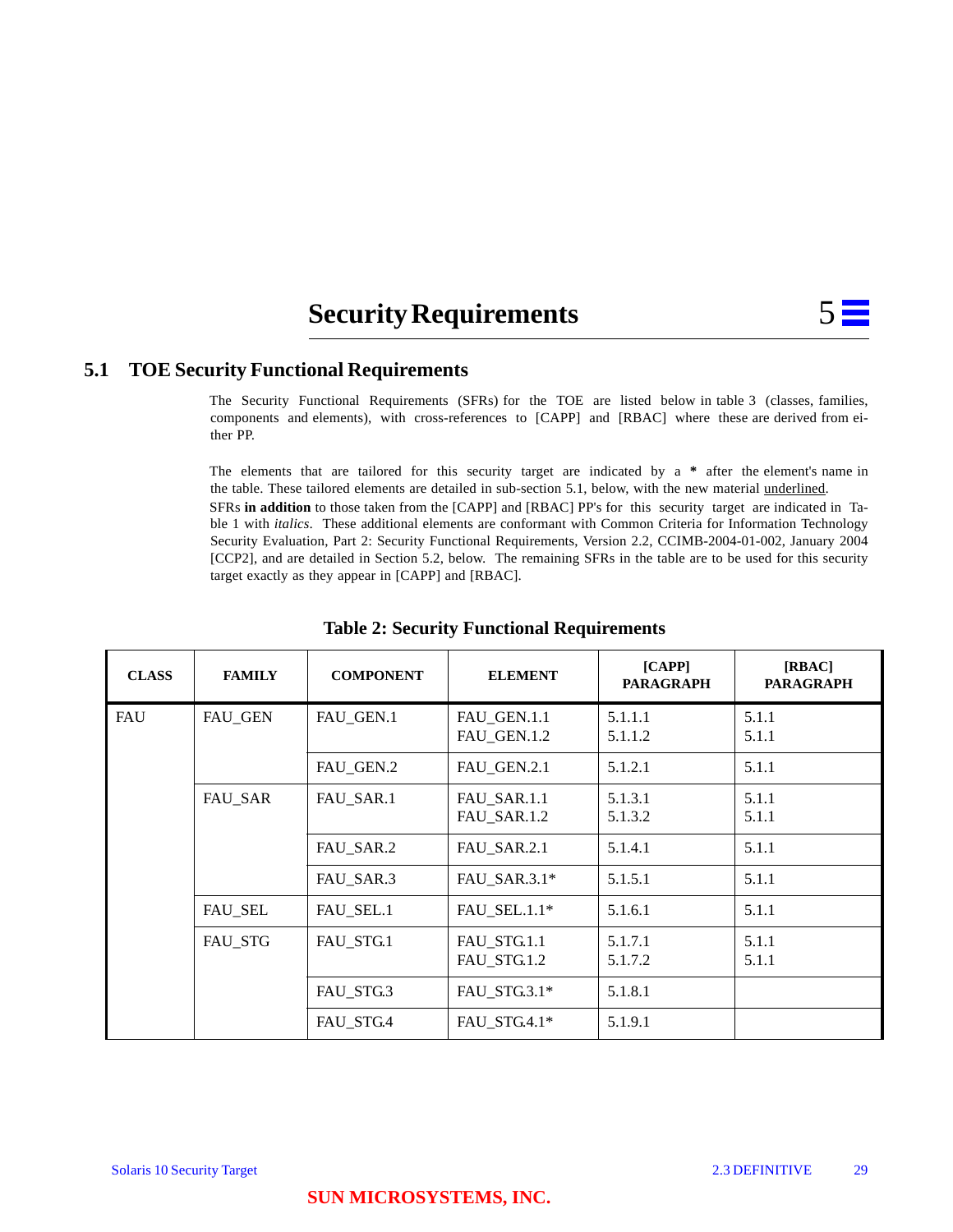| <b>CLASS</b> | <b>FAMILY</b>  | <b>COMPONENT</b> | <b>ELEMENT</b>                                               | [CAPP]<br><b>PARAGRAPH</b>               | [RBAC]<br><b>PARAGRAPH</b> |
|--------------|----------------|------------------|--------------------------------------------------------------|------------------------------------------|----------------------------|
| <b>FDP</b>   | FDP_ACC        | FDP_ACC.1        | FDP ACC.1.1*                                                 | 5.2.1.1                                  | 5.1.2                      |
|              |                | FDP ACF.1        | FDP ACF.1.1*<br>FDP ACF.1.2*<br>FDP ACF.1.3*<br>FDP_ACF.1.4* | 5.2.2.1<br>5.2.2.2<br>5.2.2.3<br>5.2.2.4 | 5.1.2                      |
|              | FDP_RIP        | FDP RIP.2        | FDP_RIP.2                                                    | 5.2.3.1                                  |                            |
|              |                | FDP RIP.2        | FDP RIP.2                                                    | 5.2.4.1                                  |                            |
|              | $FDP\_UCT$     | FDP_UCT.1        | FDP_UCT.1.1                                                  | N/A                                      | N/A                        |
|              | FDP UIT        | FDP UIT.1        | FDP UIT.1.1<br>$FDP_UIT.1.2$                                 | N/A                                      | N/A                        |
| <b>FIA</b>   | FIA_ATD        | FIA_ATD.1        | $FIA$ ATD.1.1*                                               | 5.3.1.1                                  | 5.1.3                      |
|              | FIA SOS        | FIA SOS.1        | <b>FIA SOS.1.1</b>                                           | 5.3.2.1                                  |                            |
|              | FIA UAU        | FIA UAU.1        | FIA UAU.1.1*<br>FIA_UAU.1.2                                  | 5.3.3.1<br>5.3.3.2                       |                            |
|              |                | FIA_UAU.2        | FIA_UAU2.1                                                   |                                          | 5.1.3                      |
|              |                | FIA_UAU.7        | FIA UAU.7.1                                                  | 5.3.4.1                                  |                            |
|              | FIA_UID        | FIA_UID.1        | $FIA$ UID.1.1*<br>FIA_UID.1.2                                | 5.3.5.1<br>5.3.5.2                       |                            |
|              |                | FIA_UID.2        | <b>FIA UID.2.1</b>                                           |                                          | 5.1.3                      |
|              | <b>FIA_USB</b> | FIA_USB.1        | $FIA$ _USB.1.1*                                              | 5.3.6.1<br>5.3.6.2<br>5.3.6.3            | 5.1.3                      |

| <b>Table 2: Security Functional Requirements</b> |  |
|--------------------------------------------------|--|
|--------------------------------------------------|--|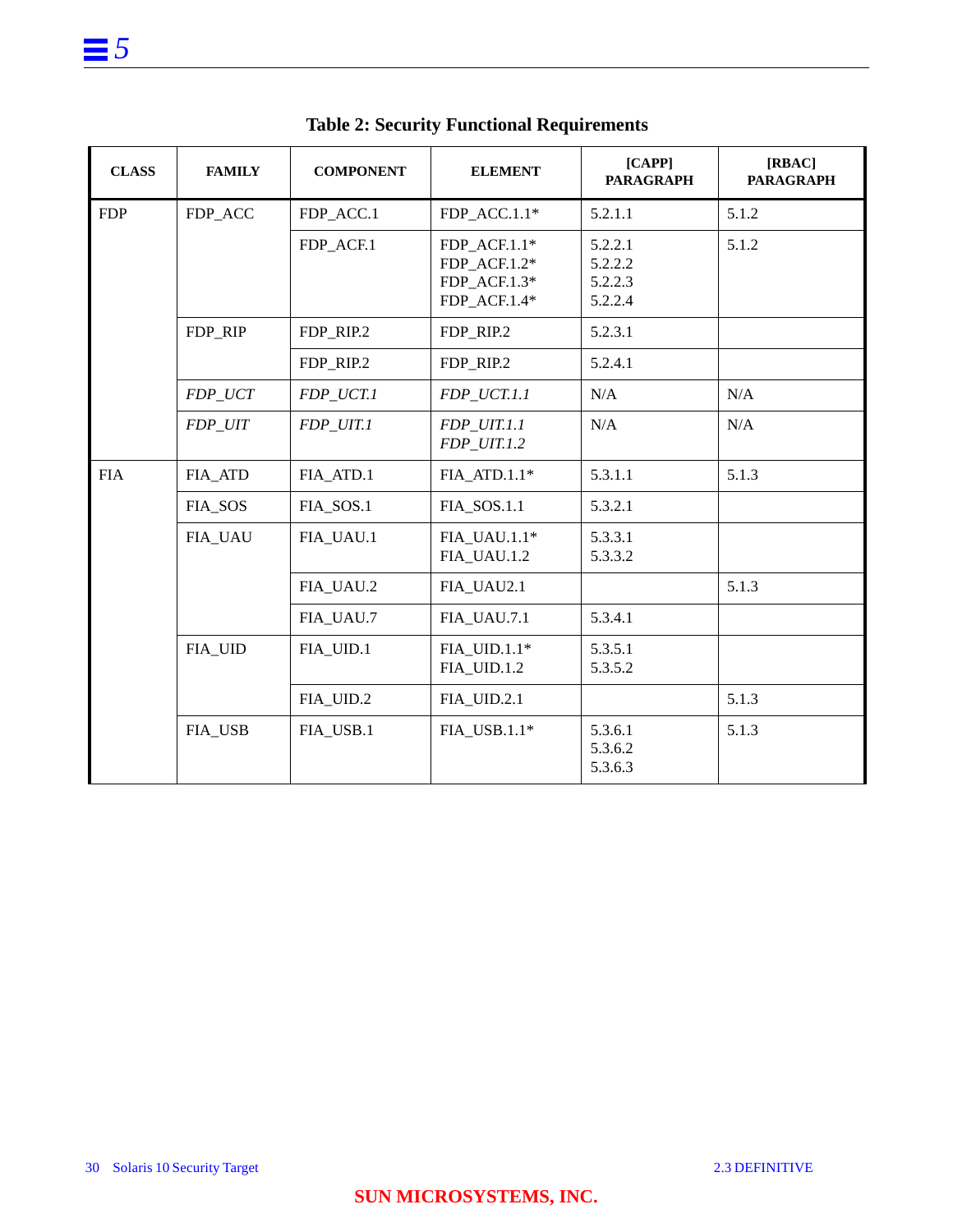| <b>CLASS</b> | <b>FAMILY</b>  | <b>COMPONENT</b> | <b>ELEMENT</b>                                    | [CAPP]<br><b>PARAGRAPH</b>       | [RBAC]<br><b>PARAGRAPH</b> |
|--------------|----------------|------------------|---------------------------------------------------|----------------------------------|----------------------------|
| <b>FMT</b>   | FMT_MSA        | FMT_MSA.1        | $FMT\_MSA.1.1*$                                   | 5.4.1.1                          | 5.1.4                      |
|              |                | FMT MSA.2        | FMT_MSA.2.1                                       |                                  | 5.1.4                      |
|              |                | FMT_MSA.3        | FMT_MSA.3.1*<br>FMT_MSA.3.2*                      | 5.4.2.1<br>5.4.2.2               | 5.1.4<br>5.1.4             |
|              | FMT_MTD        | FMT_MTD.1        | FMT_MTD.1.1                                       | 5.4.3<br>5.4.4<br>5.4.5<br>5.4.6 | 5.1.4                      |
|              |                | FMT_MTD.3        | FMT_MTD.3.1                                       |                                  | 5.1.4                      |
|              | <b>FMT_REV</b> | FMT_REV.1        | FMT_REV.1.1<br><b>FMT_REV.1.2*</b><br>FMT_REV.1.1 | 5.4.7.1<br>5.4.7.2<br>5.4.8.1    | 5.1.4<br>5.1.4             |
|              | FMT_SMR        | FMT SMR.1        | FMT_SMR.1.1*<br>FMT_SMR.1.2                       | 5.4.9.1<br>5.4.9.2               |                            |
|              |                | FMT_SMR.2        | FMT_SMR.2.1*<br>FMT_SMR.2.2*<br>FMT_SMR.2.3*      |                                  | 5.1.4<br>5.1.4<br>5.1.4    |
|              | <b>FMT_SMF</b> | <b>FMT_SMF.1</b> | FMT_SMF.1.1                                       |                                  |                            |
| <b>FPT</b>   | FPT_AMT        | FPT_AMT.1        | FPT_AMT.1.1*                                      | 5.5.1.1                          | 5.1.5                      |
|              | FPT_FLS        | FPT_FLS.1        | FPT_FLS.1.1                                       |                                  | 5.1.5                      |
|              | FPT_RCV        | FPT_RCV.1        | FPT_RCV.1.1                                       |                                  | 5.1.5                      |
|              |                | FPT_RCV.4        | <b>FPT_RCV.4.1*</b>                               |                                  | 5.1.5                      |
|              | FPT_RVM        | FPT RVM.1        | FPT_RVM.1.1                                       | 5.5.2.1                          | 5.1.5                      |
|              | FPT_SEP        | FPT_SEP.1        | FPT_SEP.1.1<br>FPT_SEP.1.2                        | 5.5.3.1<br>5.5.3.2               | 5.1.5<br>5.1.5             |
|              | FPT_STM        | FPT_STM.1        | FPT STM.1.1                                       | 5.5.4.1                          | 5.1.5                      |
|              | FPT_TST        | FPT_TST.1        | FPT_TST.1.1<br>FPT_TST.1.2<br>FPT_TST.1.3         |                                  | 5.1.5<br>5.1.5<br>5.1.5    |
| <b>FTA</b>   | FTA_LSA        | FTA_LSA.1        | FTA_LSA.1.1                                       |                                  | 5.1.6                      |
|              | FTA_TSE        | FTA_TSE.1        | FTA_TSE.1.1                                       |                                  | 5.1.6                      |
|              | FTA_SSL        | FTA_SSL.1        | FTA_SSL.1.1<br>FTA_SSL.1.2                        |                                  |                            |
|              |                | FTS_SSL.2        | FTA_SSL.2.1<br>FTA_SSL.2.2                        |                                  |                            |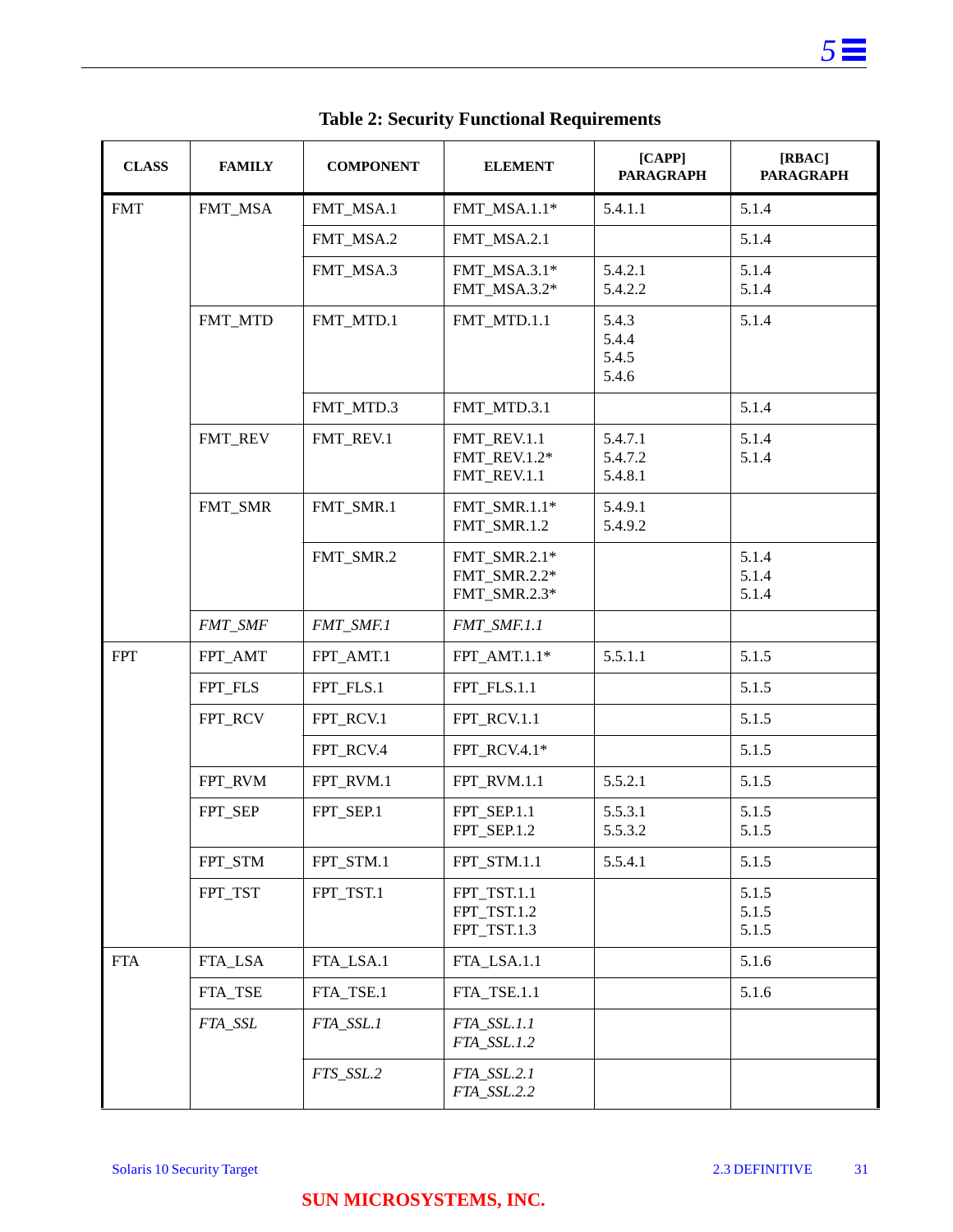| <b>CLASS</b> | <b>FAMILY</b>  | <b>COMPONENT</b> | <b>ELEMENT</b> | [CAPP]<br><b>PARAGRAPH</b> | [RBAC]<br><b>PARAGRAPH</b> |
|--------------|----------------|------------------|----------------|----------------------------|----------------------------|
| <b>FTP</b>   | <b>FTP_ITC</b> | FTP_ITC.1        | FTP_ITC.1.1    |                            |                            |
|              |                |                  | FTP_ITC.1.2    |                            |                            |
|              |                |                  | FTP_ITC.1.2    |                            |                            |
|              | FTP_TRP        | FTP_TRP.1        | FTP_TRP.1.1    |                            |                            |
|              |                |                  | FTP TRP.1.2    |                            |                            |
|              |                |                  | FTP_TRP.1.3    |                            |                            |

# **Table 2: Security Functional Requirements**

# **5.1.1 Protection Profile SFRs Tailored for This Security Target**

This sections contains the elements that correspond to the [RBAC] and [CAPP] Protection Profiles that are tailored for this security target (as indicated by a  $*$  after the element's name in Table 1, above) with the new material underlined.

# **5.1.1.1 Security Audit (FAU)**

[CAPP] 5.1.5.1 The TSF shall provide the ability to perform searches of audit data based on the following attributes: FAU\_SAR.3.1

- a. User identity;
- b. type of audit event and audit class.

*[CAPP] 5.1.6.1* The TSF shall be able to include or exclude auditable events from the set of audited events based on the following attributes: FAU\_SEL.1.1

- a. User identity;
- b. audit class.

*[CAPP] 5.1.8.1* The TSF shall generate an alarm to the authorized administrator if the audit trail exceeds or meets 100% occupancy. FAU\_STG.3.1

Note: An alarm is generated once 100% of the allocated audit space is reached. This disk space may be exceeded in certain circumstances e.g. by auditable actions taken by authorized administrators.

*[CAPP] 5.1.9.1* The TSF shall be able to prevent auditable events, except those taken by the authorized administrator, if the audit trail is full. FAU\_STG.4.1

### **5.1.1.2 User Data Protection (FDP)**

[CAPP] 5.2.1.1 The TSF shall enforce the Discretionary Access Control Policy on processes acting on the behalf of users, filesystem objects and all operations among subjects and objects covered by the DAC policy. FDP\_ACC.1.1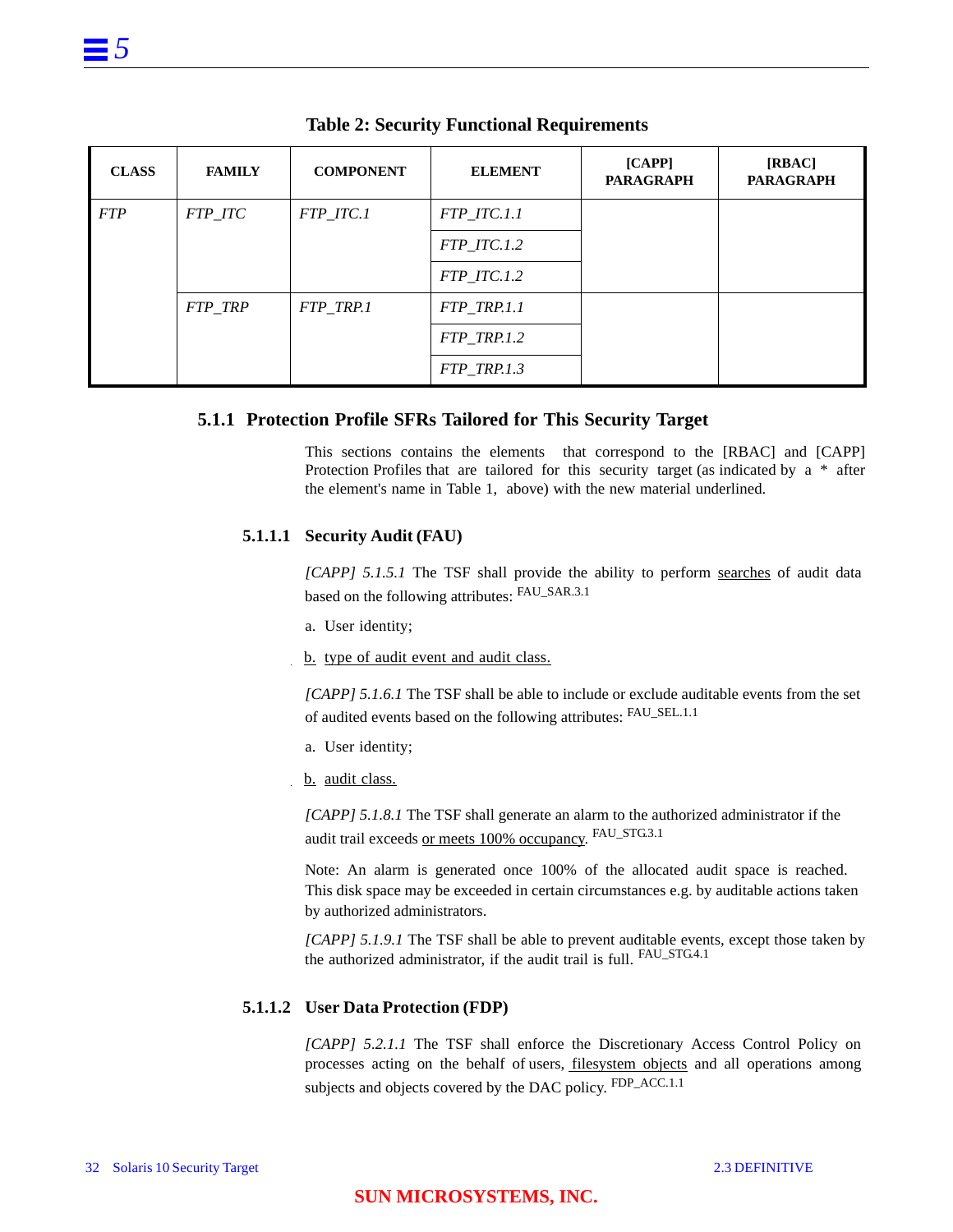*[CAPP] 5.2.2.1* The TSF shall enforce the Discretionary Access Control Policy to objects based on the following: FDP\_ACF.1.1

a. The user identity and group membership(s) associated with a subject; and

b. The access control attributes associated with an object: ACL, permission bits

[*CAPP] 5.2.2.2* The TSF shall enforce the following rules to determine if an operation among controlled subjects and controlled objects is allowed: FDP\_ACF.1.2

IF the object has an explicit ACL, THEN:

- **•** access granted to the object's owner is based on the user::rwx permissions
- **•** access granted to individuals specified in the ACL is based on the bitwise AND
- **•** operation of the user:[specified]:rwx and mask:rwx permissions
- access granted to subjects who belong to the object's group is based on the bitwise AND operation of the group::rwx and the mask:rwx entries
- **•** access granted to subjects who belong to groups specified in the ACL is based on the bitwise AND operation of the group:[specified]:rwx and mask:rwx permissions
- **•** access granted to all other subjects is based on the object's other permissions

ELSE

- access granted to the object's owner is based on the object user rwx permissions
- access granted to subjects who belong to the object's group is based on the object group rwx permissions
- access granted to all other subjects is based on the object other rwx permissions

*[CAPP] 5.2.2.3* The TSF shall explicitly authorize access of subjects to objects based on the following additional rule: FDP\_ACF.1.3

a. .If a subject has an effective override privelege, the TSF shall authorize access of the subject to any given filesystem object, even if such access is disallowed by FDP\_ACF.1.2.

*[CAPP] 5.2.2.4* The TSF shall explicitly deny access of subjects to objects based on no additional rules. FDP\_ACF.1.4

#### **5.1.1.3 Identification and Authentication (FIA)**

#### **User Attribute Definition**

*[CAPP] 5.3.1.1* The TSF shall maintain the following list of security attributes belonging to individual users: FIA\_ATD.1.1

- a. User Identifier;
- b. Group Memberships;
- c. Authentication Data;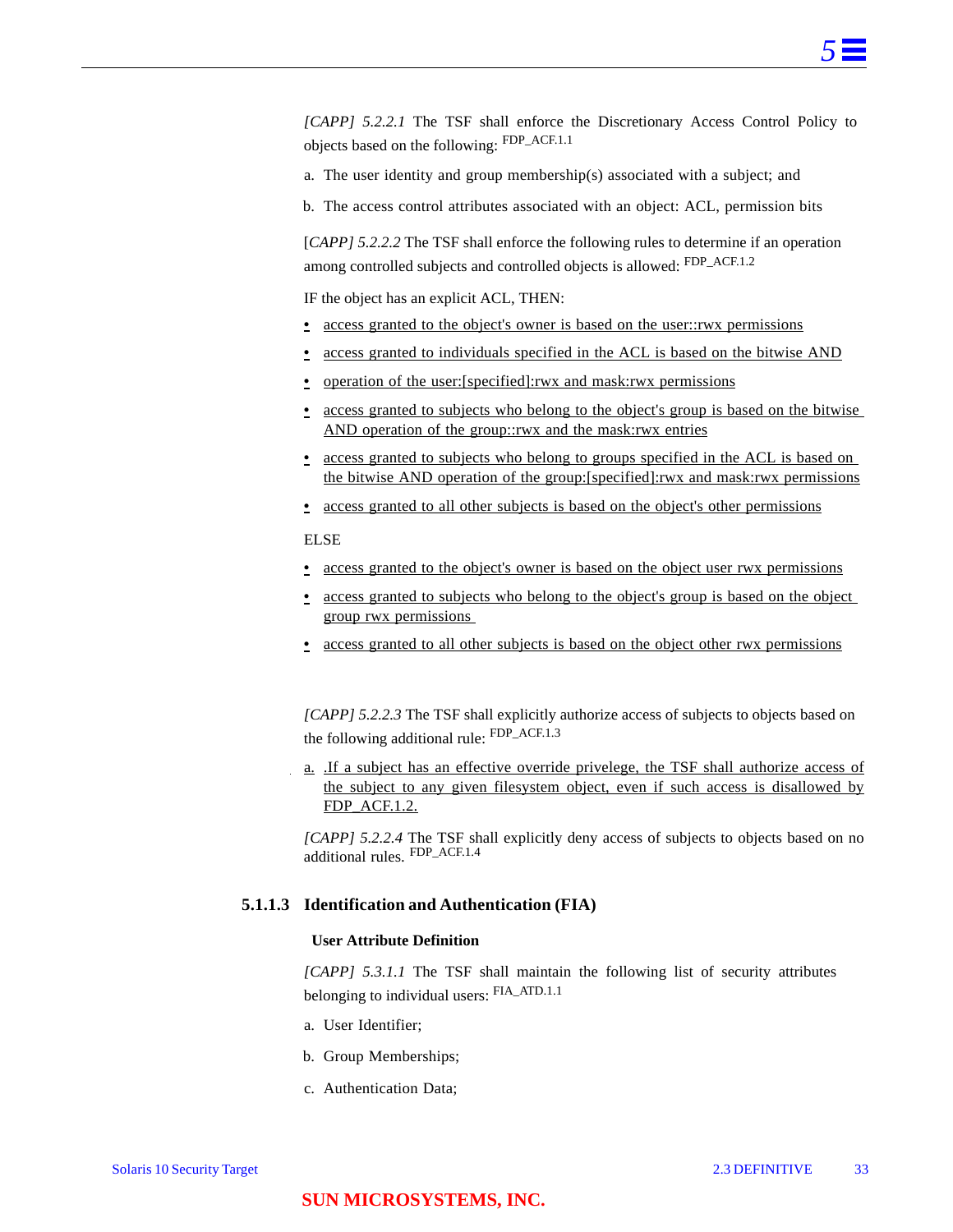- d. Security-relevant Roles; and
- e. login shell.

#### **User Authentication**

*[CAPP] 5.3.3.1* The TSF shall allow the following TSF-mediated actions on behalf of the user to be performed before the user is authenticated FIA\_UAU.1.1

- a. select language;
- b. select desktop or console login;
- c. select remote host for login;
- d. help for login function.

#### **User Identification**

*[CAPP] 5.3.5.1* The TSF shall allow the following TSF-mediated actions on behalf of the user to be performed before the user is identified. FIA\_UID.1.1

- a. select language;
- b. select desktop or console login;
- c. select remote host for login;
- d. help for login function.

#### **User Subject Binding**

*[CAPP] 5.3.6.1* The TSF shall associate the following user security attributes with subjects acting on the behalf of that user: FIA\_USB.1.1

- a. The audit user identity;
- b. The effective user identity;
- c. The effective group identities;
- d. The real user identity and real group identities.

*[CAPP] 5.3.6.2* The TSF shall enforce the following rules on the initial association of user security attributes with subjects acting on the behalf of a user: FIA\_USB.1.1

- a. Upon successful identification and authentication, the real and effective and audit user identities shall be those specified via the User Identifier attribute held by the TSF for the user.
- b. Upon successful identification and authentication, the real and effective group identities shall be those specified via the Group Memberships attributes held by the TSF for the user.

*[CAPP] 5.3.6.3* The TSF shall enforce the following rules governing changes to the user security attributes associated with subjects acting on the behalf of a user: FIA\_USB.1.1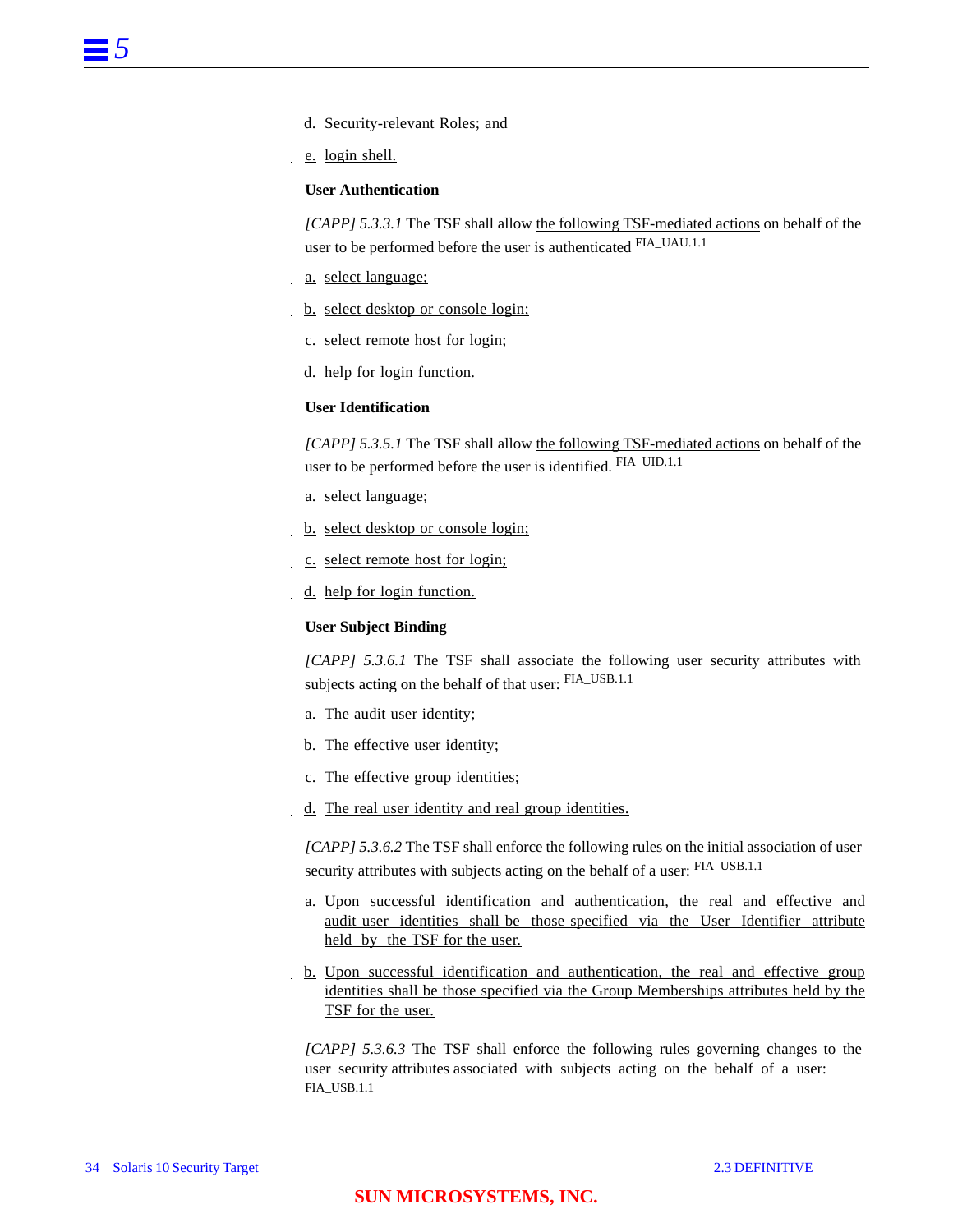- a. The effective user identity associated with a subject can be changed to another user's identity via a command, provided that the effective user carried override privilege or successful authentication as the new user identity has been achieved;
- b. When executing a file which has the set UID permission bit set, the effective user identity associated with the subject shall be changed to that of the owner of the file;
- c. When executing a file which has the set GID permission bit set, the effective group identity associated with the subject shall be changed to that of the group attribute of the file.

Application Note: The DAC policy is enforced based on the effective UID as described above. All auditable events are recorded with the audit ID, which contains the identity of the user at identification time. In this manner, all auditable events can be traced back to the person initially identified to the TOE and are not associated to another person who may at some time identify them self as the alternate identity.

### **5.1.1.4 Security Management (FMT)**

[CAPP] 5.4.1.1 The TSF shall enforce the Discretionary Access Control Policy to restrict the ability to modify the access control attributes associated with a named object to the subject that owns the object and a subject with an effective override privilege. FMT\_MSA.1.1

[RBAC] 5.1.4The TSF shall enforce the RBAC SFP to provide restrictive default values for object security attributes that are used to enforce the SFP. FMT\_MSA.3.1

[CAPP] 5.4.2.2 The TSF shall allow the authorized administrators and users authorized by the Discretionary Access Control Policy to modify object security attributes to specify alternative initial values to override the default values when an object or information is created. FMT\_MSA.3.2

#### **Revocation**

[CAPP] 5.4.7.1 The TSF shall restrict the ability to revoke security attributes associated with objects within the TSC to users authorized to modify the security attributes by the Discretionary Access Control policy. FMT\_REV.1.1

[CAPP] 5.4.7.2 The TSF shall enforce the rules: FMT\_REV.1.2

- a. The access rights associated with an object shall be enforced when an access check is made; and
- b. Administrative users shall be able to revoke security-relevant authorizations by completely deleting user security attributes, or by modifying the user identity, user name, primary group, secondary group and login shell, or by setting a new password. Such revocation is to take effect when the user next authenticates to the system.

Application Note: The DAC policy may include immediate revocation (e.g., Multics immediately revokes access to segments) or delayed revocation (e.g., most UNIX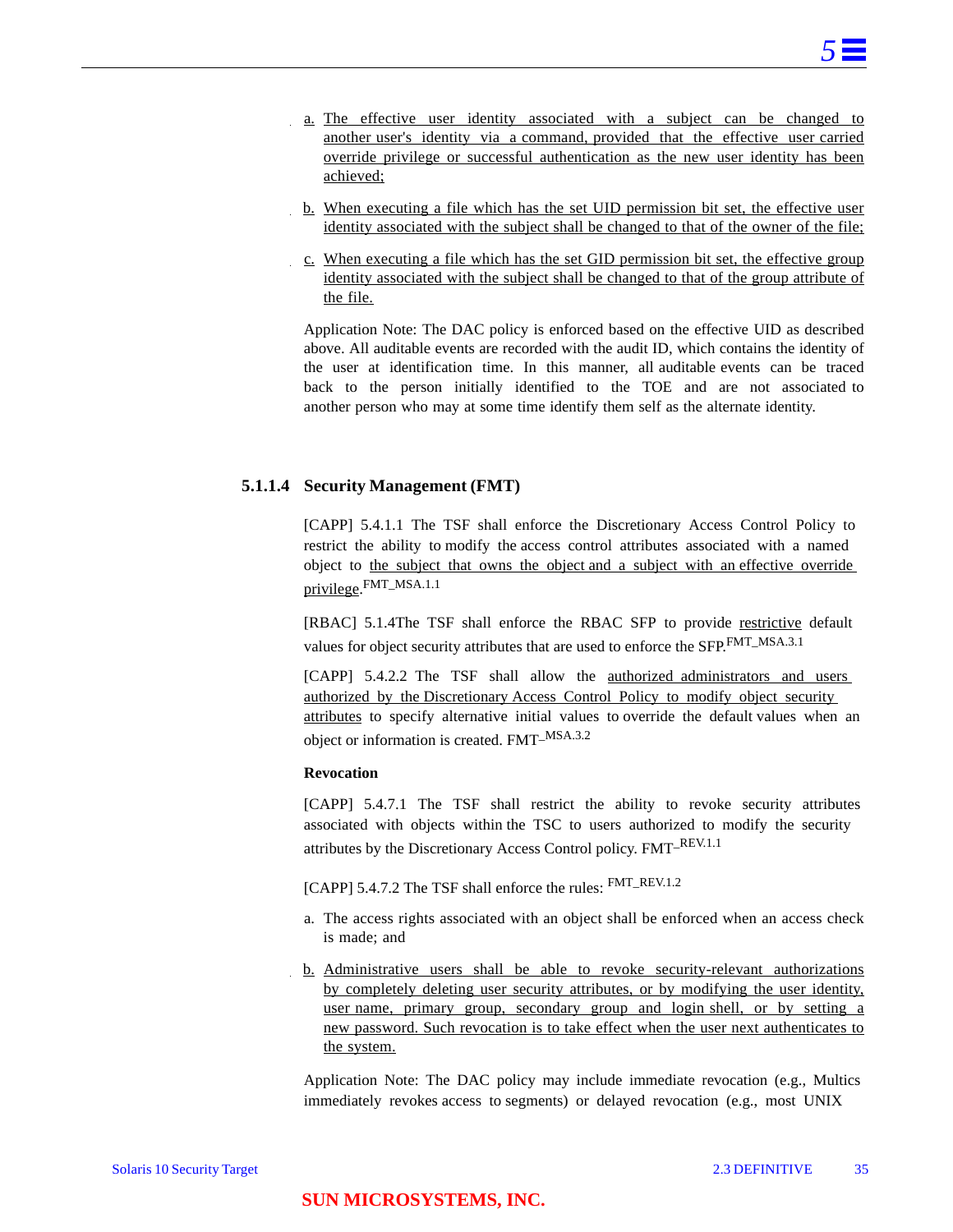systems do not revoke access to already opened files). The DAC access rights are considered to have been revoked when all subsequent access control decisions by the TSF use the new access control information. It is not required that every operation on an object make an explicit access control decision as long as a previous access control decision was made to permit that operation. It is sufficient that the developer clearly documents in guidance documentation how revocation is enforced.

Rationale: This component supports the O.DISCRETIONARY\_ACCESS objective by providing that specified access control attributes are enforced at some fixed point in time.

#### **5.1.1.5 Security Management Roles**

The TSF shall maintain the roles:

- a. Set of RBAC administrative roles;
- b. users authorized by the Discretionary Access Control Policy to modify object security attributes;
- c. users authorized to modify their own authentication data;
- d. *[CAPP] 5.4.9.1* Roles for the Object Owners.FMT\_SMR.1.1
- e. *[RBAC] 5.1.4* Restrictions on Roles for the Object owner and administrator FMT\_SMR.2.1

*[RBAC] 5.1.4* The TSF shall be able to associate users with roles.FMT\_SMR.2.2

The TSF shall ensure that the following conditions are satisfied:

- a. Object owners can modify security attributes for only the objects that they own;
- b. *[RBAC] 5.1.4* The set of RBAC administrative roles can modify security attributes for all objects under the control of the TOE.FMT\_SMR.2.3

## **5.1.1.6 Protection of the TSF (FPT)**

*[CAPP] 5.5.1.1* The TSF shall run a suite of tests at the request of an authorized administrator to demonstrate the correct operation of the security assumptions provided by the abstract machine that underlies the TSF. FPT\_AMT.1.1

# **5.1.1.7 Trusted Recovery**

*[RBAC] 5.1.5* After a failure or service discontinuity, the TSF shall enter a maintenance mode where the ability to return the TOE to a secure state is provided. FPT\_RCV.1.1

The TSF shall ensure that the following SFs and failure scenarios have the property that the SF either completes successfully, or the indicated failure scenarios recovers to a consistent and secure state: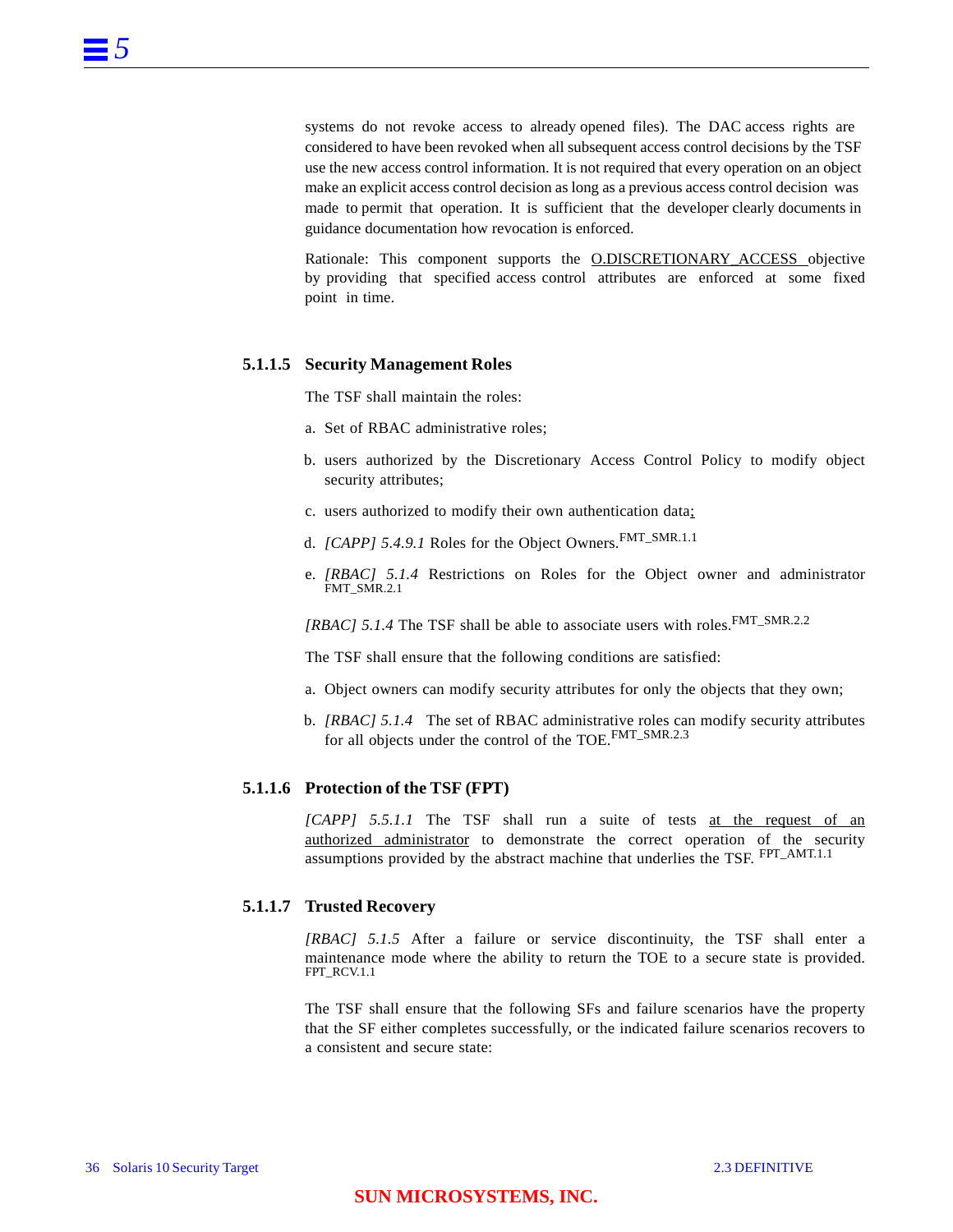- a. The SF checks whether a specified privilege is assigned to any role but the database containing the privilege data is not on-line or the particular data table is inaccessible;
- b. *[RBAC] 5.1.5* The SF checks whether a specified role has been assigned to a particular user but the database containing the role membership information is not on-line or the particular data table is inaccessible. FPT\_RCV.4.1

#### **5.1.1.8 Protection of the TOE Security Functions (FPT)**

*[CAPP] 5.5.1.1* The TSF shall run a suite of tests at the request of an authorized administrator to demonstrate the correct operation of the security assumptions provided by the abstract machine that underlies the TSF. FPT\_AMT.1.1

#### **5.1.1.9 Specification of Management Functions**

*[CEM-2] Note below:* The TSF shall be capable of allowing the administrative user to perform the following management functions: FMT\_SMF.1

- a. Object security attributes management
- b. Management of user accounts and roles (create, delete, modify)
- c. Authentication data management
- d. Management of security settings
- e. Audit administration
- NOTE: This security functional requirement has been added as a result of AIS 32, Final Interpretation 065. The security functional requirement was added because a dependency from FMT\_MSA.1 and FMT\_MTD.1 to this new component has been defined in ASI 32, Final Interpretation 065.

#### **5.1.1.10 TOE Access**

*[CEM-2] 501* The TSF shall lock an interactive session after an administrator-defined time interval of user activity by;

- **•** clearing or overwriting display devices, making the current contents unreadable
- **•** disabling any activity of the user's data access/display devices other than unlocking the session. FTA\_SSL.1.1

The TSF shall require the following events to occur prior to unlocking the session: the user must be successfully re-authenticated. FTA\_SSL.1.2

*[CEM-2] 501* The TSF shall allow user-initiated locking of the user's own interactive session by;

- **•** clearing or overwriting display devices, making the current contents unreadable
- **•** disabling any activity of the user's data access/display devices other than unlocking the session. FTA\_SSL.2.1

The TSF shall require the following events to occur prior to unlocking the session: the user must be successfully re-authenticated. FTA\_SSL.2.2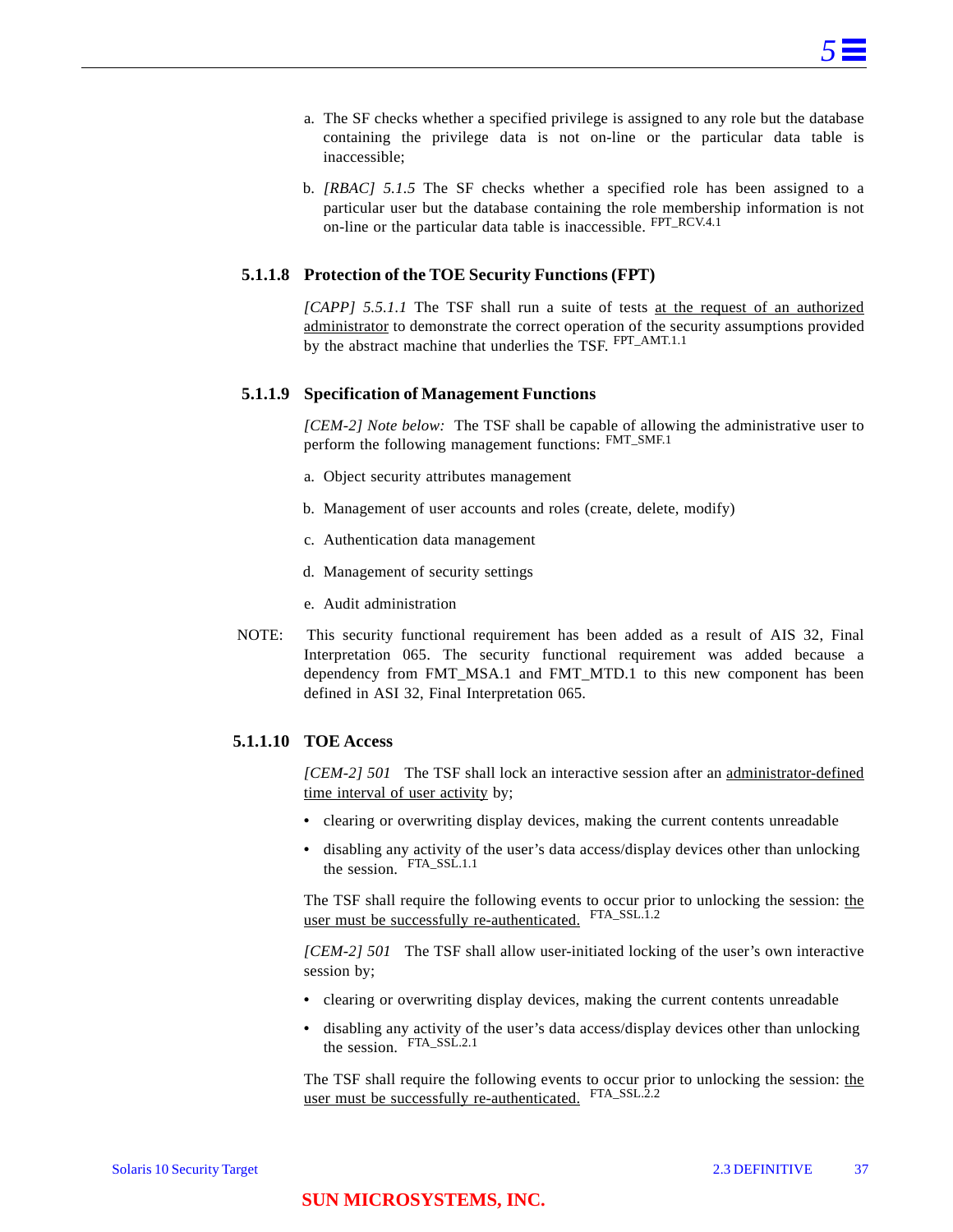# **5.2 Additional SFRs for This Security Target**

This sections contains the SFR elements (as indicated in *italics* in Table 1, above) included in this ST that are **in addition** to the requirements defined by either the [CAPP] or [RBAC] PP's.

# **5.2.1 Security Management (FMT)**

#### **5.2.1.1 Specification of Management Functions**

*[CCP2] Note below:* The TSF shall be capable of performing the following security management functions: FMT\_SMF.1.1

- a. Object security attributes management
- b. Management of user accounts and roles (create, delete, modify)
- c. Authentication data management d. Management of security settings
- d. Audit administration

*Note: See application note at beginning of Section 5, above.*

#### **5.2.1.2 TOE Access (FTA)**

#### **Session Locking**

*[CCP2]* The TSF shall lock an interactive session after an administrator-defined time interval of user activity by;

- a. clearing or overwriting display devices, making the current contents unreadable
- b. disabling any activity of the user's data access/display devices other than unlocking the session. FTA\_SSL.1.1

The TSF shall require the following events to occur prior to unlocking the session:

a. the user must be successfully re-authenticated. FTA\_SSL.1.2

*[CCP2]* The TSF shall allow user-initiated locking of the user's own interactive session by;

- a. clearing or overwriting display devices, making the current contents unreadable
- b. disabling any activity of the user's data access/display devices other than unlocking the session. FTA\_SSL.2.1

The TSF shall require the following events to occur prior to unlocking the session:

a. the user must be successfully re-authenticated. FTA\_SSL.2.2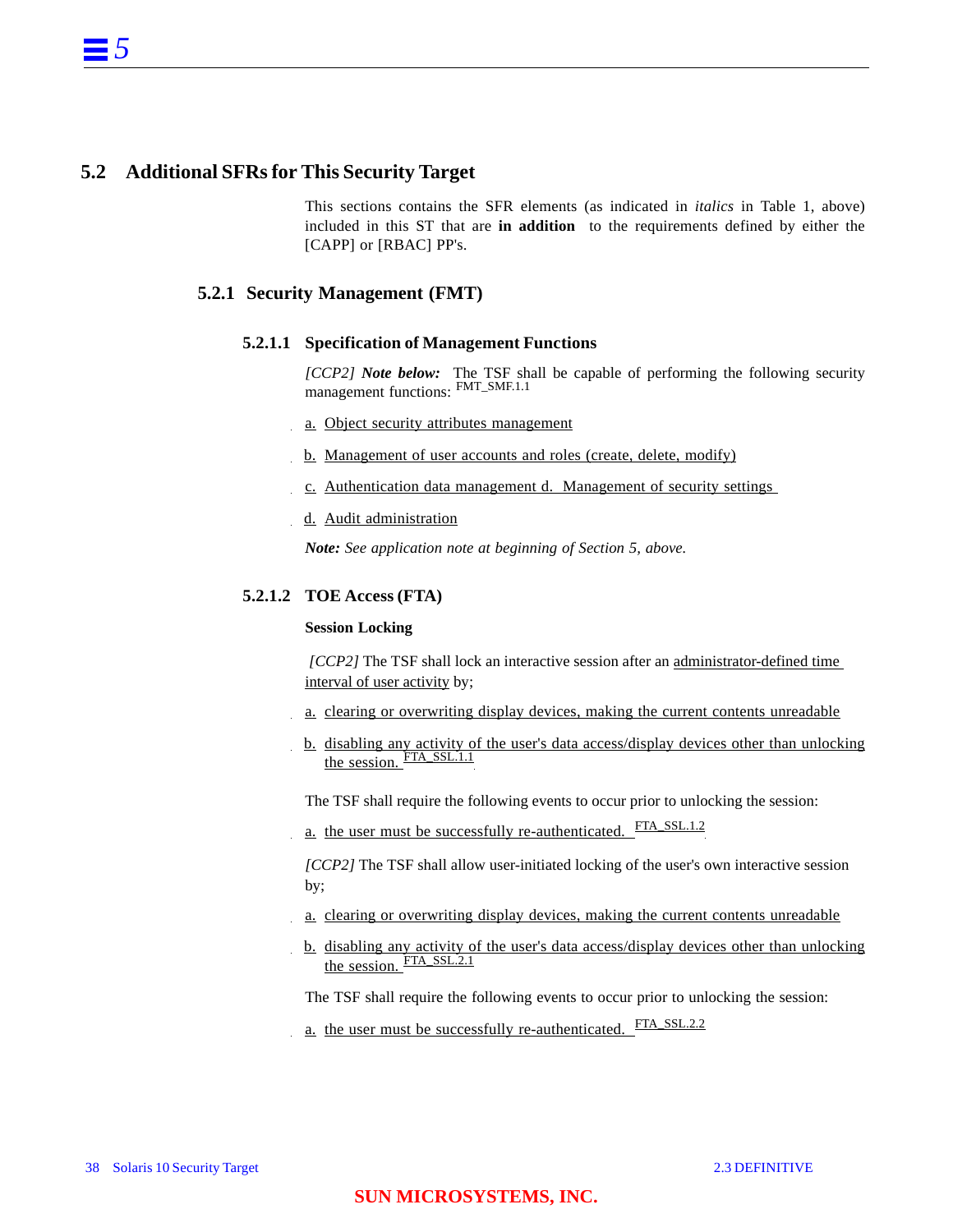# **5.2.2 User Data Protection (FDP)**

#### **5.2.2.1 Inter-TSF User Data Confidentiality Transfer Protection**

*[CCP2]* The TSF shall enforce the Discretionary Access Control Policy to be able to transmit and receive objects in a manner protected from unauthorized disclosure. FDP\_UCT.1.1

#### **5.2.2.2 Inter-TSF User Data Integrity Transfer Protection**

*[CCP2]* The TSF shall enforce the Discretionary Access Control Policy to be able to transmit and receive user data in a manner protected from modification and insertion errors. FDP\_UIT.1.1

*[CCP2]* The TSF shall be able to determine on receipt of user data, whether modification or insertion has occurred. FDP\_UIT.1.2

# **5.2.3 Trusted Path/Channels (FTP)**

#### **5.2.3.1 Inter-TSF Trusted Channel**

*[CCP2]* The TSF shall provide a communication channel between itself and a remote trusted IT product that is logically distinct from other communication channels and provides assured identification of its end points and protection of the channel data from modification or disclosure. FTP\_ITC.1.1

*[CCP2]* The TSF shall permit the TSF or the remote trusted IT product to initiate communication via the trusted channel. FTP\_ITC.1.2

*[CCP2]* The TSF shall initiate communication via the trusted channel for, nfs (standard remote filesystem access protocol), ftp (file transfer protocol), rcp (remote copy), rdist (remote file distribution), rlogin (remote login), rsh (remote shell), and telnet.

#### **5.2.3.2 Trusted Path**

*[CCP2]* The TSF shall provide a communication path between itself and remote users that is logically distinct from other communication paths and provides assured identification of its end points and protection of the communicated data from modification or disclosure. FTP\_TRP.1.1

*[CCP2]* The TSF shall permit local and remote users to initiate communication via the trusted path. FTP\_TRP.1.2

*[CCP2]* The TSF shall require the use of the trusted path for initial user authentication; user identification; changing of roles; changing of current group; changing of password and changing of session level. FTP\_TRP.1.3

# **5.3 Strength of Function**

The claimed minimum strength of function is *SOF-medium*.

*5*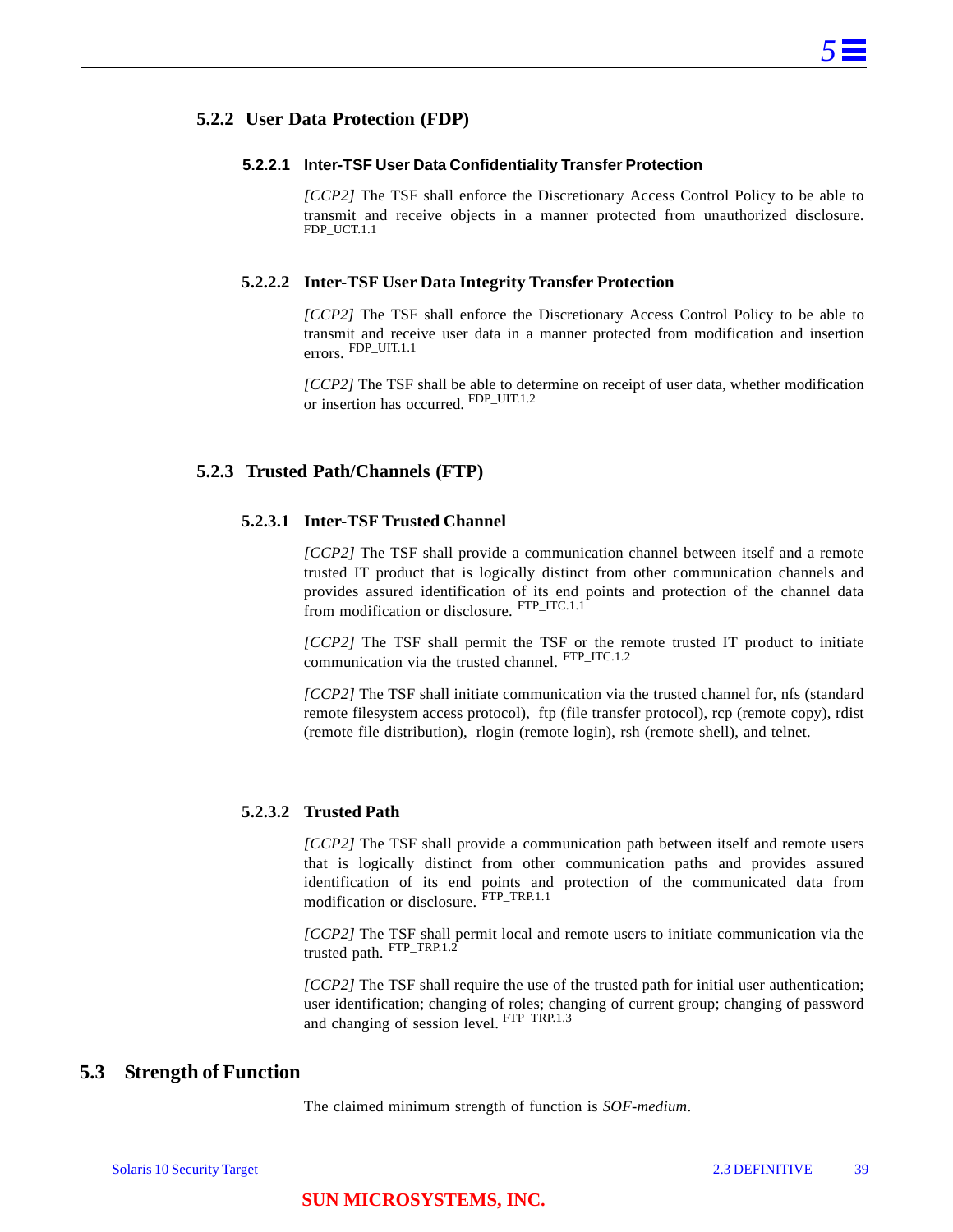# **5.4 TOE Security Assurance Requirements**

The target evaluation assurance level for the product is EAL4+ [CC]. Assurance is augmented by ALC\_FLR.3 Systematic Flaw Remediation.

# **5.5 Security Requirements for the IT Environment**

The IT environment is required to meet the objectives described in Section 4.2. All but one of these objectives is met by procedural measures, however O.BOOT is met by either the OpenBoot PROM or the System Controller. Refinements to the CC Part 2 functional component are identified by emboldened text. The functionality provided by this firmware/SC is specified as follows:

# **5.5.1 Ultrasparc Workstations, SunFire V880, SunBlade 2000**

The **OpenBoot PROM on UltraSPARC II workstations, V880, and SunBlade 2000** shall restrict the ability to modify the behavior of the boot strapping process to users who know the valid PROM password. FMT\_MOF.1.1:1

*Application Note: In fully secure and command-secure modes, the valid (booting) password is required in order to configure the PROM operating modes, passwords or boot parameters as required by the [SRN].*

# **5.5.2 SunFire MidFrames, E15K**

The **System Controller on the SunFire MidFrame and E15K platforms** shall restrict the ability to modify the behavior of the boot strapping process to users who know the valid SC password. FMT\_MOF.1.1:2

*Application Note: A valid (booting) password is required in order to configure the SC operating modes, passwords or boot parameters as required by the [SRN].*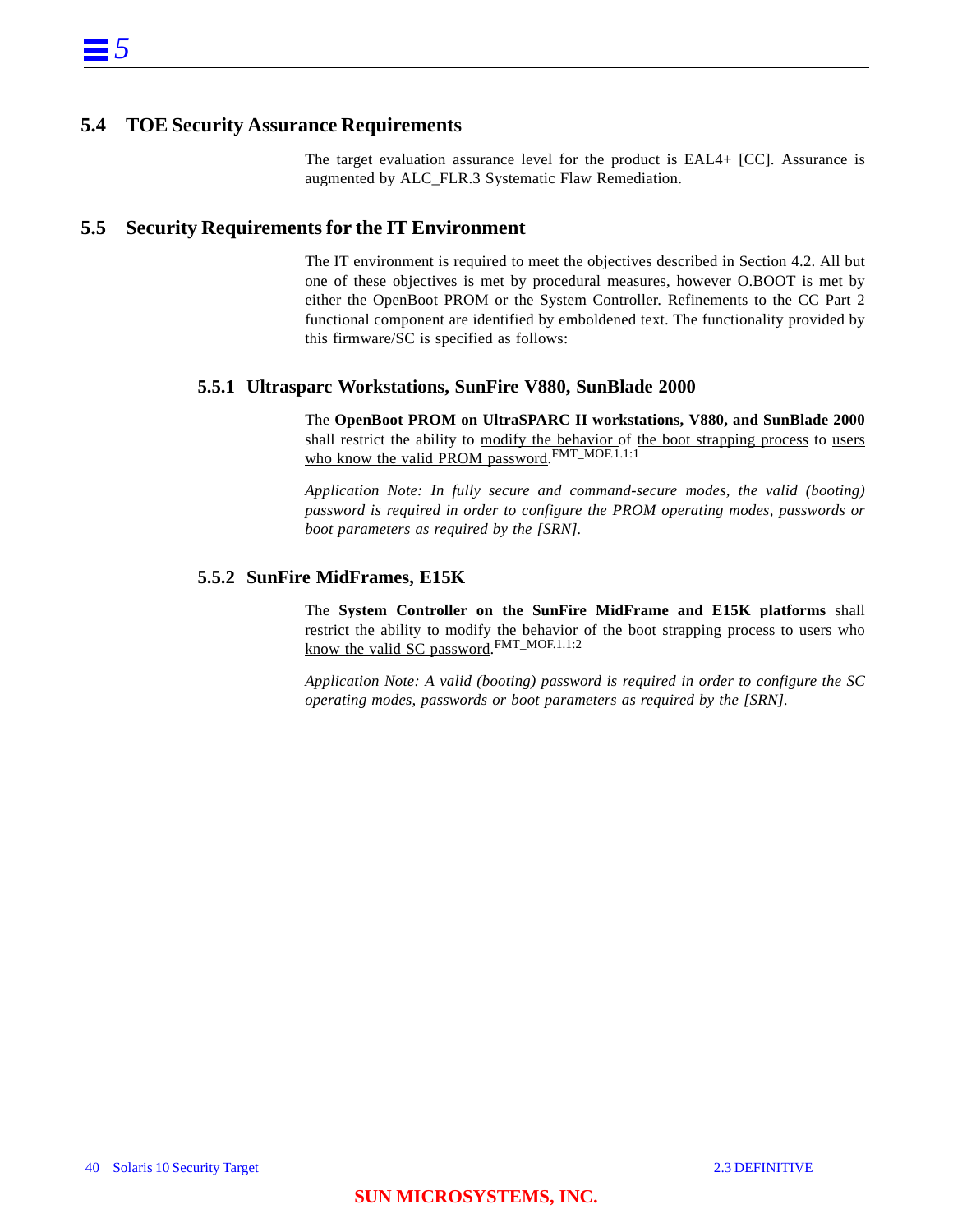# **TOE Summary Specification** 6

# **6.1 IT Security Functions**

The ITSFs to which the claimed Strength of Function (SoF) rating applies are as follows:

- **•** IA.1
- **•** IA.11

# **6.1.1 Discretionary Access Control (DAC)**

**Policy** 

The security-related software shall define and control access between named users and named objects (e.g., files and programs) in the data processing system. All named users and named objects shall be uniquely identifiable over all the platforms in the system.

Within Solaris, DAC is applied in two different ways depending on the type of object. This security target therefore defines two object types:

- **•** Objects that have permissions that can be changed by the owner;
- **•** Objects that have permissions that are fixed or implicit given a process context.

The enforcement mechanisms for the former type of object shall allow users to specify and control sharing of those objects, initially generated by the user, by named users (group control is optional) using the specific designations of read, write, execute/search.

The discretionary access control mechanism shall, either by explicit user action or by default, provide that objects are protected from unauthorized access.

These access controls shall be capable of including or excluding access down to the level of a single user.

Access permission to these objects by users not already possessing access permission shall only be assigned by an authority responsible and authorized to grant access.

Subjects have a number of IDs associated with them:-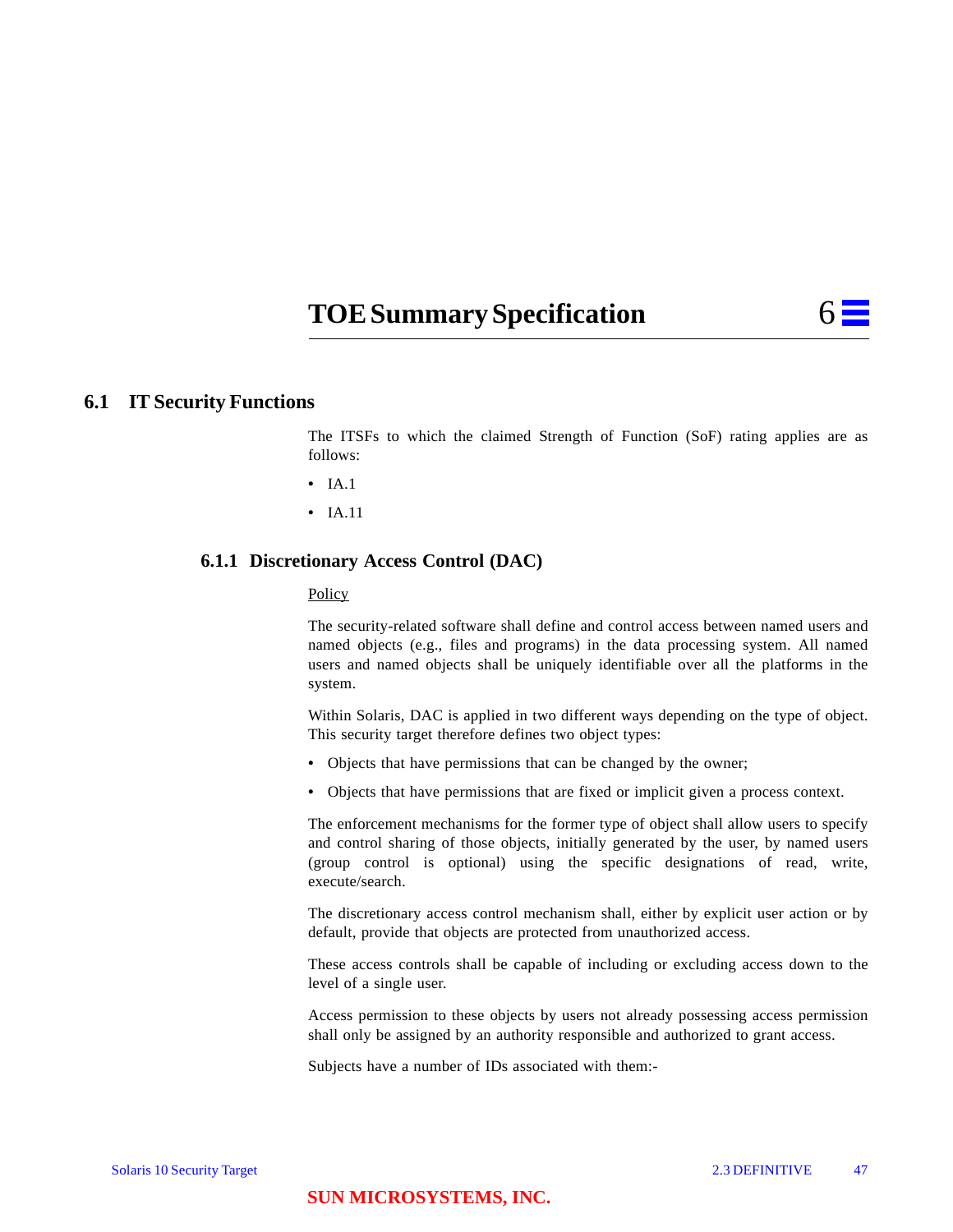- **•** effective user ID, real user ID, saved user ID;
- **•** effective group ID, real group ID, saved group ID, supplemental groups; and
- **•** audit user ID.

The Solaris 10 discretionary access controls use the effective user ID and effective group ID for policing a subject's access rights over objects that have fixed or implicit permissions to within a process context.

#### Self/Group/Public/ACL Permissions

The product shall implement a discretionary access control mechanism that controls the access of subjects to named owner controlled objects. The discretionary access control mechanism shall associate with each object, an owner identification, a group identification, a set of access permissions and/or an access control list (ACL).

**DAC.1** Subject to DAC.8, the access permissions on a filesystem object can be modified only by a subject that owns the object.

**DAC.2** No subject may change the owner or group of an owner controlled object unless it is the owner of the object or has the following privilege effective:

**•** *priv\_file\_chown* - Allows a process to change a file's owner user ID. Also allows a process to change a file's group ID to one other than the process' effective group ID or one of the process' supplemental group IDs.

**DAC.3** Subject to DAC.1, a subject may assign any combination of the following access modes to an owner controlled object:-

**•** read, write, execute/search

 $\text{to}$ :

- the owner of the object (self);
- **•** any member of the owning group (group); and
- **•** any user other than the owner or a member of the owning group (other).

**DAC.4** Subject to DAC.1, an Access Control List (ACL) can be created for a *ufs* or *nfs* filesystem object to specify a set of allowable access modes (as per DAC.3) for individually named users or groups. If an ACL entry for a user or group contains no access modes, the specified user or group is specifically excluded from accessing the object. Users not listed anywhere in an ACL (either through explicit user ACL entries or through any applicable group ACL entries) shall have their access to the object determined by the "Other" ACL entry.

*Note that the scope of the above Security Function is limited to regular files held on ufs and nfs filesystems. This includes hard links but excludes device special files, pipes and symbolic links. However, the regular files referenced by symbolic links can still be controlled by ACLs.*

**DAC.6** Whenever a subject requests access to an owner controlled object, the access permissions for that object shall be checked to determine whether the user who owns the subject can access the object in the requested mode. Where an ACL is defined for an object, it shall be used instead of the object's permission bits.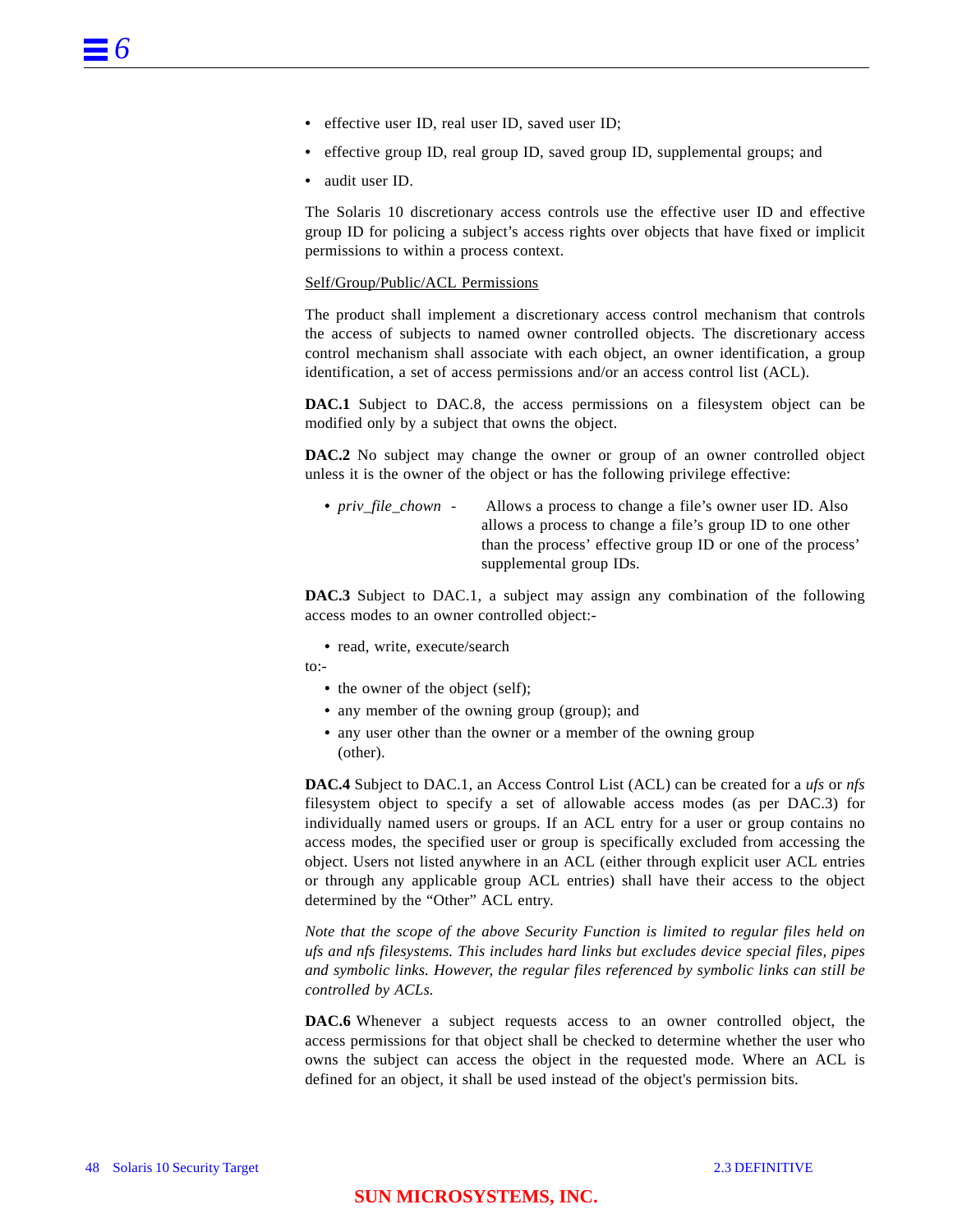**DAC.7** When a subject creates a filesystem object, the user ID of the subject is assigned to the object, and the user's umask restricts the initial access permissions of the object. The TOE default is that a user's umask is set to prevent any user other than the owner having write access to the object.

**DAC.8** Subjects may only override discretionary access control if they have one or more of the following privileges effective;

- **•** *priv\_file\_dac\_execute*
- **•** *priv\_file\_dac\_read*
- **•** *priv\_file\_dac\_search*
- **•** *priv\_file\_dac\_write*
- **•** *priv\_file\_owner*
- **•** *priv\_file\_setid*
- **•** *priv\_ipc\_dac\_read*
- **•** *priv\_ipc\_dac\_write*
- **•** *priv\_ipc\_owner*

**DAC.9** The TSF shall enforce the Discretionary Access Control Policy to be able to transmit objects in a manner protected from unauthorized disclosure.

**DAC.10** The TSF shall enforce the Discretionary Access Control Policy to be able to transmit and receive user data in a manner protected from modification and insertion errors.

#### **6.1.2 Object Reuse**

**OR.1** When an object is initially assigned, allocated or reallocated to a subject from the system's pool of unused objects, the security-related software shall assure that the object contains no data for which the subject is not authorized.

**OR.2** When memory objects are allocated for use by a subject at run-time, the memory shall contain no data from a previous subject.

Any portion of a file object that has not been previously written to shall either:

- **•** not be readable by any subject; or
- shall be cleared before it can be read.

**OR.3** The TOE shall revoke all access rights held by a subject to the information contained within a storage object, before reuse by other subjects.

# **6.1.3 Identification and Authentication**

#### Password Authentication

**IA.1** The product shall require users to identify and successfully authenticate themselves, using a user name and a password, before performing any other actions.

**IA.2** Upon successful identification and authentication, the real and audit user IDs and the real group IDs of the user's subjects shall be those specified by the authentication data.

Password Protection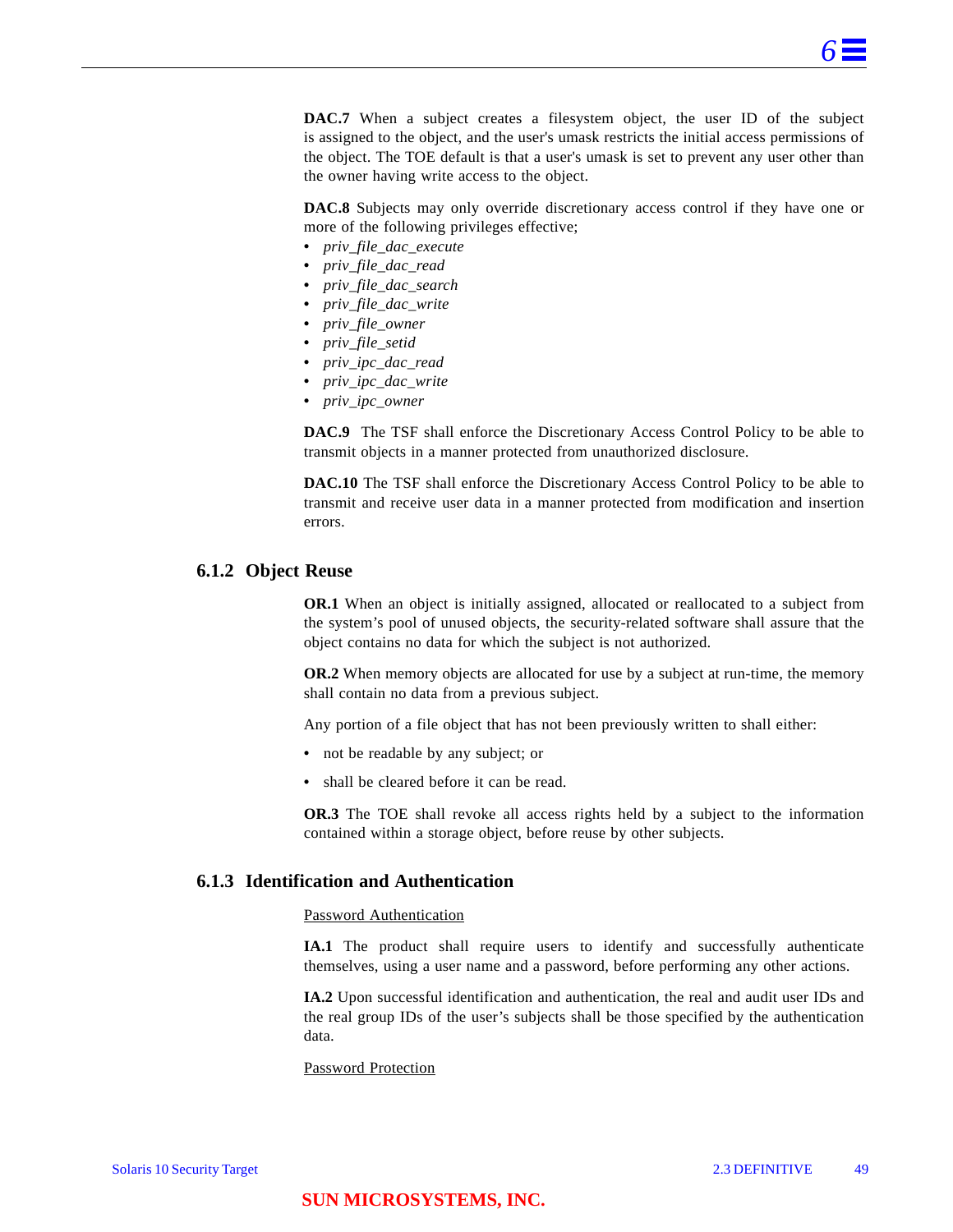The authentication data shall not contain a clear text version of each user's password, but rather a one-way encrypted value based on the user's password. When a user enters his password, it is used to construct an encrypted value and is compared against the encrypted value in the authentication data.

**IA.9** On entry, passwords shall not be displayed in cleartext.

**IA.10** User passwords are always stored in encrypted form.

*Note: This SF does not apply to BOOTPROM or System Controller passwords (which are not user passwords, and are beyond the scope of this security target).*

**IA.11** The authentication data shall be protected so that it cannot be written other than as follows:

- **•** by administrative users who may
	- **•** create, delete user identities,
	- modify the name, primary group, secondary group, login shell;
	- **•** set passwords if required; and
- **•** by a user supplying a new password.

*Note: In respect of [CAPP\_5.4.7.2] requirements; The administrator can use the Administration tools to revoke access rights, security relevant authorizations and forcibly log off users if required.*

# **6.1.4 Audit**

#### Audit Events

**Audit.1** The use of the identification and authentication mechanisms is auditable. The following information is recorded for each event audited:-

- **•** date;
- **•** time;
- **•** user identity audit ID and effective user ID (if successful);
- **•** security attributes of the user (if successful)
- **•** identification of the server/workstation or terminal used; and
- **•** success or failure of the event.

**Audit.2** Attempts to access to objects are auditable. The following information is recorded for each event audited:-

- **•** date;
- **•** time;
- **•** user identity audit ID and effective user ID;
- **•** name of the object;
- **•** type of access attempted; and
- **•** success or failure of the attempt.

**Audit.3** The creation of an object is auditable. The following information is recorded for each event audited:

- **•** date;
- **•** time;
- **•** user identity audit ID and effective user ID;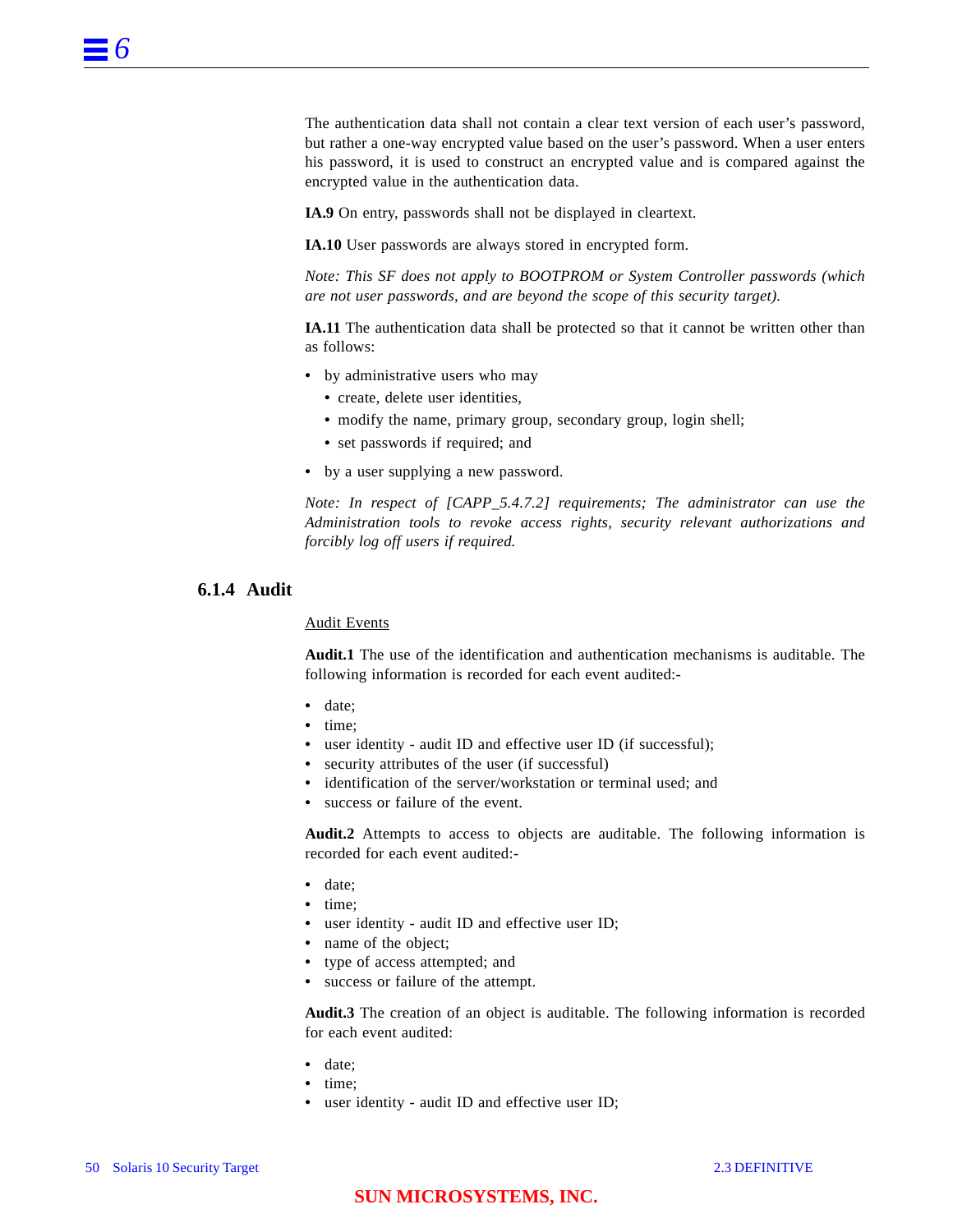- 
- **•** name of the object.

**Audit.4** The creation of a subject to run on behalf of a user is auditable. The following information is recorded for each event audited:

*6*

- **•** date;
- **•** time;
- user identity audit ID and effective user ID;
- **•** success or failure of the attempt;

**Audit.5** The creation, deletion, disabling or enabling of user accounts is auditable. The following information is recorded for each event audited:

- **•** date;
- **•** time;
- identity of the user implementing the change audit ID and effective user ID;
- **•** name of the user account being modified; and
- **•** type of action.

**Audit.6** Attempts to assign or modify security attributes are auditable. The following information is recorded for each event audited:

- **•** date;
- **•** time;
- identity of the user implementing the change audit ID and effective user ID;
- **•** name of the user account or object being modified;
- **•** type of attribute; and
- **•** success or failure of the attempt.

**Audit.7** The use of DAC override privileges are auditable. The following information is recorded for each event audited:

- **•** date;
- **•** time;
- **•** user identity audit ID and effective user ID;
- **•** name of the object involved (if any); and
- **•** the privilege or role granted.

**Audit.8** Security relevant events affecting the operation of the auditing functions are auditable. The following information is recorded for each event audited:

- **•** date;
- **•** time;
- **•** user identity (if relevant) audit ID and effective user ID; and
- **•** type of event.
- **•** the privilege or role granted

**Audit.9** The allocation or re-allocation of any reconfigurable hardware component on a platform via the dynamic reconfiguration capability is auditable. The following information is recorded for each event audited:

- **•** date;
- **•** time;
- **•** user identity audit ID and effective user ID;
- **•** name of the hardware component; and
- **•** type of action.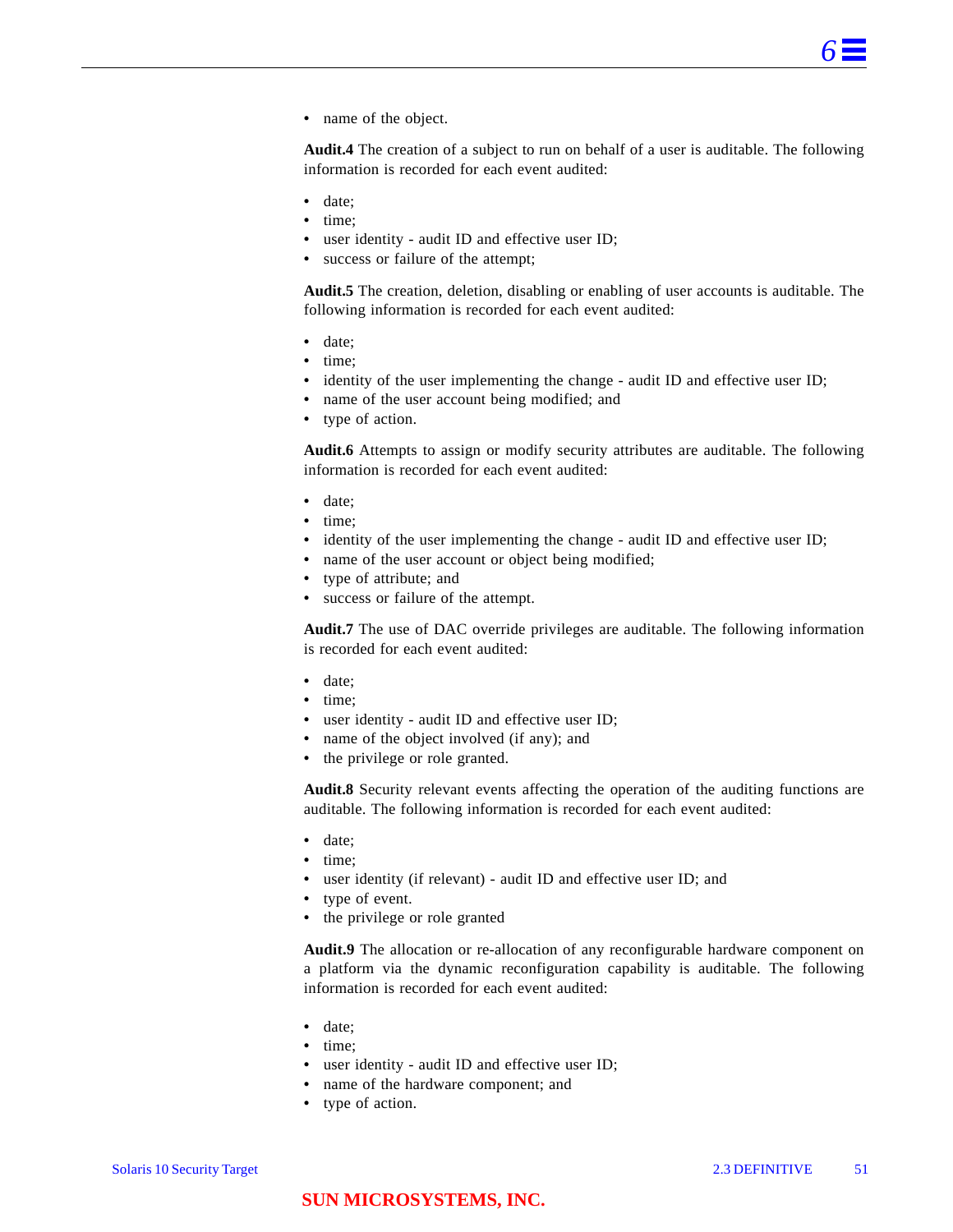**•** Note that this Security Function applies to the SunFire MidFrame and E15K platforms configured in multi-domain mode. If an attempt is made to execute the command which supports the dynamic reconfiguration feature, all other platforms and the SunFire MidFrames and E15K platforms configured in single-domain mode will generate audit records indicating that the command is not applicable to the machine.

**Audit.10** The creation or deletion of a logical device for storage media is auditable. The following information is recorded for each event audited:

- **•** date;
- **•** time;
- **•** user identity (if relevant) audit ID and effective user ID;
- **•** name of the object and device; and
- **•** type of action.

**Audit.11** Start-up and shutdown of the system is auditable. The following information is recorded for each event audited:

- **•** date;
- **•** time;
- **•** user identity (mandatory for shutdown only) audit ID and effective user ID; and
- **•** type of event.

**Audit.12** The date and time information recorded in audit records shall be reliable.

#### Protection of Audit Information

**Audit.14** Audit data shall be protected so that access to it is limited to administrative users.

**Audit.15** Password data (in clear or encrypted form) is never recorded in the audit log.

#### Selective Audit Data Collection/Reduction

**Audit.16** Only administrative users may define classes of audit event.

**Audit.17** Only administrative users shall be able to define the default system auditmask that defines which audit classes are recorded by default.

**Audit.18** Only administrative users shall be able to define a per-user audit-mask that defines which audit classes are recorded for that user. For a given user, the system shall audit those classes that are in the default system audit mask or the per-user audit mask.

**Audit.19** Audit reduction software shall be available to allow administrative users to selectively retrieve audit data based on, at a minimum, the identity of users, the type of audit event, and the audit class.

#### Audit Data Storage

**Audit.20** Each server/workstation of the (distributed) product may store audit data locally or on another server/workstation of the product that can act as an audit server.

**Audit.21** If another server/workstation of the product is being used as an audit server, and this audit server becomes unavailable, the (local) server/workstation shall either:

**•** automatically switch over to storing audit data locally,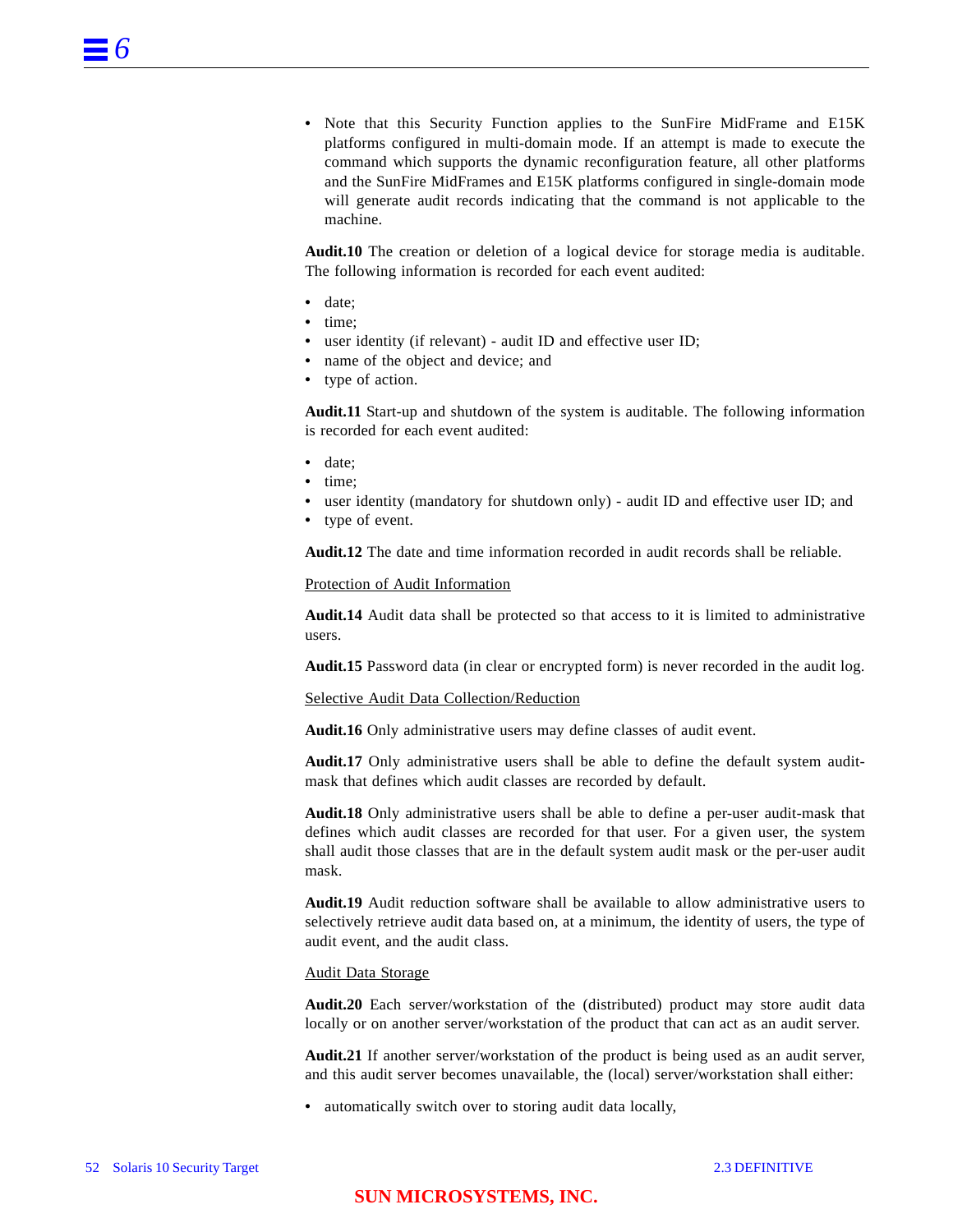or

**•** suspend operation until the audit server is again available,

or

**•** suspend operation until an alternative server/workstation of the product takes over as an audit server;

or

**•** if no server/workstation is able to store audit data then no further auditable events shall occur (i.e., all auditable actions will be suspended).

**Audit.22** Facilities are available to allow administrative users to archive and maintain the audit logs. Only such users may use these facilities to archive and maintain the audit logs.

**Audit.23** The system shall notify an administrator of audit trail saturation.

# **6.1.5 Administration**

Profiles

Solaris 10 provides the ability for an administrator to define profiles and assign profiles to users. Profiles are a powerful mechanism that allow administrators to define the commands and CDE actions that users are allowed to perform, together with the authorizations that the user has. This mechanism provides fine-grain control over usercapabilities and allows the system to rigorously implement the principle of least privilege.

**Admin.1** Only administrators may assign a user profile to a user. The profile shall include:

- **•** A list of desktop actions that the user is allowed to perform, and for each action:
	- **•** The privilege that the action shall be performed with;
	- **•** The real and effective user ID and the real and effective group ID that the action shall be performed with.
- **•** A list of commands that the user is allowed to perform, and for each command:
	- **•** The privileges that the command shall be executed with;
	- **•** The real and effective user ID and the real and effective group ID that the command shall be executed with.
- **•** A list of authorizations that shall be granted to the users assigned this profile.

**Admin.2** Users may perform only those desktop actions as specified in their profiles, and when executed they are executed with the security attributes as specified by Admin.1.

**Admin.3** Users who are configured to use the profile shell may execute only those commands as specified in their profiles, and when executed they are executed with the security attributes as specified by Admin.1.

Roles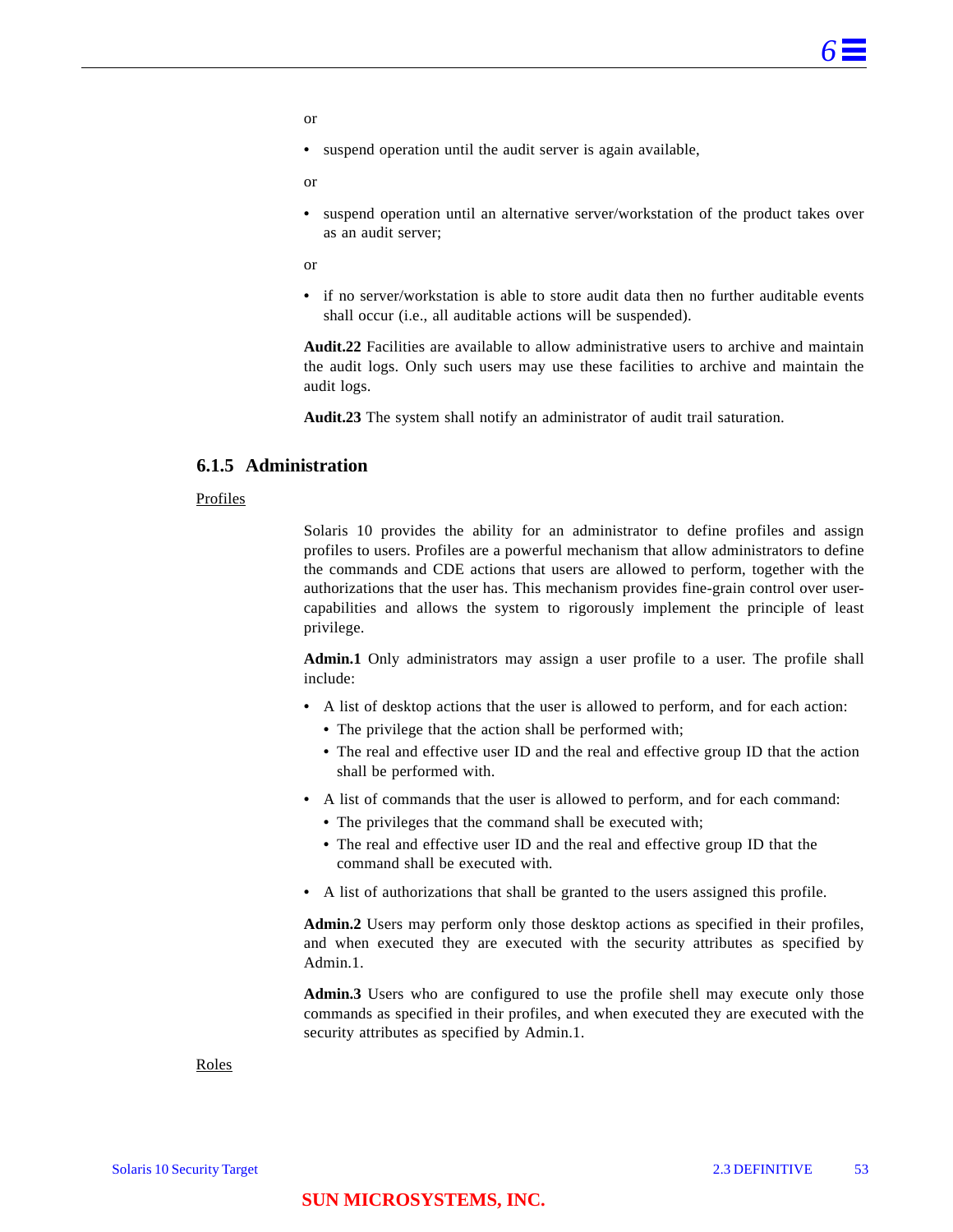Roles are configurable with Solaris 10, allowing the system to be configured so that the principle of least-privilege can be optimally implemented for each installation and application

The following rules apply to the configuration of roles:

**Admin.4** Only an authorized user can define and assign roles to users.

**Admin.5** The TSF shall restrict the scope of a session based on the role assigned to the user.

# **6.1.6 Enforcement Functions**

**ENF.1**The TOE shall validate all actions between subjects and objects that require policy enforcement, before allowing the action to succeed.

**ENF.2** The TOE shall maintain a domain 'kernel space' for its own trusted execution. This shall be kept separate from untrusted subjects which operate in a separate domain 'user space'.

**ENF.3** The TOE shall allow an administrator to perform a self test to ensure that the underlying TSF is enforcing process separation.

**ENF.4** The TSF shall ensure that only secure values are accepted for user passwords.

### **6.1.7 Failure**

**FAIL.1** After a failure or system discontinuity, the TSF shall enter a maintenance mode where the ability to return the TOE to a secure state is provided.

**FAIL.2** The TSF shall preserve a secure state when failures occur in the databases containing user privileges information or the functions related to user roles and privileges.

#### **6.1.8 Session Locking**

**SL.1** The TSF shall lock an interactive session after an administrator-defined time interval of user activity by clearing or overwriting display devices, making the current contents unreadable and disabling any activity of the user's data access/display devices other than unlocking the session.

**SL.2** The TSF shall require that prior to unlocking an interactive session the user must be successfully re-authenticated.

**SL.3** The TSF shall allow user-initiated locking of the user's own interactive session by clearing or overwriting display devices, making the current contents unreadable and disabling any activity of the user's data access/display devices other than unlocking the session.

**SL.4** The TSF shall require that prior to unlocking a user's interactive session, the user must be successfully re-authenticated.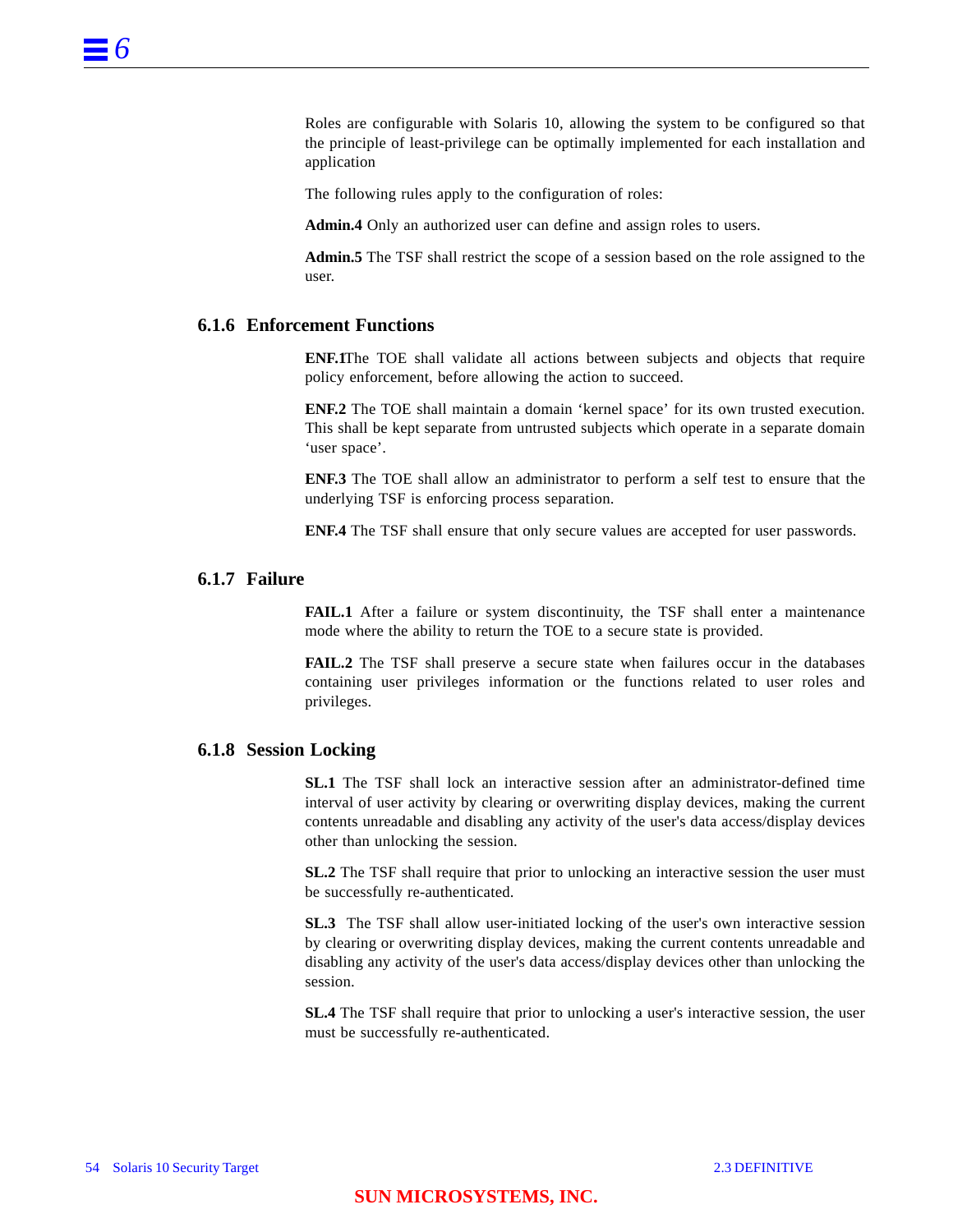# **6.1.9 Secure Communication**

The TOE provides the ability to protect communication against disclosure and undetected unauthorized modification.

**SC.7** Communication channels provided by the TSF between itself and a remote trusted IT product must be logically distinct from other communications channels.

**SC.8** The TSF must provide assured identification of the end points and protection of the channel data from modification or disclosure for communication channels provided by the TSF between itself and a remote trusted IT product.

**SC.10** The TSF uses Kerberos authentication to provide assured identification of the end points and protection of the channel data from modification or disclosure for communication channels provided by the TSF between itself and remote or local users for telnet, rcp, ftp, rsh commands.

# **6.2 Required Security Mechanisms**

# **6.2.1 Identification and Authentication**

The TOE uses a username and password mechanism to provide authentication of users. The construction of passwords is sufficient to meet the requirements of a strength of function of Medium. This mechanism supports the IT SFs IA.1 and IA.11.

Passwords are encrypted using a proprietary one way hashing algorithm, however the assessment of algorithmic strength does not form part of the evaluation.

# **6.3 Assurance Measures**

Assurance measures will be adopted to address each of the EAL4+ assurance requirements, as summarized in Table B.1 in [CC, Part 3] and as summarized below.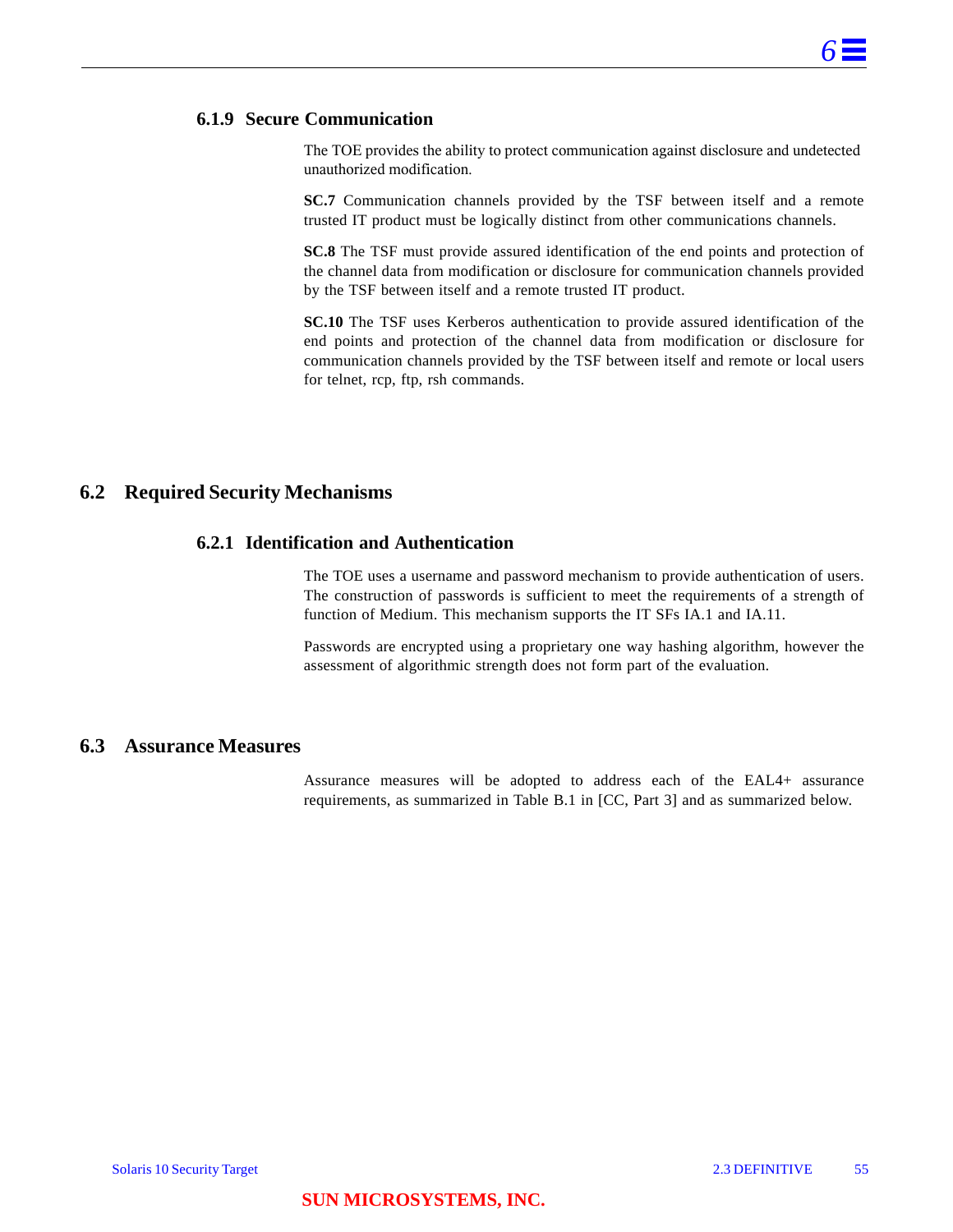#### **Assurance components Assurance Measure** ACM\_AUT.1 Partial CM automation Information on the automated CM tools will be provided in the Software Development Framework document. ACM\_CAP.4 Generation support and acceptance procedures Configuration Management procedures will be provided for Solaris 10. ACM\_SCP.2 Problem tracking CM coverage As for ACM\_CAP.4. ADO\_DEL.2 Detection of modification Delivery procedures will be provided for Solaris 10. ADO\_IGS.1 Installation, generation, and start-up procedures Installation, generation and start-up procedures will be provided for Solaris 10. ADV\_FSP.2 Fully defined external interfaces The Solaris 10 MAN pages, which are relevant to the implementation of the security functions, will be provided to the evaluation and assessed against this assurance requirement. ADV\_HLD.2 Security enforcing high-level design High-level Design will be provided for Solaris 10. ADV\_IMP.1 Subset of the implementation of the TSF The source code for Solaris 10 will be provided to the evaluation. ADV\_LLD.1 Descriptive low-level design Low-level Design will be provided for Solaris 10. ADV\_RCR.1 Informal correspondence demonstration This correspondence information will be contained in the functional specification and design documents. The functional specification will map SFs to MAN pages. The HLD will map ITSFs to the HLD, and the LLD will map ITSFs and source code modules to the LLD basic components. ADV\_SPM.1 Informal TOE security policy model A separate Informal Security Policy Model (ISPM) will be provided to the evaluation. AGD\_ADM.1 Administrator guidance The Solaris 10 operational documentation relevant to an administrator will be provided. AGD\_USR.1 User guidance The Solaris 10 operational documentation relevant to an end user will be provided. ALC\_DVS.1 Identification of security measures Development security documentation will be provided for Solaris 10. ALC\_FLR.3 Life Cycle Support Flaw remediation procedures are in place for Solaris, documents and other evidence will be provided.

#### **Table 4:** How Assurance Requirements Will Be Met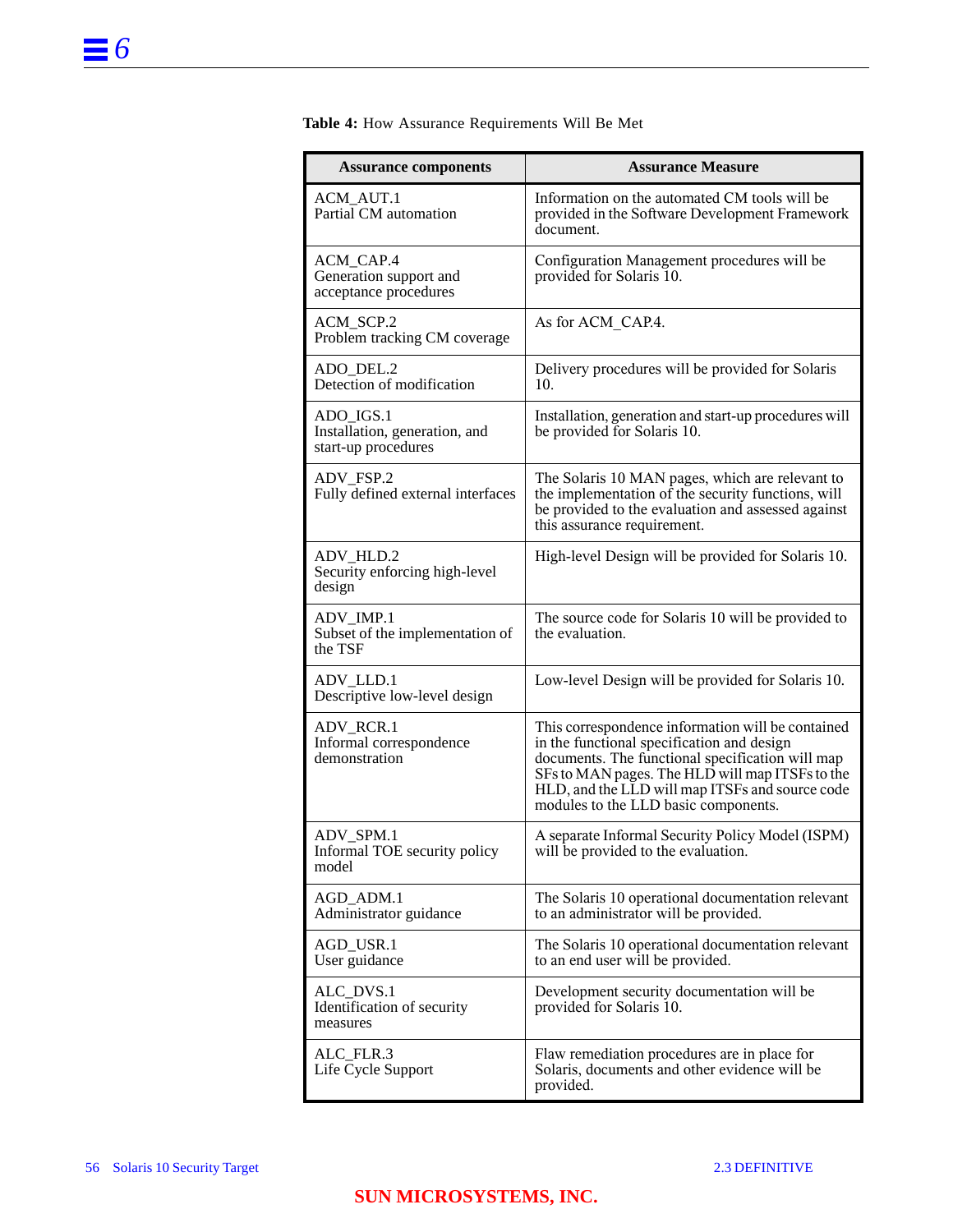| <b>Assurance components</b>                                  | <b>Assurance Measure</b>                                                                                                                                                                                                                                                                                                                     |
|--------------------------------------------------------------|----------------------------------------------------------------------------------------------------------------------------------------------------------------------------------------------------------------------------------------------------------------------------------------------------------------------------------------------|
| ALC LCD.1<br>Developer defined life-cycle<br>model           | The Life Cycle definition for Solaris 10 is<br>documented in the Software Development<br>Framework document.                                                                                                                                                                                                                                 |
| ALC_TAT.1<br>Well-defined development tools                  | The tools used in the development of Solaris 10 are<br>the same as for Solaris 9 FCS.                                                                                                                                                                                                                                                        |
| ATE COV.2<br>Analysis of coverage                            | The analysis of test coverage will be presented to<br>the evaluation in a form similar to that provided to<br>the Solaris 9 08/03 evaluation. The existing<br>coverage is against both High and Low level<br>designs and should therefore be to a sufficient<br>depth.                                                                       |
| ATE DPT.1<br>Testing: high-level design                      | The analysis of test depth will be presented to the<br>evaluation in a form similar to that provided to the<br>Solaris 9 08/03 evaluation. The existing coverage is<br>against both High and Low level designs and<br>should therefore be to a sufficient depth.                                                                             |
| ATE FUN.1<br>Functional testing                              | The test documentation provided to the evaluation<br>will be in a format similar to that provided to the<br>Solaris 9 08/03 evaluation. The tests will be run on<br>a range of platforms as specified in section 2.3.1.1                                                                                                                     |
| ATE_IND.2<br>Independent testing - sample                    | Access will be provided to the TOE in its evaluated<br>configuration on an appropriate set of platforms,<br>together with all resources needed to repeat the<br>developer's tests                                                                                                                                                            |
| AVA MSU.2<br>Validation of analysis                          | The Misuse Analysis previously submitted for the<br>EAL4 evaluation of Solaris 9 08/03 will be updated<br>for Solaris 10                                                                                                                                                                                                                     |
| AVA SOF.1<br>Strength of TOE security<br>function evaluation | The Strength of Function analysis, previously<br>submitted for the EAL4 evaluation of Solaris 9<br>08/03, will be updated for Solaris 10                                                                                                                                                                                                     |
| AVA_VLA.2<br>Independent vulnerability<br>analysis           | The Developer Vulnerability Analysis, previously<br>submitted for the EAL4 evaluation of Solaris 9<br>08/03, will be updated for Solaris 10 and submitted<br>to fulfill this requirement. In addition, evidence of<br>Sun's continuing search for vulnerabilities and the<br>resolution of them in the Solaris product, will be<br>provided. |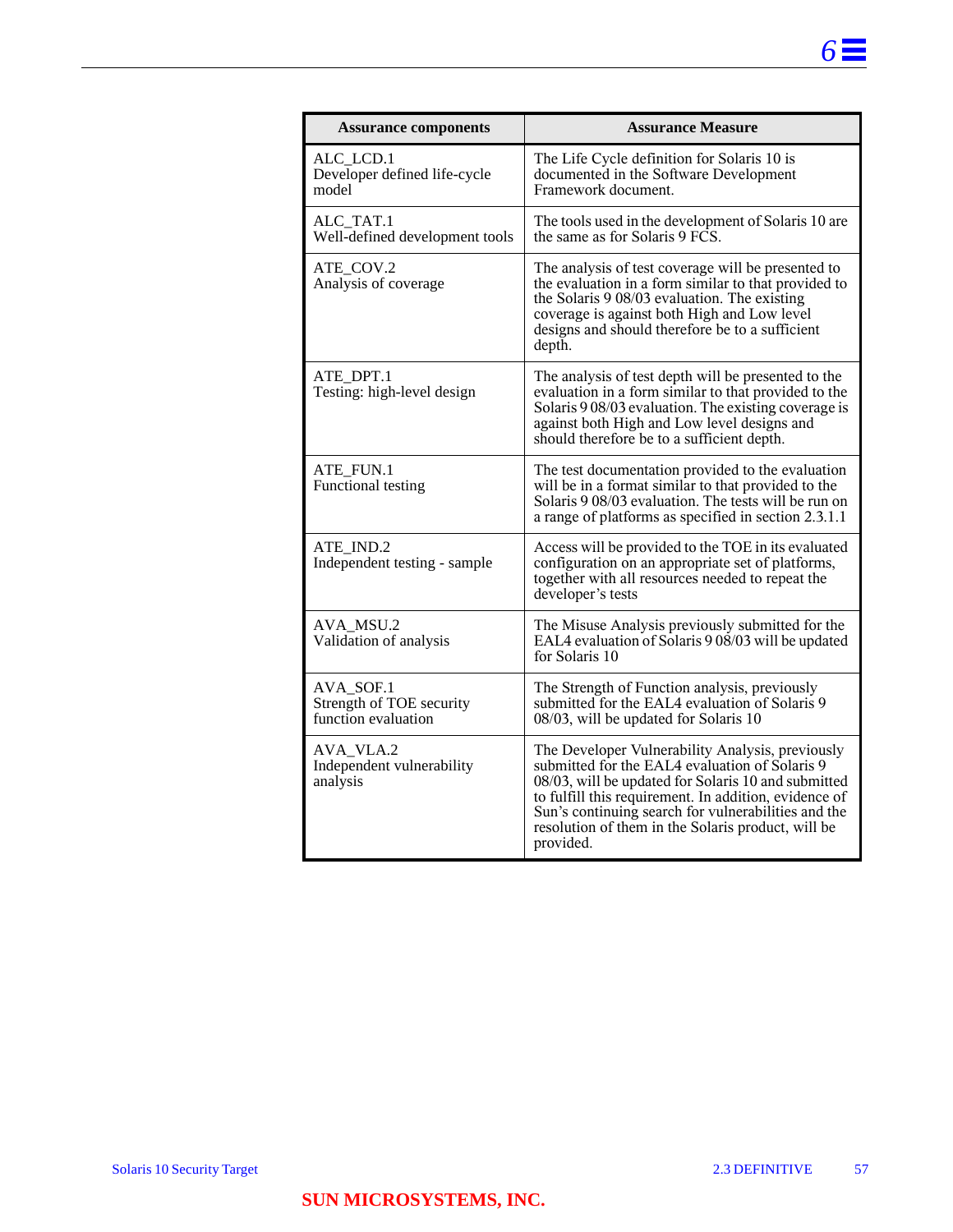This Page Intentionally Left Blank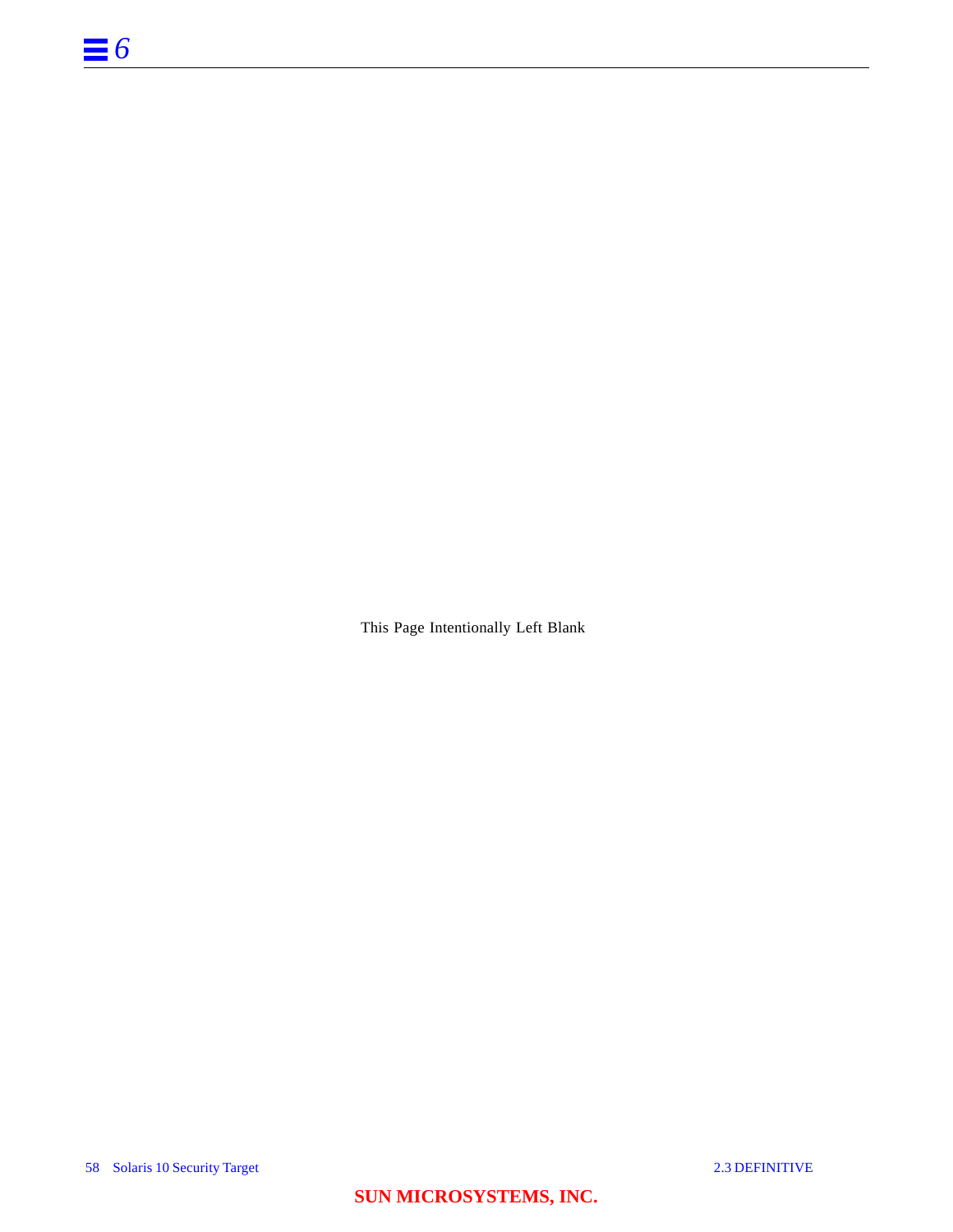# Rationale 7 and 7 and 7 and 7 and 7 and 7 and 7 and 7 and 7 and 7 and 7 and 7 and 7 and 7 and 7 and 7 and 7 and 7 and 7 and 7 and 7 and 7 and 7 and 7 and 7 and 7 and 7 and 7 and 7 and 7 and 7 and 7 and 7 and 7 and 7 and 7

This chapter presents the evidence used in the Security Target evaluation. This evidence supports the claims that the ST is a complete and cohesive set of requirements, that a conformant TOE would provide an effective set if IT security countermeasures within the security environment, and that the TOE summary specification addresses the requirements. The rationale also demonstrates that any PP conformance claims are valid.

# **7.1 Correlation of Threats, Policies, Assumptions and Objectives.**

The correlation between threats, organizational policies, assumptions and objectives is detailed in the following sections, and is summarized below

| Objective                     | <b>Threat and Policies</b>                                                                                |
|-------------------------------|-----------------------------------------------------------------------------------------------------------|
| <b>O.AUTHORISATION</b>        | T.ACCESS_INFO, T.ACCESS_TOE, T.MODIFY,<br><b>T.ADMIN RIGHTS</b><br>P.AUTH, P.ACCOUNTABLE                  |
| <b>O.ENTRY</b>                | T.ACCESS_INFO, T.ACCESS_TOE                                                                               |
| <b>O.DISCRETIONARY ACCESS</b> | T.ACCESS INFO, T.MODIFY, P.DAC, P.NEED TO KNOW                                                            |
| O KNOWN                       | T.ACCESS_INFO, T.ACCESS_TOE, T.MODIFY,<br><b>T.ADMIN RIGHTS</b>                                           |
| <b>O.AUDITING</b>             | T.ACCESS INFO, T.ACCESS TOE, T.MODIFY,<br><b>PACCOUNTABLE</b>                                             |
| <b>O.ACCOUNT</b>              | T.ACCESS_INFO, T.ACCESS_TOE, T.MODIFY,<br>T.ADMIN RIGHTS, P.ACCOUNTABLE                                   |
| O.TRUSTPATH                   | T.COMPROMISE, P.NEED TO KNOW                                                                              |
| O.RESIDUAL-INFO               | T.ACCESS INFO, P.DAC, P.NEED TO KNOW                                                                      |
| O.MANAGE                      | T.ACCESS INFO, T.ACCESS TOE, T.MODIFY,<br>T.ADMIN RIGHTS, P.AUTH, P.DAC, P.ACCOUNTABLE,<br>P.NEED TO KNOW |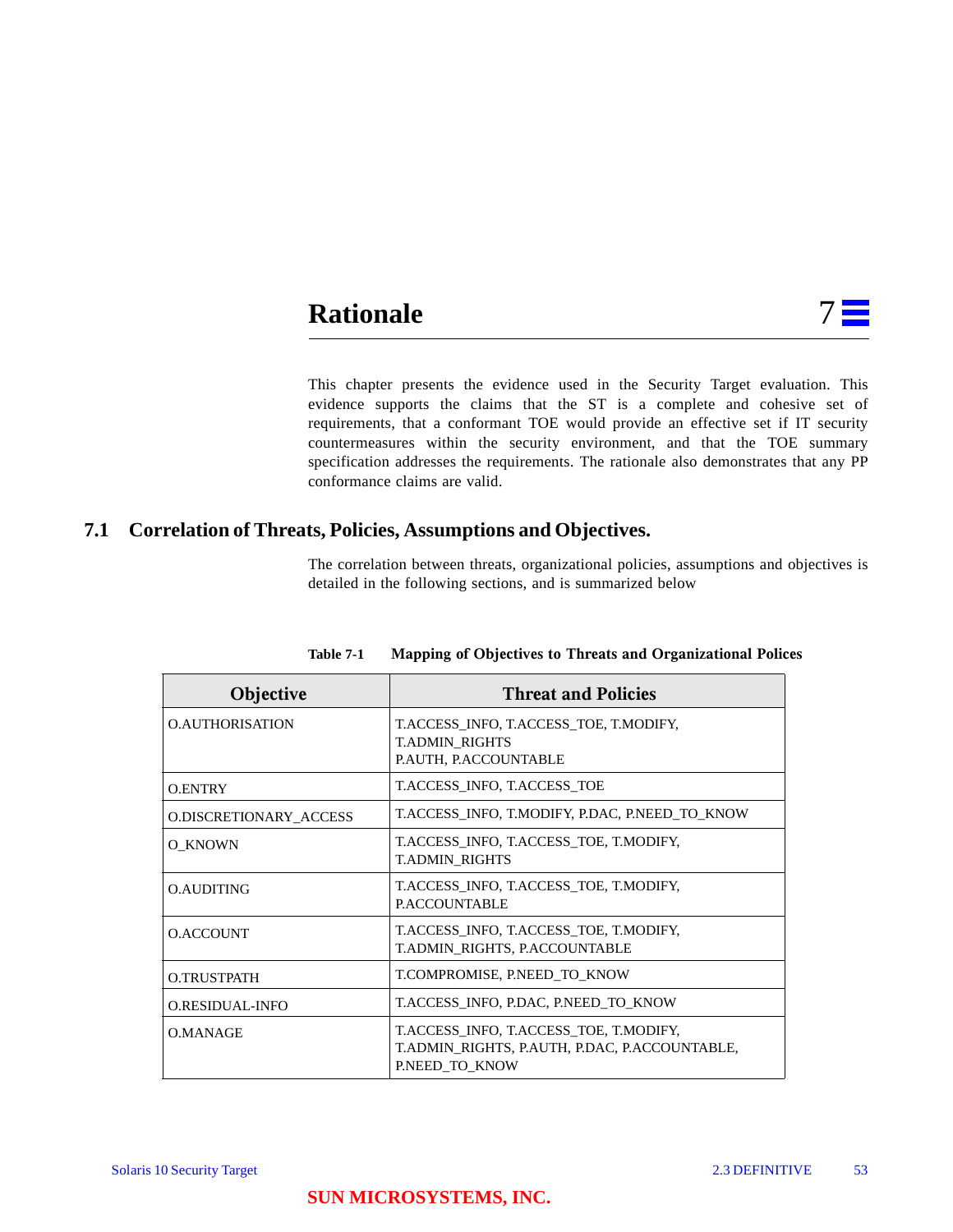| Objective            | <b>Threat and Policies</b>                                                                                |
|----------------------|-----------------------------------------------------------------------------------------------------------|
| O.ENFORCEMENT        | T.ACCESS_INFO, T.ACCESS_TOE, T.MODIFY,<br>T.ADMIN RIGHTS, P.AUTH, P.DAC, P.ACCOUNTABLE,<br>P.NEED TO KNOW |
| O.DUTY               | T.MODIFY, T.ADMIN RIGHTS,                                                                                 |
| <b>O.HIERARCHIAL</b> | T.ADMIN RIGHTS.                                                                                           |
| O.ROLE               | T.ACCESS INFO, T.MODIFY, T.ADMIN RIGHTS,                                                                  |

# **Table 7-1 Mapping of Objectives to Threats and Organizational Polices**

# **Table 7-2 Mapping of Threats to Objectives**

| Threat                | Objective                                                                                                                                         |
|-----------------------|---------------------------------------------------------------------------------------------------------------------------------------------------|
| <b>T.ACCESS INFO</b>  | O. AUTHORIZATION, O. ENTRY.<br>O.DISCRETIONARY_ACCESS,<br>O.KNOWN, O.ROLE, O.AUDITING,<br>O.ACCOUNT, O.RESIDUAL INFO,<br>O.MANAGE, O.ENFORCEMENT, |
| <b>T.ACCESS TOE</b>   | O.AUTHORIZATION, O.ENTRY, O.KNOWN,<br>O.AUDITING, O.ACCOUNT, O.MANAGE,<br><b>O.ENFORCEMENT</b>                                                    |
| <b>T.MODIFY</b>       | O. AUTHORIZATION, O.DISCRETIONRY ACCESS,<br>O.KNOWN, O.ROLE, O.AUDITING, O.ACCOUNT,<br>O.MANAGE, O.ENFORCEMENT, O.DUTY                            |
| <b>T.ADMIN RIGHTS</b> | O. AUTHORIZATION, O.KNOWN, O.ROLE,<br>O.ACCOUNT, O.MANAGE, O.ENFORCEMENT,<br>O.DUTY, O.HIERARCHICAL                                               |
| <b>T.COMPROMISE</b>   | O.TRUSTPATH                                                                                                                                       |
| <b>T.TRANSIT</b>      | O.E INSTALL, O.E INFO PROTECT, O.E PROTECT                                                                                                        |
| <b>T.OPERATE</b>      | O.E_ADMIN, O.E_ACCOUNTABLE, O.E_CREDEN,<br>O.E_CONNECT, O.E_CONSISTENCY, O.E_PHYSICAL,                                                            |
| <b>T.ROLEDEV</b>      | O.E ACCOUNTABLE, O.E CONNECT, O.E CONSISTENCY                                                                                                     |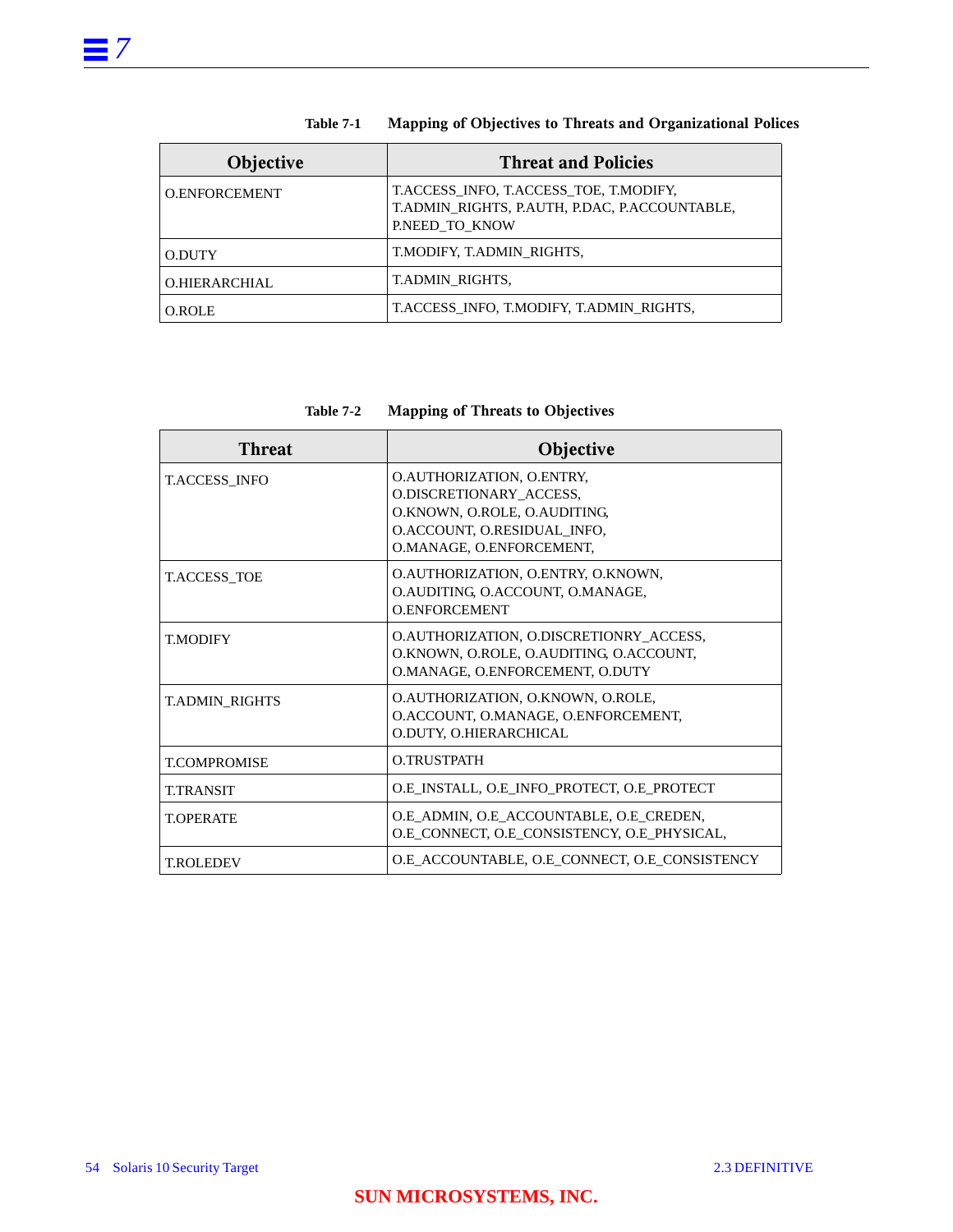| <b>Policy</b>       | Objective                                                                          |
|---------------------|------------------------------------------------------------------------------------|
| <b>PAUTH</b>        | O.AUTHORIZATION, O.MANAGE,<br><b>O.ENFORCEMENT</b>                                 |
| P.DAC.              | O.DISCRETIONARY ACCESS.<br>O.RESIDUAL INFO, O.ENFORCEMENT, O.MANAGE                |
| <b>PACCOUNTABLE</b> | O.AUDITING, O.AUTHORIZATION,<br>O.MANAGE, O.ACCOUNT, O.ENFORCEMENT,                |
| P.NEED TO KNOW      | O.DISCRETIONARY ACCESS, O.RESIDUAL INFO.<br>O.ENFORCEMENT, O.MANAGE<br>O.TRUSTPATH |

# **Table 7-3 Mapping of Policies to Objectives**

| <b>Table 7-4</b> | Mapping of Objectives for the Environment to Threats, |
|------------------|-------------------------------------------------------|
|                  | <b>Assumptions and Policies</b>                       |

| Objective               | <b>Threats and Assumptions</b>                                         |
|-------------------------|------------------------------------------------------------------------|
| <b>O.E ADMIN</b>        | <b>T.OPERATE</b><br>A.MANAGE, A.PASSWORD                               |
| <b>O.E ACCOUNTABLE</b>  | <b>T.OPERATE, T.ROLEDEV</b><br>A.USER, A.MANAGE                        |
| <b>O.E AUDITDATA</b>    | A.MANAGE                                                               |
| <b>O.E_CREDEN</b>       | T.OPERATE, T.ROLEDEV<br>A.USER, A.MANAGE, A.COOP                       |
| O.E BOOT                | A MANAGE                                                               |
| <b>O.E CONNECT</b>      | T.OPERATE, T.ROLEDEV, A.PROTECT, A.ASSET,<br>A.MANAGE                  |
| <b>O.E CONSISTENCY</b>  | T.OPERATE, T.ROLEDEV,<br>A.LDAP DOMAINS, A.MANAGE, A.CONNECT           |
| <b>O.E INSTALL</b>      | T.TRANSIT, A.PASSWORD,<br>A.MANAGE, A.PEER                             |
| <b>O.E_INFO_PROTECT</b> | <b>T.TRANSIT</b><br>A.PROTECT, A.ASSET,<br>A.BRIDGES&ROUTERS, A.MANAGE |
| <b>O.E MAINTENANCE</b>  | A.MANAGE                                                               |
| <b>O.E RECOVER</b>      | A.MANAGE                                                               |
| <b>O.E PHYSICAL</b>     | <b>T.OPERATE</b><br>A.LOCATE, A.MANAGE, A.CONNECT                      |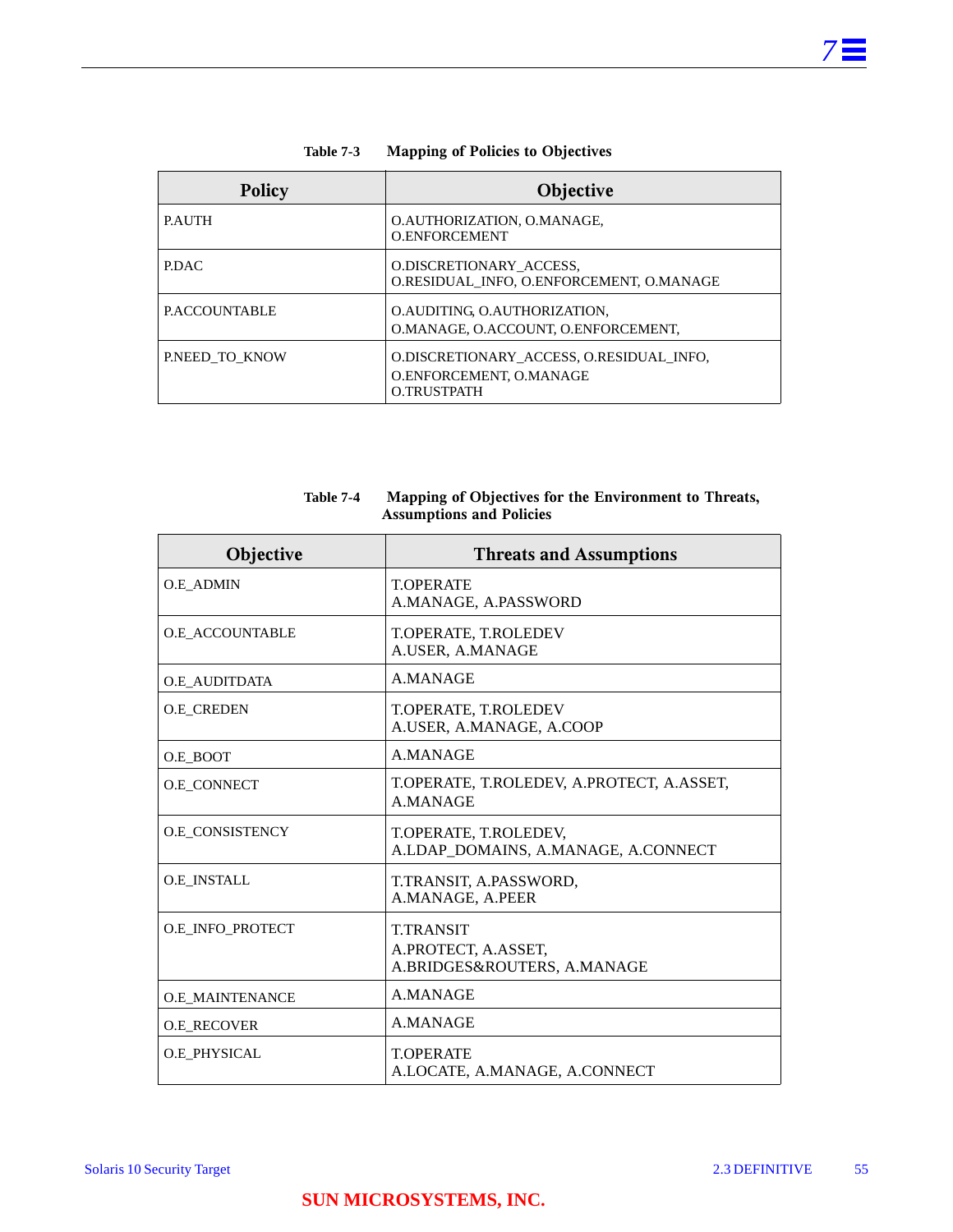| Objective               | <b>Threats and Assumptions</b>                                             |
|-------------------------|----------------------------------------------------------------------------|
| <b>O.E SOFTWARE IN</b>  | A.MANAGE                                                                   |
| <b>O.E SERIAL LOGIN</b> | A.MANAGE.<br>A.CONNECT                                                     |
| O.E PROTECT             | T.TRANSIT,<br>A.PROTECT, A.ASSET, A.BRIDGES&ROUTERS<br>A.MANAGE, A.CONNECT |

#### **Table 7-4 Mapping of Objectives for the Environment to Threats, Assumptions and Policies**

The OSPs are derived from the [CAPP] and [RBAC] and are included to indicate how the OSPs relate to the TOE security objectives and the primary non-IT security objectives. The OSPs are generally more abstract than the threats and so the correlation between similar threats and OSPs to objectives is not necessarily the same.

The environmental objectives O.E\_ADMIN, O.E\_BOOT, O.E\_INSTALL and O.E\_CONSISTENCY are general objectives which help counter all the threats (with the exception of T.TRANSIT in some cases) as follows:

-**[O.E.ADMIN]** Those responsible for administering the TOE must be competent and trustworthy in order to manage the security functions effectively. Effective management is necessary in order that the threats are not inadvertently or deliberately realized;

-**[O.E.BOOT]** and [O.E.INSTALL ] ensure that the correct copy of the operating system is installed and subsequently booted in a secure manner, and is hence relevant to help counter all the threats;

-**[O.E.CONSISTENCY]** is required to ensure that data is set up and maintained in a consistent manner across all platforms in the distributed system. Erroneous or duplicate entries in the authentication information may allow any of the threats to be realized.

# **7.2 Security Objectives Rationale**

This section demonstrates that the security objectives stated in Section 4 above are traceable to all of the aspects identified in the TOE security environment and are suitable to cover them.

# **7.2.1 Complete Coverage - Threats**

This section provides evidence demonstrating coverage of the threats by both the IT and Non-IT security objectives.

**[T.ACCESS\_INFO]** *An authorized user of the TOE accesses information without having permission from the person who owns, or is responsible for, the information.*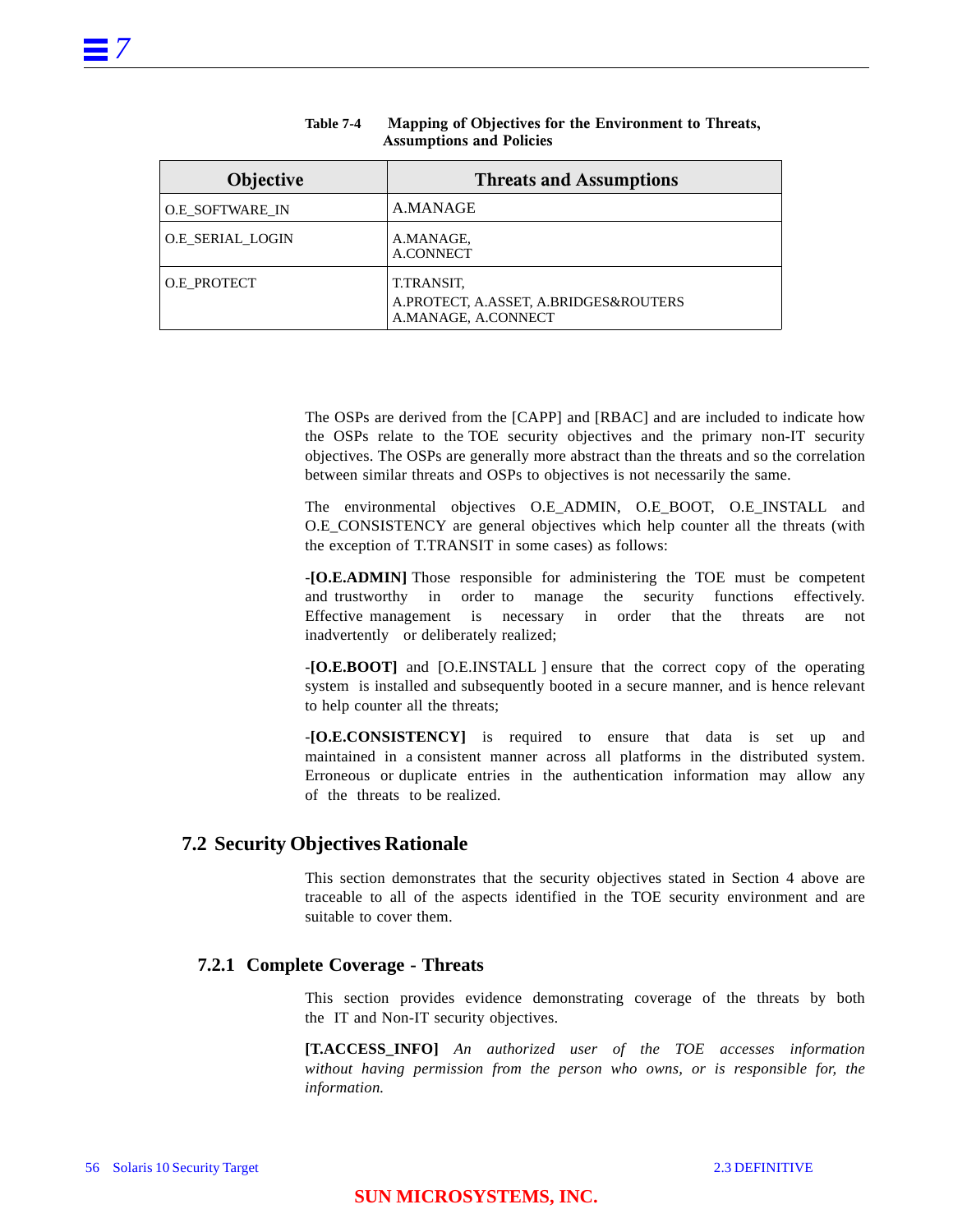Security objectives O.DISCRETIONARY\_ACCESS and O.ROLE counter this threat directly by ensuring the means are provided by which users can securely implement compartmentalization of information in order to counter this threat. O.RESIDUAL\_INFO helps counter the threat by ensuring that once an object has passed outside the control of DAC, that residual information contained in it is not passed to other users.

Security objectives O.AUTHORISATION and O.KNOWN support O.DISCRETIONARY\_ACCESS and O.ROLE in countering this threat by ensuring that an authorized user cannot impersonate another authorized user, thereby undermining the intent of O.DISCRETIONARY\_ACCESS.

O.AUDITING helps counter this threat by ensuring that repeated [unsuccessful] attempts to access information to which the user is not granted permission, can be detected, thereby allowing the administrator to take action before the attack is successful. O.ACCOUNT states that the TOE must ensure that all users can be held accountable for their security relevant actions.

O.ENTRY which states that the TOE must prevent logical entry to it by persons or processes with no rights to access it.

O.MANAGE and O.ENFORCEMENT counter this threat by ensuring:

-privileged actions are controlled; and

-the access controls cannot be bypassed.

Support is also provided by the following security objectives for the environment:

a.O.E\_ADMIN - to administer the controls over access to information;

b.O.E\_BOOT - to ensure that information cannot be accessed by booting an alternative operating system;

c.O.E\_CREDEN is required to protect the information which would otherwise enable attackers to gain access to the TOE;

d.O.E\_.PROTECT - to ensure that data transmitted over network cabling is appropriately protected;

e.O.E\_RECOVER - to ensure that information cannot be accessed by terminating the operation of a server/workstation (whether intentional or not); and

f.O.E\_SERIAL\_LOGIN - to ensure that information is not seen by users who do not have a need to know when serial devices are being used.

g.O.E\_PHYSICAL which states that those responsible for the TOE must ensure that those parts of the TOE critical to security policy are protected from physical attack which might compromise IT security objectives.

**[**T.ACCESS\_TOE**]** *An unauthorized user of the TOE gains access to the system, thereby gaining unauthorized access to information.*

O.AUTHORISATION ensures that all users identify themselves to the system, and that their claimed identity is authenticated before being granted access to the system. This therefore prevents unauthorized users gaining access to the system. O.K NOWN also states that legitimate users of the system must be identified before rights of access can be granted.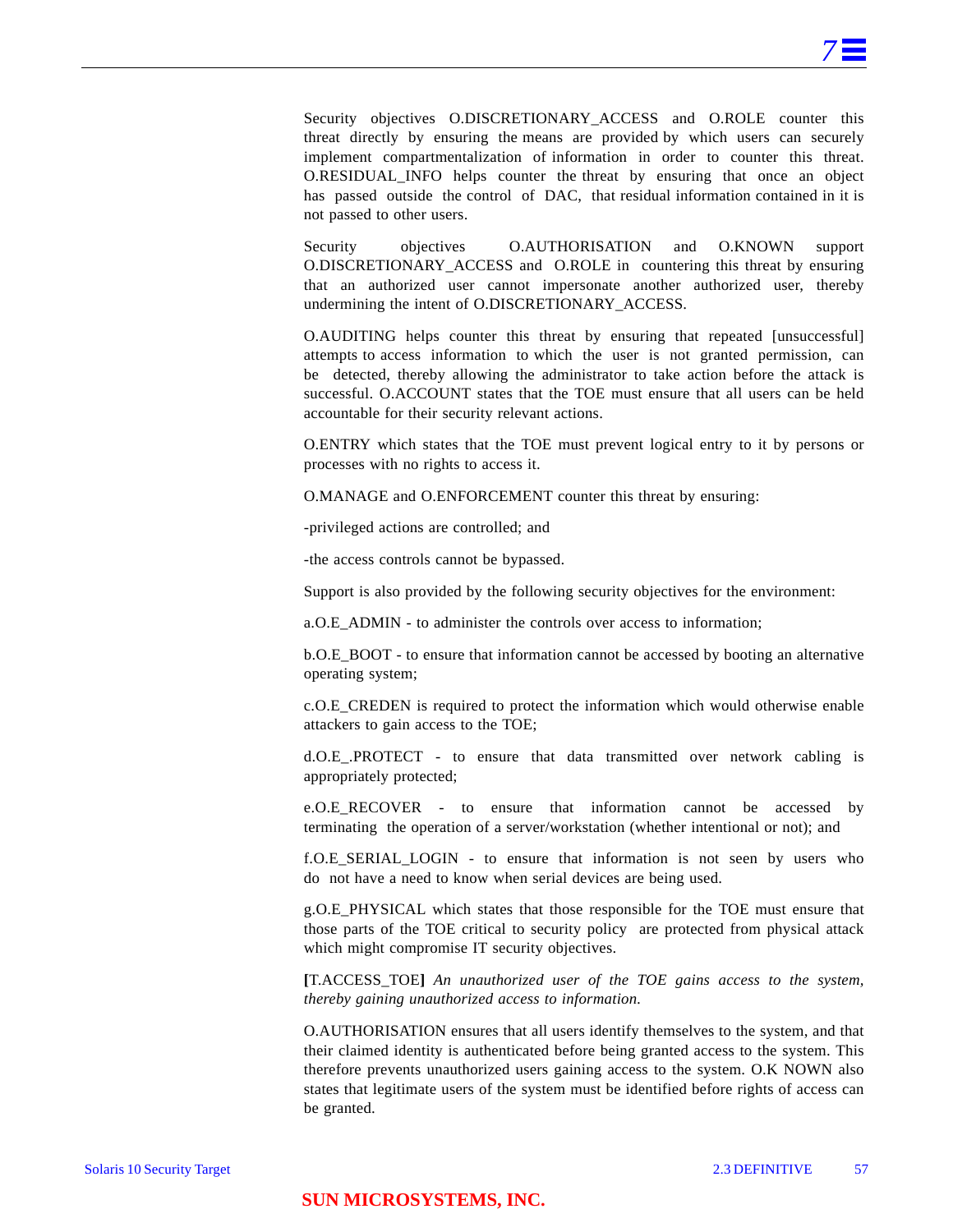O.AUDITING provides support in the form of auditing attempts to access the TOE. The auditing of unsuccessful attempts to login help to detect and hence counter the threat of repeated attacks on the access functions. O.ACCOUNT states that the TOE must ensure that all users can be held accountable for their security relevant actions.

O.ENTRY which states that the TOE must prevent logical entry to it by persons or processes with no rights to access it.

O.MANAGE and O.ENFORCEMENT support this threat by ensuring:

-the database of authorized users is properly managed and maintained;

-the authorization functions are always invoked and cannot be bypassed;

-the auditing functions are set up appropriately to detect repeated attempts to login.

Support is also provided by the following security objectives for the environment:

a.O.E\_ADMIN - to ensure that the introduction of new user identities is a restricted operation and performed only by the users responsible.

b.O.E\_ACCOUNTABLE - to ensure that unauthorized users are not provided with accounts enabling them to access the TOE;

c.O.E\_CREDEN - which ensures that bad passwords, which might be used to determine valid passwords, are not stored in the audit trail, and hence not known to any users. It also ensures that valid authentication data is not disclosed to unauthorized individuals;

d.O.E\_CONSISTENCY - which ensures that access is granted to individuals on a basis consistent across all platforms. This avoids possible duplication of authentication data.

e.O.E\_BOOT – to ensure that information cannot be accessed by booting an alternative operating system

f.O.E\_CONNECT- which states that those responsible for the TOE must ensure that no connections to outside systems or users undermine the security of IT assets.

g.O.E\_PHYSICAL which states that those responsible for the TOE must ensure that those parts of the TOE critical to security policy are protected from physical attack which might compromise IT security object

**[T.MODIFY]** *Unauthorized modification or destruction of information by an authorized user of the TOE.*

The security objective O.DISCRETIONARY\_ACCESS provides the means to ensure that users can protect the integrity of the information they own or are responsible for.

Security objective O.AUTHORISATION and O.KNOWN support O.DISCRETIONARY\_ACCESS in countering this threat by ensuring that an authorized user cannot impersonate another authorized user, thereby undermining the intent of O.DISRETIONARY\_ACCESS. O.MANAGE ensures that the administrative users can control access to the information.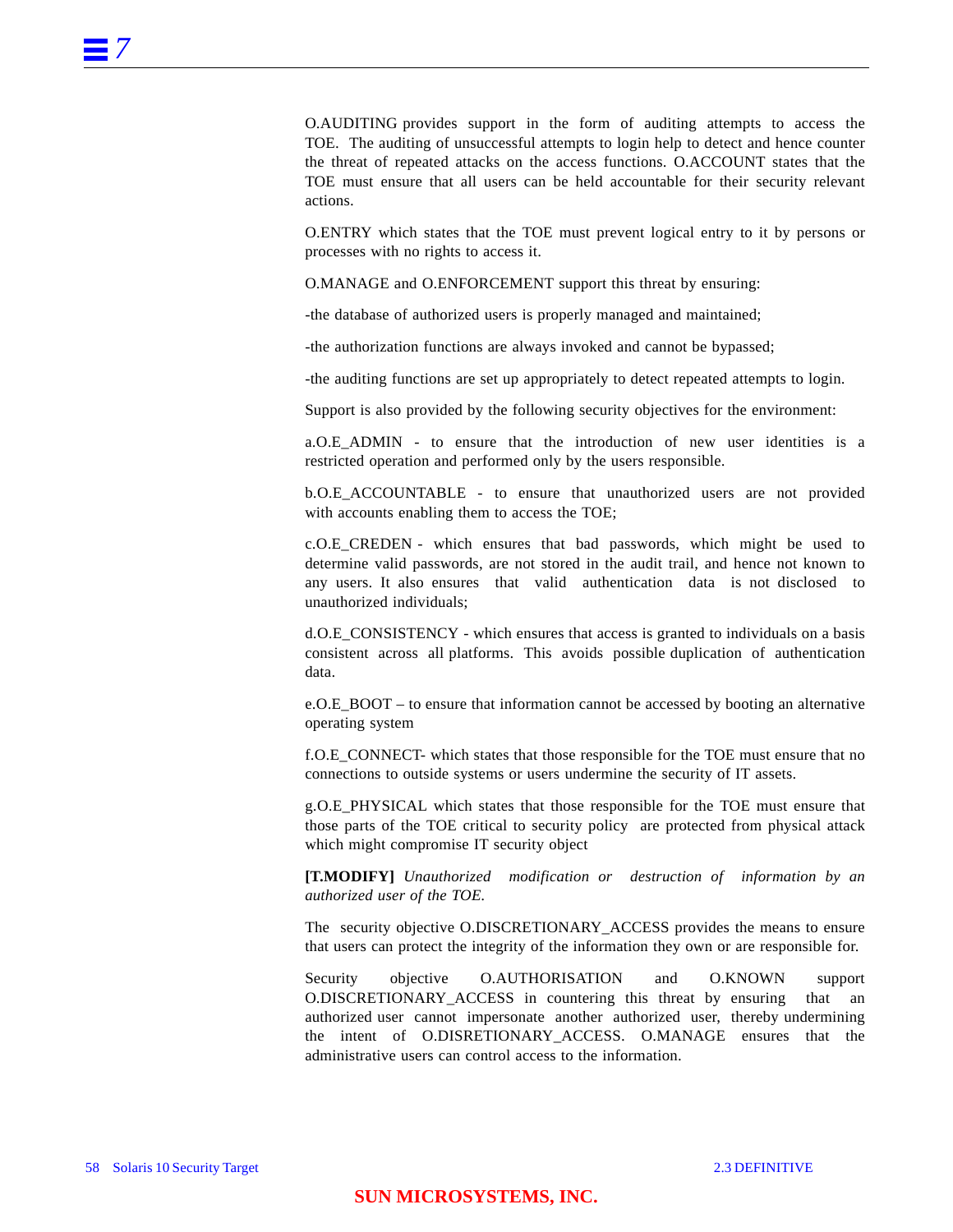O.AUDITING helps counter this threat by ensuring that repeated [unsuccessful] attempts to modify information to which the user is not granted permission, can be detected, thereby allowing the administrator to take action before the attack is successful. O.ACCOUNT states that the TOE must ensure that all users can be held accountable for their security relevant actions.

O.ENFORCEMENT supports this threat by ensuring the access control functions are always invoked and cannot be bypassed.

Role based access to the information is covered by the objectives O.DUTY and O.ROLE which ensure that only those users are assigned roles and only those uses that have been assigned the correct role can access the information.

Support is also provided by the following security objectives for the environment:

a.O.E\_INFO\_PROTECT and O.E\_PROTECT - ensures that information transmitted over the network is not accessible to other authorized users of the TOE and hence the data cannot be modified or destroyed;

b.O.E\_ADMIN ensures that the default access permissions are set appropriately so that access is granted, by default, to a restricted set of users.

c.O.E\_BOOT - to ensure that information cannot be accessed by booting an alternative operating system

d.O.E\_PHYSICAL which states that those responsible for the TOE must ensure that those parts of the TOE critical to security policy are protected from physical attack which might compromise IT security objectives.

**[T.ADMIN\_RIGHTS]** *Unauthorized use of facilities which require administration rights by an authorized user of the TOE.*

Administration of the TOE has been divided into user roles. The objective for this functionality is divided between O.DUTY, O.HIERACHICAL and O.ROLE, which ensures that roles are properly defined.

O.DUTY provides the capabilityof enforcing separation of files and O.HIERARCHIAL allows for the hierarchal definition of these roles. O.ROLE ensures that a user cannot access or perform operations on its resources or objects unless they have been assigned the appropriate role.

O.AUTHORISATION and O.KNOWN ensures that only authorized users can access the TOE, and provides for identification of users to determine the administration right assigned to the user.

O.AUDITING discourages the unauthorized use of administrator facilities by ensuring that any such breach of security policy can be detected. O.ACCOUNT states that the TOE must ensure that all users can be held accountable for their security relevant actions.

O.MANAGE and O.ENFORCEMENT support this threat by ensuring:

-the database of authorized administrators is properly managed and maintained;

-the administration functions are always checked when invoked and cannot be bypassed;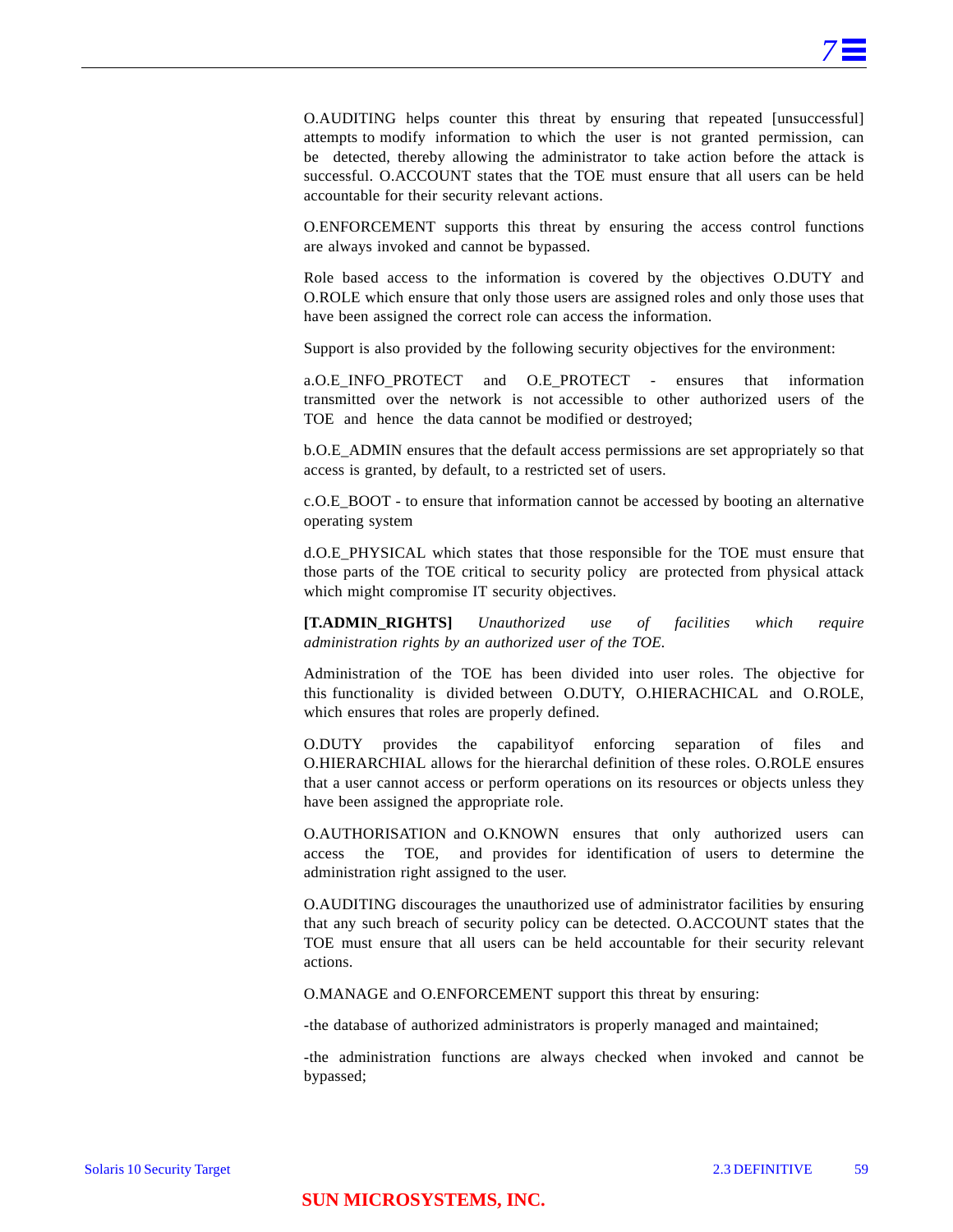-the auditing functions are set up appropriately to detect repeated attempts to use the administration functions by non-administrative users.

Support is also provided by the following security objectives for the environment :

O.E\_CREDEN ensures user's authentication data is kept secure. This prevents an authorized user impersonating an administrator to gain unauthorized access to administrator facilities.

O.E\_CONSISTENCY ensures that a single set of administration rights exist across the TOE, thereby avoiding errors caused by duplication or erroneous entries in the authorization data.

O.E\_CONNECT- which states that those responsible for the TOE must ensure that no connections to outside systems or users undermine the security of IT assets.

O.E\_BOOT - o ensure that information cannot be accessed by booting an alternative operating system

O.E\_ACCOUNTABLE ensures that users are uniquely identified and the use of privileged facilities can be controlled amongst the user community.

O.E\_SOFTWARE\_INSTALL ensures that only administrators can introduce software into the TOE and hence counters the threat of malicious software being introduced. The introduction of some software e.g. Compilers, may provide enhanced facilities to an attacker which could be used to mount a successful attack on the TOE and hence make unauthorized use of administration facilities.

O.E\_PHYSICAL which states that those responsible for the TOE must ensure that those parts of the TOE critical to security policy are protected from physical attack which might compromise IT security objectives.

**[T.COMPROMISE]** *Data may be compromised in terms of confidentiality and integrity if an unauthorized User intercepts a communication link between the TOE and another trusted IT product (which may be another instantiation of the TOE) and attempts to modify information in a way that can not be detected by the TOE or the other trusted IT product.* 

This threat is countered by the O.TRUSTPATH objective which states that the TSF must be designed and implemented in a manner that allows for establishing a trusted channel or communication path between the TOE and another trusted IT product that protects the user data transferred over this channel from disclosure and undetected modification.

**[T.TRANSIT]** *Data transferred between platforms is disclosed or modified to unauthorized users or processes either directly or indirectly (e.g. through spoofing of server/workstation identity).*

Administrators must ensure that data transferred between platforms i.e. along network cabling, is suitably protected against physical or other (e.g. tempest) attacks which may result in the disclose, modification or delay of information transmitted between platforms. Environmental objective O.E\_PROTECT ensures this is achieved. Because such issues need to be considered at installation time, environmental objectives O.E\_INSTALL and O.E\_INFO\_PROTECT are also applicable.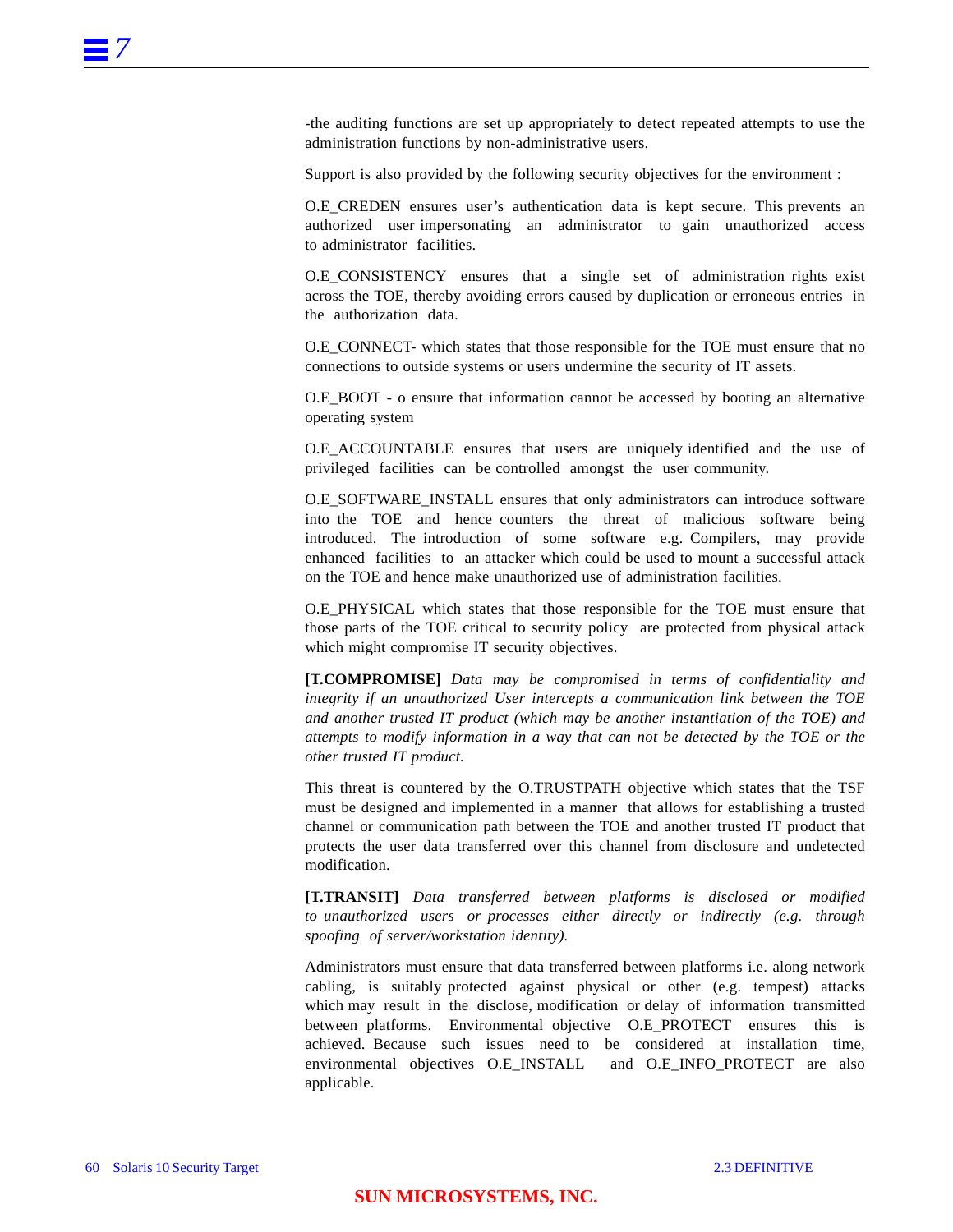**[T.OPERATE]** *Compromise of IT assets may occur because of improper administration and operation of the TOE.*

This threat is countered by O.ENTRY which states that the TOE must prevent logical entry to it by persons or processes with no rights to access it.

O.MANAGE and O.ENFORCEMENT support this threat by ensuring:

-the database of authorized administrators is properly managed and maintained;

-the administration functions are always checked when invoked and cannot be bypassed;

-the auditing functions are set up appropriately to detect repeated attempts to use the administration functions by non-administrative users.

Support is also provided by the following security objectives for the environment :

O.E\_CREDEN ensures user's authentication data is kept secure. This prevents an authorized user impersonating an administrator to gain unauthorized access to administrator facilities.

O.E\_CONSISTENCY ensures that a single set of administration rights exist across the TOE, thereby avoiding errors caused by duplication or erroneous entries in the authorization data.

O.E\_CONNECT- which states that those responsible for the TOE must ensure that no connections to outside systems or users undermine the security of IT assets.

O.E\_ACCOUNTABLE ensures that users are uniquely identified and the use of privileged facilities can be controlled amongst the user community.

O.E\_ADMIN which states that those responsible for administering the TOE must be competent and trustworthy in order to manage the security functions effectively. Effective management is necessary in order that the threats are not inadvertently or deliberately realized;

O.E\_PHYSICAL which states that those responsible for the TOE must ensure that those parts of the TOE critical to security policy are protected from physical attack which might compromise IT security objectives.

**[T.ROLEDEV]** *The development and assignment of of user roles may be done in a manner that undermines security.* 

Administration of the TOE has been divided into user roles. The objective for this functionality is divided between O.DUTY, O.HIERACHICAL and O.ROLE, which ensures that roles are properly defined.

O.DUTY provides the capabilityof enforcing separation of files and O.HIERARCHIAL allows for the hierarchal definition of these roles. O.ROLE ensures that a user cannot access or perform operations on its resources or objects unless they have been assigned the appropriate role.

O.AUTHORISATION and O.KNOWN ensures that only authorized users can access the TOE, and provides for identification of users to determine the administration right assigned to the user.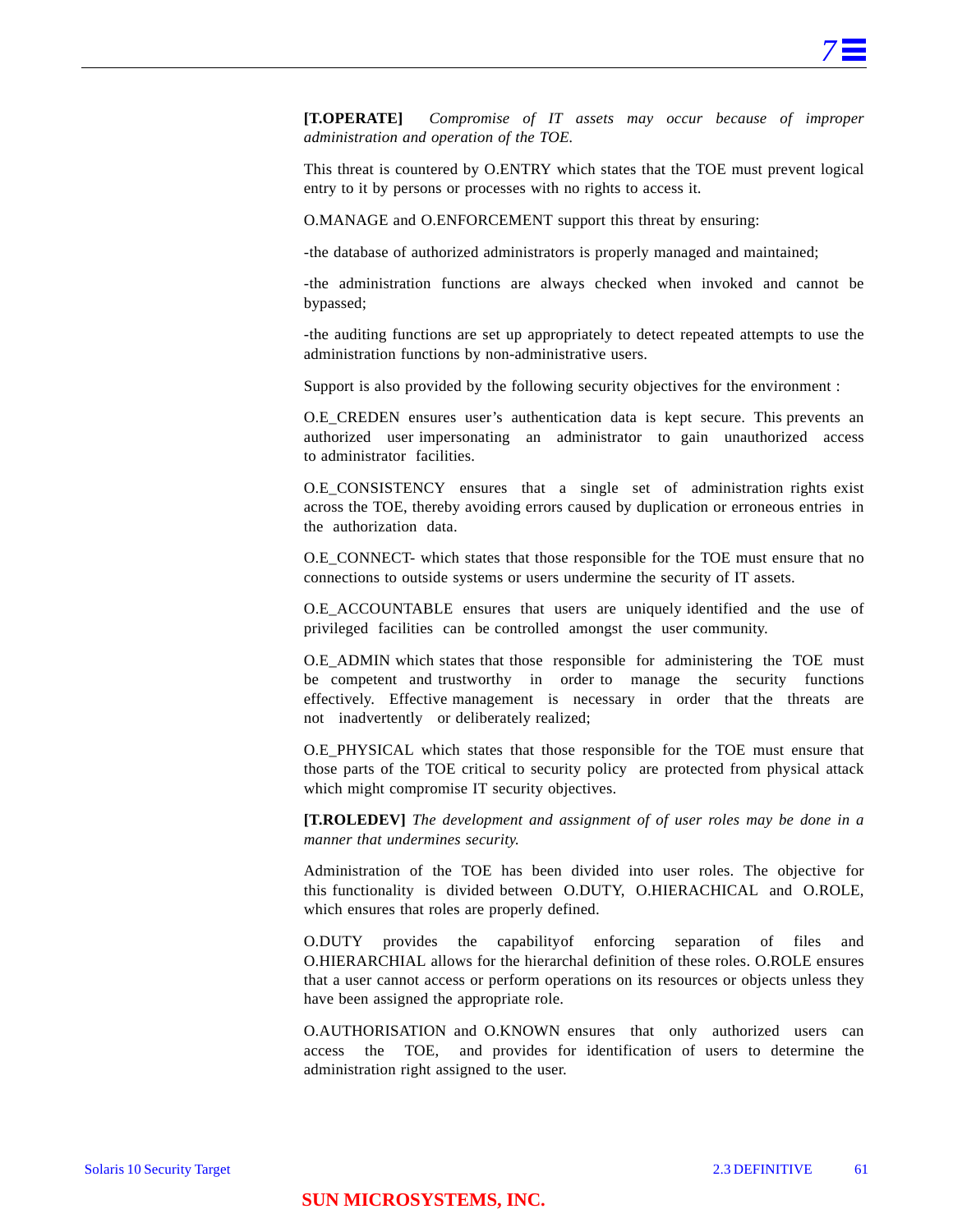O.AUDITING discourages the unauthorized use of administrator facilities by ensuring that any such breach of security policy can be detected. O.ACCOUNT states that the TOE must ensure that all users can be held accountable for their security relevant actions.

O.MANAGE and O.ENFORCEMENT support this threat by ensuring:

-the database of authorized administrators is properly managed and maintained;

-the administration functions are always checked when invoked and cannot be bypassed;

-the auditing functions are set up appropriately to detect repeated attempts to use the administration functions by non-administrative users.

Support is also provided by the following security objectives for the environment :

O.E\_CREDEN ensures user's authentication data is kept secure. This prevents an authorized user impersonating an administrator to gain unauthorized access to administrator facilities.

O.E\_CONSISTENCY ensures that a single set of administration rights exist across the TOE, thereby avoiding errors caused by duplication or erroneous entries in the authorization data.

O.E\_CONNECT- which states that those responsible for the TOE must ensure that no connections to outside systems or users undermine the security of IT assets.

O.E\_ACCOUNTABLE ensures that users are uniquely identified and the use of privileged facilities can be controlled amongst the user community

# **7.2.2 Complete Coverage - Policy**

This section provides evidence demonstrating coverage of the Organizational Security Policy by the IT security objectives.

**[P.AUTH]** Only those users who have been authorized to access the information within the system may access the system.

This policy is implemented through the objective O.AUTHORISATION which ensures that only authorized users are allowed access to the system. O.MANAGE and O.ENFORCEMENT support this policy by ensuring that the set of authorized users is effectively managed and that the authorization functions are always invoked and cannot be bypassed.

The environmental objective O.E.CREDEN supports this policy by ensuring that authorization data is constructed in a manner commensurate with the protection required for the information on the TOE and that passwords are not disclosed since doing so would compromise the policy.

**[P.DAC]** The right to access specific data objects is determined on the basis of:

a.the owner of the object; and

b.the identity of the subject attempting the access; and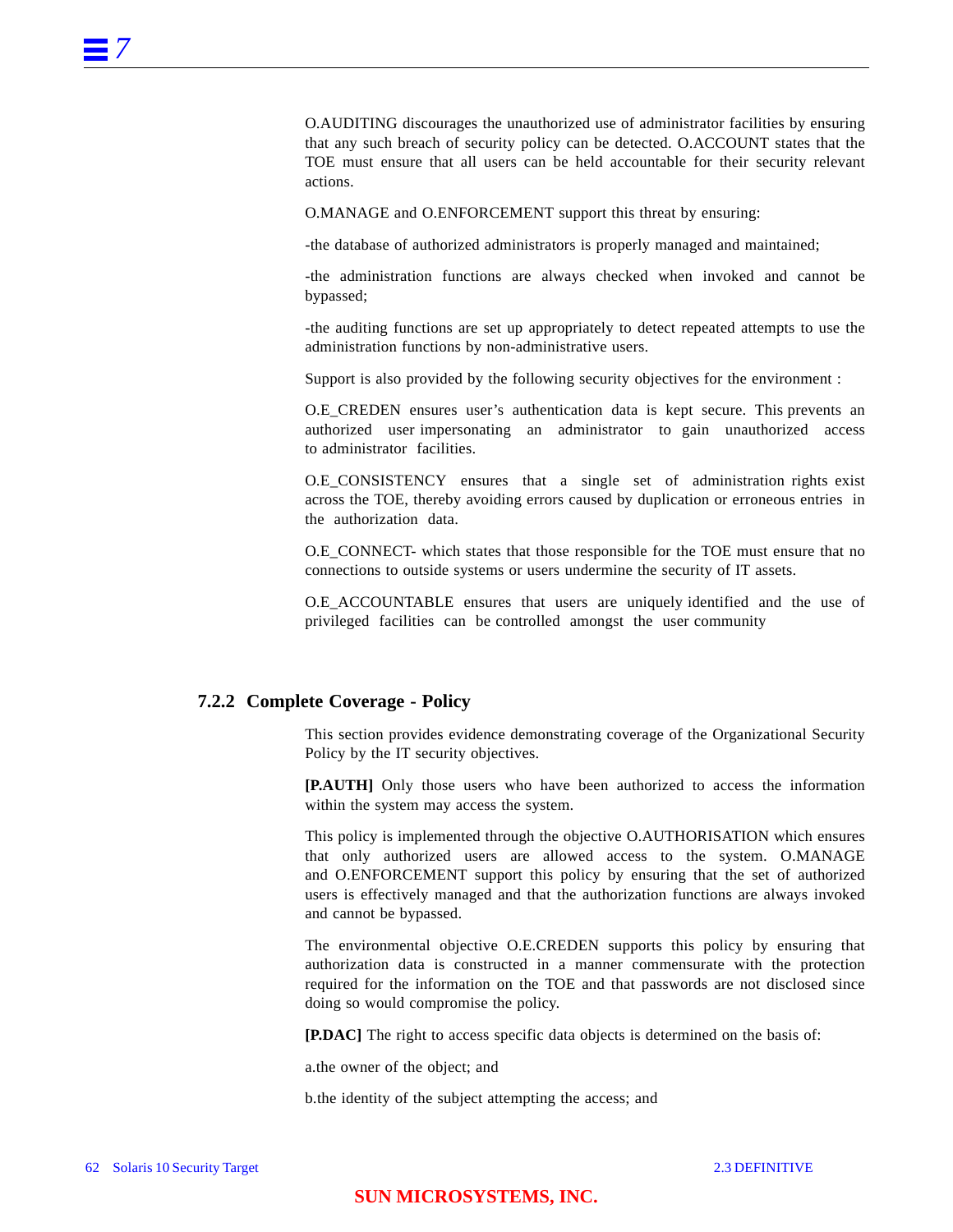c.the implicit and explicit access rights to the object granted to the subject by the object owner.

P.DAC is implemented through the objective O.DISCRETIONARY\_ACCESS which provides the means of controlling access between objects and subjects on the attributes defined by the policy, and is supported by O.RESIDUAL\_INFO objective which ensures that information will not given to users which do not have a need to know, when resources are reused. O.ENFORCEMENT supports this policy by ensuring that the access control functions are always invoked and cannot be bypassed. O.MANAGE supports this policy by requiring authorized administrator be able to manage the functions.

**[P.ACCOUNTABLE]** The users of the system shall be held accountable for their actions within the system.

Accountability is implemented primarily through the objective O.AUDITING which ensures user's security relevant events can be recorded so as to be able to hold users accountable for their actions. O.ACCOUNT ensures that all users can be held accountable for their security relevant actions. An unauthorized user can not be held accountable for their actions and O.AUTHORISATION therefore supports this policy by ensuring that only authorized users are allowed access. O.MANAGE and O.ENFORCEMENT support this policy by ensuring that an effective set of actions are audited in order to detect attempted breaches of the security policy and that the auditing functions are always invoked and cannot be bypassed.

Environmental objectives O.E. ADMIN, O.E. ACCOUNTABLE and O.E\_AUDITDATA ensure that the administrator manages the auditing security functions effectively.

**[P.NEED\_TO\_KNOW]** The system must limit the access to , modification of, and destruction of the information in protected resources to those authorized users which have a "need to know" for that information.

P.NEED\_TO\_KNOW is implemented primarily through the objective O.DISCRETIONARY\_ACCESS which provides the means of controlling access between objects and subjects on the attributes defined by the policy, and is supported by O.RESIDUAL\_INFO objective which ensures that information will not given to users which do not have a need to know, when resources are reused. O.ENFORCEMENT supports this policy by ensuring that the access control functions are always invoked and cannot be bypassed. O.MANAGE supports this policy by requiring authorized administrator be able to manage the functions. O.TRUSTPATH supports this policy by requiring that the TSF be designed and implemented in a manner that allows for establishing a trusted channel or communication path between the TOE and another trusted IT product.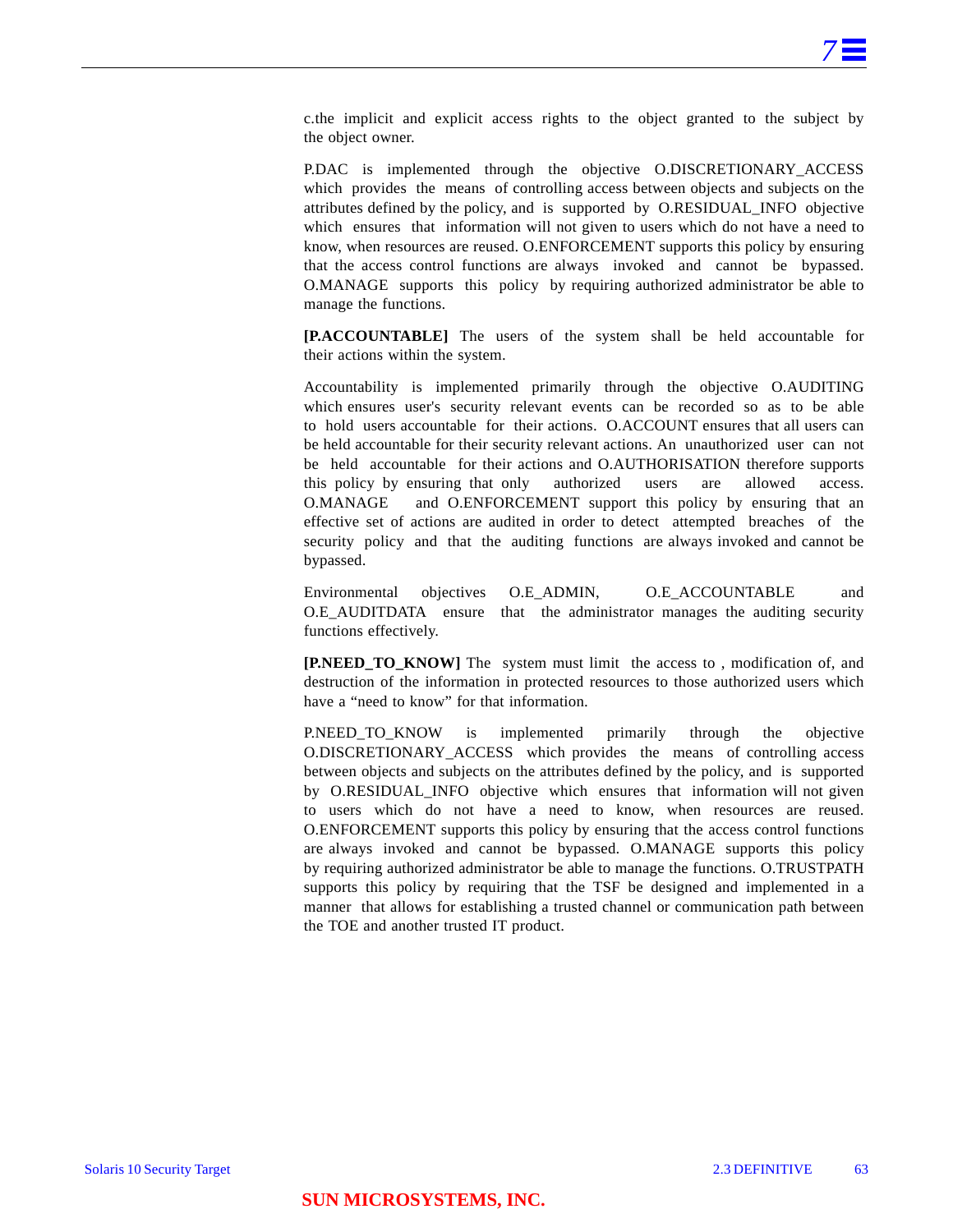#### **7.2.3 Complete Coverage - Environmental Assumptions**

This section provides evidence demonstrating coverage of the environmental assumptions by security objectives.

**[A.PROTECT]** *It is assumed that all network and peripheral cabling is approved for the transmittal of the most sensitive data held by the system. Such physical links are assumed to be adequately protected against threats to the confidentiality and integrity of the data transmitted.*

The environmental objective O.E\_PROTECT ensures that network cabling is suitably protected against threats of modification, tampering or interruption of the data transmitted via this medium. O.E\_INFO\_PROTECT ensures that, where the cabling is carrying classified information, that the infrastructure has been approved. O.E\_CONNECT ensures that no connections to outside systems or users undermine the security of IT assets.

**[A.LOCATE]** *It is assumed that the processing resources of the TOE will be located within controlled access facilities which will prevent unauthorized physical access.*

The environmental objective O.E\_PHYSICAL states that those responsible for the TOE must ensure that those parts of the TOE critical to security policy are protected from physical attack which might compromise IT security objectives.

**[A.ASSET]** *It is assumed that the value of the stored assets merits moderately intensive penetration or masquerading attacks.* 

The environmental objective O.E\_PROTECT ensures that network cabling is suitably protected against threats of modification, tampering or interruption of the data transmitted via this medium. O.E\_INFO\_PROTECT ensures that, where the cabling is carrying classified information, that the infrastructure has been approved. O.E\_CONNECT ensures that no connections to outside systems or users undermine the security of IT assets.

#### **7.2.4 Complete Coverage - Personnel Assumptions**

**[A.ACESS]** *It is assumed that rights for users to gain access and perform operations on on information are based on their membership in one or more roles. These roles are granted to the users by the TOE administrator. These roles adequately reflect the users job function , responsibilities, qualifications, and/or competencies within the enterprise.*

*The environmental objective* O.E\_ACCOUNTABLE *ensures that only approved groups of users for which the product was accredited may access the system and that each user is assigned a unique user ID.*

**[A.MANAGE]** *There will be one or more competent and trustworthy individuals assigned to manage TOE security. These individuals will have sole responsibility for the following functions:*

a. create and maintain roles;

b.establish and maintain relationships among roles

c.Assignment and revocation of users to roles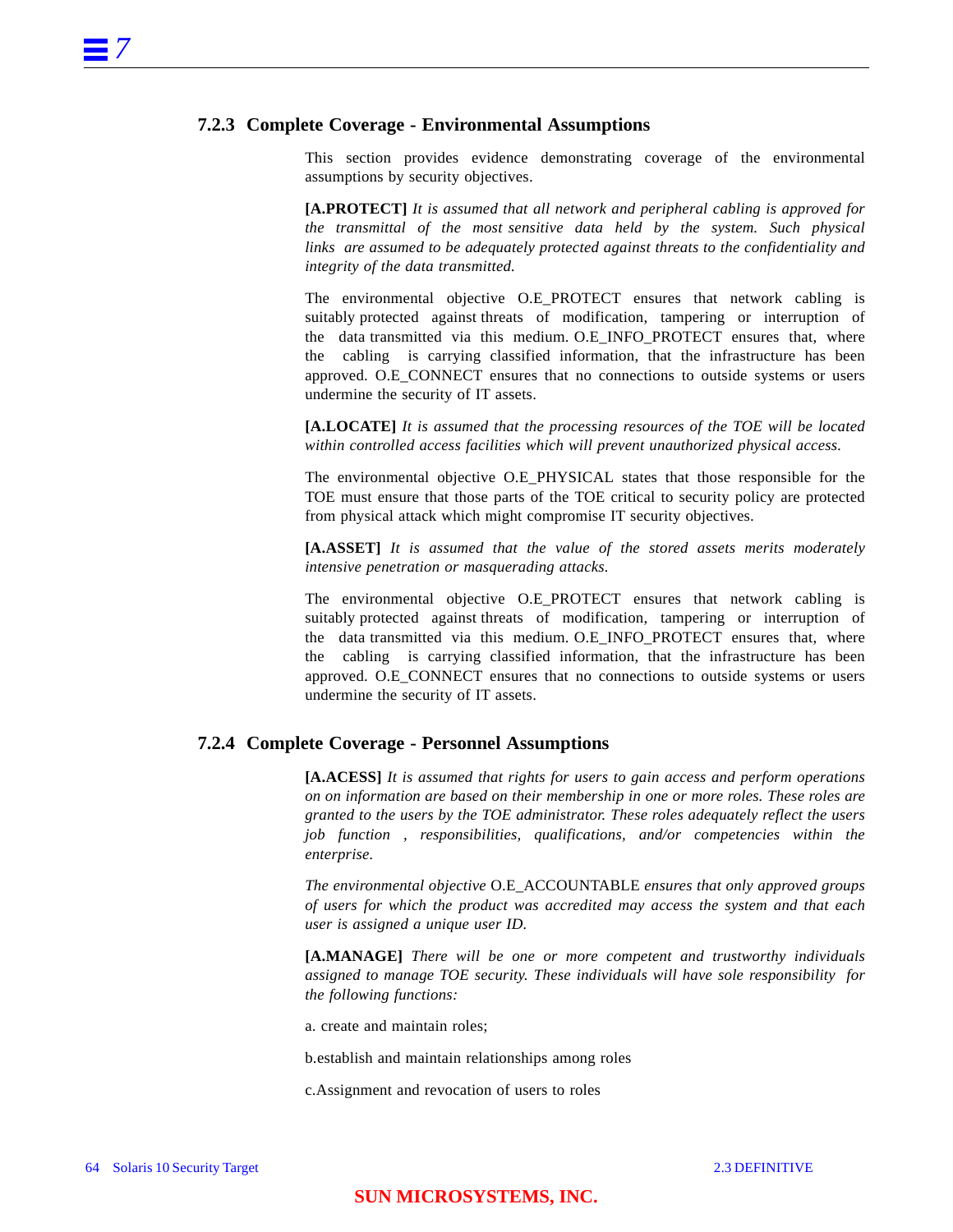In addition, these individuals, as owners of the entire corporate data, along with object owners, will have the ability to assign and revoke object access rights to roles.

The assumption A.MANAGE is covered by all environmental objectives, specifically O.E\_ADMIN, O.E\_ACCOUNTABLE, O.E\_AUDITDATA, O.E\_CREDEN, O.E\_BOOT, O.E\_CONNECT, O.E\_CONSISTENCY, O.E\_INSTALL, O.E\_INFO\_PROTECT, O.E\_MAINTENANCE, O.E\_RECOVER, O.E\_PHYSICAL, O.E\_SOFTWARE\_IN, O.E\_SERIAL\_LOGIN and O.E\_PROTECT. All of these objectives require that those responsible for the TOE are competent and trustworthy individuals, capable of managing the TOE and the security of the information it contains.

**[A.OWNER]** *Assumes a limited set of users is given the rights to "create new data objects" and they become owners for those data objects. The organization is the owner of the rest of information under the control of the TOE.* 

**[A.NO\_EVIL\_ADM]** *Assumes that system administrative personnel are not careless, willfully negligent, or hostile, and will follow and abide by the instructions provided by the administrator documentation.*

This assumption is covered by the environmental objective O.E\_ADMIN which states that those responsible for the TOE are competent and trustworthy individuals, capable of managing the TOE and the security of the information it contains. It is also covered by O.E\_INSTALL which requires procedures for secure distribution, installation and configuration of systems.

**[A.COOP]** *Assumes that authorized users possess the necessary authorization to access at least some of the information managed by the TOE and are expected to act in a cooperating manner in a benign environment.* 

This assumption is met by the environmental objective O.E\_CREDEN which requires the safe storage of authentication data and ensures that users will not disclose their passwords

## **7.2.5 Complete Coverage - Procedural Assumptions**

**[A.USER]** *Each individual user must have a unique user ID.*

This is primarily met by O.E\_ACCOUNTABLE which states that each individual user is assigned a unique user ID. This is supported by O.E\_ADMIN and O.E\_CREDEN which ensure that those responsible for the TOE are competent and that the user IDs are not disclosed to unauthorized individuals.

**[A.PASSWORD]** *It is assumed that the length of password for normal users will be at least 8 characters.*

This is primarily met by O.E\_INSTALL which states that '*Those responsible for the TOE must establish and implement procedures to ensure that the software components are configured in a secure manner'.* It is also supported by O.E\_ADMIN which ensures that the administrator is competent enough to ensure this setting within the TOE remains set.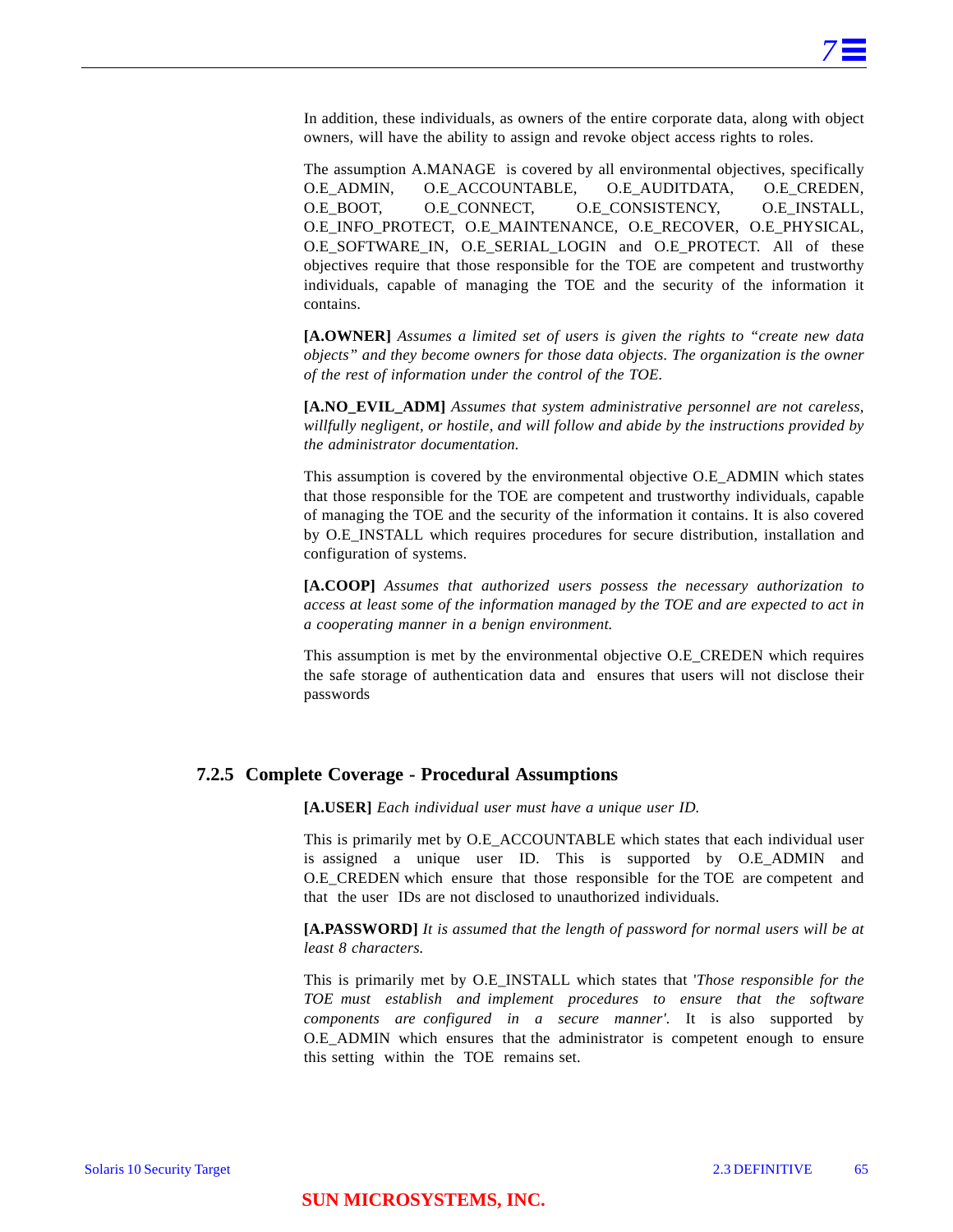**[A.LDAP\_DOMAINS]** *It is assumed that, if the product comprises more than one platform, all platforms are administered from a central point within each LDAP domain.*

LDAP is installed and configured at installation time, and therefore objective O.E\_CONSISTENCY ensures this assumption is upheld.

**[A.BRIDGES&ROUTERS]** *All bridges and routers are assumed to correctly pass data without modification.*

As for A.Protect, this assumption is met by O.E\_PROTECT and O.E\_INFO\_PROTECT; bridges and routers are part of the cabling infrastructure.

**[A.CONNECT]** *It is assumed that all connections to peripheral devices reside within controlled access facilities. Internal communication paths to interface points such as terminals are assumed to be adequately protected.* 

This assumption is met by the following environmental objectives:

O.E\_SERIAL\_LOGIN which ensures the protection of attached serial login devices.

O.E\_PROTECT which ensures that data transferred between servers and workstations is protected

O.E\_PHYSICAL which ensures that those parts of the TOE critical to security policy are protected from physical attack which might compromise IT security objectives.

**[A.PEER]** I*t is assumed that any other systems with which the TOE communicates are assumed to be under the same management control and operate under the same security policy constraints.* 

The assumption A.PEER is met by the environmental objective O.E\_INSTALL which states that those responsible for the TOE must ensure that the TOE hardware, software and firmware components that comprise the networked product are distributed, installed and configured in a secure manner.

## **7.3 Security Requirements Rationale**

This section demonstrates that the set of security requirements is suitable to meet and is traceable to the set of security objectives.

## **7.3.1 Complete Coverage - Objectives**

This section demonstrates that the functional components selected for the TOE provide complete coverage of the defined security objectives. The mapping of components to security objectives is depicted in the following table.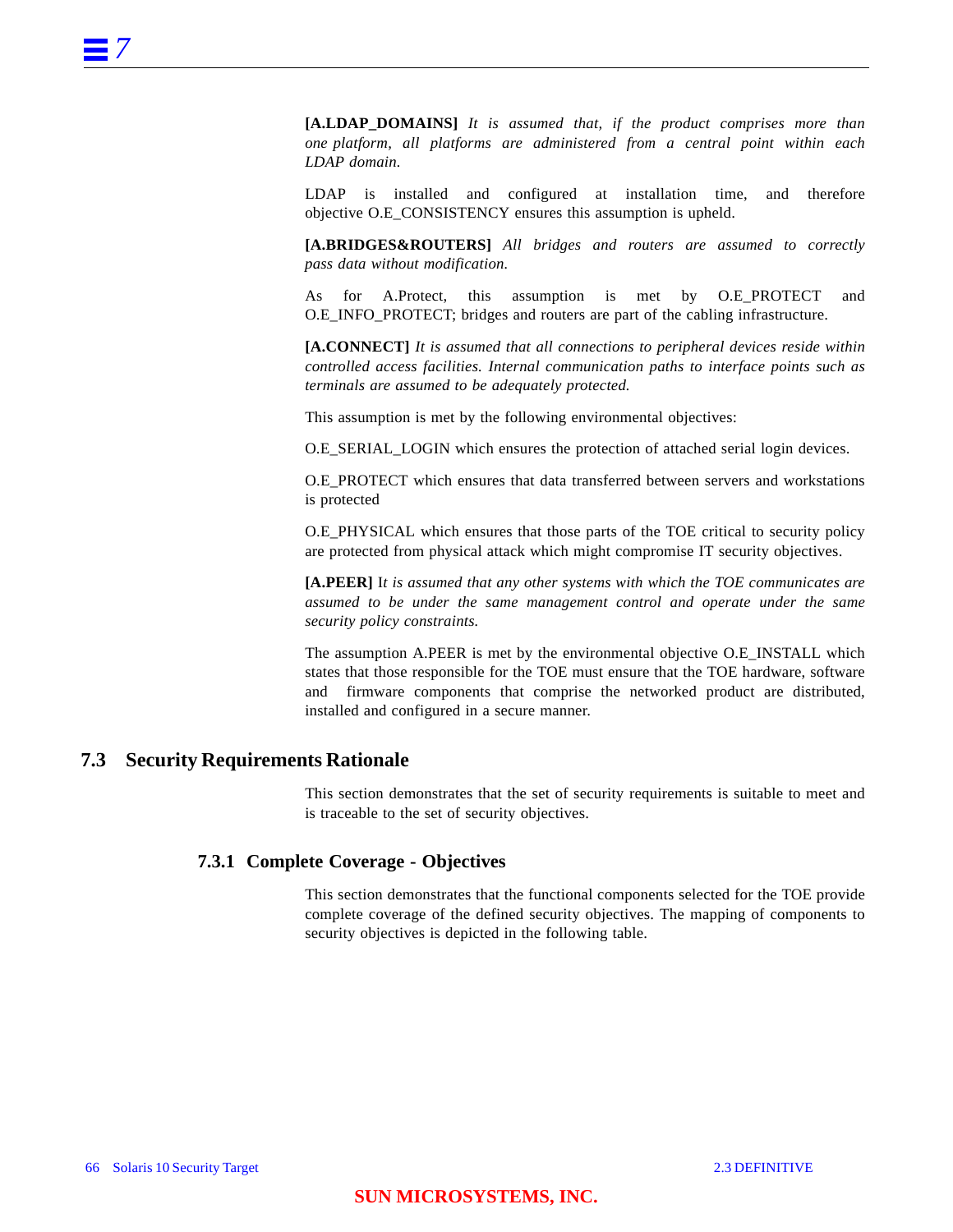| <b>Policy</b>          | Objective                                               |  |  |  |  |  |
|------------------------|---------------------------------------------------------|--|--|--|--|--|
| <b>O.E_ADMIN</b>       | User Attribute Definition (FIA_ATD.1)                   |  |  |  |  |  |
|                        | Strength of Authentication Data (FIA_SOS.1)             |  |  |  |  |  |
|                        | Authentication (FIA_UAU.1)                              |  |  |  |  |  |
|                        | User Authentication Before Any Action (FIA_UAU.2)       |  |  |  |  |  |
|                        | Protected Authentication Feedback (FIA_UAU.7)           |  |  |  |  |  |
|                        | User Identification Before Any Action (FIA_UID.2)       |  |  |  |  |  |
|                        | User Identification (FIA_UID.1)                         |  |  |  |  |  |
|                        | TSF Initiated Screen Locking (FTA_SSL.1)                |  |  |  |  |  |
|                        | User initiated locking (FTA_SSL.2)                      |  |  |  |  |  |
| <b>O.ENTRY</b>         | Management of User Attributes (FMT_MTD.1)               |  |  |  |  |  |
|                        | Management of Authentication Data (FMT_MTD.1)           |  |  |  |  |  |
|                        | Revocation of User and/or Object Attributes (FMT_REV.1) |  |  |  |  |  |
|                        | Security Management Roles (FMT_SMR.1)                   |  |  |  |  |  |
| O.DISCRETIONARY_ACCESS | Discretionary Access Control Policy (FDP_ACC.1)         |  |  |  |  |  |
|                        | Discretionary Access Control Functions (FDP_ACF.1)      |  |  |  |  |  |
|                        | User Attribute Definition (FIA_ATD.1)                   |  |  |  |  |  |
|                        | User-subject Binding (FIA_USB.1)                        |  |  |  |  |  |
|                        | Management of Object Security Attributes (FMT_MSA.1)    |  |  |  |  |  |
|                        | Secure Security Attributes (FMT_MSA.2)                  |  |  |  |  |  |
|                        | Static Attribute Initialization (FMT_MSA.3)             |  |  |  |  |  |
|                        | Revocation of Object Attributes (FMT_REV.1)             |  |  |  |  |  |
| <b>O.KNOWN</b>         | Authentication (FIA_UAU.1)                              |  |  |  |  |  |
|                        | User Authentication Before Any Action (FIA_UAU.2)       |  |  |  |  |  |
|                        | User Identification (FIA_UID.1)                         |  |  |  |  |  |

| Table 7-5 | <b>Security Objectives to Functional Component Mapping</b> |  |
|-----------|------------------------------------------------------------|--|
|           |                                                            |  |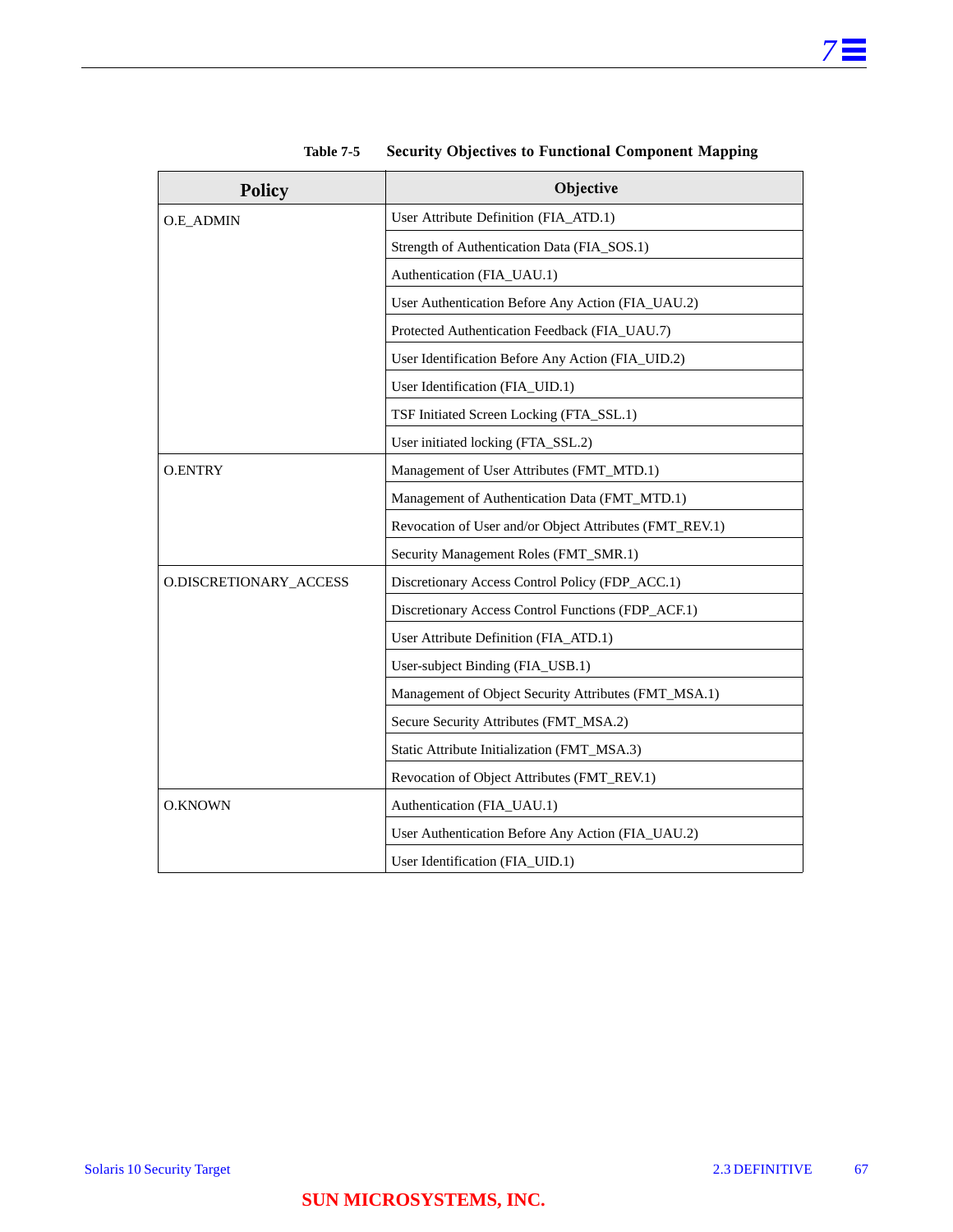| <b>Policy</b>          | Objective                                           |  |  |  |  |  |
|------------------------|-----------------------------------------------------|--|--|--|--|--|
| <b>O.AUDITING</b>      | Audit Data Generation (FAU_GEN.1)                   |  |  |  |  |  |
|                        | User Identity Generation (FAU_GEN.2)                |  |  |  |  |  |
|                        | Audit Review (FAU_SAR.1)                            |  |  |  |  |  |
|                        | Restricted Audit Review (FAU_SAR.2)                 |  |  |  |  |  |
|                        | Selectable Audit Review (FAU_SAR.3)                 |  |  |  |  |  |
|                        | Selective Audit (FAU_SEL.1)                         |  |  |  |  |  |
|                        | Guarantees of Audit Data Availability (FAU_STG1)    |  |  |  |  |  |
|                        | Action in case of Possible Audit Loss (FAU_STG3)    |  |  |  |  |  |
|                        | Prevention of Audit Data Loss (FAU_STG4)            |  |  |  |  |  |
|                        | User Subject Binding (FIA_USB.1)                    |  |  |  |  |  |
|                        | Management of the Audit Trail (FMT_MTD.1)           |  |  |  |  |  |
|                        | Management of the Audited Events (FMT_MTD.1)        |  |  |  |  |  |
|                        | Reliable Time Stamps (FPT_STM.1)                    |  |  |  |  |  |
| <b>O.ACCOUNT</b>       | Audit Data Generation (FAU_GEN.1)                   |  |  |  |  |  |
|                        | User Identity Generation (FAU_GEN.2)                |  |  |  |  |  |
|                        | User Subject Binding (FIA USB.1)                    |  |  |  |  |  |
|                        | Restricted Audit Review (FAU_SAR.2)                 |  |  |  |  |  |
|                        | Selectable Audit Review (FAU_SAR.3)                 |  |  |  |  |  |
|                        | Selective Audit (FAU_SEL.1)                         |  |  |  |  |  |
|                        | Guarantees of Audit Data Availability (FAU_STG1)    |  |  |  |  |  |
|                        | Prevention of Audit Data Loss (FAU_STG4)            |  |  |  |  |  |
|                        | Reliable Time Stamps (FPT_STM.1)                    |  |  |  |  |  |
|                        | Audit Review (FAU_SAR.1)                            |  |  |  |  |  |
| O.TRUSTPATH            | Inter-TSF Trusted Channel (FTP_ITC.1)               |  |  |  |  |  |
|                        | Trusted Path (FTP_TRP.1)                            |  |  |  |  |  |
|                        | Basic data exchange confidentiality (FDP_UCT.1)     |  |  |  |  |  |
|                        | Data Exchange Integrity (FDP_UIT.1)                 |  |  |  |  |  |
| <b>O.RESIDUAL INFO</b> | Subject Residual Information Protection (FDP_RIP.2) |  |  |  |  |  |

## **Table 7-5 Security Objectives to Functional Component Mapping**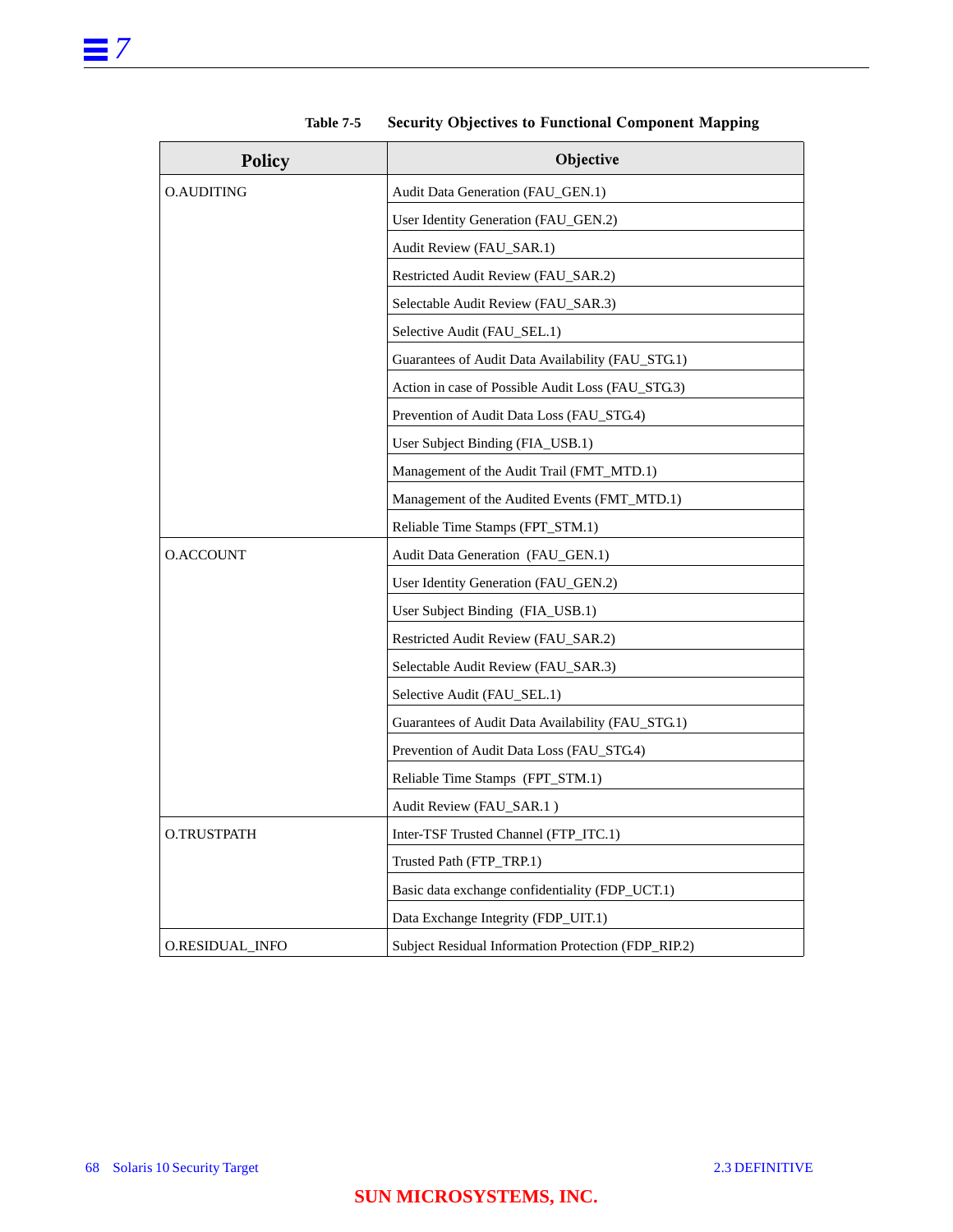| <b>Policy</b> | Objective                                             |  |  |  |  |  |
|---------------|-------------------------------------------------------|--|--|--|--|--|
| O.MANAGE      | Audit Review (FAU_SAR.1)                              |  |  |  |  |  |
|               | Restricted Audit Review (FAU_SAR.2)                   |  |  |  |  |  |
|               | Selectable Audit review (FAU_SAR.3)                   |  |  |  |  |  |
|               | Selectable Audit (FAU_SEL.1)                          |  |  |  |  |  |
|               | Action in case of Possible Audit Data Loss (FAU_STG3) |  |  |  |  |  |
|               | Prevention of Audit Data loss (FAU_STG4)              |  |  |  |  |  |
|               | Management of Audit Trail (FMT_MTD.1)                 |  |  |  |  |  |
|               | Management of Audit Events (FMT_MTD.1)                |  |  |  |  |  |
|               | Management of User Attributes (FMT_MTD.1)             |  |  |  |  |  |
|               | Management of Authentication Data (FMT_MTD.1)         |  |  |  |  |  |
|               | Revocation of User Attributes (FMT_REV.1)             |  |  |  |  |  |
|               | Security Management Roles (FMT_SMR.1)                 |  |  |  |  |  |
|               | Specification of Management Functions (FMT_SMF.1)     |  |  |  |  |  |
|               | Management of Security Attributes (FMT_MSA.1)         |  |  |  |  |  |
|               | Secure Security Attributes (FMT_MSA.2)                |  |  |  |  |  |
|               | Static Attribute Initialization (FMT_MSA.3)           |  |  |  |  |  |
|               | Secure TSF Data (FMT_MTD.3)                           |  |  |  |  |  |
|               | Failure with Preservation of State (FPT_FLS.1)        |  |  |  |  |  |
|               | Manual Recovery (FPT_RCV.1)                           |  |  |  |  |  |
|               | Function Recovery (FPT_RCV.4)                         |  |  |  |  |  |
| O.ENFORCEMENT | Abstract Machine Testing (FPT_AMT.1)                  |  |  |  |  |  |
|               | Reference Mediation (FPT_RVM.1)                       |  |  |  |  |  |
|               | Domain Separation (FPT_SEP.1)                         |  |  |  |  |  |
|               | TSF Self test (FPT_TST.1)                             |  |  |  |  |  |
|               | Trusted Path (FTP_TRP.1)                              |  |  |  |  |  |
| O.DUTY        | Security Roles (FMT_SMR.2)                            |  |  |  |  |  |
| O.HIERACHICAL | Security Roles (FMT_SMR.2)                            |  |  |  |  |  |

**Table 7-5 Security Objectives to Functional Component Mapping**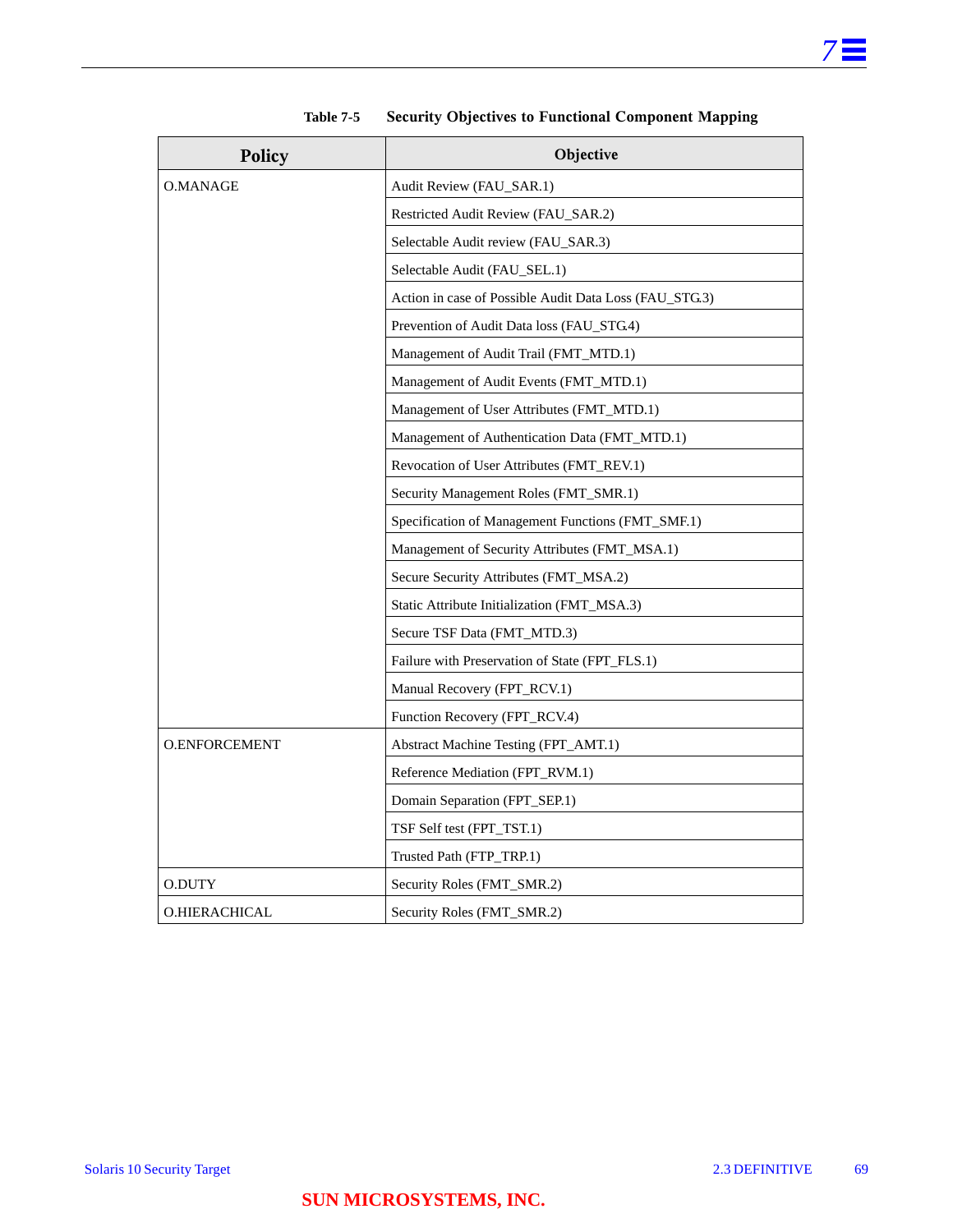| <b>Policy</b> | Objective                                                    |
|---------------|--------------------------------------------------------------|
| <b>O.ROLE</b> | RBAC Policy (FDP_ACC.1)                                      |
|               | RBAC Functions (FDP ACF.1)                                   |
|               | Management of Object Security Attributes (FMT_MSA.1)         |
|               | Static Attribute Initialization (FMT MSA.3)                  |
|               | Management of User Attributes (FMT MTD.1)                    |
|               | Security Roles (FMT SMR.2)                                   |
|               | Limitation on the Scope of Selectable Attributes (FTA LSA.1) |
|               | TOE Session Establishment (FTA TSE.1)                        |

| Table 7-5 | <b>Security Objectives to Functional Component Mapping</b> |  |  |  |  |
|-----------|------------------------------------------------------------|--|--|--|--|
|           |                                                            |  |  |  |  |

#### **O.AUTHORISATION**

The TSF must ensure that only authorized users gain access to the TOE and its resources.

Users authorized to access the TOE are defined using an identification and authentication process [FIA\_UID.1, FIA\_UID.2and FIA\_UAU.2]. To ensure authorized access to the TOE, authentication data is protected [FIA\_ATD.1, FIA UAU.7, FMT MTD.1 and FTP TRP.1]. The strength of the authentication mechanism must be sufficient to ensure unauthorized users cannot pose as authorized users with reasonable time, effort and other constraints [FIA\_SOS.1]. Lock screen can be initiated to ensure that only authorized uses can gain access [FTA\_SSL.1 and FTA\_SSL.2].

#### **O.ENTRY**

The TOE must prevent logical entry to it by persons or processes with no rights to access it.

The TSF shall restrict the ability to create, modify and initialize the user security attributes, other than authentication data, to authorized administrators (FMT\_MTD.1). The TSF shall restrict the ability to create, modify and initialize the authentication data to authorized administrators or users authorized to modify their own authentication data (FMT\_MTD.1). The TSF shall restrict the ability to revoke user or object attributes within the TSC to authorized administrators (FMT\_REV.1). The TSF shall maintain all roles and be able to associate users with roles (FMT\_SMR.1).

## **O.DISCRETIONARY\_ACCESS**

The TSF must provide its users with the means of controlling and limiting access to the objects and resources they own or are responsible for, on the basis of individual users or identified groups of users, and in accordance with the set of rules defined by the P.DAC security policy.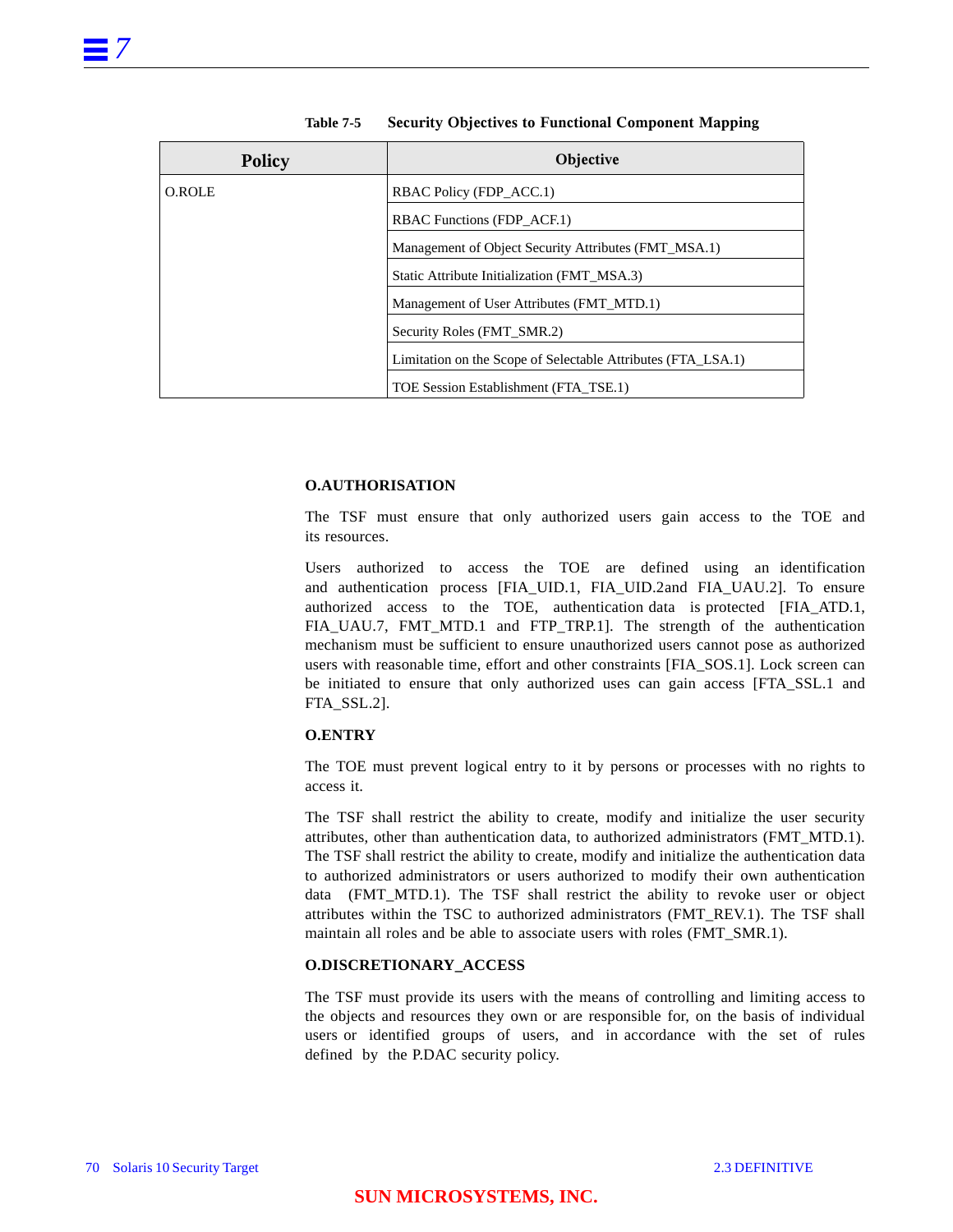Discretionary access control must have a defined scope of control [FDP\_ACC.1]. The rules of the DAC policy must be defined [FDP\_ACF.1]. The security attributes of objects used to enforce the DAC policy must be defined [FDP\_ACF.1]. The security attributes of subjects used to enforce the DAC policy must be defined [FIA\_ATD.1 and FIA\_USB.1]. Authorized users must be able to control who has access to objects[FMT\_MSA.1], that only secure values are set for security attributes [FMT\_MSA.2] and be able to revoke that access [FMT\_REV.1]. Protection of named objects must be continuous, starting from object creation [FMT\_MSA.3].

## **O.KNOWN**

Legitimate users of the system must be identified before rights of access can be granted.

The TSF shall allow TSF mediated actions on behalf of the user to be performed before the user is authenticated (FIA\_UAU.1). The TSF shall require each user to be successfully authenticated before allowing any other TSF-mediated actions on the behalf of the user (FIA\_UAU.1). The TSF shall allow TSF mediated actions on behalf of the user to be performed before the user is identified (FIA\_UID.1). The TSF shall require each user to be successfully identified before allowing any other TSF-mediated actions on the behalf of the user ((FIA\_UID.1).

## **O.AUDITING**

The TOE must provide the means of recording any security relevant events, so as to (a) assist an administrator in the detection of potential attacks or misconfiguration of the TOE security features that would leave the TOE susceptible to attack; and (b) hold users accountable for any actions they perform that are relevant to security.

Security-relevant actions must be defined, auditable [FAU\_GEN.1], and capable of being associated with individual users [FAU\_GEN.2 and FIA\_USB.1]. The audit trail must be protected so that only authorized users may access it [FAU\_SAR.2]. The TSF must provide the capability to audit the actions of an individual user [FAU\_SAR.3, FAU\_SEL.1 and FIA\_USB.1]. The audit trail must be complete [FAU\_STG.1 and FAU\_STG.4]. The time stamp associated must be reliable [FPT\_STM.1]. An authorized administrator must be able to review [FAU\_SAR.1] and manage[FAU\_STG.3.1 and FMT\_MTD.1] the audit trail.

## O.ACCOUNT

The TOE must ensure that all users can be held accountable for their security relevant actions.

Security-relevant actions must be defined, auditable [FAU\_GEN.1], and capable of being associated with individual users [FAU\_GEN.2 and FIA\_USB.1]. The audit trail must be protected so that only authorized users may access it [FAU\_SAR.2]. The TSF must provide the capability to audit the actions of an individual user [FAU\_SAR.3, FAU\_SEL.1 and FIA\_USB.1]. The audit trail must be complete [FAU\_STG.1 and FAU\_STG.4]. The time stamp associated must be reliable [FPT\_STM.1]. An authorized administrator must be able to review [FAU\_SAR.1] and manage[ FAU\_SAR.3.1 and FMT\_MTD.1] the audit trail.

O.TRUSTPATH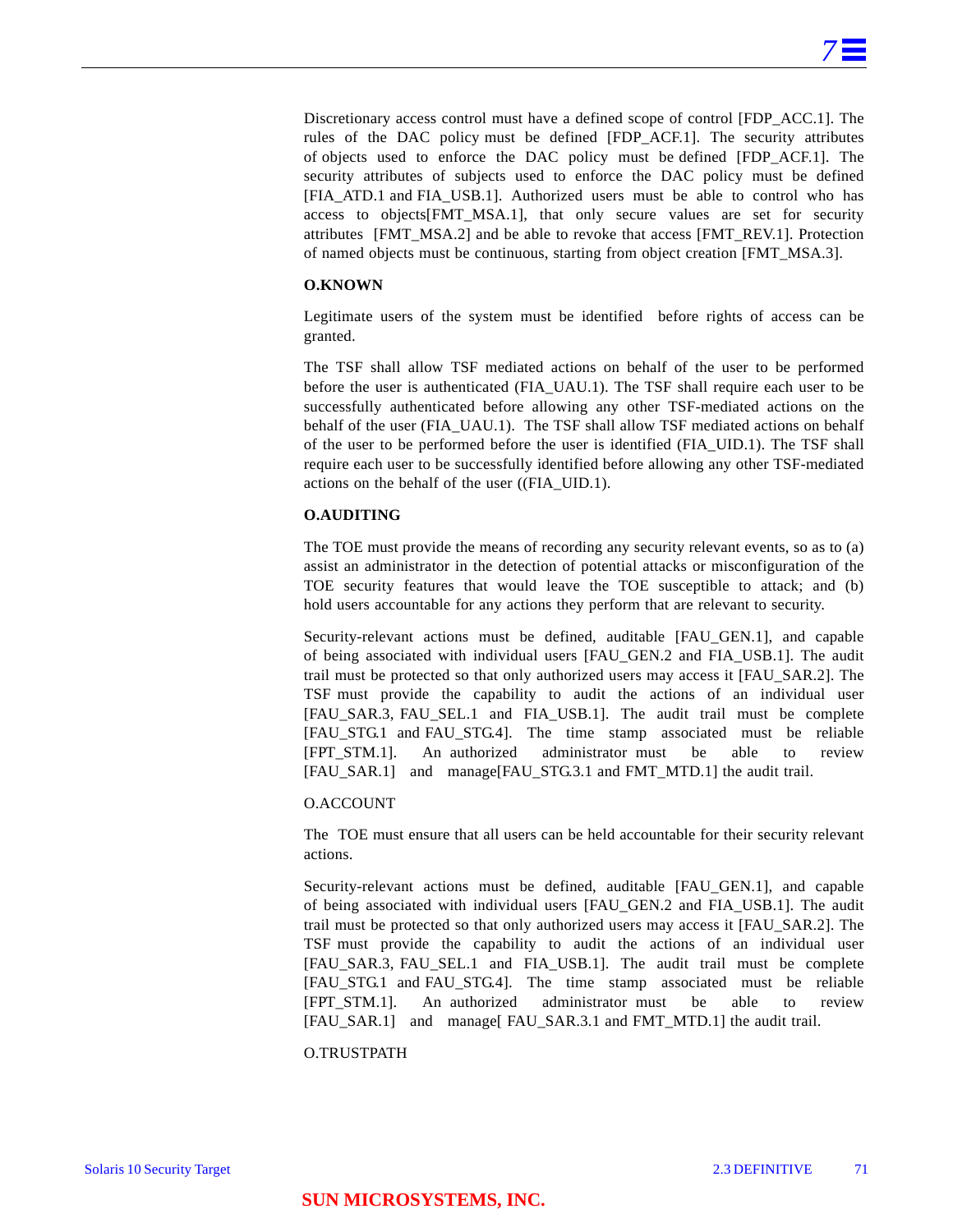The TSF must be designed and implemented in a manner that allows for establishing a trusted channel or communication path between the TOE and another trusted IT product that protects the user data transferred over this channel from disclosure and undetected modification.

The TSF must be able to establish (a) an Inter-TSF trusted channel between itself and another trusted IT product and/r (b) a communication path between itself and remote or local users or that is logically distinct from other communication paths [FTP\_ITC.1] [FTP\_TRP.1] protecting the user data transferred from disclosure [FDP\_UCT.1] and undetected modification [FDP\_UIT.1].

#### **O.RESIDUAL\_INFO**

The TSF must ensure that any information contained in a protected resource is not released when the resource is recycled.

Residual information associated with defined objects in the TOE must be purged prior to the reuse of the object containing the residual information [FDP\_RIP.2].

### **O.MANAGE**

The TSF must allow administrators to effectively manage the TOE and its security functions, and must ensure that only authorized administrators are able to access such functionality.

Aspects that need to be managed must be defined [FMT\_SMF.1]. The TSF must provide for an authorized administrator to manage the TOE [FMT\_SMR.1]. The administrator mustbe ableto administer user accounts[FMT\_MTD.1 and FMT\_REV.1]. The administrator must be able to review manage the audit trail [FAU\_SAR.1, FAU\_SAR.3, FAU\_SEL.1, FAU\_STG.3, FAU\_STG.4, FMT\_MTD.1]. Only secure values must be accepted for RBAC-related attributes and TSF data [FMT\_MSA.2, FMT\_MTD.3]

The TSF shall provide a secure state following failure and allow manual and function recovery [FPT\_FLS.1, FPT\_RCV.1, FPT\_RCV.4].

#### O.ENFORCEMENT

The TOE security policy is enforced in a manner which ensures that the organizational policies are enforced in the target environment i.e. the integrity of the TSF is protected. The TSF must make and enforce the decisions of the TSP [FPT\_RVM.1]. It must be protected from interference that would prevent it from performing its functions [FPT\_SEP.1]. Additionally, the TOE must provide the capability to demonstrate correct operation of the TSF's underlying abstract machine [FMT\_AMT.1]. The correctness of this objective is further met through the assurance requirements defined in the PP.

The TSF shall run a suite of self tests to demonstrate the correct operation of the TOE [FPT\_TST.1]. The integrity of the TOE is enforced via the trusted path [FTP\_TRP.1]

## **O.DUTY**

The TOE must provide the capability of enforcing separation of duties, so that no single user is required to perform all administrative functions.

## **SUN MICROSYSTEMS, INC.**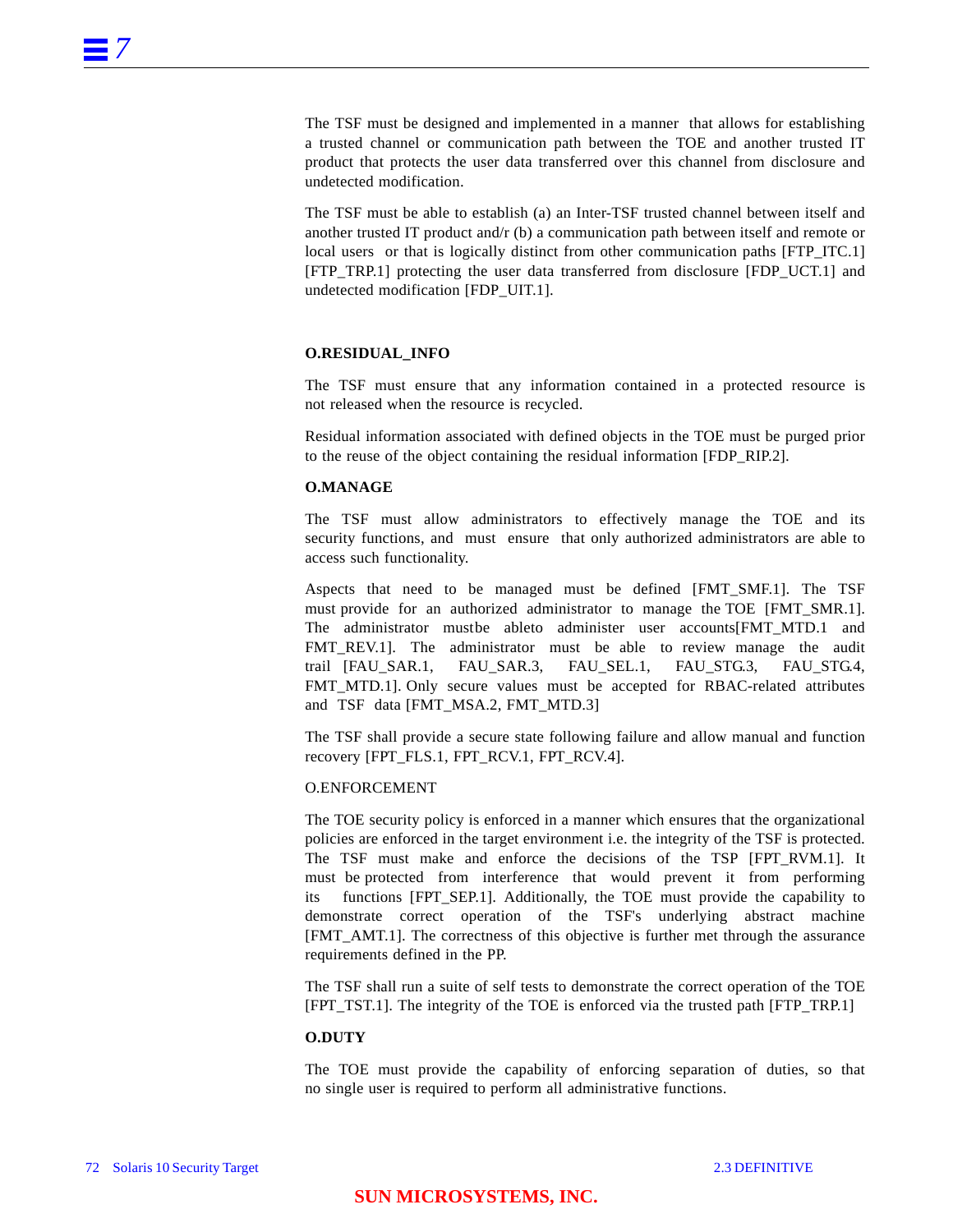The TSF shall be able to associate users with roles [FMT\_SMR.2].

O.HIERACHICAL

The TOE must allow hierarchical definitions of roles. Hierarchical definition of roles means that they are constructed hierarchically using rights profiles.

The TSF shall ensure that the set of administrative roles can modify security attributes for all objects under the control of the TOE [FMT\_SMR.2].

### **O.ROLE**

The TOE must prevent users from gaining access to and performing operations on its resources and objects unless they have been granted access by the resource or objects owner or have been assigned a role which permits those operations.

The TSF shall enforce an RBAC policy [FDP\_ACC.1 and FDP\_ACF.1]. User and object security attributes required to enforce the RBAC policy must be securely managed [FMT\_MTD.1, FMT\_MSA.1 and FMT\_MSA.3]. The TSF shall be able to associate users with roles [FMT\_SMR.2]. The TSF shall deny and restrict the scope of a session [FTA\_LSA.1 and FTA\_TSE.1].

|           | FAU_GEN.1    | FAU_SAR.1    | FAU_STG1     | FDP_ACC.1    | FDP_ACE1     | FIA_ATD.1 | FIA_UAU.1 | FIA_UID.1    | FMT_MSA.1    | FMT_MSA.3 | FMT_MTD.1    | FMT_SMF.1 | FMT_SMR.1 | FPT_AMT.1 | FPT_STM.1    | FPT_TST.1 | FTP_ITC.1 | FTP_TRP.1 |
|-----------|--------------|--------------|--------------|--------------|--------------|-----------|-----------|--------------|--------------|-----------|--------------|-----------|-----------|-----------|--------------|-----------|-----------|-----------|
| FAU_GEN.1 |              |              |              |              |              |           |           |              |              |           |              |           |           |           | $\checkmark$ |           |           |           |
| FAU_GEN.2 | $\checkmark$ |              |              |              |              |           |           | $\checkmark$ |              |           |              |           |           |           |              |           |           |           |
| FAU_SAR.1 | $\checkmark$ |              |              |              |              |           |           |              |              |           |              |           |           |           |              |           |           |           |
| FAU_SAR.2 |              | $\checkmark$ |              |              |              |           |           |              |              |           |              |           |           |           |              |           |           |           |
| FAU_SAR.3 |              | $\checkmark$ |              |              |              |           |           |              |              |           |              |           |           |           |              |           |           |           |
| FAU_SEL.1 | $\checkmark$ |              |              |              |              |           |           |              |              |           | $\checkmark$ |           |           |           |              |           |           |           |
| FAU_STG.1 | $\checkmark$ |              |              |              |              |           |           |              |              |           |              |           |           |           |              |           |           |           |
| FAU_STG.3 |              |              | $\checkmark$ |              |              |           |           |              |              |           |              |           |           |           |              |           |           |           |
| FAU_STG.4 |              |              | $\checkmark$ |              |              |           |           |              |              |           |              |           |           |           |              |           |           |           |
| FDP_ACC.1 |              |              |              |              | $\checkmark$ |           |           |              |              |           |              |           |           |           |              |           |           |           |
| FDP_ACF.1 |              |              |              | $\checkmark$ |              |           |           |              | $\checkmark$ |           |              |           |           |           |              |           |           |           |
| FDP_RIP.2 |              |              |              |              |              |           |           |              |              |           |              |           |           |           |              |           |           |           |
| FIA_ATD.1 |              |              |              |              |              |           |           |              |              |           |              |           |           |           |              |           |           |           |
| FIA_SOS.1 |              |              |              |              |              |           |           |              |              |           |              |           |           |           |              |           |           |           |
| FIA_UAU.2 |              |              |              |              |              |           |           | $\checkmark$ |              |           |              |           |           |           |              |           |           |           |

**Table 3: Dependencies between Functional Components**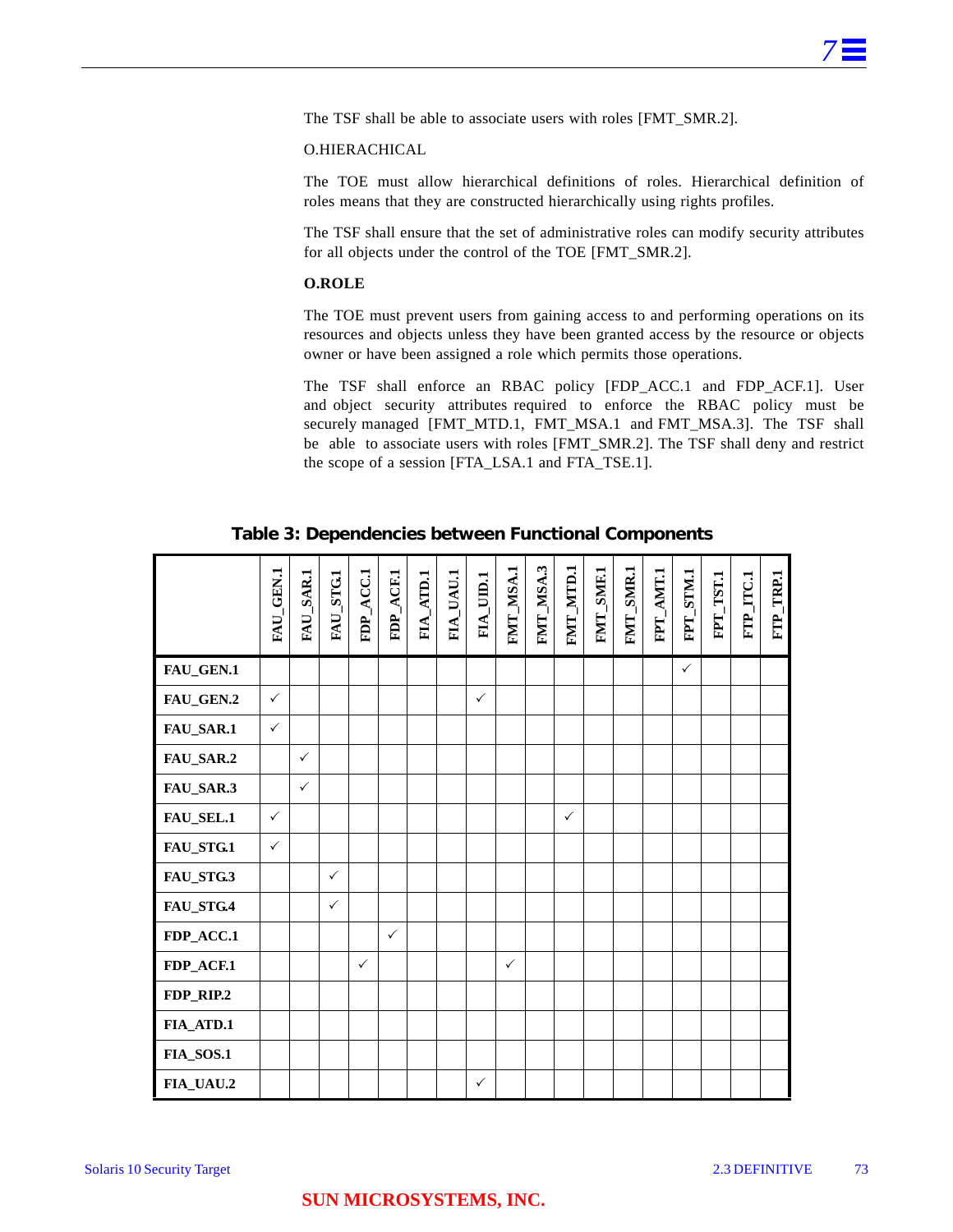|           | FAU_GEN.1 | FAU_SAR.1 | FAU_STG1 | FDP_ACC.1    | FDP_ACF.1 | FIA_ATD.1    | FIA_UAU.1    | FIA_UID.1 | FMT_MSA.1    | FMT_MSA.3 | $EMT_M11$    | FMT_SMF.1    | FMT_SMR.1    | FPT_AMT.1    | FPT_STM.1 | FPT_TST.1 | FTP_ITC.1    | FTP_TRP.1    |
|-----------|-----------|-----------|----------|--------------|-----------|--------------|--------------|-----------|--------------|-----------|--------------|--------------|--------------|--------------|-----------|-----------|--------------|--------------|
|           |           |           |          |              |           |              |              |           |              |           |              |              |              |              |           |           |              |              |
| FIA_UAU.7 |           |           |          |              |           |              | $\checkmark$ |           |              |           |              |              |              |              |           |           |              |              |
| FIA_UID.2 |           |           |          |              |           |              |              |           |              |           |              |              |              |              |           |           |              |              |
| FIA_USB.1 |           |           |          |              |           | $\checkmark$ |              |           |              |           |              |              |              |              |           |           |              |              |
| FMT_MSA.1 |           |           |          | $\checkmark$ |           |              |              |           |              |           |              | $\checkmark$ | $\checkmark$ |              |           |           |              |              |
| FMT_MSA.2 |           |           |          | $\checkmark$ |           |              |              |           | $\checkmark$ |           |              |              | $\checkmark$ |              |           |           |              |              |
| FMT_MSA.3 |           |           |          |              |           |              |              |           | $\checkmark$ |           |              |              | $\checkmark$ |              |           |           |              |              |
| FMT_MTD.1 |           |           |          |              |           |              |              |           |              |           |              | $\checkmark$ | $\checkmark$ |              |           |           |              |              |
| FMT_MTD.3 |           |           |          |              |           |              |              |           |              |           | $\checkmark$ |              |              |              |           |           |              |              |
| FMT_REV.1 |           |           |          |              |           |              |              |           |              |           |              |              | $\checkmark$ |              |           |           |              |              |
| FMT_SMF.1 |           |           |          |              |           |              |              |           |              |           |              |              |              |              |           |           |              |              |
| FMT_SMR.1 |           |           |          |              |           |              | $\checkmark$ |           |              |           |              |              |              |              |           |           |              |              |
| FMT_SMR.2 |           |           |          |              |           |              | ✓            |           |              |           |              |              |              |              |           |           |              |              |
| FPT_AMT.1 |           |           |          |              |           |              |              |           |              |           |              |              |              |              |           |           |              |              |
| FPT_FLS.1 |           |           |          |              |           |              |              |           |              |           |              |              |              |              |           |           |              |              |
| FPT_RCV.1 |           |           |          |              |           |              |              |           |              |           |              |              |              |              |           |           |              |              |
| FPT_RCV.4 |           |           |          |              |           |              |              |           |              |           |              |              |              |              |           |           |              |              |
| FPT_RVM.1 |           |           |          |              |           |              |              |           |              |           |              |              |              |              |           |           |              |              |
| FPT_SEP.1 |           |           |          |              |           |              |              |           |              |           |              |              |              |              |           |           |              |              |
| FPT_STM.1 |           |           |          |              |           |              |              |           |              |           |              |              |              |              |           |           |              |              |
| FPT_TST.1 |           |           |          |              |           |              |              |           |              |           |              |              |              | $\checkmark$ |           |           |              |              |
| FTA_LSA.1 |           |           |          |              |           |              |              |           |              |           |              |              |              |              |           |           |              |              |
| FTA_SSL.1 |           |           |          |              |           |              | $\checkmark$ |           |              |           |              |              |              |              |           |           |              |              |
| FTA_SSL.2 |           |           |          |              |           |              | $\checkmark$ |           |              |           |              |              |              |              |           |           |              |              |
| FTA_TSE.1 |           |           |          |              |           |              |              |           |              |           |              |              |              |              |           |           |              |              |
| FDP_UCT.1 |           |           |          | $\checkmark$ |           |              |              |           |              |           |              |              |              |              |           |           | $\checkmark$ | $\checkmark$ |
| FDP_UIT.1 |           |           |          | $\checkmark$ |           |              |              |           |              |           |              |              |              |              |           |           | $\checkmark$ | $\checkmark$ |
| FMT_SMF.1 |           |           |          |              |           |              |              |           |              |           |              |              |              |              |           |           |              |              |
| FTP_ITC.1 |           |           |          |              |           |              |              |           |              |           |              |              |              |              |           |           |              |              |
| FTP_TRP.1 |           |           |          |              |           |              |              |           |              |           |              |              |              |              |           |           |              |              |

**Table 3: Dependencies between Functional Components**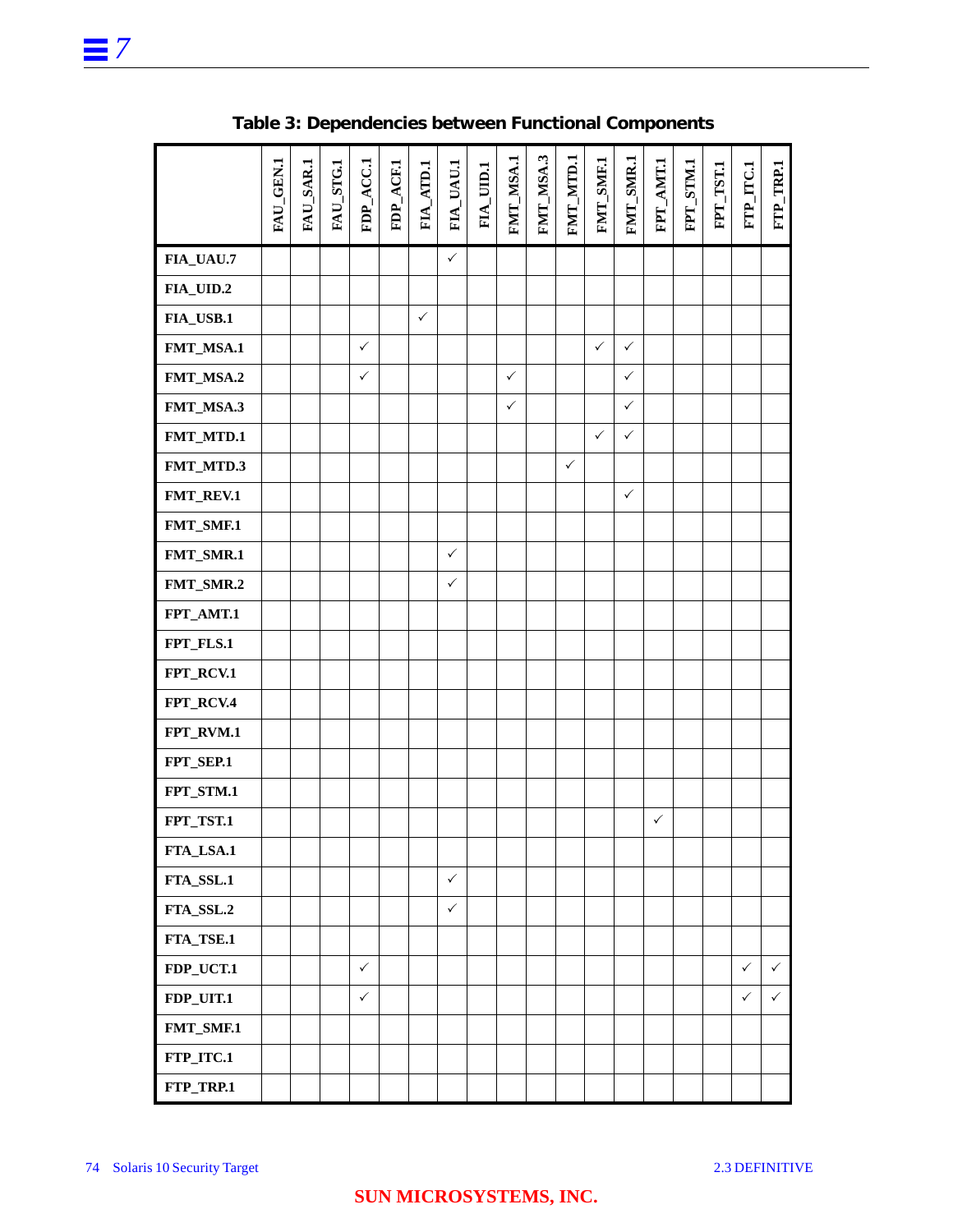## **7.3.2 Requirements are Mutually Supportive and Internally Consistent**

The above table identifies the dependencies of all functional components included in the ST. Required dependencies are indicated by the use if the checkmark:  $\checkmark$ 

All dependencies between functional components are satisfied within this ST, with the following exceptions.

**•** Dependencies on FIA\_UAU.1 and FIA\_UID.1 are satisfied, respectively, by the inclusion of FIA\_UAU.2 and FIA\_UID.2 which are hierarchic to these components.

ALC\_FLR.3 introduces no additional dependencies.

## **7.3.3 Justification for Choice of Assurance Requirements**

This security target claims an assurance rating of EAL4+. The security target has been based largely on [CAPP] and [RBAC] which specific security requirements for a product which is to be used in a non-hostile environment with a moderate risk to the assets. In such environments, an assurance level of EAL3 is recommended as stated in [CAPP].

This security target also contains the assurance requirements from the CC EAL4 assurance package augmented with ALC\_FLR.3. The CC allows assurance packages to be augmented, which allows the addition of assurance components from the CC not already included in the EAL. Augmentation was chosen to provide the added assurance that is provided by defining flaw remediation procedures and correcting security flaws. This ST is based on solid rigorous commercial software development practices and has been developed for a generalized environment for a TOE that is generally available and does not need modification to meet the security needs specified in the ST.

The EAL chosen is based on the statement of the security environment and objectives defined in this ST. The sufficiency of the EAL chosen is justified based on the enhancements made to [CAPP] and [RBAC] which are detailed in Section 5.1. and the flaw remediation procedures defined in supplement ALC\_FLR.3.

[CAPP] requires an EAL3 assurance rating. EAL4+ is a super-set of those requirements.

[RBAC] requires EAL2 assurance augmented with ADV\_SPM.1.1 EAL4+ is a superset of these requirements.

## **7.3.4 Strength of Function Claim is Consistent with Security Objectives**

The claimed strength of function rating is SOF-medium. This exceeds the [RBAC] requirement of SOF-basic and is consistent with [CAPP] which states that a 'one off' probability of guessing the password shall be 1,000,000. This is specified in SFR FIA\_SOS.1 which is in turn consistent with the security objectives described in section 7.3.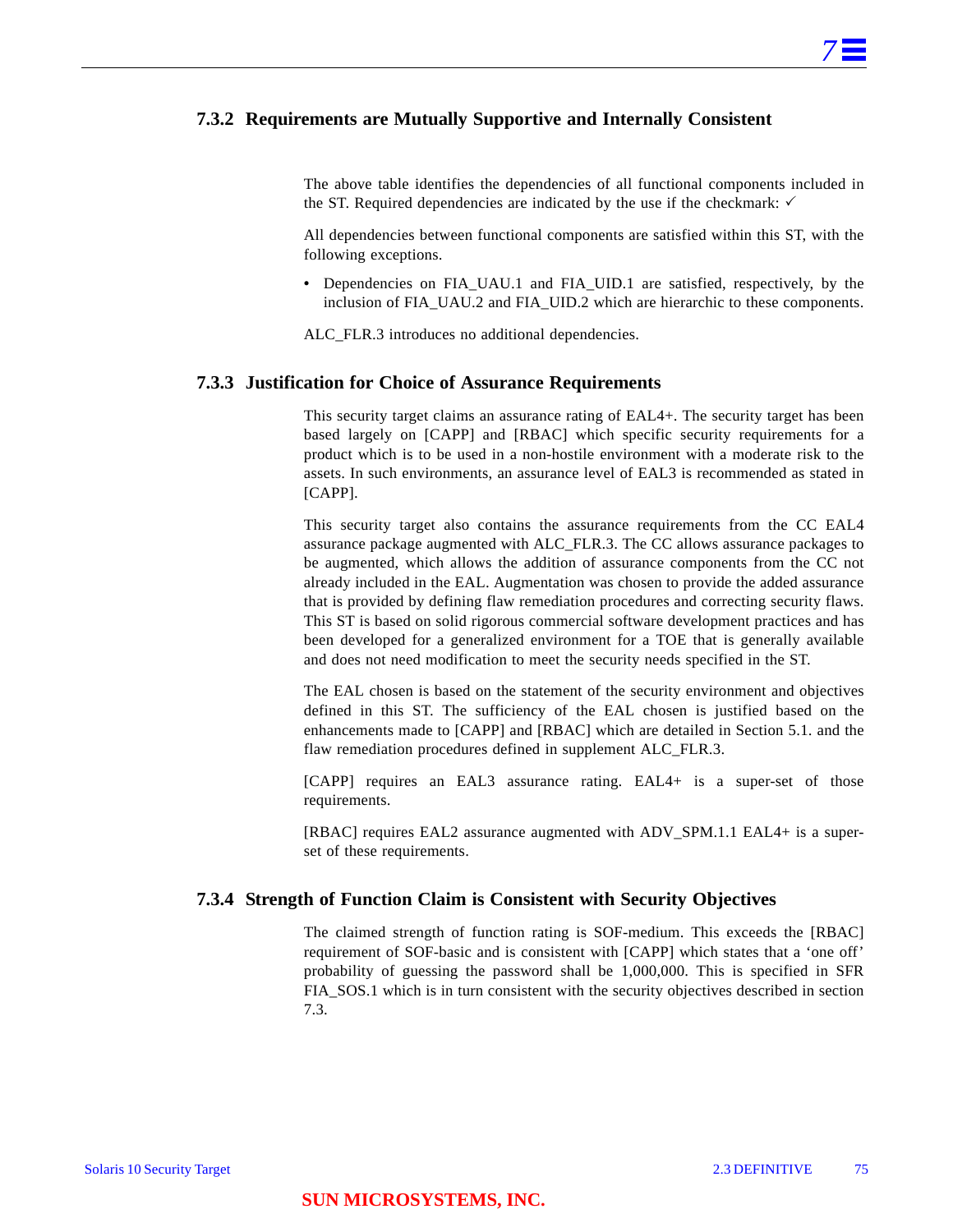## **7.4 TOE Summary Specification Rationale**

This section demonstrates that the TOE security functions and assurance measures are suitable to meet the TOE security requirements.

## **7.4.1 IT Security Functions Satisfy Functional Requirements**

This section demonstrates that the combination of the specified TOE IT security functions work together so as to satisfy the TOE security functional requirements. The table below shows the TOE security functions which together satisfy each security functional requirement. They are grouped under the relevant TOE security objective.

| <b>Security Functional Requirement</b>      | <b>TOE Security Function(s)</b><br>Rational to support the SFR                                                                                                                                                                                                                                                                                                                                                                    |
|---------------------------------------------|-----------------------------------------------------------------------------------------------------------------------------------------------------------------------------------------------------------------------------------------------------------------------------------------------------------------------------------------------------------------------------------------------------------------------------------|
| Audit Data Generation (FAU_GEN.1.1)         | Audit.1 to Audit.11, Audit.15 <sup>a</sup><br>Auditing procedures provide a record of auditable events.                                                                                                                                                                                                                                                                                                                           |
| Audit Data Generation (FAU_GEN.1.2)         | Audit.1,2,3,4,5,6,8,11,21<br>Event records include date and time of the event, subject identity and the<br>outcome (success or failure) of the event.                                                                                                                                                                                                                                                                             |
| User Identity Generation (FAU_GEN.2.1)      | Audit.1 to Audit.11<br>Auditing procedures identify each auditable event with the identity of the<br>user that caused the event.                                                                                                                                                                                                                                                                                                  |
| Audit Review (FAU_SAR.1.1)                  | Audit.19<br>Authorized administrators of the TOE have the capability to read all audit<br>record information.                                                                                                                                                                                                                                                                                                                     |
| Audit Review (FAU_SAR.1.2)                  | Audit.19<br>Audit records are suitable for user interpretation.                                                                                                                                                                                                                                                                                                                                                                   |
| Restricted Audit Review (FAU_SAR.2.1)       | Audit.14<br>Audit data is protected so that access is limited to administrative users.                                                                                                                                                                                                                                                                                                                                            |
| Selectable Audit Review (FAU_SAR.3.1)       | Audit.19<br>Administrative users are able to selectively retrieve audit data based on,<br>at a minimum, the identity of users, the type of audit event, and the<br>audit class.                                                                                                                                                                                                                                                   |
| Selective Audit (FAU_SEL.1.1)               | Audit.17, Audit.18<br>Administrative users are able to define the default system audit-mask<br>that defines which audit classes are recorded by default. Only<br>administrative users are able to define a per-user audit-mask that<br>defines which audit classes are recorded for that user. For a given user,<br>the system shall audit those classes that are in the default system audit<br>mask or the per-user audit mask. |
| Protected Audit Trail Storage (FAU_STG.1.1) | Audit.14<br>Audit data is protected against unauthorized deletion because access to<br>it is limited to administrative users.                                                                                                                                                                                                                                                                                                     |
| Protected Audit Trail Storage (FAU_STG.1.2) | Audit.14<br>Audit data is protected against modification.                                                                                                                                                                                                                                                                                                                                                                         |

**Table 5: SFR - IT SF Mapping**

## **SUN MICROSYSTEMS, INC.**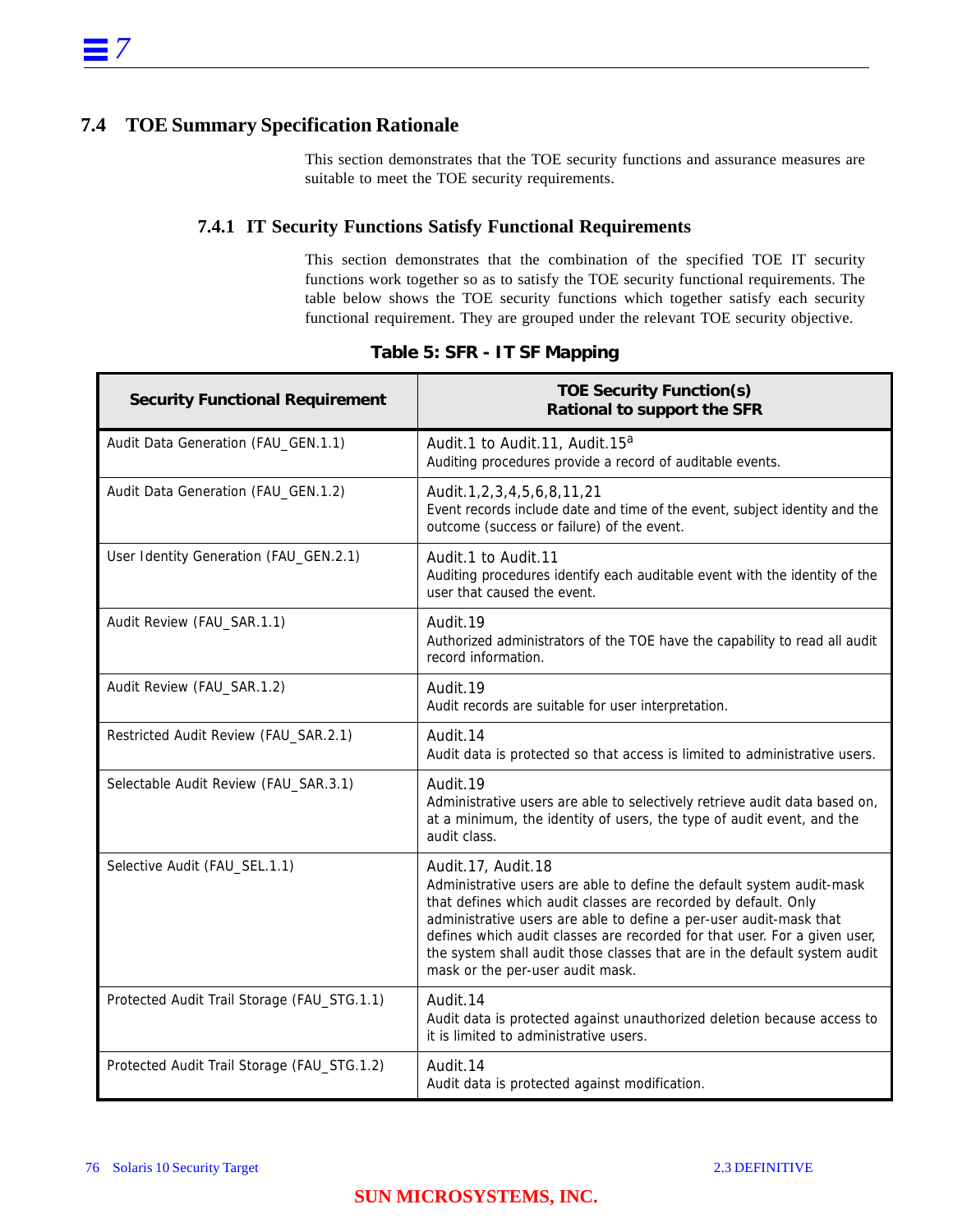## **Table 5: SFR - IT SF Mapping**

| <b>Security Functional Requirement</b>                         | <b>TOE Security Function(s)</b><br>Rational to support the SFR                                                                                                                                                                                                                                                                                                                                                                                                      |
|----------------------------------------------------------------|---------------------------------------------------------------------------------------------------------------------------------------------------------------------------------------------------------------------------------------------------------------------------------------------------------------------------------------------------------------------------------------------------------------------------------------------------------------------|
| Action in Case of Possible Audit Data Loss<br>(FAU_STG.3.1)    | Audit.23<br>The system shall notify an administrator of audit trail saturation.                                                                                                                                                                                                                                                                                                                                                                                     |
| Prevention of Audit Data Loss (FAU_STG.4.1)                    | Audit.20, Audit.21<br>In the event of an audit storage failure the system will prevent auditable<br>events, except those taken by the administrator.                                                                                                                                                                                                                                                                                                                |
| Discretionary Access Control Policy<br>(FDP_ACC.1.1)           | DAC.6, Admin.2, Admin.3<br>The access permissions on an owner controlled object can be modified<br>only by a subject that owns the object or by a user with override file<br>access permissions.                                                                                                                                                                                                                                                                    |
| <b>Discretionary Access Control Functions</b><br>(FDP_ACF.1.1) | DAC.3, DAC.4<br>Solaris file permissions ensure that no subject can change the owner or<br>group of an owner controlled object unless it has override file access<br>permissions, or optionally is the owner of the object                                                                                                                                                                                                                                          |
| <b>Discretionary Access Control Functions</b><br>(FDP_ACF.1.2) | DAC.6<br>Solaris file permissions ensure that whenever a subject requests access<br>to an owner controlled object, the access permissions for that object<br>shall be checked to determine whether the user who owns the subject<br>can access the object in the requested mode.                                                                                                                                                                                    |
| <b>Discretionary Access Control Functions</b><br>(FDP_ACF.1.3) | DAC.8, Admin.2, Admin.3<br>Solaris file permissions ensure that a subject cannot override<br>discretionary access control unless they have override file access<br>permissions                                                                                                                                                                                                                                                                                      |
| <b>Discretionary Access Control Functions</b><br>(FDP_ACF.1.4) | DAC.3, DAC.4, DAC.6.<br>Whenever a subject requests access to an owner controlled object, the<br>access permissions for that object will be checked to determine whether<br>the user who owns the subject can access the object in the requested<br>mode. Where an ACL is defined for an object, it will be used instead of<br>the object's permission bits. Unix file permissions ensure that the<br>changes to the object are allowable unless overridden by ACL. |
| Object Residual Information Protection<br>(FDP_RIP.2.1)        | OR.1, OR.2, OR.3<br>Solaris ensures that any previous content of a resource is made<br>unavailable upon the allocation of the resource to all objects.                                                                                                                                                                                                                                                                                                              |
| Subject Residual Information Protection                        | OR.1, OR.2, OR.3<br>Solaris ensures that any previous content of a resource is made<br>unavailable upon the allocation of the resource to all subjects.                                                                                                                                                                                                                                                                                                             |
| Basic Data Exchange Confidentiality<br>(FDP_UCT.1)             | DAC.9<br>The TSF shall enforce the Discretionary Access Control Policy to be able to<br>transmit objects in a manner protected from unauthorized disclosure                                                                                                                                                                                                                                                                                                         |
| Data Exchange Integrity (FDP_UIT.1.1)                          | <b>DAC.10</b><br>The TSF shall enforce the Discretionary Access Control Policy to be able to<br>transmit and receive user data in a manner protected from modification<br>and insertion errors                                                                                                                                                                                                                                                                      |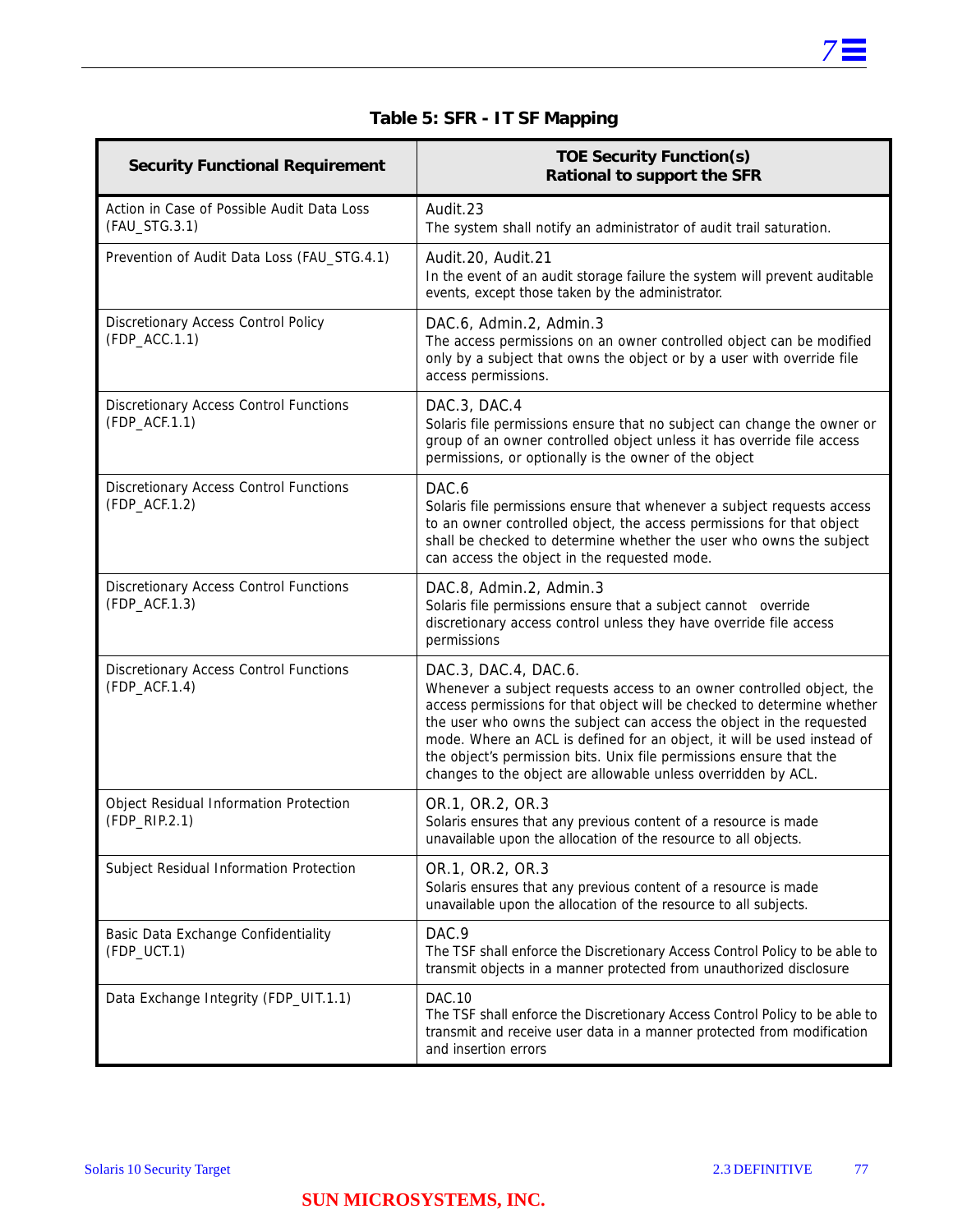| Table 5: SFR - IT SF Mapping |  |  |  |  |  |  |  |  |
|------------------------------|--|--|--|--|--|--|--|--|
|------------------------------|--|--|--|--|--|--|--|--|

| <b>Security Functional Requirement</b>                    | <b>TOE Security Function(s)</b><br>Rational to support the SFR                                                                                                                                |
|-----------------------------------------------------------|-----------------------------------------------------------------------------------------------------------------------------------------------------------------------------------------------|
| Data Exchange Integrity (FDP_UIT.1.2)                     | DAC.10<br>The TSF shall enforce the Discretionary Access Control Policy to be able to<br>transmit and receive user data in a manner protected from modification<br>and insertion errors       |
| User Attribute Definition (FIA_ATD.1.1)                   | IA.1, IA.11<br>Solaris assures that users are assigned unique individual security<br>attributes that are enforced throughout each session.                                                    |
| Strength of Authentication Data (FIA_SOS.1.1)             | IA.1, IA.11 <sup>b</sup><br>Solaris mechanisms exists which enforces standards of password<br>management.                                                                                     |
| Authentication (FIA_UAU.1.1)                              | IA.1<br>User must authenticate identity at the beginning of each user session.                                                                                                                |
| Authentication (FIA_UAU.1.2)                              | IA.1<br>No user actions are allowed until authentication has completed<br>successfully.                                                                                                       |
| User Authentication (FIA_UAU.2)                           | IA.1<br>No user actions are allowed until authentication has completed successful                                                                                                             |
| Protected Authentication Feedback<br>(FIA_UAU.7.1)        | IA.9<br>Passwords are not displayed upon entry.                                                                                                                                               |
| Identification (FIA_UID.1.1)                              | IA.1<br>Solaris makes an allowance for actions to be taken on behalf of the user<br>prior to identification.                                                                                  |
| Identification (FIA_UID.1.2)                              | IA.1<br>Solaris requires each user be successfully identified before allowing any<br>other actions on the behalf of that user.                                                                |
| Identification (FIA_UID.2)                                | IA.1<br>Solaris requires each user be successfully identified before allowing any<br>other actions on the behalf of that user.                                                                |
| User-Subject Binding (FIA_USB.1.1)                        | IA.2<br>Audit ID data assigned to a user upon entry does not change as the user<br>switches user ID's and roles.                                                                              |
| Management of Object Security Attributes<br>(FMT_MSA.1.1) | DAC.1, DAC.2<br>Discretionary Access Control rules ensure restricted ability to modify the<br>access control attributes associated with a named object.                                       |
| Static Attribute Initialization (FMT_MSA.3.1)             | DAC.7<br>When a subject creates a filesystem object, the user ID of the subject is<br>assigned to the object, and the user's umask restricts the initial access<br>permissions of the object. |
| Static Attribute Initialization (FMT_MSA.3.2)             | DAC.7<br>The TOE default is that a user's umask is set to prevent any user other<br>than the owner having write access to the object.                                                         |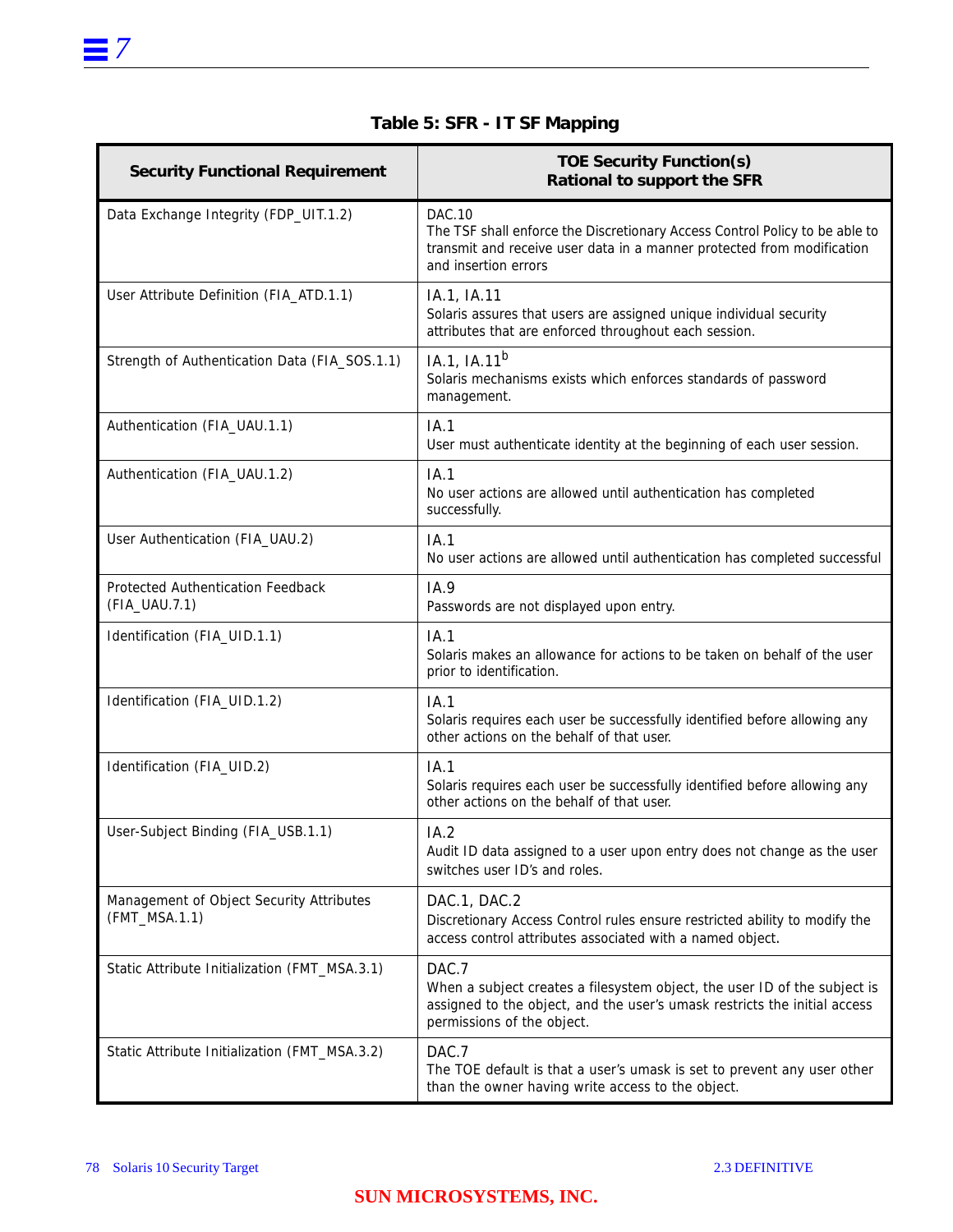## **Table 5: SFR - IT SF Mapping**

| <b>Security Functional Requirement</b>                 | <b>TOE Security Function(s)</b><br>Rational to support the SFR                                                                                                                   |
|--------------------------------------------------------|----------------------------------------------------------------------------------------------------------------------------------------------------------------------------------|
| Management of the Audit Trail (FMT_MTD.1.1)            | Audit.14<br>Access to audit trail is limited to the administrator and therefore protected<br>from unauthorized observation or modification.                                      |
| Management of Audited Events (FMT_MTD.1.1)             | Audit. 16, 17, 18<br>Only the administrative user may initialize or change auditable events.                                                                                     |
| Management of User Attributes (FMT_MTD.1.1)            | IA.11, Admin.1<br>Only the administrator can initialize user accounts and assign user profiles                                                                                   |
| Management of Authentication Data<br>(FMT_MTD.1.1)     | IA.10<br>Only the administrator can change user authentication data.                                                                                                             |
| Management of Authentication Data<br>$(FMT_MTD.1.1)$   | IA.11<br>A user may change their own password.                                                                                                                                   |
| Management of Authentication Data<br>(FMT_MTD.3)       | ENF.4<br>The TSF ensures that only secure values are accepted for user passwords                                                                                                 |
| Specification of Management Functions<br>(FMT_SMF.1.1) | IA.1, IA.11, DAC.1, DAC.8<br>TSF allows for the administrator to manage the system security attributes                                                                           |
| Revocation of User Attributes (FMT_REV.1.1)            | IA.11, DAC.1, DAC.2, Admin.1<br>Only the administrator can remove or delete user accounts                                                                                        |
| Revocation of Object Attributes (FMT_REV.1.2)          | IA.11<br>Once a user has been removed from the system there is no way to<br>authenticate.                                                                                        |
| Revocation of Object Attributes (FMT_REV.1.2)          | DAC.6<br>Solaris file permissions ensure that only authorized users are able to<br>revoke object attributes.                                                                     |
| Security Management Roles (FMT_SMR.1.1)                | DAC.1, DAC.2, IA.11, Admin.1<br>Solaris assigns a unique id to each user which enables the assignment of<br>management roles. Only the administrator can assign roles to a user. |
| Security Management Roles (FMT_SMR.1.2)                | DAC.2, DAC.8, IA.11, Audit.14, 16, 17, 18, 19, 22, 23, Admin.1<br>Solaris supports this requirement through the use of uid assignment and<br>audit tracking                      |
| Restriction on Security Roles (FMT_SMR.2.1)            | Admin.1, Admin.4, Admin.5<br>The TSF shall maintain the list of roles.                                                                                                           |
| Restriction on Security Roles (FMT_SMR.2.2)            | Admin.1, Admin.4, Admin.5<br>The TSF shall be able to associate users with roles.                                                                                                |
| Restriction on Security Roles (FMT_SMR.2.3)            | Admin.4, Admin.5<br>Defined ability of users and administrators to modify security attributes<br>and objects.                                                                    |
| Abstract Machine Testing (FPT_AMT.1.1)                 | ENF.3<br>SUN provides a suite of Abstract machine tests for TOE users                                                                                                            |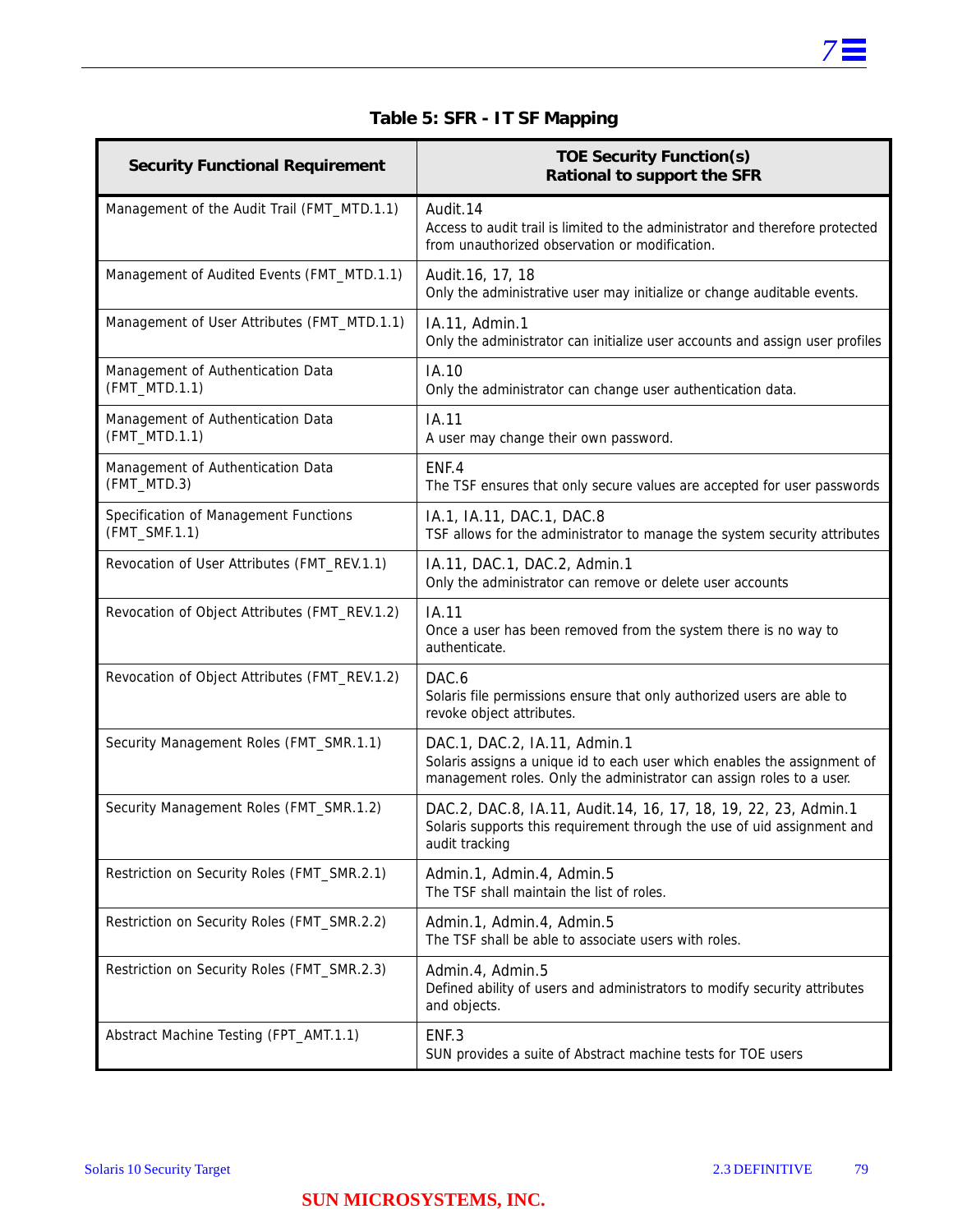| Table 5: SFR - IT SF Mapping |  |  |  |  |  |  |  |  |
|------------------------------|--|--|--|--|--|--|--|--|
|------------------------------|--|--|--|--|--|--|--|--|

| <b>Security Functional Requirement</b>                            | <b>TOE Security Function(s)</b><br>Rational to support the SFR                                                                                                                                                                                                                                                     |
|-------------------------------------------------------------------|--------------------------------------------------------------------------------------------------------------------------------------------------------------------------------------------------------------------------------------------------------------------------------------------------------------------|
| Failure with Preservation of Secure State<br>(FPT_FLS.1)          | Fail.2<br>The TSF maintains the ability to preserve RBAC database information<br>when the system experiences a failure                                                                                                                                                                                             |
| Manual Recovery (FPT_RCV.1)                                       | Fail.1<br>The TSF will enter maintenance mode following a system failure, allowing<br>the administrator to bring the system to a secure state before resuming<br>operation.                                                                                                                                        |
| Functional Recovery (FPT_RCV.4)                                   | Fail.2<br>The TSF maintains the ability to preserve RBAC database information<br>when the system experiences a failure                                                                                                                                                                                             |
| Reference Mediation (FPT_RVM.1.1)                                 | ENF.1<br>Solaris validates all actions between subjects and objects before allowing<br>the action to succeed                                                                                                                                                                                                       |
| Domain Separation (FPT_SEP.1.1)                                   | ENF.2<br>Solaris maintains a secure domain within the system kernel for trusted<br>execution and the storage of trusted objects. This are is separate from<br>untrusted activities within the TOE.                                                                                                                 |
| Domain Separation (FPT_SEP.1.2)                                   | ENF <sub>.2</sub><br>Solaris maintains a secure domain within the system kernel for trusted<br>execution and the storage of trusted objects. This are is separate from<br>untrusted activities within the TOE                                                                                                      |
| Reliable Time Stamps (FPT_STM.1.1)                                | Audit.12<br>Solaris provides a reliable time stamp through it's audit mechanism.                                                                                                                                                                                                                                   |
| TSF Self Test (FPT_TST.1)                                         | ENF.3<br>The TOE shall allow an administrator to perform a self test to ensure<br>that the underlying TSF is enforcing process separation                                                                                                                                                                          |
| TSF-Limitation on scope of selectable attributes<br>(FTA_LSA.1.1) | Admin.5<br>The TSF shall restrict the scope of a session based on the role assigned<br>to the user.                                                                                                                                                                                                                |
| TSF-initiated Session Locking (FTA_SSL.1.1)                       | SL.1<br>The TSF shall lock an interactive session after an administrator-defined<br>time interval of user activity by clearing or overwriting display devices,<br>making the current contents unreadable and disabling any activity of the<br>user's data access/display devices other than unlocking the session. |
| TSF-initiated Session Unlocking (FTA_SSL.1.2)                     | SL.2<br>The TSF shall require that prior to unlocking an interactive session the<br>user must be successfully re-authenticated.                                                                                                                                                                                    |
| User Initiated Session Locking (FTA_SSL.2.1)                      | SL.3<br>The TSF shall allow user-initiated locking of the user's own interactive<br>session by clearing or overwriting display devices, making the current<br>contents unreadable and disabling any activity of the user's data<br>access/display devices other than unlocking the session.                        |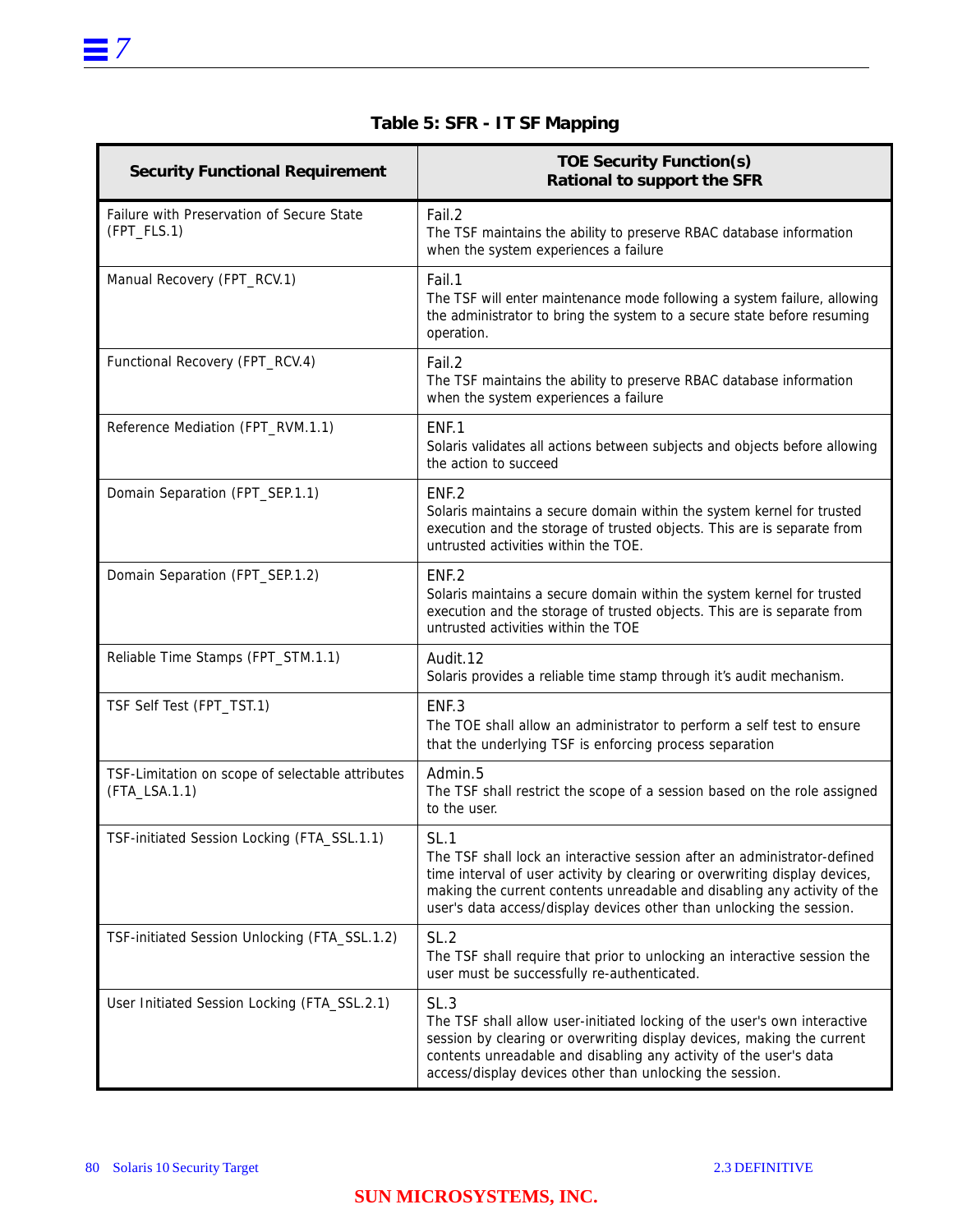## **Table 5: SFR - IT SF Mapping**

| <b>Security Functional Requirement</b>         | <b>TOE Security Function(s)</b><br>Rational to support the SFR                                                                                                                                                                                                                                               |
|------------------------------------------------|--------------------------------------------------------------------------------------------------------------------------------------------------------------------------------------------------------------------------------------------------------------------------------------------------------------|
| User Initiated Session Unlocking (FTA_SSL.2.2) | SL.4<br>The TSF shall require that prior to unlocking a user's interactive session,<br>the user must be successfully re-authenticated.                                                                                                                                                                       |
| TOE Session Establishment (FTA_TSE.1)          | IA.1<br>The product shall require users to identify and successfully<br>authenticate themselves, using a user name and a password, before<br>performing any other actions                                                                                                                                    |
| Inter-TSF Trusted Channel (FTP_ITC.)           | SC.7, SC.8<br>Communication channels provided by the TSF between itself and a remote<br>trusted IT product must be logically distinct from other communications<br>channels and must provide assured identification of the end points and<br>protection of the channel data from modification or disclosure. |
| Trusted Path (FTP_TRP.1)                       | <b>SC10</b><br>Communication channels provided by the TSF between itself and remote<br>or local users must be logically distinct from other communications<br>channels and must provide assured identification of the end points and<br>protection of the channel data from modification or disclosure.      |

a. FAU\_GEN.1.1 implicitly includes the requirement not to store password information in the audit trail as required by IT SF Audit.15.

b. Supplying a new password is stated in ITSF IA.11, and it is the process through which a user enters a new password that enforces the construction of the password and hence the probability of guessing the correct password.

## **7.4.2 Justification for Compliance of Assurance Measures**

Section [6.3](#page-56-0) shows that all assurance requirements are met by an appropriate assurance measure.

The Security Functional Requirements outlined in section 7.4.1 are all met within the design of the Solaris Operating Environment. Tests have been developed and will be conducted which confirm that all of the TOE security functional requirements are met.

## **7.5 PP Claims and Rationale**

## **7.5.1 PP Reference**

The TOE meets all of the requirements of the Controlled Access Protection Profile, which is defined in [CAPP] and the Role Based Access Control Protection Profile which is defined in [RBAC].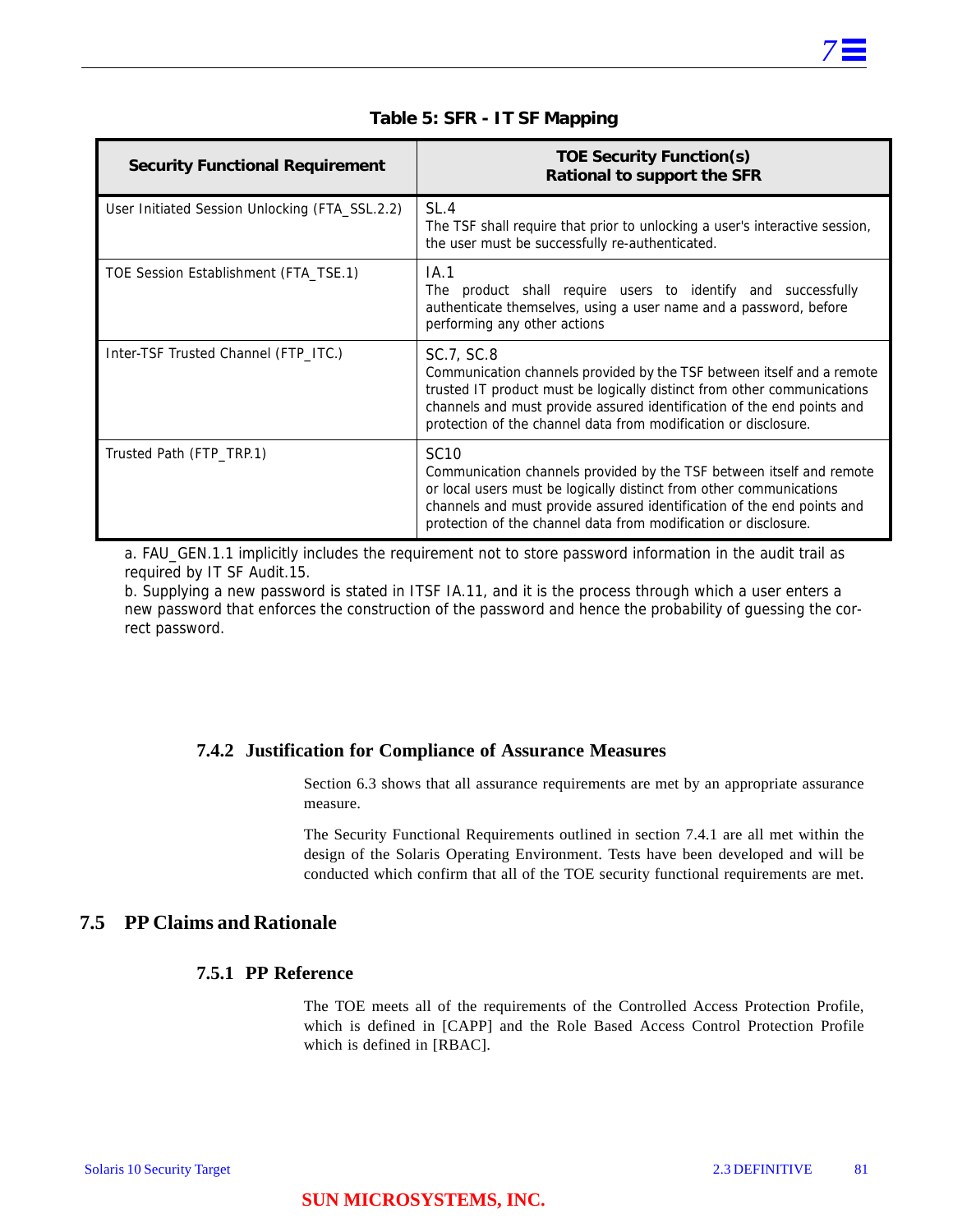## **7.5.2 PP Tailoring**

The security functional requirements for the TOE are as defined in [CAPP] and [RBAC] with refinements as necessary and appropriate for a Security Target. These refinements are detailed in section [5.1.1](#page-39-0).

## **7.5.3 PP Additions**

There are a total of seven (7) additional security functional requirements for the TOE beyond those defined in [RBAC] and [CAPP], as follows: FDP\_UCT.1; FDP\_UIT.1; FMT\_SMF.1; FTA\_SSL.1; FTS\_SSL.2; FTP\_ITC.1 and FTP\_TRP.1. These additional requirements are detailed in section 5.2.

There is one additional security requirement for the IT environment which is detailed in **section 5.4**. This relates to the requirements placed on the SC or OpenBoot PROM in support of protecting the server/workstation in the environment.

There are no additional TOE security objectives to those contained in [CAPP] and[RBAC]. The security objectives for the TOE environment in this security target may be regarded as additional to those contained in [CAPP] and [RBAC], although they are deemed to be broadly equivalent, and refined due to the specific environment assumed for the Solaris 10 product.

## **7.5.4 PP Rationale**

The objectives used in this Security Target are derived from [CAPP] and [RBAC]. The differences are minor and result from refinements appropriate to a Security Target where a specific product and the assumed environment are being described. The SFRs used in this Security Target are derived from [CAPP] and [RBAC], and have been refined as required for inclusion in a Security Target.

The rationale presented in this document describing why the SFRs are appropriate to meet the security objectives has been taken from [CAPP] and [RBAC] also. Because of the similarities between the objectives and SFRs contained in this Security Target and in [CAPP] and [RBAC], the justification provided in [CAPP] and [RBAC] is also appropriate for this Security Target.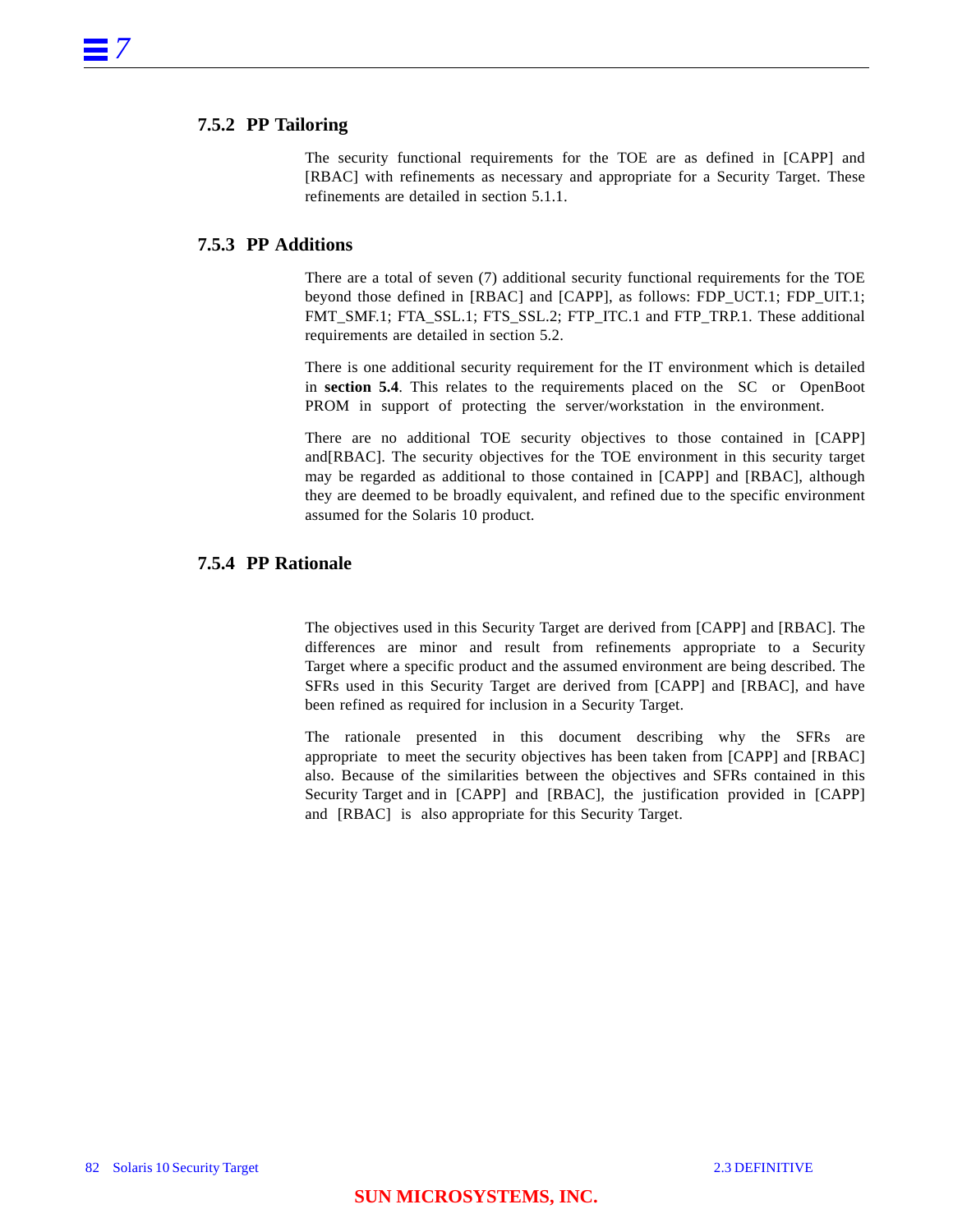# **Appendix A**

# **A 1.1 Platform 1 Configurations**

| <b>Platform Specification</b> | <b>Server</b><br>E3500 | <b>Server</b><br>E4500                                     | <b>Server</b><br>E5500                  | <b>Server</b><br>E6500 | <b>Server</b><br><b>E10K</b> | <b>Server</b><br>E450 | <b>Server</b><br><b>E420R</b> | <b>Server</b><br>E <sub>250</sub> | <b>Server</b><br><b>E220R</b> |  |
|-------------------------------|------------------------|------------------------------------------------------------|-----------------------------------------|------------------------|------------------------------|-----------------------|-------------------------------|-----------------------------------|-------------------------------|--|
| <b>Operating Environment</b>  |                        | Solaris 10 Operating Environment                           |                                         |                        |                              |                       |                               |                                   |                               |  |
| CPUS                          | $1 - 8$                | $1 - 14$                                                   | $1 - 14$                                | $1 - 30$               | $4 - 64$                     | $1-4$                 | $1 - 4$                       | $1 - 2$                           | $1 - 2$                       |  |
| Processor                     |                        | <b>UltraSPARC II</b><br>UltraSPARC II with onboard e-cache |                                         |                        |                              |                       |                               |                                   |                               |  |
| Clock speeds                  |                        |                                                            | 167; 250, 336, 400, 464, 500 or 650 MHz |                        |                              |                       |                               | 250, 300, 400, 450 or 480 Mhz     |                               |  |
| I/O Slots (SBus/PCI)          | 2 SBus                 | 3 SBus                                                     | 3 SBus                                  | 2 SBus<br>2 PCI        | 4 SBus<br>6 PCI              | <b>10 PCI</b>         | 4 PCI                         | 4 PCI                             | 4 PCI                         |  |
| Maximum Memory                | 2 GB                   | 2 GB                                                       | 2 GB                                    | 56 GB                  | 64 GB                        | $4$ GB                | $4$ GB                        | 2 GB                              | 2 GB                          |  |
| Max Storage                   | n/a                    | 144 GB                                                     | 144 GB                                  | 72.8<br>GВ             | $2$ TB                       | 730 GB                | 72.8<br>GВ                    | 216 GB                            | 72.8<br>GВ                    |  |

| <b>Platform Specification</b> | <b>Ultrasparc 30</b>             | <b>Ultrasparc 60</b> | <b>Ultrasparc 80</b>     | <b>Ultrasparc</b> 450 | Sunblade 100 |  |  |  |  |  |  |
|-------------------------------|----------------------------------|----------------------|--------------------------|-----------------------|--------------|--|--|--|--|--|--|
| <b>Operating Environment</b>  | Solaris 10 Operating Environment |                      |                          |                       |              |  |  |  |  |  |  |
| $\mathcal{C}$ <i>PUs</i>      |                                  | 1-2                  | 1-4                      | 1-4                   |              |  |  |  |  |  |  |
| Processor                     |                                  | UltraSPARC-II        |                          |                       |              |  |  |  |  |  |  |
| Clock speeds                  |                                  |                      | 250, 300, 450 or 500 MHz |                       |              |  |  |  |  |  |  |
| $I/O$ Slots (SBus/PCI)        | 4 PCI                            | 4 PCI                | 4 PCI                    | 10 PCI                | 2 PCI        |  |  |  |  |  |  |
| Maximum Memory                | $2$ GB                           | $2$ GB               | $4$ GB                   | $4$ GB                | $2$ GB       |  |  |  |  |  |  |
| Max Storage                   | 18 GB                            | 72 GB                | 72 GB                    | 730 GB                | 30GB         |  |  |  |  |  |  |

 $\equiv$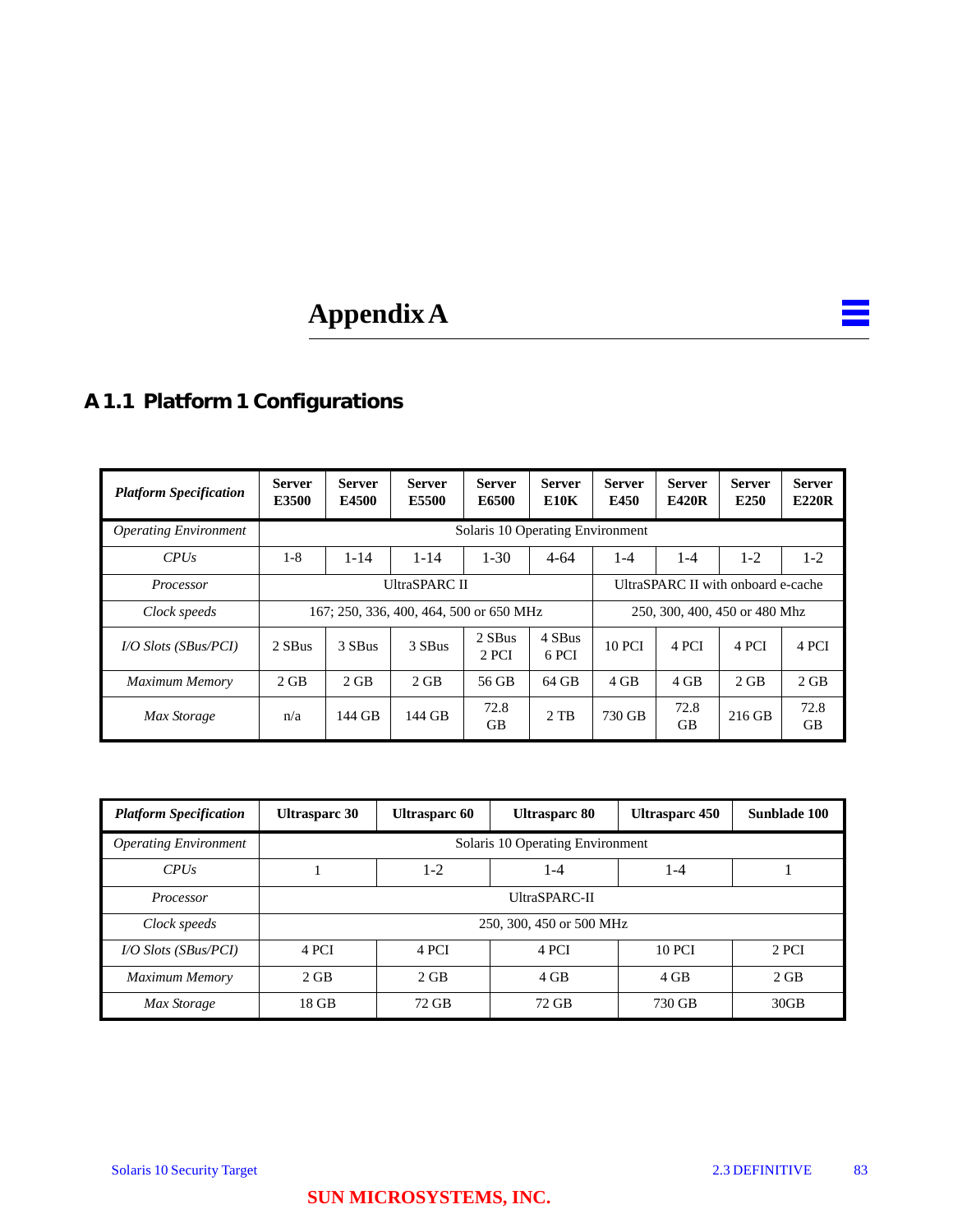|  |  | <b>Platform 1 Configurations - Continued</b> |  |  |
|--|--|----------------------------------------------|--|--|
|--|--|----------------------------------------------|--|--|

| <b>Platform Specification</b> | <b>SunBlade</b><br>1000 | <b>SunBlade</b><br>2000          | <b>Netra</b><br>20 | <b>SunFire</b><br><b>V280R</b> | <b>SunFire</b><br><b>V480</b>                      | <b>SunFire</b><br><b>V880</b> | <b>SunFire</b><br><b>V880z</b> |  |  |  |  |  |
|-------------------------------|-------------------------|----------------------------------|--------------------|--------------------------------|----------------------------------------------------|-------------------------------|--------------------------------|--|--|--|--|--|
| <b>Operating Environment</b>  |                         | Solaris 10 Operating Environment |                    |                                |                                                    |                               |                                |  |  |  |  |  |
| $\mathcal{C}$ <i>PUs</i>      | $1-2$                   | $1-2$                            | $1-2$              | $1-2$                          | $2$ or $4$                                         | $2 - 8$                       | $1-6$                          |  |  |  |  |  |
| Processor                     |                         | UltraSPARC III Cu 8MHz Cache     |                    |                                |                                                    |                               |                                |  |  |  |  |  |
| Clock speeds                  |                         |                                  |                    |                                | 600Mhz, 750Mhz, 900MHz, 1015MHz, 1050MHz & 1200MHz |                               |                                |  |  |  |  |  |
| I/O Slots (SBus/PCI)          | 4 PCI                   | 4 PCI                            | 4 PCI              | 4 PCI                          | 6 PCI                                              | 9 PCI                         | 9 PCI                          |  |  |  |  |  |
| Maximum Memory                | 8 GB                    | $8$ GB                           | $8$ GB             | 8 GB                           | 32 GB                                              | 64 GB                         | 48 GB                          |  |  |  |  |  |
| Max Storage                   | $146$ Gb                | 146 GB                           | 146 GB             | 146 GB                         | $3$ TB                                             | $3$ TB                        | 73 TB                          |  |  |  |  |  |

| <b>Platform Specification</b> | <b>SunFire</b><br><b>V210</b> | <b>SunFire</b><br>V240           | <b>Netra</b><br><b>240</b> | <b>SunFire</b><br>V250 | <b>SunFire</b><br>V440 | Netra 440<br><b>Server</b>                    | <b>SunBlade</b><br>1500 | <b>SunBlade</b><br>2500 |  |  |  |  |
|-------------------------------|-------------------------------|----------------------------------|----------------------------|------------------------|------------------------|-----------------------------------------------|-------------------------|-------------------------|--|--|--|--|
| <b>Operating Environment</b>  |                               | Solaris 10 Operating Environment |                            |                        |                        |                                               |                         |                         |  |  |  |  |
| $\mathcal{C}\mathit{PUs}$     | $1-2$                         | $1-2$                            | $1-2$                      | $1-2$                  | $1-2$                  | $1-2$                                         |                         | $1-2$                   |  |  |  |  |
| Processor                     |                               | UltraSPARC IIIi 8MHz Cache       |                            |                        |                        |                                               |                         |                         |  |  |  |  |
| Clock speeds                  |                               |                                  |                            |                        |                        | 900MHz, 1015MHz, 1050MHz, 1200MHz & 1.503 GHz |                         |                         |  |  |  |  |
| $I/O$ Slots (SBus/PCI)        | 1 PCI                         | 3 PCI                            | 2 PCI<br>1 SCSI-           | 6 PCI                  | 6 PCI                  | 6 PCI                                         | 4 PCI                   | 6 PCI                   |  |  |  |  |
| Maximum Memory                | $4$ GB                        | $8$ GB                           | $8$ GB                     | $8$ GB                 | 16 GB                  | $16$ GB                                       | $8$ GB                  | 16 GB                   |  |  |  |  |
| Max Storage                   | 146 GB                        | 292 GB                           | 292 GB                     | 292 GB                 | 292 GB                 | 292 GB                                        | $120$ GB                | 146 GB                  |  |  |  |  |

| <b>Platform Specification</b> | <b>Sun</b><br><b>Blade</b><br>150 | <b>Sun</b><br><b>Fire</b><br><b>B100s</b> | <b>Sun</b><br><b>Fire</b><br><b>V100</b> | <b>Sun</b><br><b>Fire</b><br>V <sub>120</sub> | <b>Netra</b><br>120 | <b>Netra</b><br>CT410                    | <b>Netra</b><br><b>CT810</b> | <b>Ultra</b><br>Sparc 5 | <b>Ultra</b><br>Sparc 10 | Ultra 3<br><b>Mobile</b> |
|-------------------------------|-----------------------------------|-------------------------------------------|------------------------------------------|-----------------------------------------------|---------------------|------------------------------------------|------------------------------|-------------------------|--------------------------|--------------------------|
| <b>Operating Environment</b>  |                                   | Solaris 10 Operating Environment          |                                          |                                               |                     |                                          |                              |                         |                          |                          |
| $\mathcal{C}$ <i>PUs</i>      |                                   | 1 (single processor only)                 |                                          |                                               |                     |                                          |                              |                         |                          |                          |
| Processor                     |                                   | UltraSparc IIi 512Kb L2 on-die cache      |                                          |                                               |                     |                                          |                              |                         |                          |                          |
| Clock speeds                  |                                   |                                           |                                          |                                               |                     | 270, 300, 333, 360, 440, 550, or 650 Mhz |                              |                         |                          |                          |
| I/O Slots (SBus/PCI)          | 3 PCI                             | $\Omega$                                  | $\Omega$                                 | 1 PCI                                         | 1 PCI               | 2 PCI                                    | 6 PCI                        | 3 PCI                   | 4 PCI                    | $\overline{0}$           |
| Maximum Memory                | $2$ GB                            | 2 GB                                      | 2 GB                                     | $4$ GB                                        | $4$ GB              | $4$ GB                                   | $4$ GB                       | 512 Mb                  | $1$ GB                   | 2 GB                     |
| Max Storage                   | $40$ GB                           | $40$ GB                                   | 80 GB                                    | $108$ GB                                      | 72 GB               | 72 GB                                    | 144<br>GB.                   | $20$ Gb                 | $40$ GB                  | $80$ GB                  |

## **SUN MICROSYSTEMS, INC.**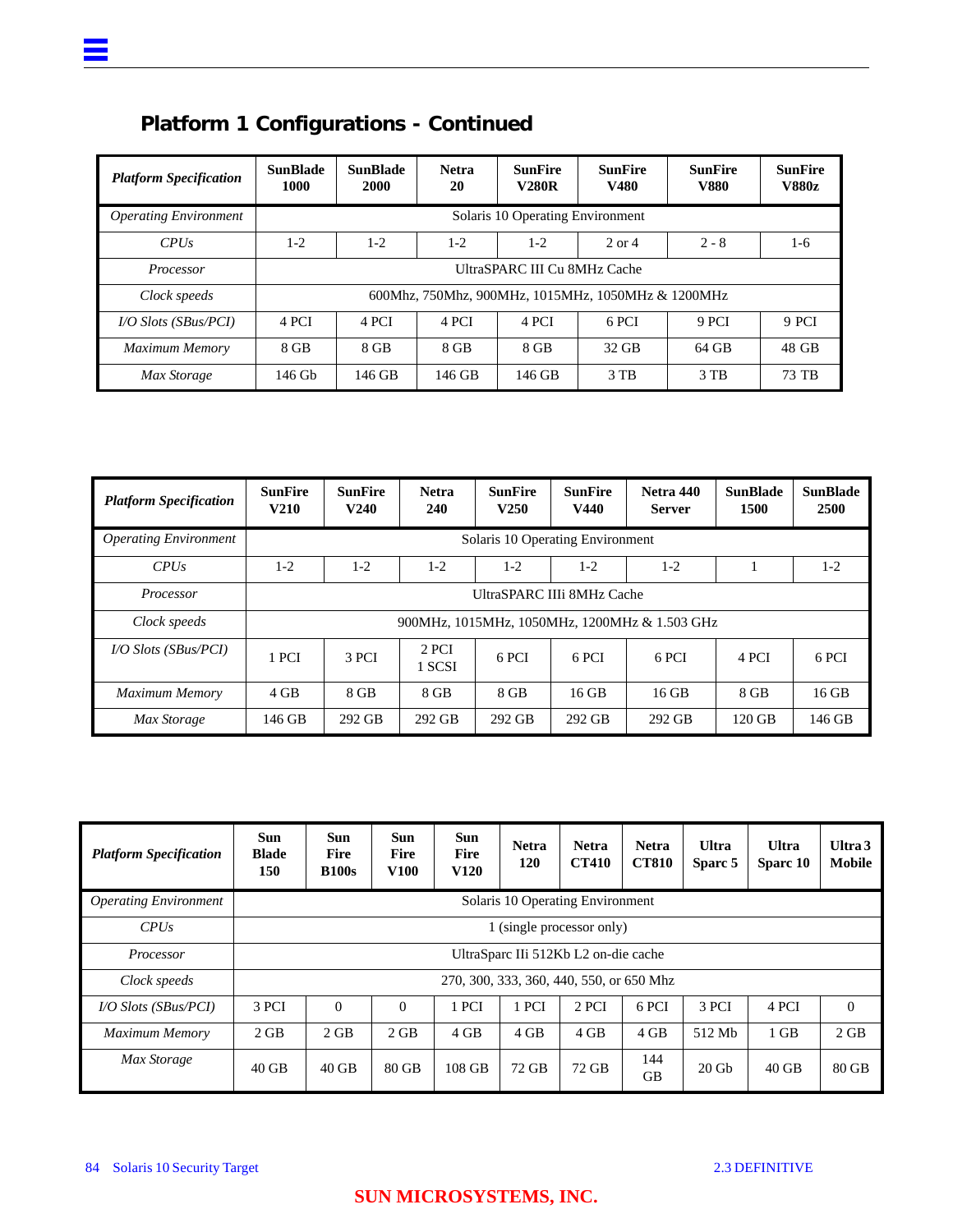| <b>Platform Specification</b>                                                  | <b>Netra</b><br>1280 | <b>Sun Fire</b><br>V1280 | <b>Sun Fire</b><br>3800                  | <b>Sun Fire</b><br>4800                | <b>Sun Fire</b><br>4810 | <b>Sun Fire</b><br>6800   | <b>Sun Fire</b><br>12K | <b>Sun Fire</b><br>15K |
|--------------------------------------------------------------------------------|----------------------|--------------------------|------------------------------------------|----------------------------------------|-------------------------|---------------------------|------------------------|------------------------|
| <b>Operating Environment</b>                                                   |                      |                          |                                          | Solaris 10 Operating Environment       |                         |                           |                        |                        |
| CPUS                                                                           | $4 - 12$             | $4 - 12$                 | $2 - 8$                                  |                                        | $2 - 12$                | $2 - 24$                  | $4 - 52$               | 16-106                 |
| Processor                                                                      |                      |                          |                                          |                                        | UltraSPARC III Cu       |                           |                        |                        |
| Clock speeds                                                                   |                      | 900 Mhz                  |                                          |                                        |                         | 900MHz, 1050MHz & 1200MHz |                        |                        |
| System Board (CPU) Slots                                                       | N/A                  | N/A                      | $\overline{c}$                           | 3                                      |                         | 6                         | 9                      | 18                     |
| I/O Slots (SBus/PCI)                                                           | 6 PCI                | 6 PCI                    | 12 cPCI                                  |                                        | 16 PCI or 8 cPCI        | 32 PCI or 16 cPCI         | 36 PCI                 | <b>72 PCI</b>          |
| <b>I/O Channel Bandwidth</b>                                                   |                      |                          |                                          | 24 GB per second per PCI/cPCI assembly |                         |                           |                        |                        |
| Maximum Memory per<br>domain                                                   | 96GB                 | 96GB                     | 64 GB                                    | 96 GB                                  |                         | 192 GB                    | 288 GB                 | 576 GB                 |
| Max Storage (all SunFire<br>data center servers sup-<br>port external storage) | 17.5 TB              | 17.5 TB                  | 35 TB<br>77 TB                           |                                        |                         | 120 TB                    | 250 TB                 |                        |
| Sustained System Band-<br>width                                                |                      |                          | $9.6$ GB/sec<br>21.6<br>GB/sec<br>GB/sec |                                        |                         |                           |                        |                        |

## **A 1.2 Platform 2 Configurations**

| <b>Platform Specification</b>                                                  | <b>SunFire</b><br>V490 | <b>SunFire</b><br><b>V890</b>                                                                                                                                                                               | <b>SunFire</b><br>2900 | <b>SunFire</b><br>4900          | <b>SunFire</b><br>6900 | <b>SunFire</b><br>E20K                                         | <b>SunFire</b><br>E25K |  |  |  |
|--------------------------------------------------------------------------------|------------------------|-------------------------------------------------------------------------------------------------------------------------------------------------------------------------------------------------------------|------------------------|---------------------------------|------------------------|----------------------------------------------------------------|------------------------|--|--|--|
| <b>Operating Environment</b>                                                   |                        | Solaris 10 Operating Environment                                                                                                                                                                            |                        |                                 |                        |                                                                |                        |  |  |  |
| $\mathcal{C}$ <i>PUs</i>                                                       | $2 - 4$                | $1 - 8$                                                                                                                                                                                                     | 4, 8 or 12             | $4 - 12$                        | $2 - 24$               | $4 - 36$                                                       | $8 - 72$               |  |  |  |
| Processor                                                                      |                        | UltraSPARC III Cu                                                                                                                                                                                           |                        |                                 |                        |                                                                |                        |  |  |  |
| Clock speeds                                                                   |                        | <b>UltraSPARC IV:</b><br>UltraSPARC[tm] III Cu: 900MHz, 1050MHz or 1200MHz<br>UltraSPARC IV: 1050MHz, 1200MHz or 1350MHz<br>1050MHz, 1200MHz or<br>1350 MHz SPARC V9<br>superscalar SPARC V9, ECC protected |                        |                                 |                        |                                                                |                        |  |  |  |
| System Board (CPU) Slots                                                       | 3                      | 3                                                                                                                                                                                                           | 3                      | 3                               | 6                      | 9                                                              | 18                     |  |  |  |
| I/O Slots (SBus/PCI)                                                           | 6 PCI                  | 9 PCI, 2<br><b>USB</b>                                                                                                                                                                                      | 6 PCI                  | <b>16 PCI</b>                   | <b>32 PCI</b>          | 32 PCI                                                         | <b>72 PCI</b>          |  |  |  |
| <b>I/O Channel Bandwidth</b>                                                   |                        | N/A                                                                                                                                                                                                         |                        | 31.2 GB/sec aggregate bandwidth |                        | 150 MHz Sun[tm] Fire-<br>plane redundant 18X18<br>interconnect |                        |  |  |  |
| Maximum Memory per<br>domain                                                   | 32 GB                  | 64 GB                                                                                                                                                                                                       | 96 GB                  | 96 GB                           | 192 GB                 | 288 GB                                                         | 576 GB                 |  |  |  |
| Max Storage (all SunFire<br>data center servers sup-<br>port external storage) | 292 GB                 | 1.72 TB                                                                                                                                                                                                     | 146 GB                 | 146 GB                          | 146 GB                 | 120 TB                                                         | 250 TB                 |  |  |  |
| <b>Sustained System Band-</b><br>width                                         |                        | N/A                                                                                                                                                                                                         |                        | $9.6$ GB/sec                    | 21.6<br>GB/sec         | 43.2<br>GB/sec                                                 |                        |  |  |  |